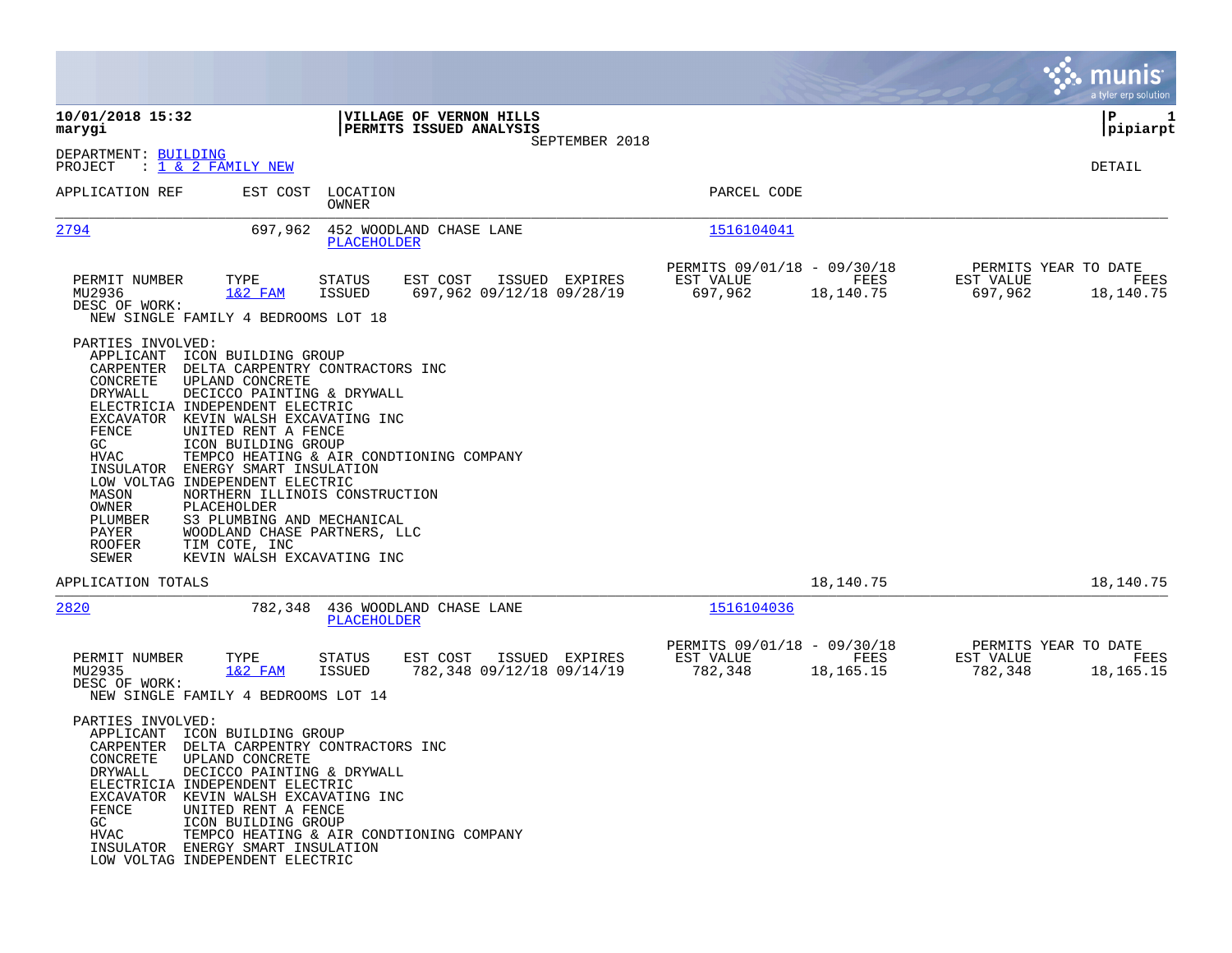|                                                                                                                                                                                                                                                                                                                                                                                                                                                                                                                                                                                                                                                                                                                                                                                                                                      |                                                                          | munis<br>a tyler erp solution                                     |
|--------------------------------------------------------------------------------------------------------------------------------------------------------------------------------------------------------------------------------------------------------------------------------------------------------------------------------------------------------------------------------------------------------------------------------------------------------------------------------------------------------------------------------------------------------------------------------------------------------------------------------------------------------------------------------------------------------------------------------------------------------------------------------------------------------------------------------------|--------------------------------------------------------------------------|-------------------------------------------------------------------|
| 10/01/2018 15:32<br><b>VILLAGE OF VERNON HILLS</b><br>PERMITS ISSUED ANALYSIS<br>marygi<br>SEPTEMBER 2018                                                                                                                                                                                                                                                                                                                                                                                                                                                                                                                                                                                                                                                                                                                            |                                                                          | lР<br>$\overline{\mathbf{2}}$<br> pipiarpt                        |
| DEPARTMENT: BUILDING<br>PROJECT<br>: <u>1 &amp; 2 FAMILY NEW</u>                                                                                                                                                                                                                                                                                                                                                                                                                                                                                                                                                                                                                                                                                                                                                                     |                                                                          | DETAIL                                                            |
| APPLICATION REF<br>EST COST<br>LOCATION<br>OWNER<br>MASON<br>NORTHERN ILLINOIS CONSTRUCTION<br>OWNER<br>PLACEHOLDER<br>PLUMBER<br>S3 PLUMBING AND MECHANICAL<br>WOODLAND CHASE PARTNERS, LLC<br>PAYER<br>TIM COTE, INC<br><b>ROOFER</b><br>KEVIN WALSH EXCAVATING INC<br>SEWER                                                                                                                                                                                                                                                                                                                                                                                                                                                                                                                                                       | PARCEL CODE                                                              |                                                                   |
| APPLICATION TOTALS                                                                                                                                                                                                                                                                                                                                                                                                                                                                                                                                                                                                                                                                                                                                                                                                                   | 18,165.15                                                                | 18,165.15                                                         |
| 2851<br>735,010<br>1322 GARDEN VIEW DRIVE<br>PLACEHOLDER                                                                                                                                                                                                                                                                                                                                                                                                                                                                                                                                                                                                                                                                                                                                                                             | 1133205063                                                               |                                                                   |
| PERMIT NUMBER<br>TYPE<br><b>STATUS</b><br>EST COST<br>ISSUED EXPIRES<br>$1&2$ FAM<br>735,010 09/06/18 09/27/19<br>MU2909<br><b>ISSUED</b><br>DESC OF WORK:<br>NEW SINGLE FAMILY 3 BEDROOM LOT 29<br>LYON ELEV EC2G<br>PARTIES INVOLVED:<br>APPLICANT<br>PULTE HOMES<br>CARPENTER<br>CCA MIDWEST<br>CONCRETE<br>FIVE STAR<br>DRYWALL<br>A & D PAINTING AND DRYWALL<br>ELECTRICIA LAKESIDE ELECTRIC<br>EXCAVATOR CUSTOM LAND SERVICES<br>GC.<br>PULTE HOMES<br><b>HVAC</b><br>ADVANTAGE CONTRACTOR SOLUTIONS<br>INSULATOR<br>ENERGY SMART INSULATION<br>IRON WORK<br>RESIDENTIAL STEEL FABRICATORS<br>LOW VOLTAG RAFIK & ALLA MAMEDOV<br>PRO BROTHERS MASONRY<br>MASON<br>OWNER<br>PLACEHOLDER<br>PLUMBING SYSTEMS & REPAIR<br>PLUMBER<br>PULTE HOMES<br>PAYER<br>EXTERIOR BUILDERS<br><b>ROOFER</b><br>SEWER<br>HOLIDAY SEWER & WATER | PERMITS 09/01/18 - 09/30/18<br>EST VALUE<br>FEES<br>735,010<br>13,591.74 | PERMITS YEAR TO DATE<br>EST VALUE<br>FEES<br>735,010<br>13,591.74 |
| APPLICATION TOTALS                                                                                                                                                                                                                                                                                                                                                                                                                                                                                                                                                                                                                                                                                                                                                                                                                   | 13,591.74                                                                | 13,591.74                                                         |
| <u>2929</u><br>678,859<br>644 INSULL DRIVE<br><b>PLACEHOLDER</b>                                                                                                                                                                                                                                                                                                                                                                                                                                                                                                                                                                                                                                                                                                                                                                     | 1133216012                                                               |                                                                   |
| PERMIT NUMBER<br>TYPE<br><b>STATUS</b><br>EST COST<br>ISSUED EXPIRES<br>MU2954<br>$1&2$ FAM<br>678,859 09/17/18 10/01/19<br><b>ISSUED</b><br>DESC OF WORK:<br>NEW SINGLE FAMILY LOT 90<br>STRASBOUGH<br>EUROPEAN COTTAGE ELEV<br>PARTIES INVOLVED:<br>APPLICANT PULTE HOMES<br>CARPENTER<br>CCA MIDWEST<br>CONCRETE<br>FIVE STAR                                                                                                                                                                                                                                                                                                                                                                                                                                                                                                     | PERMITS 09/01/18 - 09/30/18<br>EST VALUE<br>FEES<br>678,859<br>13,166.94 | PERMITS YEAR TO DATE<br>EST VALUE<br>FEES<br>678,859<br>13,166.94 |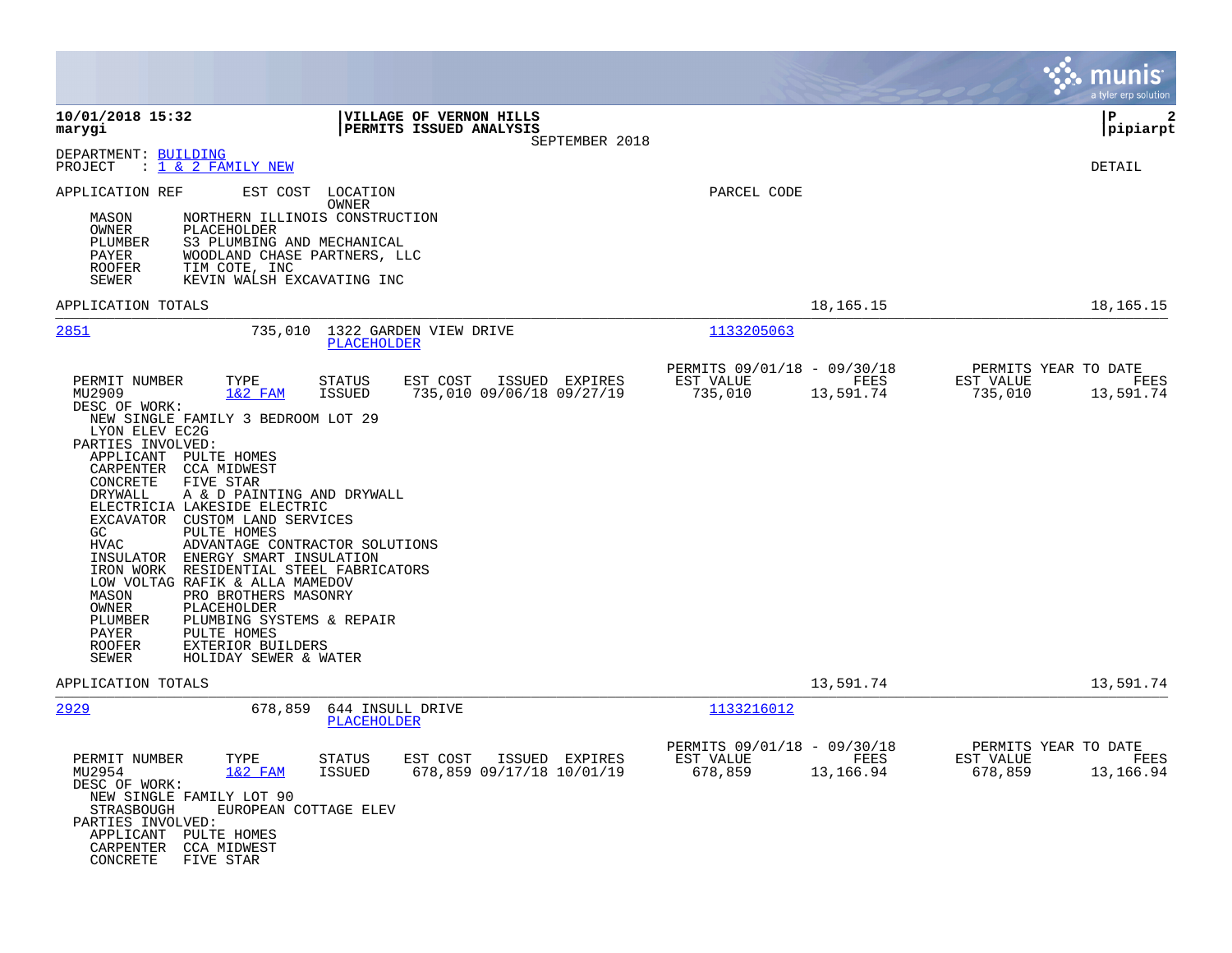|                                                                                                                                               |                                                                                                                                                                                                                                                                                                                                                                       |             |                        |           | munis<br>a tyler erp solution |
|-----------------------------------------------------------------------------------------------------------------------------------------------|-----------------------------------------------------------------------------------------------------------------------------------------------------------------------------------------------------------------------------------------------------------------------------------------------------------------------------------------------------------------------|-------------|------------------------|-----------|-------------------------------|
| 10/01/2018 15:32<br>marygi                                                                                                                    | <b>VILLAGE OF VERNON HILLS</b><br>PERMITS ISSUED ANALYSIS<br>SEPTEMBER 2018                                                                                                                                                                                                                                                                                           |             |                        |           | P<br>pipiarpt                 |
| DEPARTMENT: BUILDING<br>PROJECT                                                                                                               | $: 1 \& 2$ FAMILY NEW                                                                                                                                                                                                                                                                                                                                                 |             |                        |           | <b>DETAIL</b>                 |
| APPLICATION REF<br>DRYWALL<br>ELECTRICIA<br>EXCAVATOR<br>GC.<br>HVAC<br>INSULATOR<br>IRON WORK<br>MASON<br>OWNER<br>PLUMBER<br>PAYER<br>SEWER | LOCATION<br>EST COST<br>OWNER<br>A & D PAINTING AND DRYWALL<br>LAKESIDE ELECTRIC<br>CUSTOM LAND SERVICES<br>PULTE HOMES<br>ADVANTAGE CONTRACTOR SOLUTIONS<br>ENERGY SMART INSULATION<br>RESIDENTIAL STEEL FABRICATORS<br>LOW VOLTAG COMMATE COMMUNICATION<br>PRO BROTHERS MASONRY<br>PLACEHOLDER<br>PLUMBING SYSTEMS & REPAIR<br>PULTE HOMES<br>HOLIDAY SEWER & WATER | PARCEL CODE |                        |           |                               |
| APPLICATION TOTALS<br>PROJECT TOTALS                                                                                                          |                                                                                                                                                                                                                                                                                                                                                                       | 2,894,179   | 13,166.94<br>63,064.58 | 2,894,179 | 13,166.94<br>63,064.58        |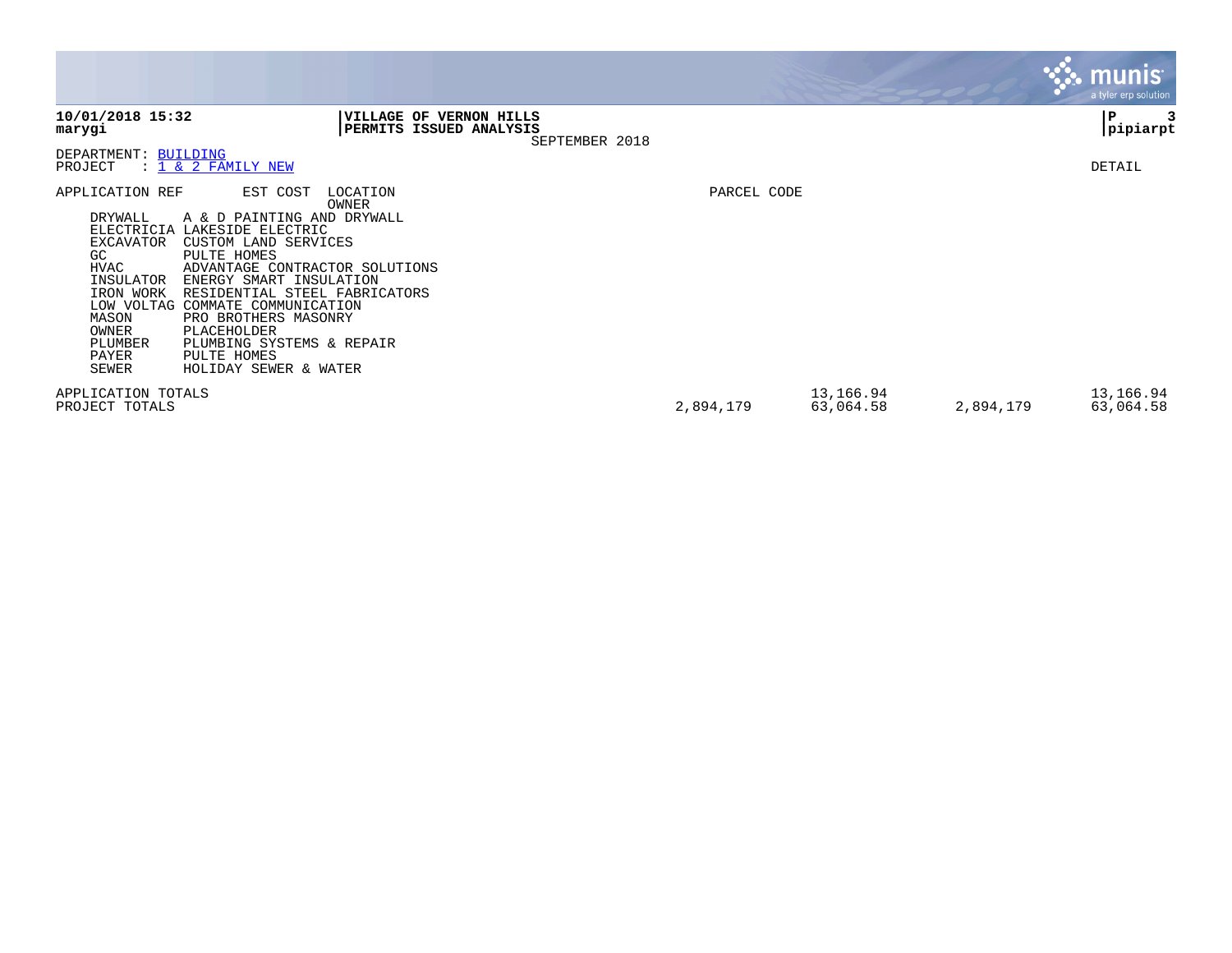|                                                                                                                                                                                                                                                                                                                                                                                                                                                                                                                                                                                      |                                                                                                                      |                                                                                       | munis<br>a tyler erp solution                                                  |
|--------------------------------------------------------------------------------------------------------------------------------------------------------------------------------------------------------------------------------------------------------------------------------------------------------------------------------------------------------------------------------------------------------------------------------------------------------------------------------------------------------------------------------------------------------------------------------------|----------------------------------------------------------------------------------------------------------------------|---------------------------------------------------------------------------------------|--------------------------------------------------------------------------------|
| 10/01/2018 15:32<br>marygi                                                                                                                                                                                                                                                                                                                                                                                                                                                                                                                                                           | VILLAGE OF VERNON HILLS<br>PERMITS ISSUED ANALYSIS<br>SEPTEMBER 2018                                                 |                                                                                       | IΡ<br> pipiarpt                                                                |
| DEPARTMENT: BUILDING<br>PROJECT<br>: COMMERCIAL ALTERATION                                                                                                                                                                                                                                                                                                                                                                                                                                                                                                                           |                                                                                                                      |                                                                                       | DETAIL                                                                         |
| APPLICATION REF                                                                                                                                                                                                                                                                                                                                                                                                                                                                                                                                                                      | EST COST LOCATION<br>OWNER                                                                                           | PARCEL CODE                                                                           |                                                                                |
| 4,000,000<br>2028                                                                                                                                                                                                                                                                                                                                                                                                                                                                                                                                                                    | 851 NORTH MILWAUKEE AVENUE<br>PLACEHOLDER                                                                            | 1134302008                                                                            |                                                                                |
| PERMIT NUMBER<br>TYPE<br>MU3010<br>CO NO FEE<br>MU2966<br>COMM TCO<br>DESC OF WORK:<br>INTERIOR BUILD OUT: WHOLE FOODS                                                                                                                                                                                                                                                                                                                                                                                                                                                               | <b>STATUS</b><br>EST COST<br>ISSUED EXPIRES<br>4,000,000 09/26/18 09/26/19<br>ISSUED<br>4,000,000 09/19/18<br>ISSUED | PERMITS 09/01/18 - 09/30/18<br>EST VALUE<br>FEES<br>0<br>.00<br>$\mathbf 0$<br>350.00 | PERMITS YEAR TO DATE<br>EST VALUE<br>FEES<br>.00<br>0<br>$\mathbf 0$<br>350.00 |
| PARTIES INVOLVED:<br>ALARM<br>PROTECTION ONE INC<br>APPLICANT<br>CARPENTER TRIPAR DRYWALL INC<br>CONCRETE<br>DRYWALL<br>TRIPAR DRYWALL INC<br>ELECTRICIA BERRY ELECTRIC CONTRACTING<br>EXCAVATOR DUCO CEMENT CONSTRUTION INC<br>FIRE SPRIN ABSOLUTE FIRE PROTECTION<br>GC<br>NOVAK CONSTRUCTION<br><b>HVAC</b><br>MK INDUSTRIES INC<br>INSULATOR TRIPAR DRYWALL INC<br>LOW VOLTAG BERRY ELECTRIC CONTRACTING<br>OCCUPANT<br>WHOLE FOODS<br>PLACEHOLDER<br>OWNER<br>TELEPHONE<br>PLUMBER<br>PEAK PLUMBING CO<br>PAYER<br><b>ROOFER</b><br>OLSSON ROOFING<br>SEWER<br>PEAK PLUMBING CO | STEWART-NOSKY ARCHITECTS<br>DUCO CEMENT CONSTRUTION INC<br>BERRY ELECTRIC CONTRACTING<br>STEWART-NOSKY ARCHITECTS    |                                                                                       |                                                                                |
| APPLICATION TOTALS                                                                                                                                                                                                                                                                                                                                                                                                                                                                                                                                                                   |                                                                                                                      | 350.00                                                                                | 350.00                                                                         |
| 2045                                                                                                                                                                                                                                                                                                                                                                                                                                                                                                                                                                                 | 1720 NORTH MILWAUKEE AVE<br>750,000<br>VERNON HILLS FRESH MARKET VENTURE DST                                         | 1128411013                                                                            |                                                                                |
| PERMIT NUMBER<br>TYPE<br>MU2910<br>CO NO FEE<br>DESC OF WORK:<br>INTERIOR REMODEL: MARIANO'S                                                                                                                                                                                                                                                                                                                                                                                                                                                                                         | EST COST<br>ISSUED EXPIRES<br>STATUS<br>750,000 09/06/18 09/06/19<br>COMPLT                                          | PERMITS 09/01/18 - 09/30/18<br>EST VALUE<br>FEES<br>0<br>.00                          | PERMITS YEAR TO DATE<br>EST VALUE<br>FEES<br>$\mathbf 0$<br>.00                |
| PARTIES INVOLVED:<br>APPLICANT CAMBURAS & THEODORE<br>CARPENTER OAKWOOD CONTRACTORS<br>DRYWALL<br>ELECTRICIA HY-POWER ELECTRICT CO<br>GC<br>J DIVITA & ASSOC<br>LOW VOLTAG HY-POWER ELECTRICT CO<br>OCCUPANT<br>MARIANOS<br>OWNER                                                                                                                                                                                                                                                                                                                                                    | TIDAL CONSTRUCTION SERVICES<br>VERNON HILLS FRESH MARKET VENTURE DST                                                 |                                                                                       |                                                                                |

 $\mathcal{L}^{\text{max}}$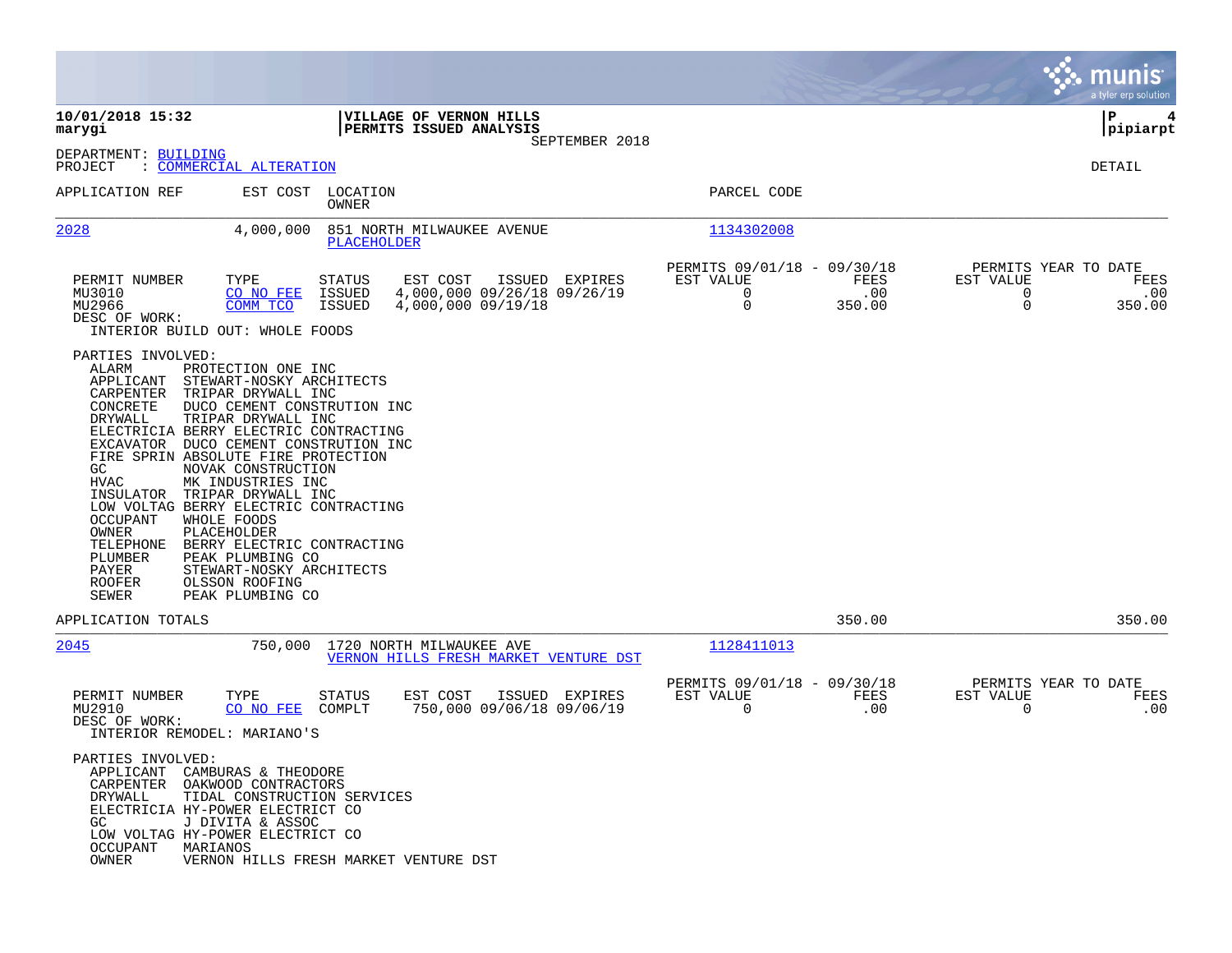|                                                                                                                                                                                                                                                                                                                                                                                   |                                                                                         |                                                                     | munis<br>a tyler erp solution                                |
|-----------------------------------------------------------------------------------------------------------------------------------------------------------------------------------------------------------------------------------------------------------------------------------------------------------------------------------------------------------------------------------|-----------------------------------------------------------------------------------------|---------------------------------------------------------------------|--------------------------------------------------------------|
| 10/01/2018 15:32<br>marygi                                                                                                                                                                                                                                                                                                                                                        | VILLAGE OF VERNON HILLS<br><b>PERMITS ISSUED ANALYSIS</b><br>SEPTEMBER 2018             |                                                                     | l P<br>5<br> pipiarpt                                        |
| DEPARTMENT: BUILDING<br>: COMMERCIAL ALTERATION<br>PROJECT                                                                                                                                                                                                                                                                                                                        |                                                                                         |                                                                     | DETAIL                                                       |
| APPLICATION REF<br>EST COST                                                                                                                                                                                                                                                                                                                                                       | LOCATION<br>OWNER                                                                       | PARCEL CODE                                                         |                                                              |
| PLUMBER<br>VORTEX PLUMBING<br>PAYER<br>J DIVITA & ASSOC                                                                                                                                                                                                                                                                                                                           |                                                                                         |                                                                     |                                                              |
| APPLICATION TOTALS                                                                                                                                                                                                                                                                                                                                                                |                                                                                         | .00                                                                 | .00                                                          |
| 2327<br>1,200,000                                                                                                                                                                                                                                                                                                                                                                 | 295 CENTER DR<br>WESTFIELD LLC                                                          | 1133302052                                                          |                                                              |
| PERMIT NUMBER<br>TYPE<br>MU3005<br>CO NO FEE<br>DESC OF WORK:<br>BUILD OUT: PGA TOUR SUPERSTORE                                                                                                                                                                                                                                                                                   | STATUS<br>EST COST<br>ISSUED EXPIRES<br>COMPLT<br>1,200,000 09/26/18 09/26/19           | PERMITS 09/01/18 - 09/30/18<br>EST VALUE<br>FEES<br>0<br>.00        | PERMITS YEAR TO DATE<br>EST VALUE<br>FEES<br>.00<br>0        |
| PARTIES INVOLVED:<br>APPLICANT<br>CNNA ARCHITECHTS<br>CARPENTER<br>AAA SOULUTIONS INC<br>ROBERT RACKLEY<br>CONCRETE<br><b>DRYWALL</b><br>ROBERT RACKLEY<br>ELECTRICIA COMBINED SERVICES<br>COMBINED SERVICES<br>GC.<br><b>HVAC</b><br>COMBINED SERVICES<br>OCCUPANT<br>PGA TOUR SUPERSTORE<br>WESTFIELD LLC<br>OWNER<br>PLUMBER<br>COMBINED SERVICES<br>PAYER<br>CNNA ARCHITECHTS |                                                                                         |                                                                     |                                                              |
| APPLICATION TOTALS                                                                                                                                                                                                                                                                                                                                                                |                                                                                         | .00                                                                 | .00                                                          |
| 2793<br>2,000                                                                                                                                                                                                                                                                                                                                                                     | 9012 HAWTHORN CTR<br>CENTENNIAL                                                         | 1133401086                                                          |                                                              |
| PERMIT NUMBER<br>TYPE<br>MU2899<br>COM ALT<br>DESC OF WORK:<br>CUSTOM KIOSK - DRAGON'S BREATH                                                                                                                                                                                                                                                                                     | <b>STATUS</b><br>EST COST<br>ISSUED EXPIRES<br><b>ISSUED</b><br>2,000 09/05/18 09/20/19 | PERMITS 09/01/18 - 09/30/18<br>EST VALUE<br>FEES<br>2,000<br>150.00 | PERMITS YEAR TO DATE<br>EST VALUE<br>FEES<br>2,000<br>150.00 |
| PARTIES INVOLVED:<br>APPLICANT<br>CHICAGO PERMIT SERVICES<br>GC.<br>CHICAGO PERMIT SERVICES<br><b>OCCUPANT</b><br>DRAGON'S BREATH<br>OWNER<br>CENTENNIAL<br>PAYER<br>CHICAGO PERMIT SERVICES                                                                                                                                                                                      |                                                                                         |                                                                     |                                                              |
| APPLICATION TOTALS                                                                                                                                                                                                                                                                                                                                                                |                                                                                         | 150.00                                                              | 150.00                                                       |
| 2903<br>382,000                                                                                                                                                                                                                                                                                                                                                                   | 544 LAKEVIEW PARKWAY 201<br>COLLIERS INTERNATIONAL                                      | 1504202152                                                          |                                                              |
| PERMIT NUMBER<br>TYPE                                                                                                                                                                                                                                                                                                                                                             | <b>STATUS</b><br>EST COST<br>ISSUED EXPIRES                                             | PERMITS 09/01/18 - 09/30/18<br>EST VALUE<br>FEES                    | PERMITS YEAR TO DATE<br>EST VALUE<br>FEES                    |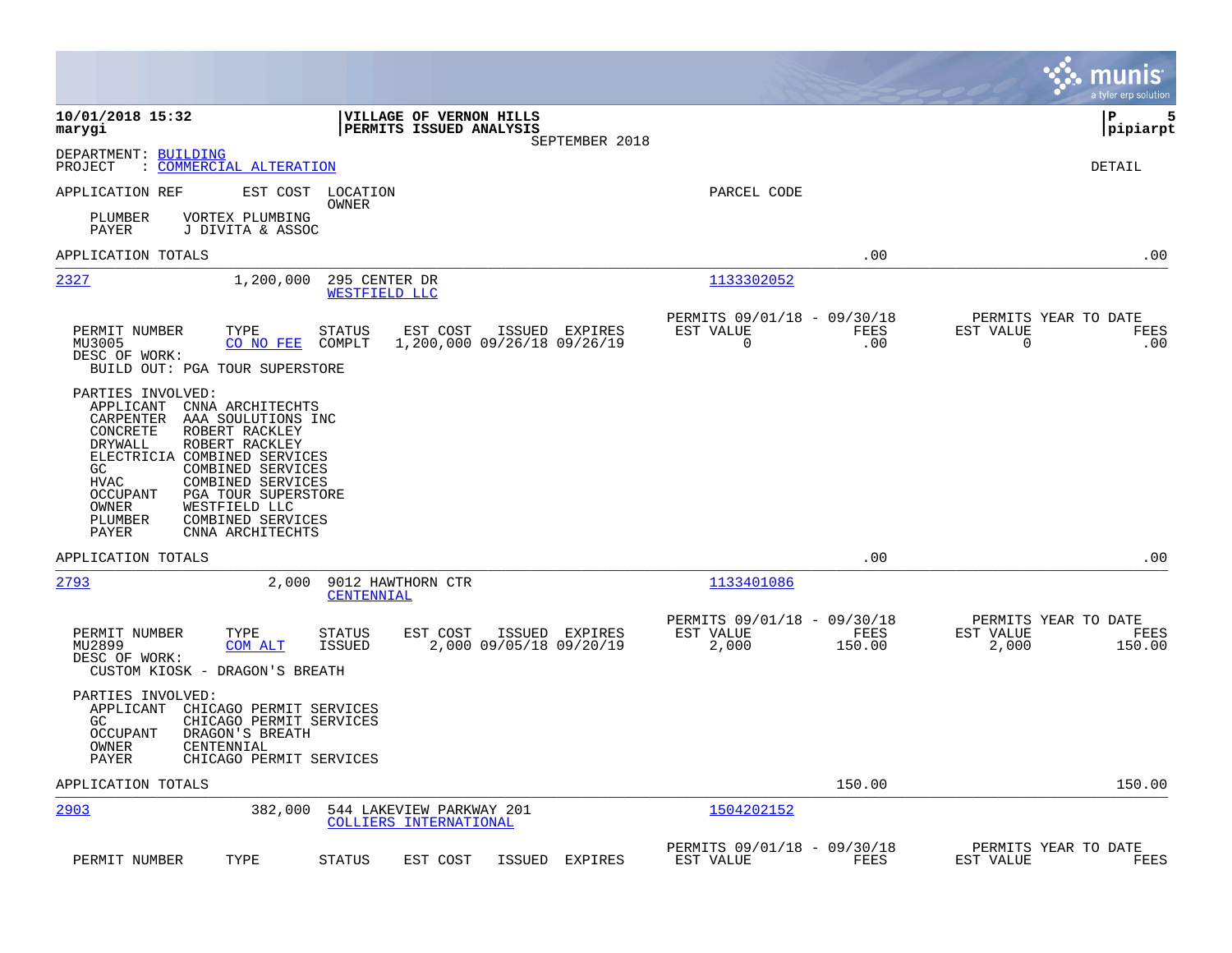|                                                                                                                |                                                                                                                                                                                                       |                 |                                                    |                |             |                      |         | <b>munis</b><br>a tyler erp solution |
|----------------------------------------------------------------------------------------------------------------|-------------------------------------------------------------------------------------------------------------------------------------------------------------------------------------------------------|-----------------|----------------------------------------------------|----------------|-------------|----------------------|---------|--------------------------------------|
| 10/01/2018 15:32<br>marygi                                                                                     |                                                                                                                                                                                                       |                 | VILLAGE OF VERNON HILLS<br>PERMITS ISSUED ANALYSIS | SEPTEMBER 2018 |             |                      |         | Р<br>6<br> pipiarpt                  |
| DEPARTMENT:<br>PROJECT                                                                                         | <b>BUILDING</b><br>: COMMERCIAL ALTERATION                                                                                                                                                            |                 |                                                    |                |             |                      |         | DETAIL                               |
| APPLICATION REF                                                                                                | EST COST                                                                                                                                                                                              | LOCATION        |                                                    |                | PARCEL CODE |                      |         |                                      |
| MU2963<br>DESC OF WORK:<br>BUILD OUT: WONDERLIC                                                                | COM ALT                                                                                                                                                                                               | OWNER<br>ISSUED | 382,000 09/18/18 09/18/19                          |                | 382,000     | 4,020.00             | 382,000 | 4,020.00                             |
| PARTIES INVOLVED:<br>APPLICANT<br>DRYWALL<br>ELECTRICIA<br>GC<br>HVAC<br>OCCUPANT<br>OWNER<br>PLUMBER<br>PAYER | PRINCIPLE CONSTRUCTION<br>COMMCON OF ILLINOIS<br>MOHAWK ELECTRIC<br>PRINCIPLE CONSTRUCTION<br>MK INDUSTRIES, INC<br>WONDERLIC<br>COLLIERS INTERNATIONAL<br>HAYES INDUSTRIES<br>PRINCIPLE CONSTRUCTION |                 |                                                    |                |             |                      |         |                                      |
| APPLICATION TOTALS<br>PROJECT TOTALS                                                                           |                                                                                                                                                                                                       |                 |                                                    |                | 384,000     | 4,020.00<br>4,520.00 | 384,000 | 4,020.00<br>4,520.00                 |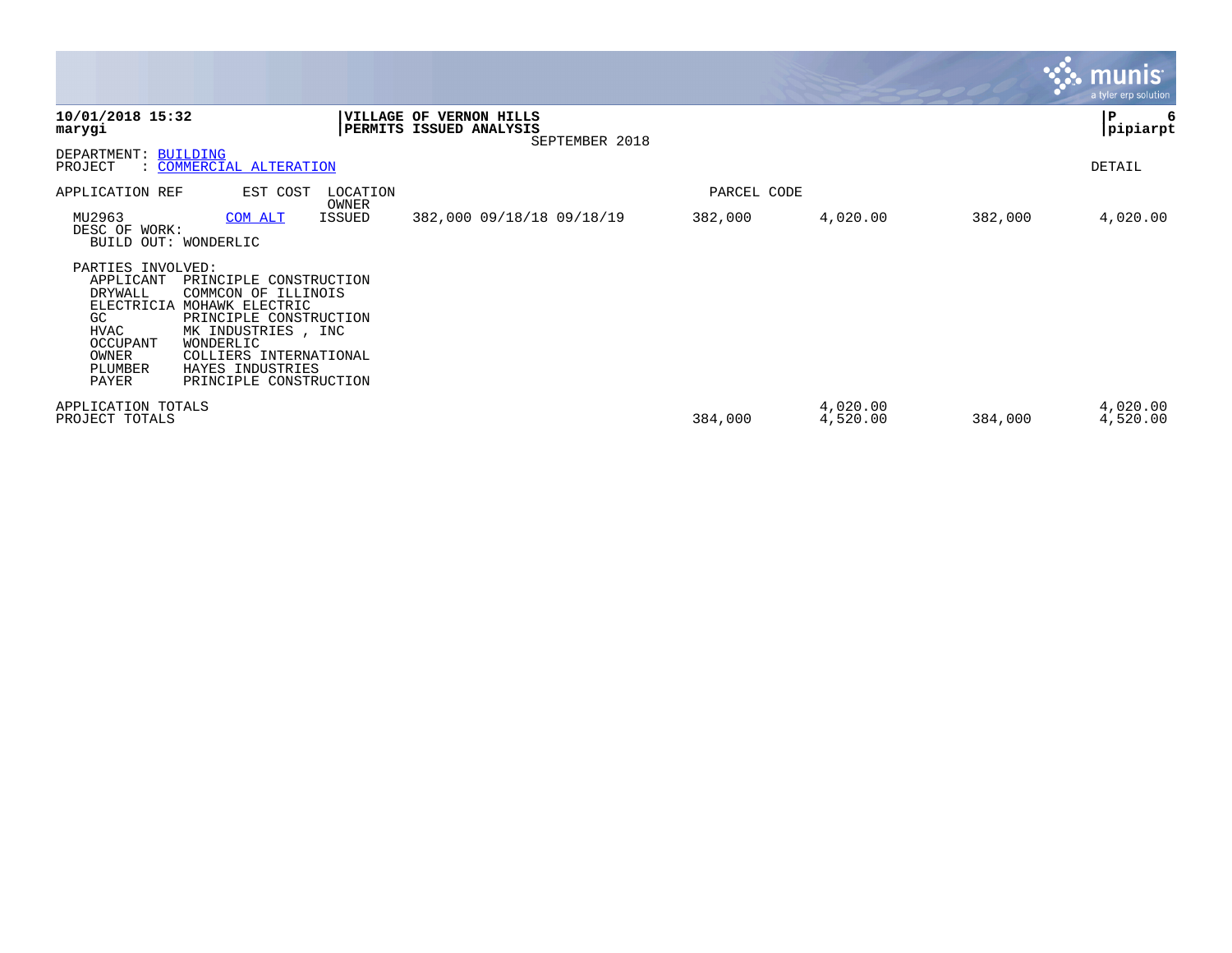|                                                                                                                                                                                                                                      |                                                                                                                                                                                                                                                                                                                                                                  |                         |                                                    |                |                                               |             |                |                      | <b>munis</b><br>a tyler erp solution |
|--------------------------------------------------------------------------------------------------------------------------------------------------------------------------------------------------------------------------------------|------------------------------------------------------------------------------------------------------------------------------------------------------------------------------------------------------------------------------------------------------------------------------------------------------------------------------------------------------------------|-------------------------|----------------------------------------------------|----------------|-----------------------------------------------|-------------|----------------|----------------------|--------------------------------------|
| 10/01/2018 15:32<br>marygi                                                                                                                                                                                                           |                                                                                                                                                                                                                                                                                                                                                                  |                         | VILLAGE OF VERNON HILLS<br>PERMITS ISSUED ANALYSIS | SEPTEMBER 2018 |                                               |             |                | P                    | pipiarpt                             |
| DEPARTMENT: BUILDING<br>PROJECT                                                                                                                                                                                                      | : COMMERCIAL NEW                                                                                                                                                                                                                                                                                                                                                 |                         |                                                    |                |                                               |             |                |                      | DETAIL                               |
| APPLICATION REF                                                                                                                                                                                                                      | EST COST                                                                                                                                                                                                                                                                                                                                                         | LOCATION<br>OWNER       |                                                    |                | PARCEL CODE                                   |             |                |                      |                                      |
| 620                                                                                                                                                                                                                                  | 5,835,050                                                                                                                                                                                                                                                                                                                                                        | <b>PLACEHOLDER</b>      | 851 NORTH MILWAUKEE AVENUE                         |                | 1134302008                                    |             |                |                      |                                      |
| PERMIT NUMBER<br>MU3011<br>DESC OF WORK:<br>BLDG L<br>PARTIES INVOLVED:<br>APPLICANT<br>CARPENTER<br>CONCRETE<br>DRYWALL<br>EXCAVATOR<br>GC<br>GC<br>MASON<br>OCCUPANT<br>OWNER<br>PLUMBER<br>PAYER<br><b>ROOFER</b><br><b>SEWER</b> | TYPE<br>CO NO FEE<br>COMMERCIAL SHELL & CORE<br>KA, INC. ARCHITECTURE<br>THE LEVY COMPANY<br>XTREME EDGE EXCAVATION<br>THE LEVY COMPANY<br>ELECTRICIA CONNELLY ELECTRIC<br>AA CONTE & SON, INC<br>GRAYCOR<br>REGENCY CENTERS LP<br>MIDWEST MASONRY<br>MELLODY FARM<br>PLACEHOLDER<br>TRITON PLUMBING<br>REGENCY CENTERS LP<br>OLSSON ROOFING<br>CECCHIN PLUMBING | <b>STATUS</b><br>COMPLT | EST COST<br>5,835,050 09/26/18 09/26/19            | ISSUED EXPIRES | PERMITS 09/01/18 - 09/30/18<br>EST VALUE<br>0 | FEES<br>.00 | EST VALUE<br>0 | PERMITS YEAR TO DATE | FEES<br>.00                          |
| APPLICATION TOTALS<br>PROJECT TOTALS                                                                                                                                                                                                 |                                                                                                                                                                                                                                                                                                                                                                  |                         |                                                    |                | 0                                             | .00<br>.00  | 0              |                      | .00<br>.00                           |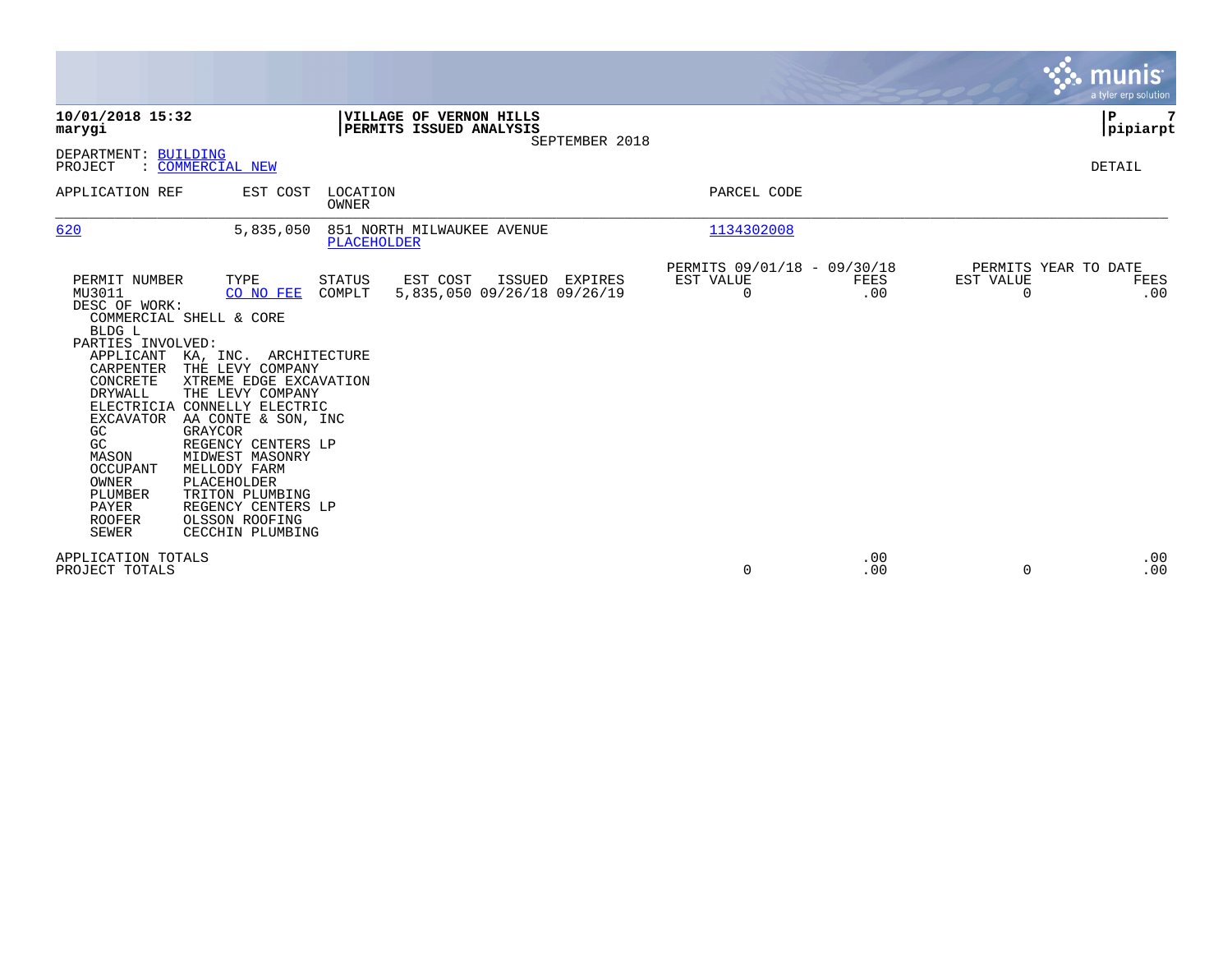|                                                                                                                                                                                                               |                                                                                                                                                  |                                           |                                                         |               | munis<br>a tyler erp solution                    |                |
|---------------------------------------------------------------------------------------------------------------------------------------------------------------------------------------------------------------|--------------------------------------------------------------------------------------------------------------------------------------------------|-------------------------------------------|---------------------------------------------------------|---------------|--------------------------------------------------|----------------|
| 10/01/2018 15:32<br>marygi                                                                                                                                                                                    | VILLAGE OF VERNON HILLS<br>PERMITS ISSUED ANALYSIS                                                                                               |                                           |                                                         |               | IΡ                                               | 8<br> pipiarpt |
| DEPARTMENT: BUILDING<br>: AC/FURNACE<br>PROJECT                                                                                                                                                               |                                                                                                                                                  | SEPTEMBER 2018                            |                                                         |               | DETAIL                                           |                |
| APPLICATION REF<br>EST COST                                                                                                                                                                                   | LOCATION<br>OWNER                                                                                                                                |                                           | PARCEL CODE                                             |               |                                                  |                |
| 2971<br>7,550                                                                                                                                                                                                 | 395 SHADOW CREEK DR<br><b>JILL D KRON</b>                                                                                                        |                                           | 1129212023                                              |               |                                                  |                |
| PERMIT NUMBER<br>TYPE<br>MU2898<br>AC/FURN<br>DESC OF WORK:<br>A/C AND FURNACE                                                                                                                                | <b>STATUS</b><br>EST COST<br>VOIDED                                                                                                              | ISSUED EXPIRES<br>7,550 09/05/18 09/05/18 | PERMITS 09/01/18 - 09/30/18<br>EST VALUE<br>$\mathbf 0$ | FEES<br>.00   | PERMITS YEAR TO DATE<br>EST VALUE<br>$\mathbf 0$ | FEES<br>.00    |
| PARTIES INVOLVED:<br>APPLICANT<br>GC.<br><b>HVAC</b><br>OWNER<br>JILL D KRON<br>PAYER                                                                                                                         | ALLIED AIR CONDITIONING & HEATING<br>ALLIED AIR CONDITIONING & HEATING<br>ALLIED AIR CONDITIONING & HEATING<br>ALLIED AIR CONDITIONING & HEATING |                                           |                                                         |               |                                                  |                |
| APPLICATION TOTALS                                                                                                                                                                                            |                                                                                                                                                  |                                           |                                                         | .00           |                                                  | .00            |
| 2975<br>4,975                                                                                                                                                                                                 | 830 WEST END COURT 400<br>830 WEST END COURT LLC                                                                                                 |                                           | 1132305034                                              |               |                                                  |                |
| PERMIT NUMBER<br>TYPE<br>MU2905<br><b>AC/FURN</b><br>DESC OF WORK:<br><b>HVAC</b>                                                                                                                             | STATUS<br>EST COST<br><b>ISSUED</b>                                                                                                              | ISSUED EXPIRES<br>4,975 09/06/18 09/28/19 | PERMITS 09/01/18 - 09/30/18<br>EST VALUE<br>$\Omega$    | FEES<br>75.00 | PERMITS YEAR TO DATE<br>EST VALUE<br>$\Omega$    | FEES<br>75.00  |
| PARTIES INVOLVED:<br>G W JONES HEATING COOLING<br>APPLICANT<br>G W JONES HEATING COOLING<br>GC.<br>G W JONES HEATING COOLING<br>HVAC<br>OWNER<br>830 WEST END COURT LLC<br>PAYER<br>G W JONES HEATING COOLING |                                                                                                                                                  |                                           |                                                         |               |                                                  |                |
| APPLICATION TOTALS                                                                                                                                                                                            |                                                                                                                                                  |                                           |                                                         | 75.00         |                                                  | 75.00          |
| 2985                                                                                                                                                                                                          | 3,700 2 MONTAUK LN<br><b>JOSE &amp; CRISTINA MARTINEZ</b>                                                                                        |                                           | 1505414021                                              |               |                                                  |                |
| PERMIT NUMBER<br>TYPE<br>MU2917<br>AC/FURN<br>DESC OF WORK:<br>AIR CODITIONER ONLY                                                                                                                            | STATUS<br>EST COST<br><b>ISSUED</b>                                                                                                              | ISSUED EXPIRES<br>3,700 09/10/18 09/10/19 | PERMITS 09/01/18 - 09/30/18<br>EST VALUE<br>0           | FEES<br>50.00 | PERMITS YEAR TO DATE<br>EST VALUE<br>0           | FEES<br>50.00  |
| PARTIES INVOLVED:<br>APPLICANT ARS OF ILLINOIS<br>GC<br>ARS OF ILLINOIS<br>HVAC<br>ARS OF ILLINOIS<br>JOSE & CRISTINA MARTINEZ<br>OWNER<br>PAYER<br>ARS OF ILLINOIS                                           |                                                                                                                                                  |                                           |                                                         |               |                                                  |                |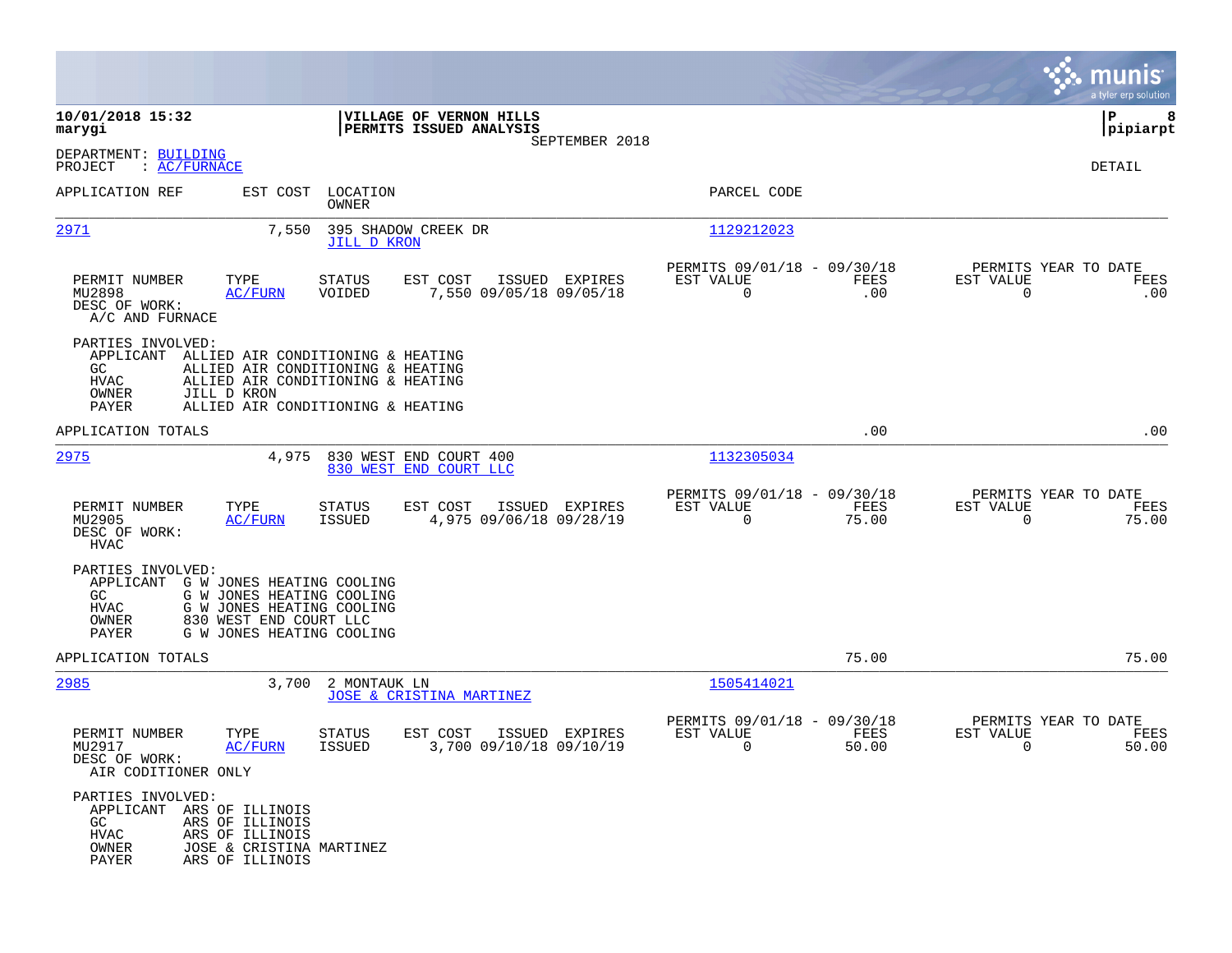|                                                                                       |                                                                                                                                         |                                |                                                                      |                                                         |               |                                                  | munis<br>a tyler erp solution |
|---------------------------------------------------------------------------------------|-----------------------------------------------------------------------------------------------------------------------------------------|--------------------------------|----------------------------------------------------------------------|---------------------------------------------------------|---------------|--------------------------------------------------|-------------------------------|
| 10/01/2018 15:32<br>marygi                                                            |                                                                                                                                         |                                | VILLAGE OF VERNON HILLS<br>PERMITS ISSUED ANALYSIS<br>SEPTEMBER 2018 |                                                         |               |                                                  | 9<br>l P<br> pipiarpt         |
| DEPARTMENT: BUILDING<br>PROJECT<br>: AC/FURNACE                                       |                                                                                                                                         |                                |                                                                      |                                                         |               |                                                  | DETAIL                        |
| APPLICATION REF                                                                       | EST COST                                                                                                                                | LOCATION<br>OWNER              |                                                                      | PARCEL CODE                                             |               |                                                  |                               |
| APPLICATION TOTALS                                                                    |                                                                                                                                         |                                |                                                                      |                                                         | 50.00         |                                                  | 50.00                         |
| 3006                                                                                  | 6,384                                                                                                                                   | 292 NOBLE CIR                  | CHUNG H & MYUNG S KIM                                                | 1508401053                                              |               |                                                  |                               |
| PERMIT NUMBER<br>MU2927<br>DESC OF WORK:<br>AC & FURNANCE                             | TYPE<br>AC/FURN                                                                                                                         | <b>STATUS</b><br><b>ISSUED</b> | EST COST<br>ISSUED EXPIRES<br>6,384 09/12/18 09/12/19                | PERMITS 09/01/18 - 09/30/18<br>EST VALUE<br>$\mathbf 0$ | FEES<br>63.84 | PERMITS YEAR TO DATE<br>EST VALUE<br>$\mathbf 0$ | FEES<br>63.84                 |
| PARTIES INVOLVED:<br>APPLICANT ARS OF ILLINOIS<br>GC<br><b>HVAC</b><br>OWNER<br>PAYER | ARS OF ILLINOIS<br>ARS OF ILLINOIS<br>CHUNG H & MYUNG S KIM<br>ARS OF ILLINOIS                                                          |                                |                                                                      |                                                         |               |                                                  |                               |
| APPLICATION TOTALS                                                                    |                                                                                                                                         |                                |                                                                      |                                                         | 63.84         |                                                  | 63.84                         |
| 3008                                                                                  | 8,384                                                                                                                                   | <b>MARY R BERNARDI</b>         | 211 CHESAPEAKE CT                                                    | 1132407014                                              |               |                                                  |                               |
| PERMIT NUMBER<br>MU2930<br>DESC OF WORK:<br>AC/FURNACE                                | TYPE<br><b>AC/FURN</b>                                                                                                                  | <b>STATUS</b><br>COMPLT        | EST COST<br>ISSUED EXPIRES<br>8,384 09/12/18 09/14/19                | PERMITS 09/01/18 - 09/30/18<br>EST VALUE<br>$\mathbf 0$ | FEES<br>83.84 | PERMITS YEAR TO DATE<br>EST VALUE<br>$\mathbf 0$ | FEES<br>83.84                 |
| PARTIES INVOLVED:<br>APPLICANT<br>GC<br><b>HVAC</b><br>OWNER<br>PAYER                 | FOUR SEASONS HEATING & AIR<br>FOUR SEASONS HEATING & AIR<br>FOUR SEASONS HEATING & AIR<br>MARY R BERNARDI<br>FOUR SEASONS HEATING & AIR |                                |                                                                      |                                                         |               |                                                  |                               |
| APPLICATION TOTALS                                                                    |                                                                                                                                         |                                |                                                                      |                                                         | 83.84         |                                                  | 83.84                         |
| 3029                                                                                  | 9,200                                                                                                                                   |                                | 404S WHITE DEER TRL<br>GIANG A DO & TRIAH THI DINH                   | 1133121004                                              |               |                                                  |                               |
| PERMIT NUMBER<br>MU2953<br>DESC OF WORK:<br>AC/FURNACE                                | TYPE<br><u>AC/FURN</u>                                                                                                                  | STATUS<br><b>ISSUED</b>        | EST COST<br>ISSUED EXPIRES<br>9,200 09/17/18 09/17/19                | PERMITS 09/01/18 - 09/30/18<br>EST VALUE<br>$\mathbf 0$ | FEES<br>92.00 | PERMITS YEAR TO DATE<br>EST VALUE<br>$\mathbf 0$ | FEES<br>92.00                 |
| PARTIES INVOLVED:<br>APPLICANT<br>GC.<br><b>HVAC</b>                                  | FOUR SEASONS HEATING & AIR<br>FOUR SEASONS HEATING & AIR<br>FOUR SEASONS HEATING & AIR                                                  |                                |                                                                      |                                                         |               |                                                  |                               |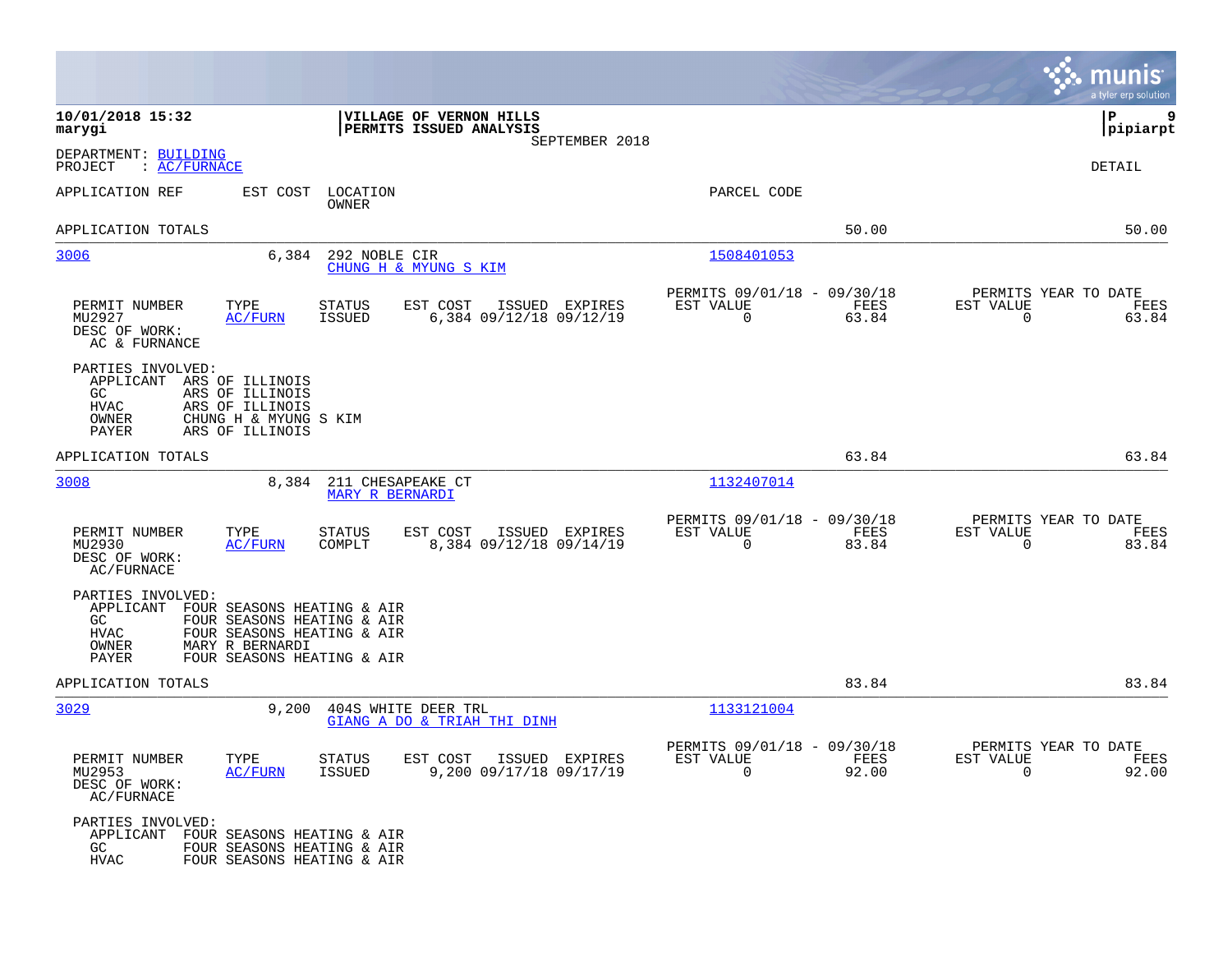| PARCEL CODE                                                                 | l P<br>10<br> pipiarpt<br><b>DETAIL</b>                        |
|-----------------------------------------------------------------------------|----------------------------------------------------------------|
|                                                                             |                                                                |
|                                                                             |                                                                |
|                                                                             |                                                                |
|                                                                             |                                                                |
| 92.00                                                                       | 92.00                                                          |
| 1129212023                                                                  |                                                                |
| PERMITS 09/01/18 - 09/30/18<br>EST VALUE<br>FEES<br>$\overline{0}$<br>75.50 | PERMITS YEAR TO DATE<br>EST VALUE<br>FEES<br>75.50<br>0        |
|                                                                             |                                                                |
| 75.50                                                                       | 75.50                                                          |
| 1504103012                                                                  |                                                                |
| PERMITS 09/01/18 - 09/30/18<br>EST VALUE<br>FEES<br>$\Omega$<br>85.40       | PERMITS YEAR TO DATE<br>EST VALUE<br>FEES<br>$\Omega$<br>85.40 |
|                                                                             |                                                                |
| 85.40                                                                       | 85.40                                                          |
| 1133111040                                                                  |                                                                |
| PERMITS 09/01/18 - 09/30/18<br>EST VALUE<br>FEES<br>$\Omega$<br>50.00       | PERMITS YEAR TO DATE<br>EST VALUE<br>FEES<br>$\Omega$<br>50.00 |
|                                                                             |                                                                |

APPLICANT ALLIED AIR CONDITIONING & HEATING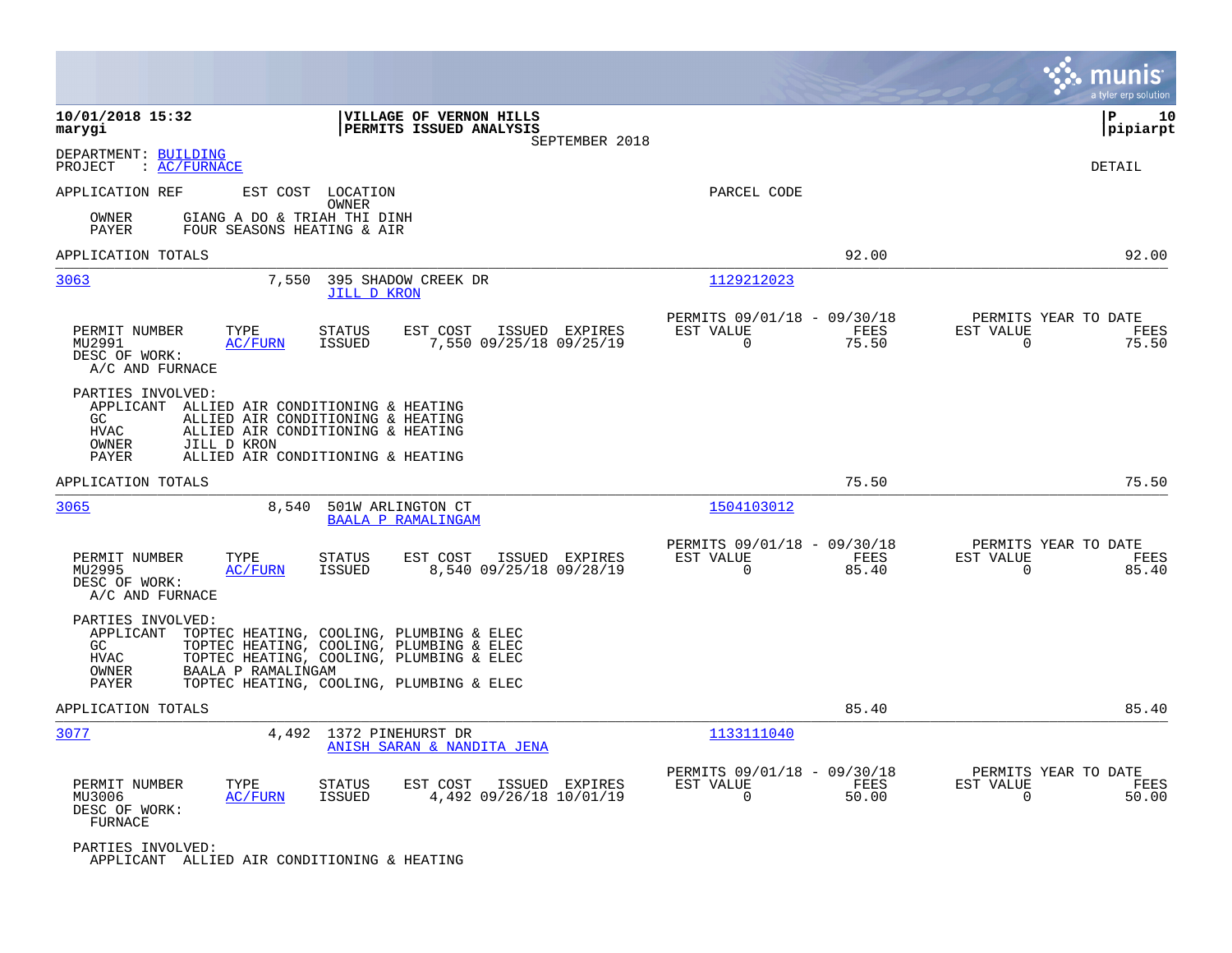|                                                                                                                                                                                                                                |             |                             | <b>munis</b><br>a tyler erp solution |
|--------------------------------------------------------------------------------------------------------------------------------------------------------------------------------------------------------------------------------|-------------|-----------------------------|--------------------------------------|
| 10/01/2018 15:32<br>VILLAGE OF VERNON HILLS<br>PERMITS ISSUED ANALYSIS<br>marygi<br>SEPTEMBER 2018                                                                                                                             |             |                             | 11<br>P<br> pipiarpt                 |
| DEPARTMENT: BUILDING<br>PROJECT<br>$\colon$ AC/FURNACE                                                                                                                                                                         |             |                             | DETAIL                               |
| APPLICATION REF<br>EST COST<br>LOCATION<br>OWNER<br>GC.<br>ALLIED AIR CONDITIONING & HEATING<br>HVAC<br>ALLIED AIR CONDITIONING & HEATING<br>OWNER<br>ANISH SARAN & NANDITA JENA<br>PAYER<br>ALLIED AIR CONDITIONING & HEATING | PARCEL CODE |                             |                                      |
| APPLICATION TOTALS<br>PROJECT TOTALS                                                                                                                                                                                           | 0           | 50.00<br>575.58<br>$\Omega$ | 50.00<br>575.58                      |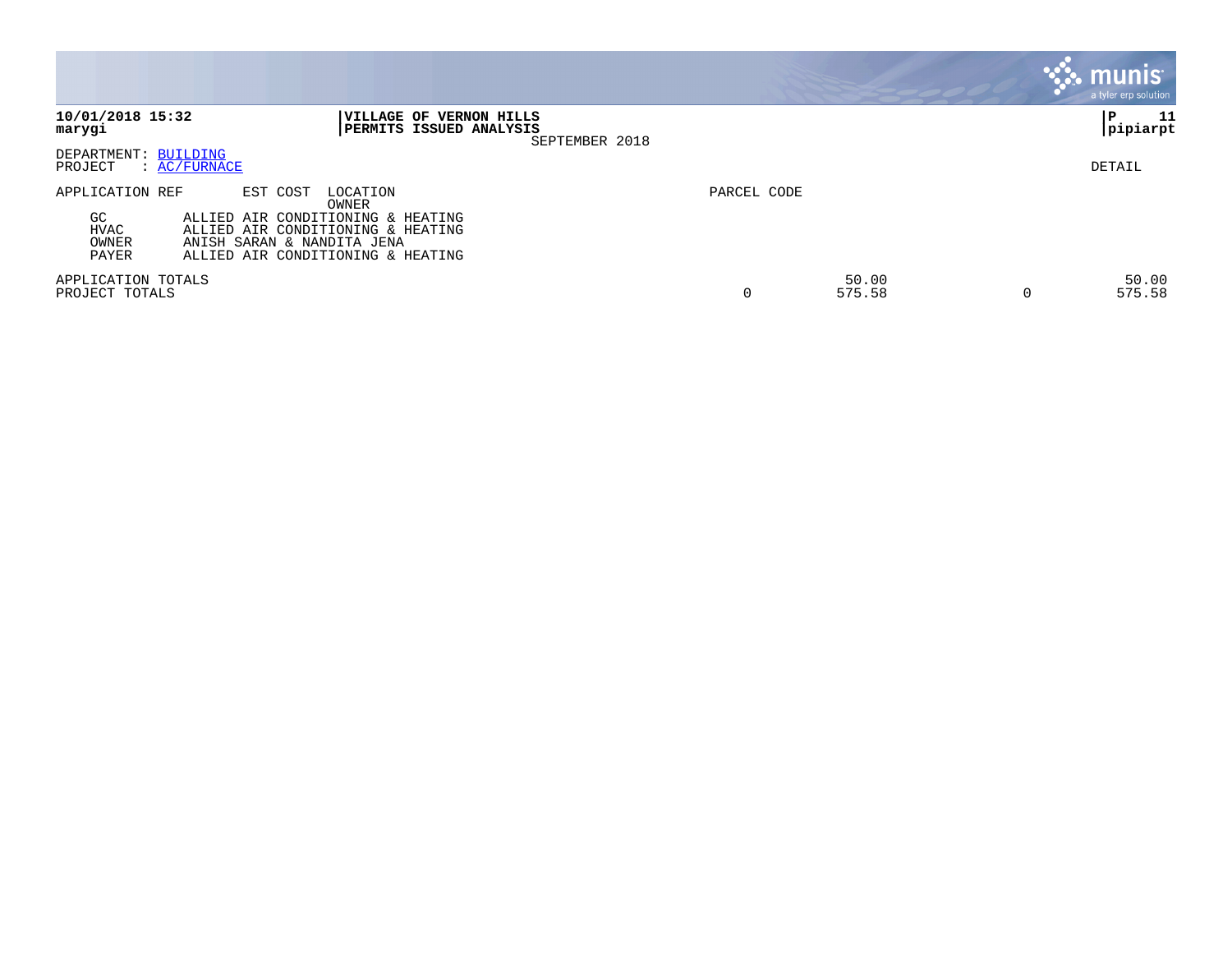|                                                                           |                                                                                                                                                             |                         |                                                    |                |                                               |                  |                                   | <b>munis</b><br>a tyler erp solution |
|---------------------------------------------------------------------------|-------------------------------------------------------------------------------------------------------------------------------------------------------------|-------------------------|----------------------------------------------------|----------------|-----------------------------------------------|------------------|-----------------------------------|--------------------------------------|
| 10/01/2018 15:32<br>marygi                                                |                                                                                                                                                             |                         | VILLAGE OF VERNON HILLS<br>PERMITS ISSUED ANALYSIS | SEPTEMBER 2018 |                                               |                  |                                   | 12<br>ΙP<br> pipiarpt                |
| DEPARTMENT: BUILDING<br>PROJECT                                           | : ANSUL SYSTEM                                                                                                                                              |                         |                                                    |                |                                               |                  |                                   | DETAIL                               |
| APPLICATION REF                                                           | EST COST                                                                                                                                                    | LOCATION<br>OWNER       |                                                    |                | PARCEL CODE                                   |                  |                                   |                                      |
| 2959                                                                      | 2,300                                                                                                                                                       | PLACEHOLDER             | 875 NORTH MILWAUKEE AVENUE 600                     |                | 1134302008                                    |                  |                                   |                                      |
| PERMIT NUMBER<br>MU2986<br>DESC OF WORK:<br>ANSUL SYSTEM                  | TYPE<br><b>ANSUL</b>                                                                                                                                        | STATUS<br><b>ISSUED</b> | EST COST<br>ISSUED<br>2,300 09/24/18 09/24/19      | EXPIRES        | PERMITS 09/01/18 - 09/30/18<br>EST VALUE<br>0 | FEES<br>325.00   | PERMITS YEAR TO DATE<br>EST VALUE | FEES<br>325.00                       |
| PARTIES INVOLVED:<br>APPLICANT<br>GC<br><b>OCCUPANT</b><br>OWNER<br>PAYER | FOX VALLEY FIRE SYSTEM<br>FIRE SPRIN FOX VALLEY FIRE SYSTEM<br>FOX VALLEY FIRE SYSTEM<br>ROTI MODERN MEDITERRANEAN<br>PLACEHOLDER<br>FOX VALLEY FIRE SYSTEM |                         |                                                    |                |                                               |                  |                                   |                                      |
| APPLICATION TOTALS<br>PROJECT TOTALS                                      |                                                                                                                                                             |                         |                                                    |                | 0                                             | 325.00<br>325.00 | $\Omega$                          | 325.00<br>325.00                     |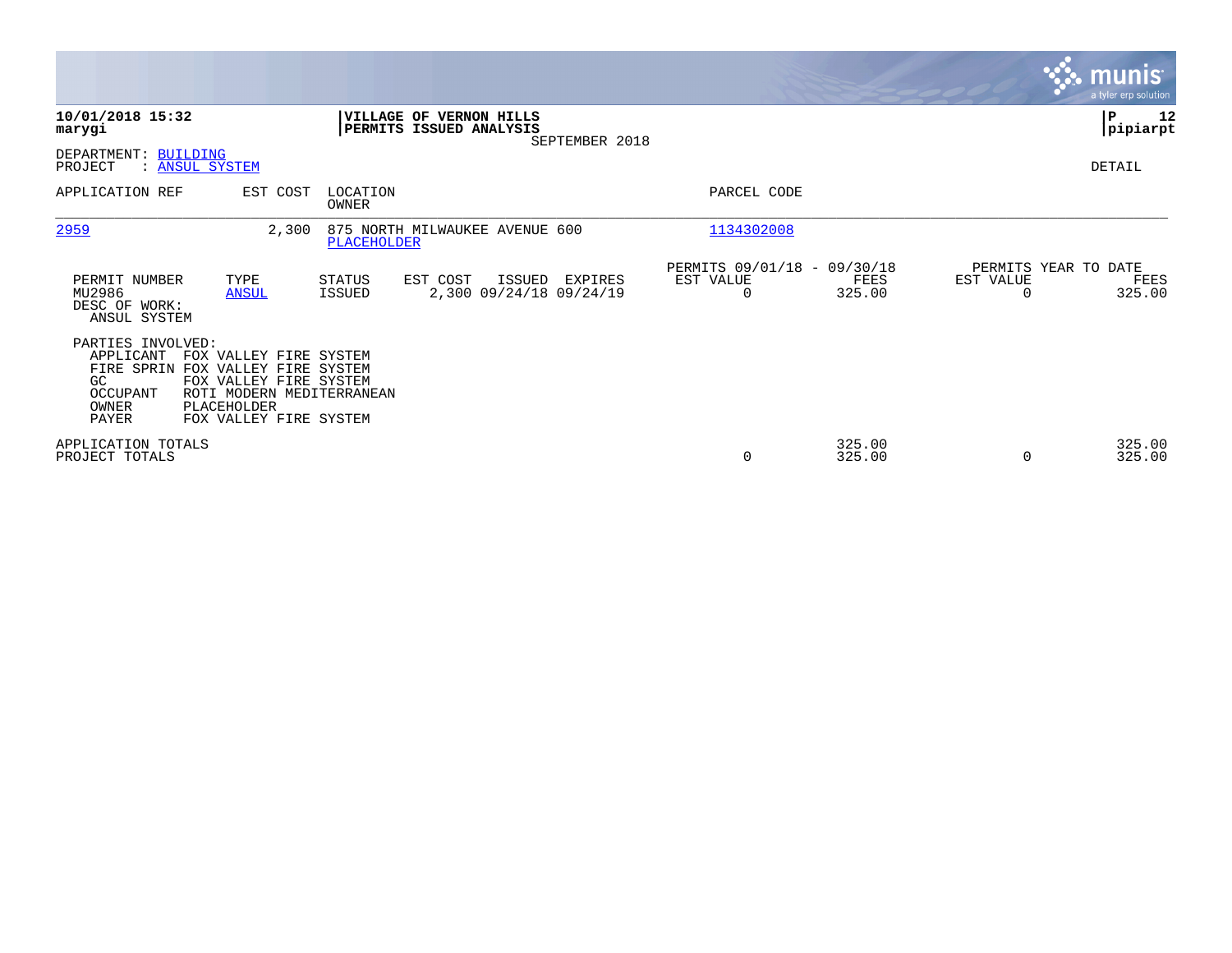|                                                                                                         |                                                                    |                                                                                      | <b>munis</b><br>a tyler erp solution                |
|---------------------------------------------------------------------------------------------------------|--------------------------------------------------------------------|--------------------------------------------------------------------------------------|-----------------------------------------------------|
| 10/01/2018 15:32<br>marygi                                                                              | VILLAGE OF VERNON HILLS<br>PERMITS ISSUED ANALYSIS                 | SEPTEMBER 2018                                                                       | IΡ<br>13<br> pipiarpt                               |
| DEPARTMENT: BUILDING<br>PROJECT<br>: <u>ANTENNA</u>                                                     |                                                                    |                                                                                      | DETAIL                                              |
| APPLICATION REF                                                                                         | EST COST<br>LOCATION<br>OWNER                                      | PARCEL CODE                                                                          |                                                     |
| 2579                                                                                                    | 65,000<br>909 SOUTH MILWAUKEE AVE<br>ERNIE'S WRECKER SERVICE       | 1515201003                                                                           |                                                     |
| PERMIT NUMBER<br>TYPE<br>MU2939<br><b>ANTENNA</b><br>DESC OF WORK:<br>ANNTENNA - SAMLL CELL SITE        | STATUS<br>EST COST<br>ISSUED<br>65,000 09/13/18 09/13/19<br>ISSUED | PERMITS 09/01/18 - 09/30/18<br>EST VALUE<br>EXPIRES<br>FEES<br>$\mathbf 0$<br>650.00 | PERMITS YEAR TO DATE<br>EST VALUE<br>FEES<br>650.00 |
| PARTIES INVOLVED:<br>APPLICANT<br>SAC WIRELESS<br>GC.<br>SAC WIRELESS<br>OWNER<br>PAYER<br>SAC WIRELESS | ERNIE'S WRECKER SERVICE                                            |                                                                                      |                                                     |
| APPLICATION TOTALS<br>PROJECT TOTALS                                                                    |                                                                    | 650.00<br>0<br>650.00                                                                | 650.00<br>650.00                                    |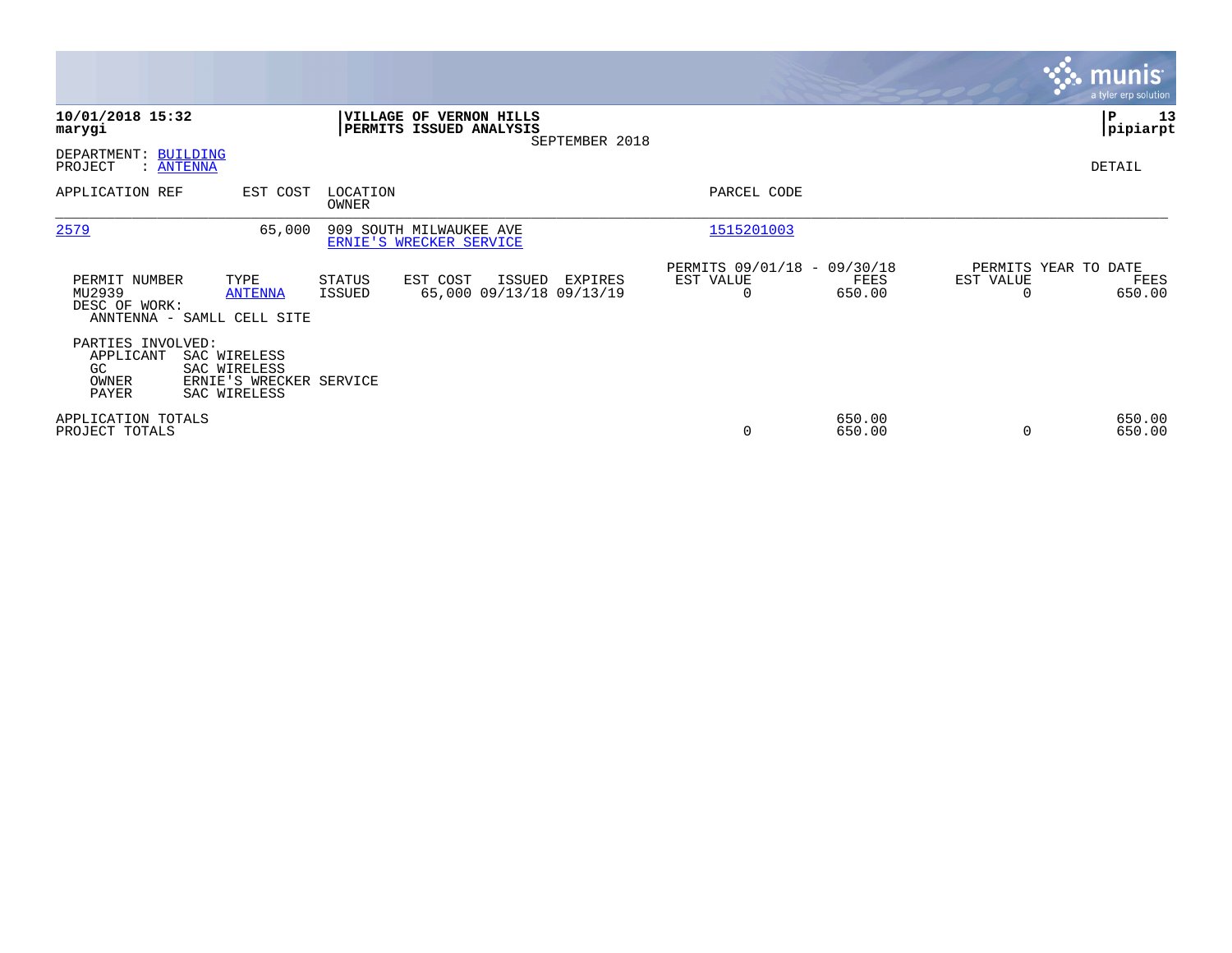|                                                                                                                                                                                      |                                                                                                                                       |                                                                                              | munis<br>a tyler erp solution                                               |
|--------------------------------------------------------------------------------------------------------------------------------------------------------------------------------------|---------------------------------------------------------------------------------------------------------------------------------------|----------------------------------------------------------------------------------------------|-----------------------------------------------------------------------------|
| 10/01/2018 15:32<br>marygi                                                                                                                                                           | VILLAGE OF VERNON HILLS<br>PERMITS ISSUED ANALYSIS                                                                                    |                                                                                              | l P<br>14<br> pipiarpt                                                      |
| DEPARTMENT: BUILDING<br>: <u>NEW BUSINESS NO REMODEL</u><br>PROJECT                                                                                                                  | SEPTEMBER 2018                                                                                                                        |                                                                                              | <b>DETAIL</b>                                                               |
| APPLICATION REF                                                                                                                                                                      | EST COST LOCATION<br>OWNER                                                                                                            | PARCEL CODE                                                                                  |                                                                             |
| 3033                                                                                                                                                                                 | 0<br>225 HAWTHORN CENTER<br>CENTENNIAL                                                                                                | 1133401086                                                                                   |                                                                             |
| PERMIT NUMBER<br>TYPE<br>MU2958<br>MU3009<br>CO NO FEE<br>DESC OF WORK:<br>NEW BUSINESS - C OF O                                                                                     | STATUS<br>EST COST<br>ISSUED EXPIRES<br>NO REMODEL COMPLT<br>$0$ 09/18/18 09/18/19<br>COMPLT<br>$0$ 09/26/18 09/26/19                 | PERMITS 09/01/18 - 09/30/18<br>EST VALUE<br>FEES<br>$\Omega$<br>150.00<br>$\mathbf 0$<br>.00 | PERMITS YEAR TO DATE<br>EST VALUE<br>FEES<br>$\Omega$<br>150.00<br>0<br>.00 |
| PARTIES INVOLVED:<br>APPLICANT GO! CALENDARS<br>GC<br><b>GO! CALENDARS</b><br><b>OCCUPANT</b><br><b>GO! CALENDARS</b><br>OWNER<br>CENTENNIAL<br><b>PAYER</b><br><b>GO! CALENDARS</b> |                                                                                                                                       |                                                                                              |                                                                             |
| APPLICATION TOTALS                                                                                                                                                                   |                                                                                                                                       | 150.00                                                                                       | 150.00                                                                      |
| 3094                                                                                                                                                                                 | 0<br>701 NORTH MILWAUKEE AVE 316<br>INLAND REAL ESTATE CORPORATION                                                                    | 1503102018                                                                                   |                                                                             |
| PERMIT NUMBER<br>TYPE<br>MU3013<br>DESC OF WORK:<br>CO: KUMA'S SUSHI BOWL                                                                                                            | EST COST<br>ISSUED EXPIRES<br>STATUS<br><b>NO REMODEL ISSUED</b><br>$0$ 09/27/18 09/27/19                                             | PERMITS 09/01/18 - 09/30/18<br>EST VALUE<br>FEES<br>$\mathbf 0$<br>150.00                    | PERMITS YEAR TO DATE<br>EST VALUE<br>FEES<br>$\mathbf 0$<br>150.00          |
| PARTIES INVOLVED:<br>GC.<br>KUMA'S SUSHI BOWL<br><b>OCCUPANT</b><br>KUMA'S SUSHI BOWL<br>OWNER<br><b>PAYER</b><br>KUMA'S SUSHI BOWL                                                  | INLAND REAL ESTATE CORPORATION                                                                                                        |                                                                                              |                                                                             |
| APPLICATION TOTALS                                                                                                                                                                   |                                                                                                                                       | 150.00                                                                                       | 150.00                                                                      |
| 3106                                                                                                                                                                                 | 1155 MUSEUM BLVD<br>0<br>THE MIL TON APARTMENTS                                                                                       | 1133406003                                                                                   |                                                                             |
| PERMIT NUMBER<br>TYPE<br>MU3024<br>DESC OF WORK:                                                                                                                                     | STATUS<br>EST COST<br>ISSUED EXPIRES<br>$0$ 09/28/18 09/28/19<br>NO REMODEL ISSUED<br>OWNERSHIP CHANGE: 1155, 1125, 1145, 1175 MUSEUM | PERMITS 09/01/18 - 09/30/18<br>EST VALUE<br>FEES<br>0<br>150.00                              | PERMITS YEAR TO DATE<br>EST VALUE<br>FEES<br>0<br>150.00                    |
| PARTIES INVOLVED:<br>GC<br>THE MIL TON APARTMENTS<br>OWNER<br>THE MIL TON APARTMENTS<br>PAYER<br>THE MIL TON APARTMENTS                                                              |                                                                                                                                       |                                                                                              |                                                                             |
| APPLICATION TOTALS                                                                                                                                                                   |                                                                                                                                       | 150.00                                                                                       | 150.00                                                                      |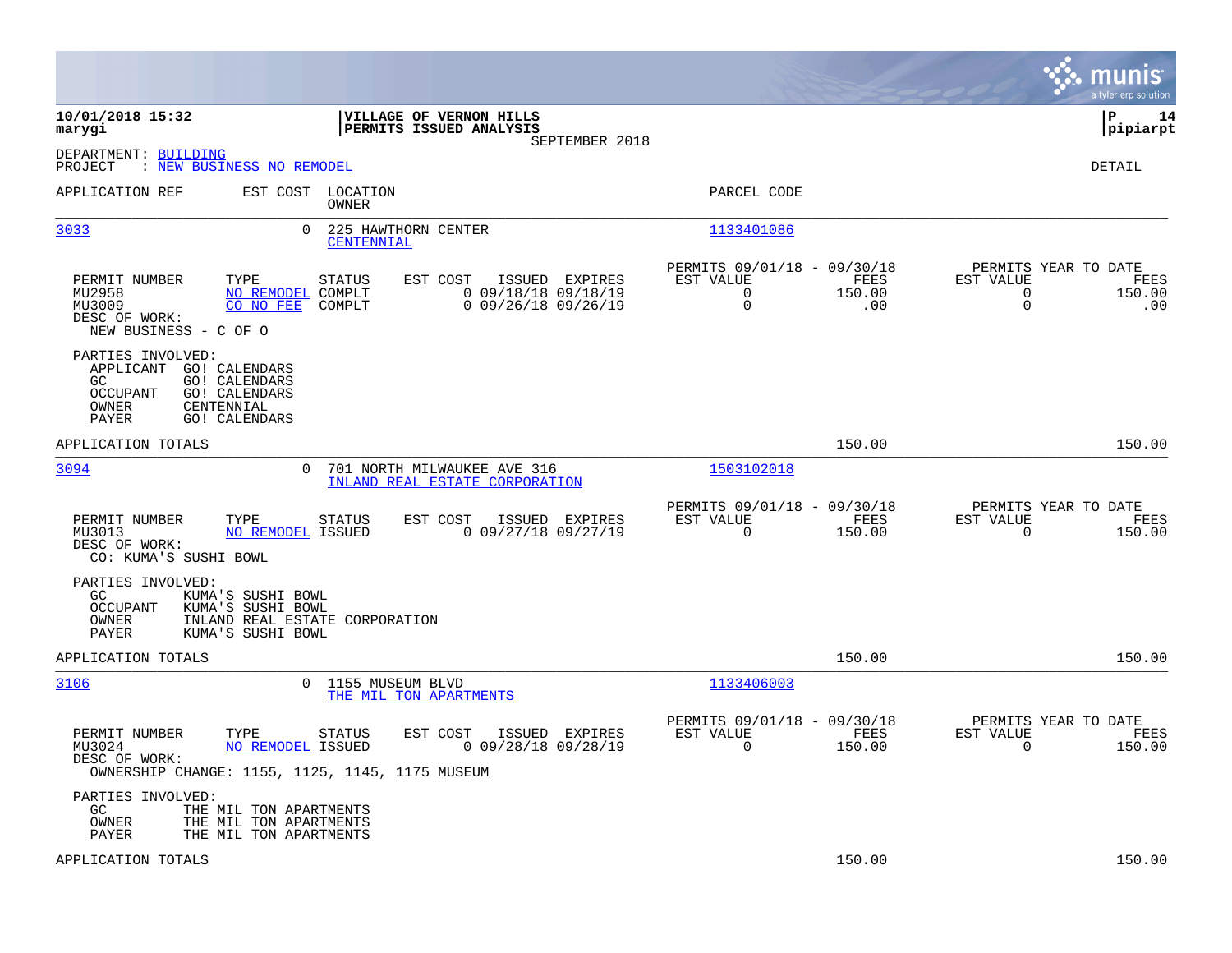|                                                              |          |                   |                                                                      |             |        | munis<br>a tyler erp solution |
|--------------------------------------------------------------|----------|-------------------|----------------------------------------------------------------------|-------------|--------|-------------------------------|
| 10/01/2018 15:32<br>marygi                                   |          |                   | VILLAGE OF VERNON HILLS<br>PERMITS ISSUED ANALYSIS<br>SEPTEMBER 2018 |             |        | 15<br>P<br>pipiarpt           |
| DEPARTMENT: BUILDING<br>: NEW BUSINESS NO REMODEL<br>PROJECT |          |                   |                                                                      |             |        | DETAIL                        |
| APPLICATION REF                                              | EST COST | LOCATION<br>OWNER |                                                                      | PARCEL CODE |        |                               |
| PROJECT TOTALS                                               |          |                   |                                                                      |             | 450.00 | 450.00                        |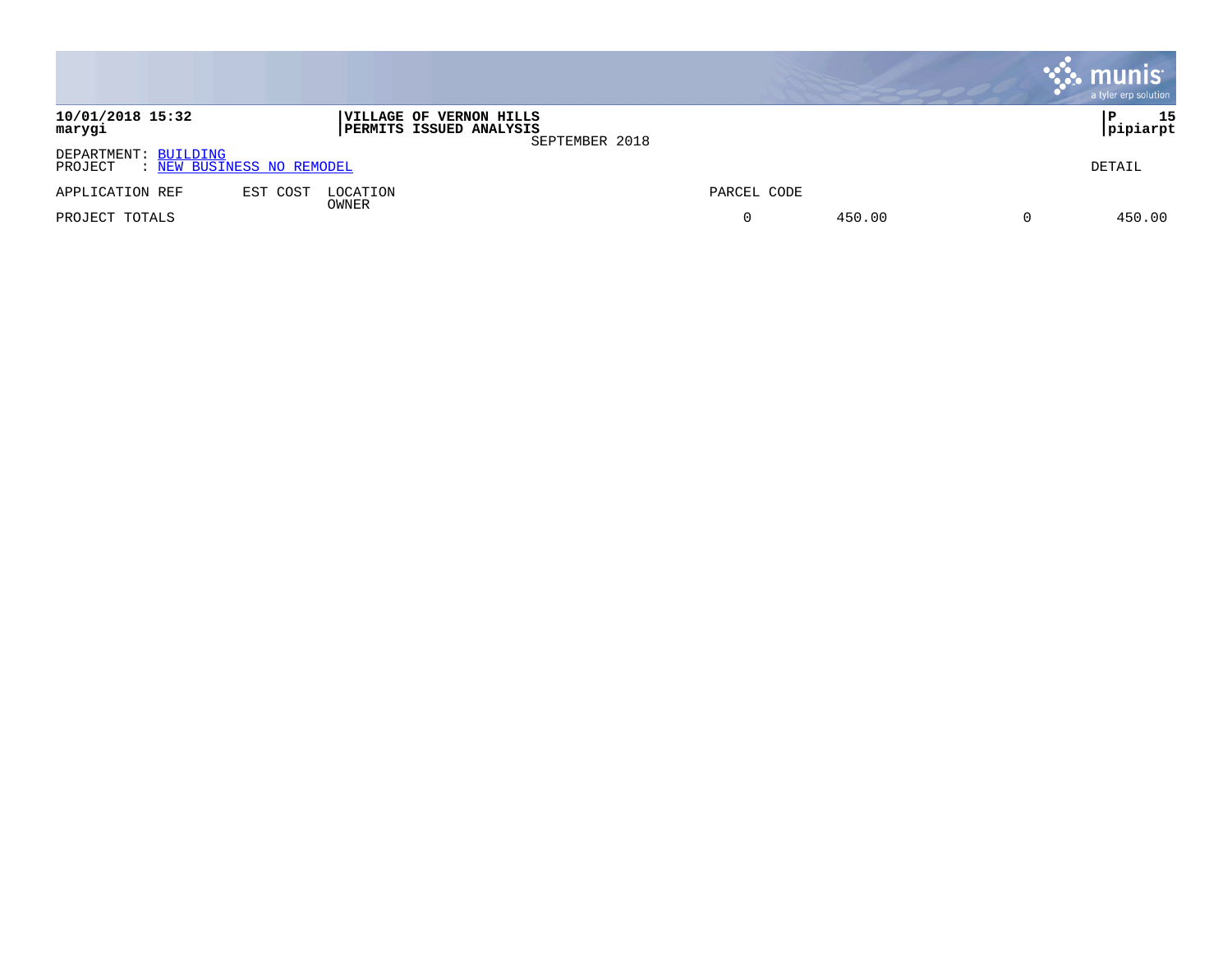|                                                                            |                                                                                                                                      |                   |                                                           |                |                                               |                  |           | <b>munis</b><br>a tyler erp solution   |
|----------------------------------------------------------------------------|--------------------------------------------------------------------------------------------------------------------------------------|-------------------|-----------------------------------------------------------|----------------|-----------------------------------------------|------------------|-----------|----------------------------------------|
| 10/01/2018 15:32<br>marygi                                                 |                                                                                                                                      |                   | <b>VILLAGE OF VERNON HILLS</b><br>PERMITS ISSUED ANALYSIS | SEPTEMBER 2018 |                                               |                  |           | ∣₽<br>16<br> pipiarpt                  |
| DEPARTMENT: BUILDING<br>PROJECT                                            | : COMMERCIAL ROOFTOP HVAC                                                                                                            |                   |                                                           |                |                                               |                  |           | DETAIL                                 |
| APPLICATION REF                                                            | EST COST                                                                                                                             | LOCATION<br>OWNER |                                                           |                | PARCEL CODE                                   |                  |           |                                        |
| 2970                                                                       | 26,396                                                                                                                               |                   | 909 FOREST EDGE DR<br>R.W. RAMSEY REALTY CORP             |                | 1515103036                                    |                  |           |                                        |
| PERMIT NUMBER<br>MU2897<br>DESC OF WORK:<br>REPLACE TWO UNITS              | TYPE<br>RFTP HVAC                                                                                                                    | STATUS<br>ISSUED  | EST COST<br>ISSUED<br>26,396 09/05/18 09/05/19            | EXPIRES        | PERMITS 09/01/18 - 09/30/18<br>EST VALUE<br>0 | FEES<br>263.96   | EST VALUE | PERMITS YEAR TO DATE<br>FEES<br>263.96 |
| PARTIES INVOLVED:<br>APPLICANT<br>GC<br>HVAC<br>OCCUPANT<br>OWNER<br>PAYER | GENERAL MECHANICAL<br>GENERAL MECHANICAL<br>GENERAL MECHANICAL<br>WURTH BAER SUPPLY<br>R.W. RAMSEY REALTY CORP<br>GENERAL MECHANICAL |                   |                                                           |                |                                               |                  |           |                                        |
| APPLICATION TOTALS<br>PROJECT TOTALS                                       |                                                                                                                                      |                   |                                                           |                | 0                                             | 263.96<br>263.96 |           | 263.96<br>263.96                       |

**Contract**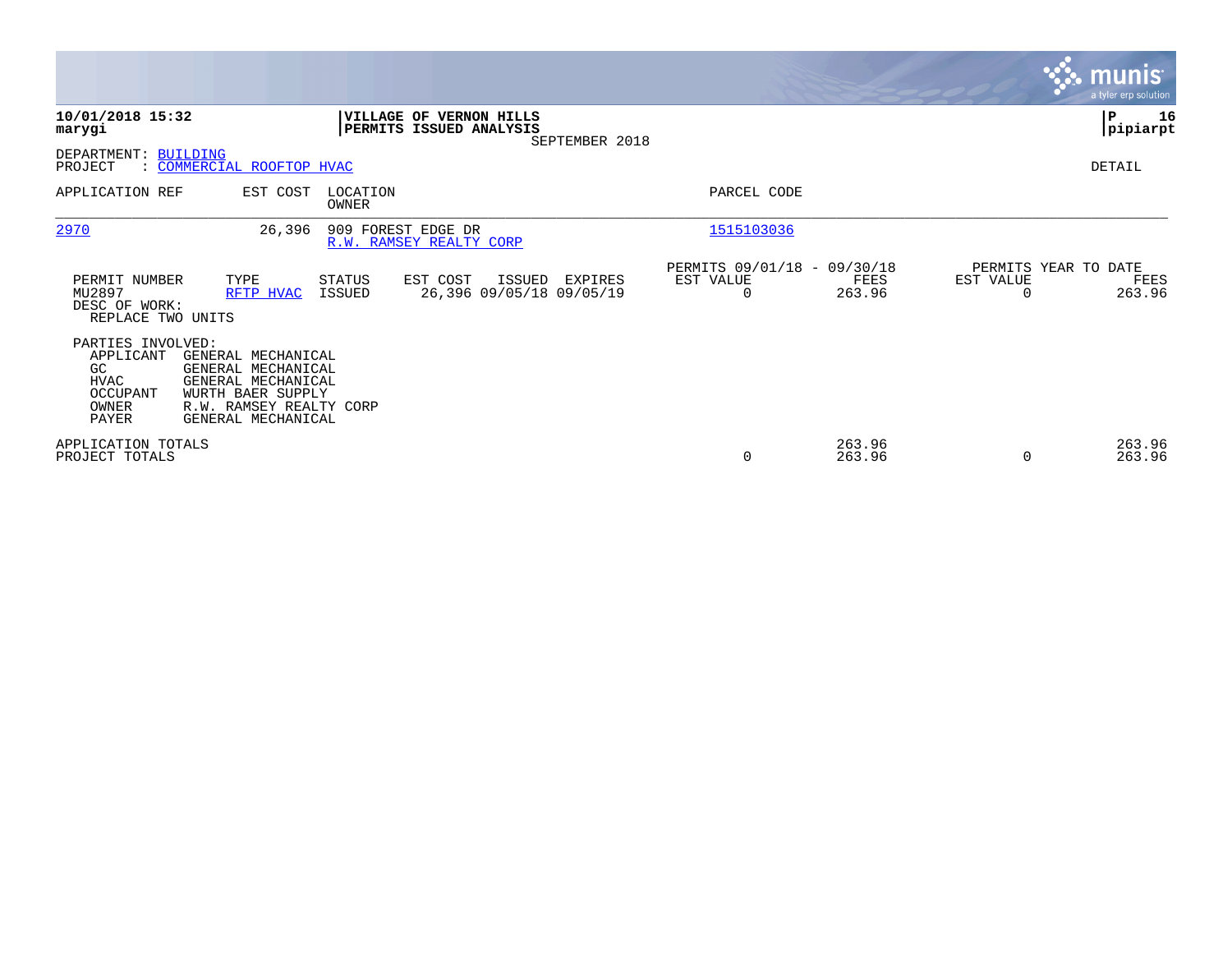|                                                                                                                                                                                       |                                                                                                      | munis<br>a tyler erp solution                                                   |
|---------------------------------------------------------------------------------------------------------------------------------------------------------------------------------------|------------------------------------------------------------------------------------------------------|---------------------------------------------------------------------------------|
| 10/01/2018 15:32<br>VILLAGE OF VERNON HILLS<br>PERMITS ISSUED ANALYSIS<br>marygi                                                                                                      | SEPTEMBER 2018                                                                                       | P<br>17<br> pipiarpt                                                            |
| DEPARTMENT: BUILDING<br>PROJECT<br>$:$ DECK                                                                                                                                           |                                                                                                      | DETAIL                                                                          |
| LOCATION<br>APPLICATION REF<br>EST COST<br><b>OWNER</b>                                                                                                                               | PARCEL CODE                                                                                          |                                                                                 |
| 2831<br>7,500<br>3 SAINT IVES LN<br><b>WILL CONTRERAS</b>                                                                                                                             | 1504313002                                                                                           |                                                                                 |
| TYPE<br>EST COST<br>PERMIT NUMBER<br><b>STATUS</b><br>MU2951<br><b>DECK</b><br><b>ISSUED</b><br>DESC OF WORK:<br>DECK                                                                 | PERMITS 09/01/18 - 09/30/18<br>ISSUED EXPIRES<br>EST VALUE<br>7,500 09/17/18 09/25/19<br>$\mathbf 0$ | PERMITS YEAR TO DATE<br>EST VALUE<br>FEES<br>FEES<br>75.00<br>$\Omega$<br>75.00 |
| PARTIES INVOLVED:<br>APPLICANT<br>BOOTH REMODELING<br>CARPENTER<br>BOOTH REMODELING<br>GC<br>BOOTH REMODELING<br>WILL CONTRERAS<br>OWNER<br>BOOTH REMODELING<br>PAYER                 |                                                                                                      |                                                                                 |
| APPLICATION TOTALS                                                                                                                                                                    |                                                                                                      | 75.00<br>75.00                                                                  |
| 2937<br>13 MONTEBELLO DR<br>5,000<br><b>ASHLEY COVENY</b>                                                                                                                             | 1508206002                                                                                           |                                                                                 |
| EST COST<br>PERMIT NUMBER<br>TYPE<br><b>STATUS</b><br>MU2967<br><b>ISSUED</b><br><b>DECK</b><br>DESC OF WORK:<br><b>DECK</b>                                                          | PERMITS 09/01/18 - 09/30/18<br>EST VALUE<br>ISSUED EXPIRES<br>5,000 09/19/18 09/19/19<br>$\Omega$    | PERMITS YEAR TO DATE<br>FEES<br>EST VALUE<br>FEES<br>50.00<br>50.00<br>$\Omega$ |
| PARTIES INVOLVED:<br>APPLICANT<br>PRISTERA CONSTRUCTION SERVICES<br>GC.<br>PRISTERA CONSTRUCTION SERVICES<br>OWNER<br><b>ASHLEY COVENY</b><br>PAYER<br>PRISTERA CONSTRUCTION SERVICES |                                                                                                      |                                                                                 |
| APPLICATION TOTALS<br>PROJECT TOTALS                                                                                                                                                  | 0                                                                                                    | 50.00<br>50.00<br>125.00<br>$\Omega$<br>125.00                                  |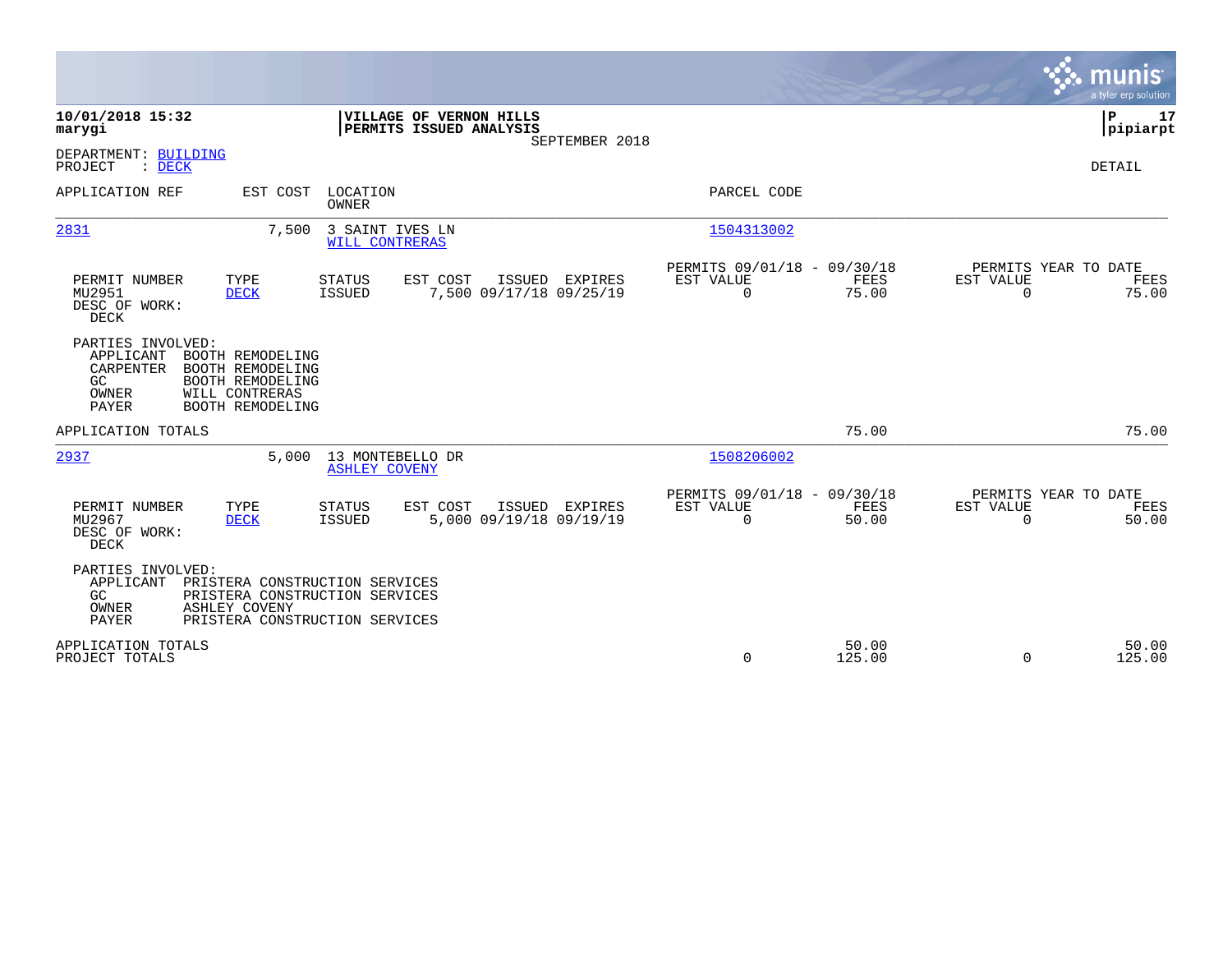|                                                                                                                                                                        |                                                                                                                                           |                                                                             | munis<br>a tyler erp solution                                        |
|------------------------------------------------------------------------------------------------------------------------------------------------------------------------|-------------------------------------------------------------------------------------------------------------------------------------------|-----------------------------------------------------------------------------|----------------------------------------------------------------------|
| 10/01/2018 15:32<br>marygi                                                                                                                                             | VILLAGE OF VERNON HILLS<br>PERMITS ISSUED ANALYSIS<br>SEPTEMBER 2018                                                                      |                                                                             | l P<br>18<br> pipiarpt                                               |
| DEPARTMENT: BUILDING<br>: <u>DRIVEWAY</u><br>PROJECT                                                                                                                   |                                                                                                                                           |                                                                             | DETAIL                                                               |
| APPLICATION REF<br>EST COST                                                                                                                                            | LOCATION<br>OWNER                                                                                                                         | PARCEL CODE                                                                 |                                                                      |
| 2879<br>7,305                                                                                                                                                          | 405 RIVER GROVE LN<br>STEVEN M SULKIN, TRUSTEE                                                                                            | 1516207002                                                                  |                                                                      |
| PERMIT NUMBER<br>TYPE<br>MU2919<br><b>DRVWY</b><br>DESC OF WORK:<br>DRIVEWAY & WALKWAY                                                                                 | EST COST<br>ISSUED EXPIRES<br>STATUS<br><b>ISSUED</b><br>7,305 09/10/18 09/10/19                                                          | PERMITS 09/01/18 - 09/30/18<br>EST VALUE<br>FEES<br>$\Omega$<br>73.05       | PERMITS YEAR TO DATE<br>EST VALUE<br>FEES<br>$\Omega$<br>73.05       |
| PARTIES INVOLVED:<br>APPLICANT<br>RJ CONCRETE<br>CONCRETE<br>RJ CONCRETE<br>GC<br>RJ CONCRETE<br>OWNER<br>STEVEN M SULKIN, TRUSTEE                                     |                                                                                                                                           |                                                                             |                                                                      |
| APPLICATION TOTALS                                                                                                                                                     |                                                                                                                                           | 73.05                                                                       | 73.05                                                                |
| 2904<br>7,665                                                                                                                                                          | 306 ALEXANDRIA DR<br><b>ROBIN ELSEA</b>                                                                                                   | 1505402001                                                                  |                                                                      |
| PERMIT NUMBER<br>TYPE<br>MU2903<br><b>DRVWY</b><br>DESC OF WORK:<br>DRIVEWAY, WALKWAY                                                                                  | EST COST<br>STATUS<br>ISSUED EXPIRES<br><b>ISSUED</b><br>7,665 09/05/18 09/26/19                                                          | PERMITS 09/01/18 - 09/30/18<br>EST VALUE<br>FEES<br>$\mathbf 0$<br>76.65    | PERMITS YEAR TO DATE<br>EST VALUE<br>FEES<br>$\mathbf 0$<br>76.65    |
| PARTIES INVOLVED:<br>APPLICANT<br>ROBIN ELSEA<br>CONCRETE<br>NORTH RANGE CONCRETE<br>GC<br>NORTH RANGE CONCRETE<br>ROBIN ELSEA<br>OWNER<br><b>ROBIN ELSEA</b><br>PAYER |                                                                                                                                           |                                                                             |                                                                      |
| APPLICATION TOTALS                                                                                                                                                     |                                                                                                                                           | 76.65                                                                       | 76.65                                                                |
| 2954<br>116,825                                                                                                                                                        | <b>BAYHILL</b><br>PLACEHOLDER                                                                                                             | 1128413011                                                                  |                                                                      |
| PERMIT NUMBER<br>TYPE<br>MU2979<br><b>DRVWY</b><br>DESC OF WORK:                                                                                                       | EST COST<br>ISSUED EXPIRES<br>STATUS<br>116,825 09/21/18 09/21/19<br>ISSUED<br>2018 PHASE (YEAR 1) MULTIPLE LOCATIONS ON CRENSHAW & BYMAN | PERMITS 09/01/18 - 09/30/18<br>EST VALUE<br>FEES<br>$\mathbf 0$<br>1,168.25 | PERMITS YEAR TO DATE<br>EST VALUE<br>FEES<br>$\mathbf 0$<br>1,168.25 |
| PARTIES INVOLVED:<br>APPLICANT<br>TWIN BROS PAVING & CONCRETE<br>GC.<br>TWIN BROS PAVING & CONCRETE<br>OWNER<br>PLACEHOLDER<br>PAYER<br>TWIN BROS PAVING & CONCRETE    |                                                                                                                                           |                                                                             |                                                                      |
| APPLICATION TOTALS                                                                                                                                                     |                                                                                                                                           | 1,168.25                                                                    | 1,168.25                                                             |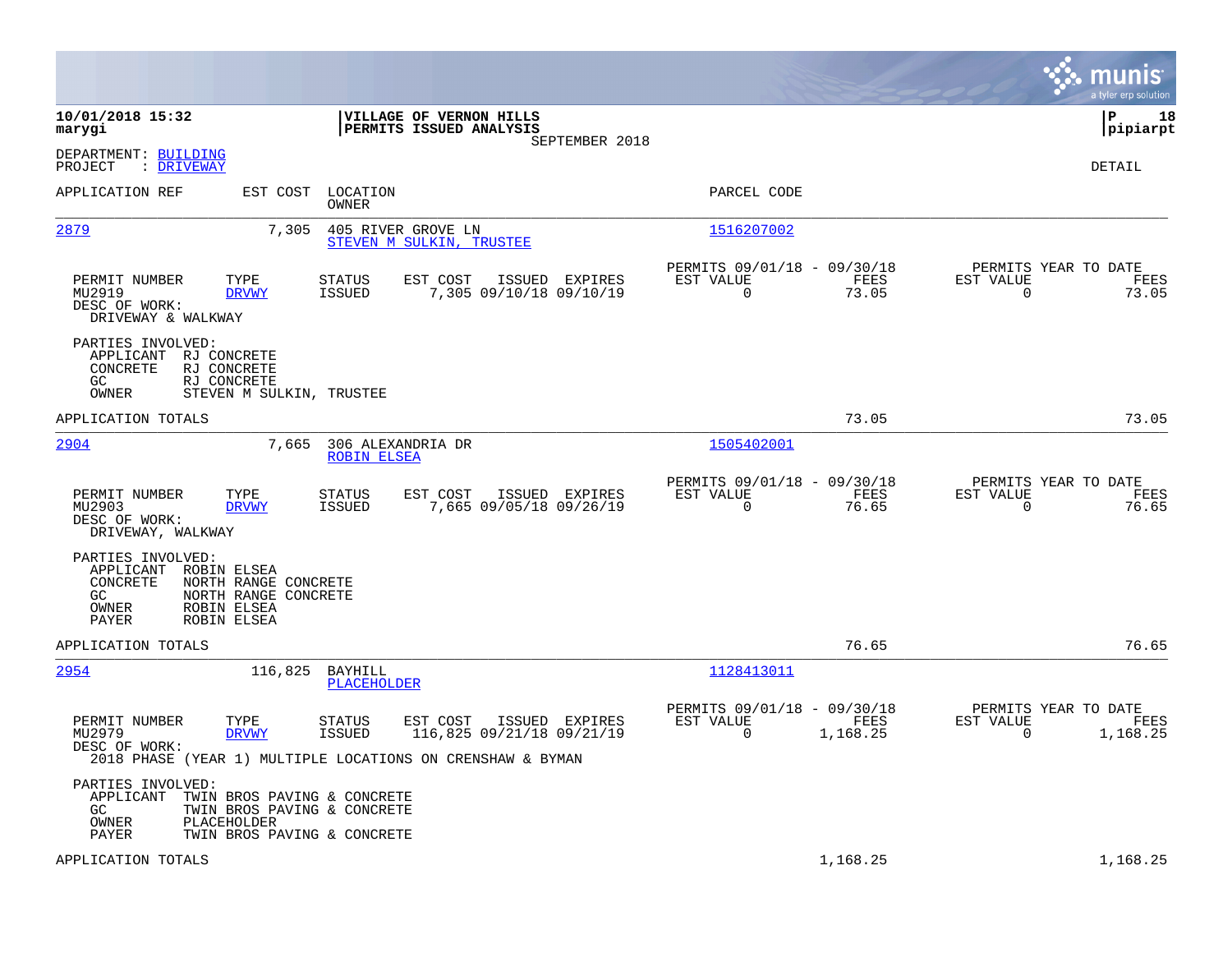|                                               |          |                                                           |                |             |          | munis<br>a tyler erp solution |
|-----------------------------------------------|----------|-----------------------------------------------------------|----------------|-------------|----------|-------------------------------|
| 10/01/2018 15:32<br>marygi                    |          | VILLAGE OF VERNON HILLS<br><b>PERMITS ISSUED ANALYSIS</b> | SEPTEMBER 2018 |             |          | 19<br>l P<br>pipiarpt         |
| DEPARTMENT: BUILDING<br>PROJECT<br>: DRIVEWAY |          |                                                           |                |             |          | DETAIL                        |
| APPLICATION REF                               | EST COST | LOCATION                                                  |                | PARCEL CODE |          |                               |
| PROJECT TOTALS                                |          | OWNER                                                     |                | 0           | 1,317.95 | 1,317.95                      |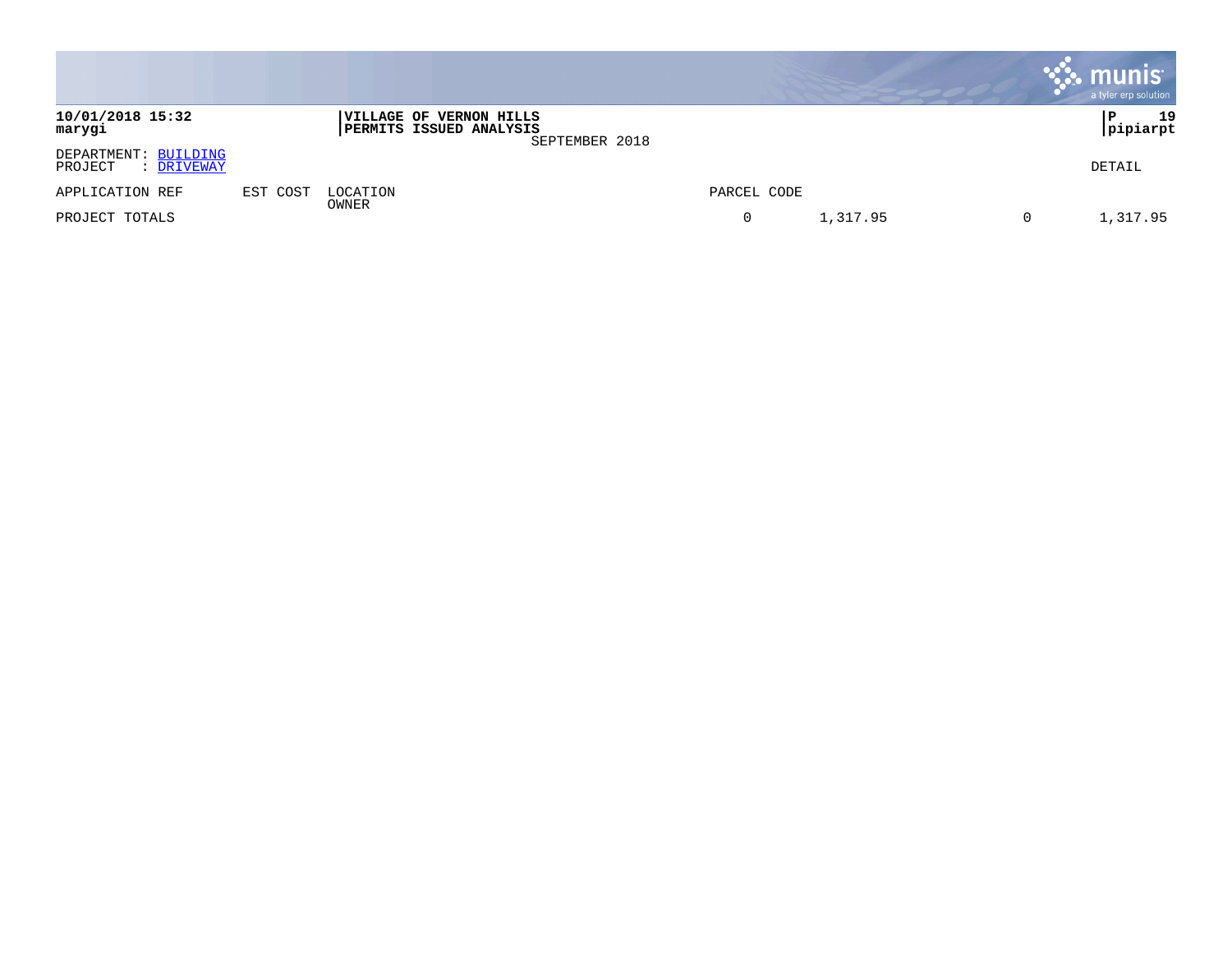|                                                                                  |                                                                                                                      |                                          |                                                    |                |                                                            |               |                                                  | munis<br>a tyler erp solution |
|----------------------------------------------------------------------------------|----------------------------------------------------------------------------------------------------------------------|------------------------------------------|----------------------------------------------------|----------------|------------------------------------------------------------|---------------|--------------------------------------------------|-------------------------------|
| 10/01/2018 15:32<br>marygi                                                       |                                                                                                                      |                                          | VILLAGE OF VERNON HILLS<br>PERMITS ISSUED ANALYSIS |                |                                                            |               |                                                  | 20<br>  P<br> pipiarpt        |
| DEPARTMENT: BUILDING<br>$\colon$ FENCE<br>PROJECT                                |                                                                                                                      |                                          |                                                    | SEPTEMBER 2018 |                                                            |               |                                                  | DETAIL                        |
| APPLICATION REF                                                                  | EST COST                                                                                                             | LOCATION<br>OWNER                        |                                                    |                | PARCEL CODE                                                |               |                                                  |                               |
| 2893                                                                             | 1,680                                                                                                                | 11 MONTEBELLO DR<br><b>STEPHEN LIMER</b> |                                                    |                | 1508206001                                                 |               |                                                  |                               |
| PERMIT NUMBER<br>MU2913<br>DESC OF WORK:<br>FENCE                                | TYPE<br><b>FENCE</b>                                                                                                 | STATUS<br><b>ISSUED</b>                  | EST COST<br>1,680 09/06/18 09/24/19                | ISSUED EXPIRES | PERMITS 09/01/18 - 09/30/18<br>EST VALUE<br>$\overline{0}$ | FEES<br>50.00 | PERMITS YEAR TO DATE<br>EST VALUE<br>$\mathbf 0$ | FEES<br>50.00                 |
| PARTIES INVOLVED:<br>APPLICANT<br>FENCE<br>GC<br>OWNER<br>PAYER                  | STEPHEN LIMER<br>AZTEC FENCE COMPANY<br>STEPHEN LIMER<br>STEPHEN LIMER<br>STEPHEN LIMER                              |                                          |                                                    |                |                                                            |               |                                                  |                               |
| APPLICATION TOTALS                                                               |                                                                                                                      |                                          |                                                    |                |                                                            | 50.00         |                                                  | 50.00                         |
| 2912                                                                             | 5,700                                                                                                                | 309 SHEFFIELD LN                         | SCOTT T & LORI A KNESLEY                           |                | 1508408004                                                 |               |                                                  |                               |
| PERMIT NUMBER<br>MU2906<br>DESC OF WORK:<br>FENCE                                | TYPE<br><b>FENCE</b>                                                                                                 | STATUS<br>ISSUED                         | EST COST<br>5,700 09/06/18 09/12/19                | ISSUED EXPIRES | PERMITS 09/01/18 - 09/30/18<br>EST VALUE<br>$\mathbf 0$    | FEES<br>57.00 | PERMITS YEAR TO DATE<br>EST VALUE<br>$\mathbf 0$ | FEES<br>57.00                 |
| PARTIES INVOLVED:<br>APPLICANT<br>FENCE<br>GC<br>OWNER<br>PAYER                  | AZTEC FENCE COMPANY<br>AZTEC FENCE COMPANY<br>AZTEC FENCE COMPANY<br>SCOTT T & LORI A KNESLEY<br>AZTEC FENCE COMPANY |                                          |                                                    |                |                                                            |               |                                                  |                               |
| APPLICATION TOTALS                                                               |                                                                                                                      |                                          |                                                    |                |                                                            | 57.00         |                                                  | 57.00                         |
| 2947                                                                             | 8,150                                                                                                                | 166 SOUTHFIELD DR<br>VLAD VOSKOBOYNIK    |                                                    |                | 1506401010                                                 |               |                                                  |                               |
| PERMIT NUMBER<br>MU2952<br>DESC OF WORK:<br>FENCE                                | TYPE<br><b>FENCE</b>                                                                                                 | <b>STATUS</b><br><b>ISSUED</b>           | EST COST<br>8,150 09/17/18 09/26/19                | ISSUED EXPIRES | PERMITS 09/01/18 - 09/30/18<br>EST VALUE<br>0              | FEES<br>81.50 | PERMITS YEAR TO DATE<br>EST VALUE<br>0           | FEES<br>81.50                 |
| PARTIES INVOLVED:<br>APPLICANT VLAD VOSKOBOYNIK<br>FENCE<br>GC<br>OWNER<br>PAYER | DURABILT FENCE<br>VLAD VOSKOBOYNIK<br>VLAD VOSKOBOYNIK<br>VLAD VOSKOBOYNIK                                           |                                          |                                                    |                |                                                            |               |                                                  |                               |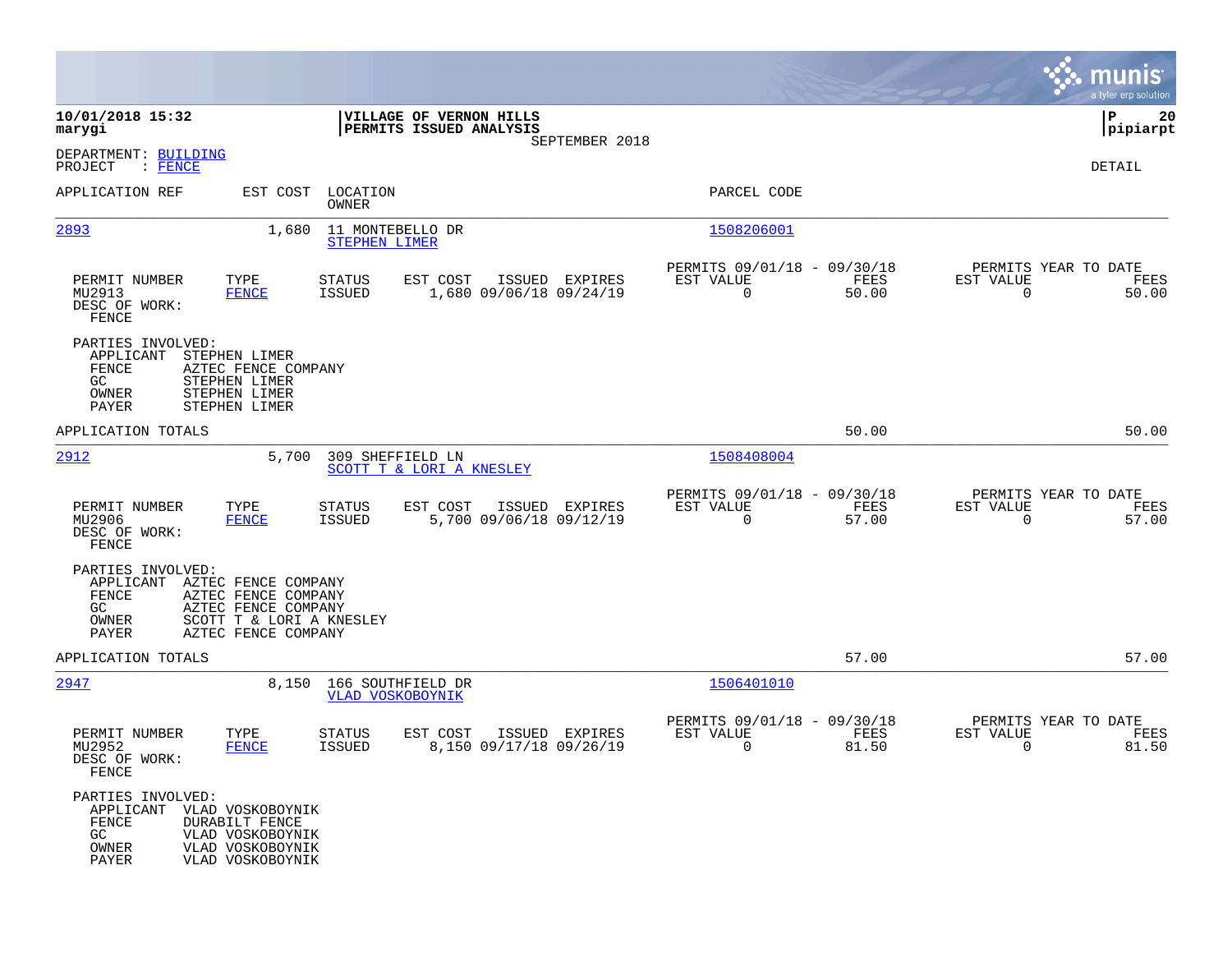|                                                                                                                                                                                                                                  |                                                         |               | munis<br>a tyler erp solution                    |                 |
|----------------------------------------------------------------------------------------------------------------------------------------------------------------------------------------------------------------------------------|---------------------------------------------------------|---------------|--------------------------------------------------|-----------------|
| 10/01/2018 15:32<br>VILLAGE OF VERNON HILLS<br>PERMITS ISSUED ANALYSIS<br>marygi<br>SEPTEMBER 2018                                                                                                                               |                                                         |               | ΙP                                               | 21<br> pipiarpt |
| DEPARTMENT: BUILDING<br>: FENCE<br>PROJECT                                                                                                                                                                                       |                                                         |               | DETAIL                                           |                 |
| EST COST<br>LOCATION<br>APPLICATION REF<br>OWNER                                                                                                                                                                                 | PARCEL CODE                                             |               |                                                  |                 |
| APPLICATION TOTALS                                                                                                                                                                                                               |                                                         | 81.50         |                                                  | 81.50           |
| 2980<br>4,500<br>337 RANNEY AVE<br>GREGG A & JULIA L SMITH                                                                                                                                                                       | 1509315012                                              |               |                                                  |                 |
| PERMIT NUMBER<br>TYPE<br>EST COST<br>ISSUED EXPIRES<br><b>STATUS</b><br>MU2956<br>4,500 09/18/18 09/24/19<br><b>FENCE</b><br><b>ISSUED</b><br>DESC OF WORK:<br>FENCE                                                             | PERMITS 09/01/18 - 09/30/18<br>EST VALUE<br>$\mathbf 0$ | FEES<br>50.00 | PERMITS YEAR TO DATE<br>EST VALUE<br>$\mathbf 0$ | FEES<br>50.00   |
| PARTIES INVOLVED:<br>APPLICANT<br>GREGG A & JULIA L SMITH<br>FENCE<br>NORTHWEST CEDAR PRODUCTS<br>GC<br>A & D EXTERIORS<br>GC<br>GREGG A & JULIA L SMITH<br>GREGG A & JULIA L SMITH<br>OWNER<br>PAYER<br>GREGG A & JULIA L SMITH |                                                         |               |                                                  |                 |
| APPLICATION TOTALS                                                                                                                                                                                                               |                                                         | 50.00         |                                                  | 50.00           |
| 2984<br>6,000<br>315 ABBEY LN<br>JEFFREY L & KATHLEEN M NICHOLS                                                                                                                                                                  | 1505424054                                              |               |                                                  |                 |
| PERMIT NUMBER<br>TYPE<br><b>STATUS</b><br>EST COST<br>ISSUED EXPIRES<br>6,000 09/18/18 09/18/19<br>MU2961<br><b>FENCE</b><br><b>ISSUED</b><br>DESC OF WORK:<br>FENCE                                                             | PERMITS 09/01/18 - 09/30/18<br>EST VALUE<br>$\mathbf 0$ | FEES<br>60.00 | PERMITS YEAR TO DATE<br>EST VALUE<br>$\mathbf 0$ | FEES<br>60.00   |
| PARTIES INVOLVED:<br>APPLICANT<br>JEFFREY L & KATHLEEN M NICHOLS<br>FENCE<br>PEERLESS FENCE<br>GC<br>JEFFREY L & KATHLEEN M NICHOLS<br>OWNER<br>JEFFREY L & KATHLEEN M NICHOLS                                                   |                                                         |               |                                                  |                 |
| APPLICATION TOTALS                                                                                                                                                                                                               |                                                         | 60.00         |                                                  | 60.00           |
| 3037<br>1 GREENVALE RD<br>3,650<br>DAVID B MILLUNCHICK                                                                                                                                                                           | 1504102001                                              |               |                                                  |                 |
| PERMIT NUMBER<br>TYPE<br>EST COST<br>ISSUED EXPIRES<br>STATUS<br>MU3018<br><b>FENCE</b><br><b>ISSUED</b><br>3,650 09/28/18 09/28/19<br>DESC OF WORK:<br>FENCE                                                                    | PERMITS 09/01/18 - 09/30/18<br>EST VALUE<br>$\mathbf 0$ | FEES<br>50.00 | PERMITS YEAR TO DATE<br>EST VALUE<br>$\mathbf 0$ | FEES<br>50.00   |
| PARTIES INVOLVED:<br>APPLICANT<br>AZTEC FENCE COMPANY<br>FENCE<br>AZTEC FENCE COMPANY<br>GC<br>AZTEC FENCE COMPANY                                                                                                               |                                                         |               |                                                  |                 |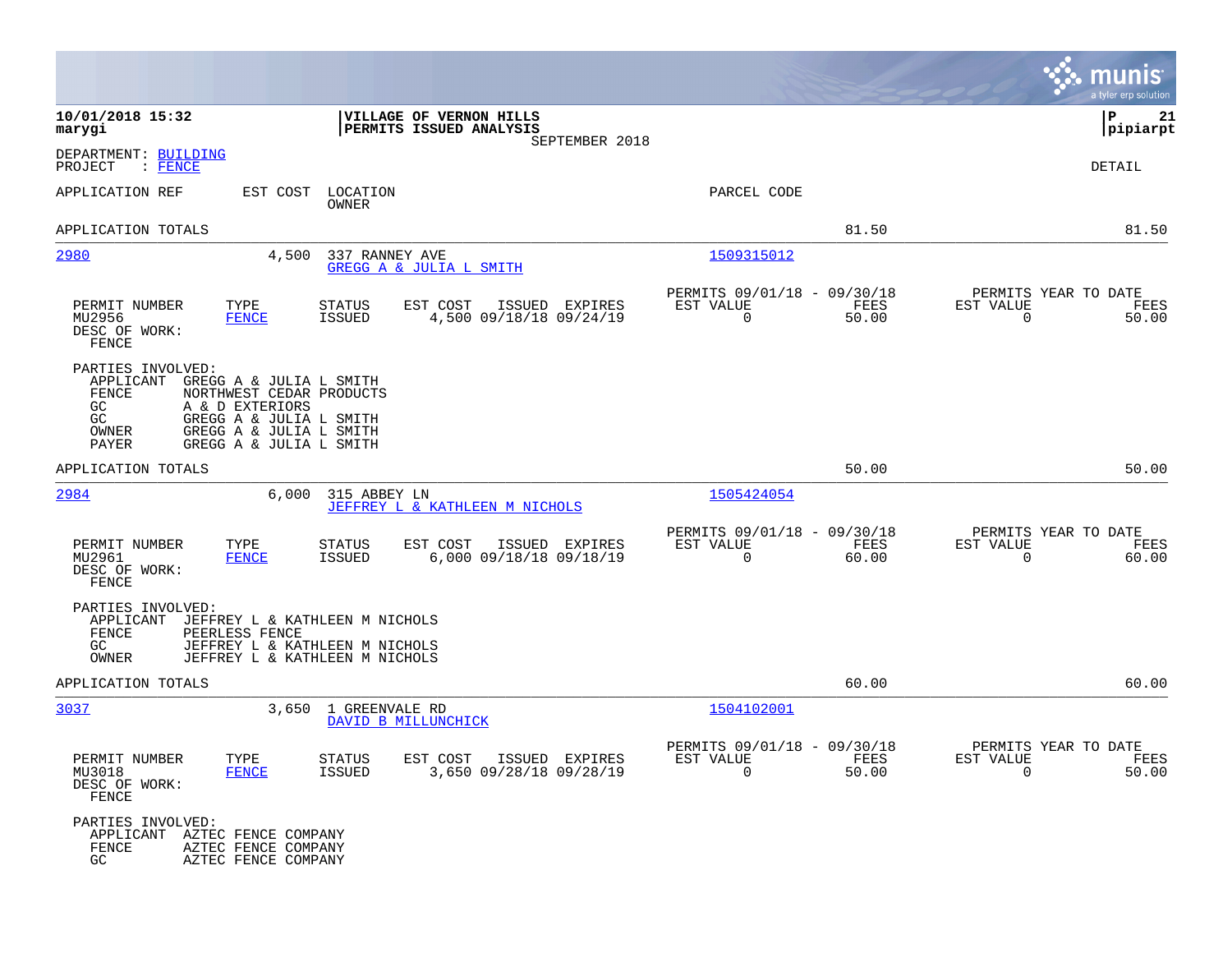|                                                                                                    |             |                 |   | munis <sup>®</sup><br>a tyler erp solution |
|----------------------------------------------------------------------------------------------------|-------------|-----------------|---|--------------------------------------------|
| 10/01/2018 15:32<br>VILLAGE OF VERNON HILLS<br>PERMITS ISSUED ANALYSIS<br>marygi<br>SEPTEMBER 2018 |             |                 |   | 22<br>P<br> pipiarpt                       |
| DEPARTMENT: BUILDING<br>PROJECT<br>$:$ FENCE                                                       |             |                 |   | DETAIL                                     |
| APPLICATION REF<br>EST COST<br>LOCATION<br>OWNER                                                   | PARCEL CODE |                 |   |                                            |
| OWNER<br>DAVID B MILLUNCHICK<br>PAYER<br>AZTEC FENCE COMPANY                                       |             |                 |   |                                            |
| APPLICATION TOTALS<br>PROJECT TOTALS                                                               | 0           | 50.00<br>348.50 | 0 | 50.00<br>348.50                            |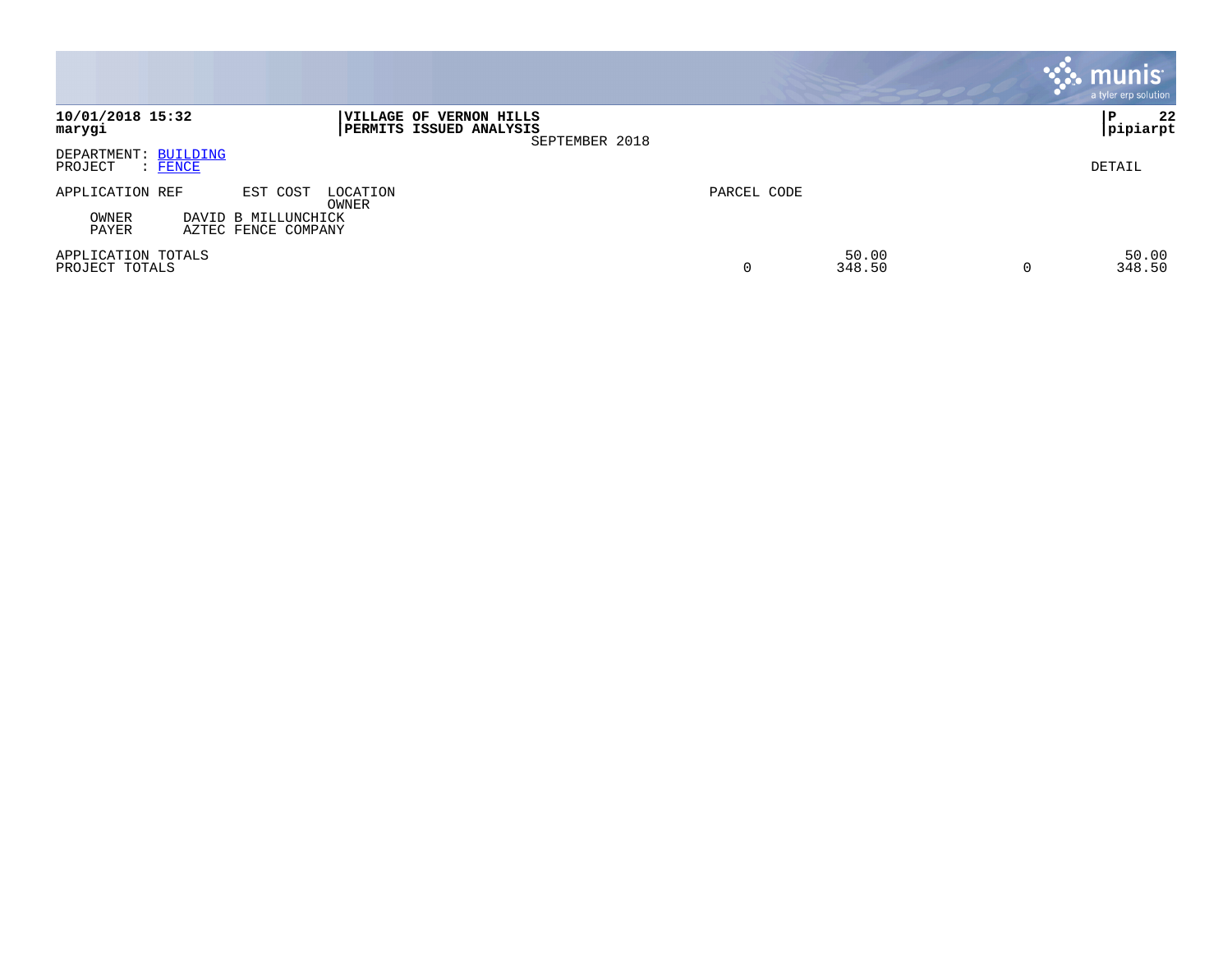|                                                                                                                               |                                                                                                            |                                                        |                          |                                               |                          | munis<br>a tyler erp solution          |
|-------------------------------------------------------------------------------------------------------------------------------|------------------------------------------------------------------------------------------------------------|--------------------------------------------------------|--------------------------|-----------------------------------------------|--------------------------|----------------------------------------|
| 10/01/2018 15:32<br>marygi                                                                                                    |                                                                                                            | VILLAGE OF VERNON HILLS<br>PERMITS ISSUED ANALYSIS     |                          |                                               |                          | Þ<br>23<br> pipiarpt                   |
| DEPARTMENT: BUILDING<br>: FIRE ALARM<br>PROJECT                                                                               |                                                                                                            | SEPTEMBER 2018                                         |                          |                                               |                          | <b>DETAIL</b>                          |
| APPLICATION REF                                                                                                               | EST COST<br>LOCATION<br><b>OWNER</b>                                                                       |                                                        | PARCEL CODE              |                                               |                          |                                        |
| 2927                                                                                                                          | 27,500                                                                                                     | 1800 NORTH MILWAUKEE AVENUE<br>USTRUST BOA CUNEO TRUST | 1128413070               |                                               |                          |                                        |
| PERMIT NUMBER<br>MU2984<br>DESC OF WORK:<br>FIRE ALARM                                                                        | TYPE<br><b>STATUS</b><br>FIRE ALARM ISSUED                                                                 | EST COST<br>ISSUED EXPIRES<br>27,500 09/21/18 09/21/19 | EST VALUE<br>$\mathbf 0$ | PERMITS 09/01/18 - 09/30/18<br>FEES<br>675.00 | EST VALUE<br>$\mathbf 0$ | PERMITS YEAR TO DATE<br>FEES<br>675.00 |
| PARTIES INVOLVED:<br>ALARM<br>ADT<br>APPLICANT<br>ADT<br>GC.<br>ADT<br><b>OCCUPANT</b><br>ALDI FOODS<br>OWNER<br>PAYER<br>ADT | USTRUST BOA CUNEO TRUST                                                                                    |                                                        |                          |                                               |                          |                                        |
| APPLICATION TOTALS                                                                                                            |                                                                                                            |                                                        |                          | 675.00                                        |                          | 675.00                                 |
| 2943                                                                                                                          | 7,350                                                                                                      | 544 LAKEVIEW PARKWAY 201<br>COLLIERS INTERNATIONAL     | 1504202152               |                                               |                          |                                        |
| PERMIT NUMBER<br>MU2931<br>DESC OF WORK:<br>FIRE ALARM                                                                        | TYPE<br><b>STATUS</b><br>FIRE ALARM ISSUED                                                                 | EST COST<br>ISSUED EXPIRES<br>7,350 09/12/18 09/12/19  | EST VALUE<br>$\Omega$    | PERMITS 09/01/18 - 09/30/18<br>FEES<br>370.00 | EST VALUE<br>$\Omega$    | PERMITS YEAR TO DATE<br>FEES<br>370.00 |
| PARTIES INVOLVED:<br><b>ALARM</b><br>APPLICANT<br>GC<br>WONDERLIC<br>OCCUPANT<br>OWNER<br>PAYER                               | DETECTION SYSTEMS<br>DETECTION SYSTEMS<br>DETECTION SYSTEMS<br>COLLIERS INTERNATIONAL<br>DETECTION SYSTEMS |                                                        |                          |                                               |                          |                                        |
| APPLICATION TOTALS<br>PROJECT TOTALS                                                                                          |                                                                                                            |                                                        | 0                        | 370.00<br>1,045.00                            | $\Omega$                 | 370.00<br>1,045.00                     |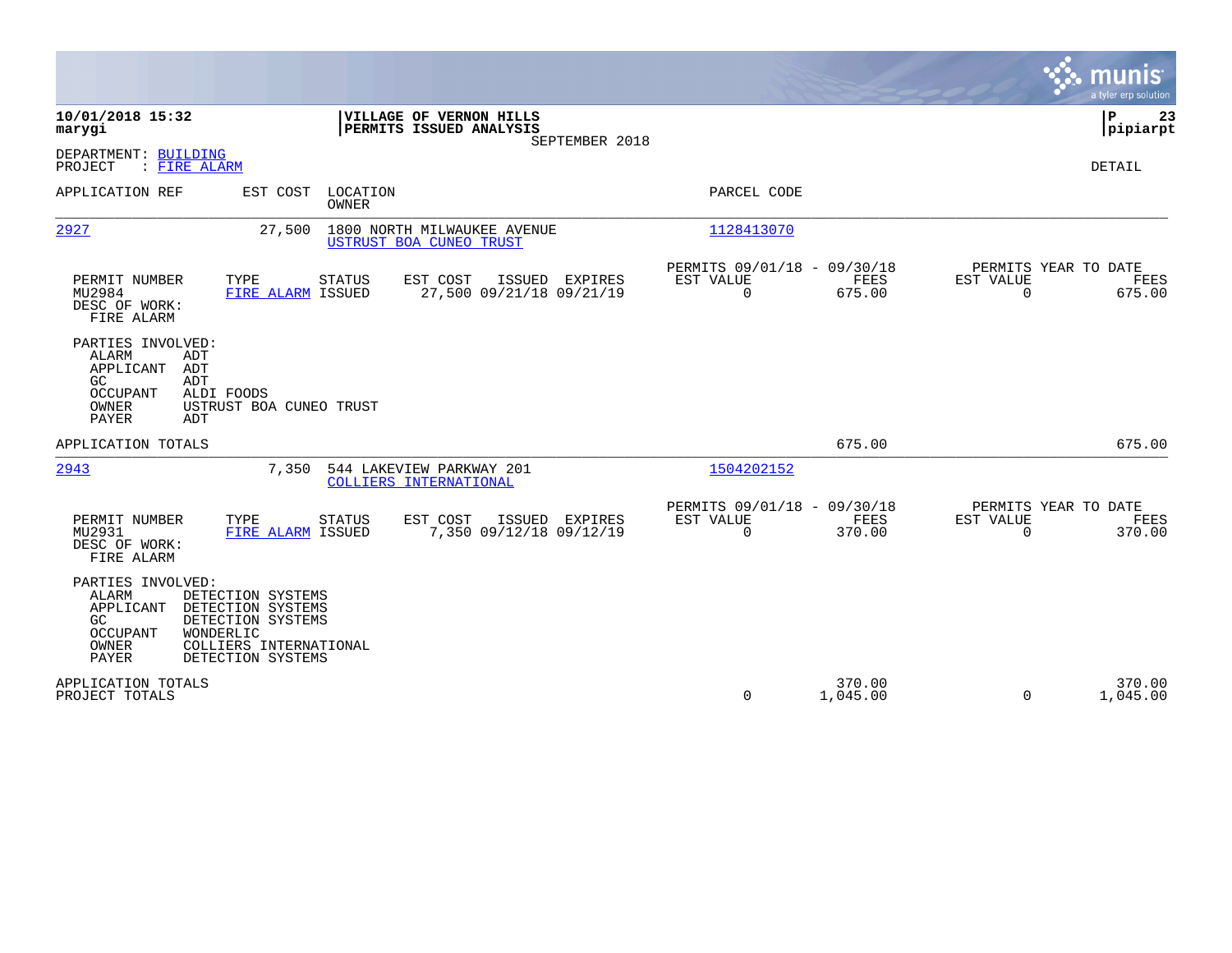|                                                                                                                                     |                                                                                                           |                                |                                                      |                |                                                      |                       |                                                  | munis<br>a tyler erp solution |
|-------------------------------------------------------------------------------------------------------------------------------------|-----------------------------------------------------------------------------------------------------------|--------------------------------|------------------------------------------------------|----------------|------------------------------------------------------|-----------------------|--------------------------------------------------|-------------------------------|
| 10/01/2018 15:32<br>marygi                                                                                                          |                                                                                                           |                                | VILLAGE OF VERNON HILLS<br>PERMITS ISSUED ANALYSIS   |                |                                                      |                       |                                                  | P<br>24<br> pipiarpt          |
| DEPARTMENT: BUILDING<br>: <u>FIRE SPRINKLER</u><br>PROJECT                                                                          |                                                                                                           |                                |                                                      | SEPTEMBER 2018 |                                                      |                       |                                                  | <b>DETAIL</b>                 |
| APPLICATION REF                                                                                                                     | EST COST                                                                                                  | LOCATION<br><b>OWNER</b>       |                                                      |                | PARCEL CODE                                          |                       |                                                  |                               |
| 2759                                                                                                                                | 2,500                                                                                                     |                                | 240 HAWTHORN VILLAGE COMMONS<br>US TRUST-BOA-SAM RES |                | 1133302053                                           |                       |                                                  |                               |
| PERMIT NUMBER<br>MU2988<br>DESC OF WORK:<br>FIRE SPRINKLERS                                                                         | TYPE<br><b>FIRE SPR</b>                                                                                   | <b>STATUS</b><br><b>ISSUED</b> | EST COST<br>2,500 09/24/18 09/24/19                  | ISSUED EXPIRES | PERMITS 09/01/18 - 09/30/18<br>EST VALUE<br>$\Omega$ | FEES<br>317.00        | PERMITS YEAR TO DATE<br>EST VALUE<br>$\Omega$    | FEES<br>317.00                |
| PARTIES INVOLVED:<br>APPLICANT<br>FIRE SPRIN CENTURY AUTOMATIC SPRINKLER CO<br>GC.<br><b>OCCUPANT</b><br>MILKCOW<br>OWNER<br>PAYER  | CENTURY AUTOMATIC SPRINKLER CO<br>CENTURY AUTOMATIC SPRINKLER CO<br>US TRUST-BOA-SAM RES<br>DANIEL C KWOK |                                |                                                      |                |                                                      |                       |                                                  |                               |
| APPLICATION TOTALS                                                                                                                  |                                                                                                           |                                |                                                      |                |                                                      | 317.00                |                                                  | 317.00                        |
| 2888                                                                                                                                | 3,920                                                                                                     | <b>PLACEHOLDER</b>             | 901 NORTH MILWAUKEE AVENUE 850                       |                | 1134302008                                           |                       |                                                  |                               |
| PERMIT NUMBER<br>MU2891<br>DESC OF WORK:<br>FIRE SPRINKLER                                                                          | TYPE<br><b>FIRE SPR</b>                                                                                   | <b>STATUS</b><br>ISSUED        | EST COST<br>3,920 09/04/18 09/04/19                  | ISSUED EXPIRES | PERMITS 09/01/18 - 09/30/18<br>EST VALUE<br>$\Omega$ | <b>FEES</b><br>335.00 | PERMITS YEAR TO DATE<br>EST VALUE<br>$\Omega$    | FEES<br>335.00                |
| PARTIES INVOLVED:<br>APPLICANT ABSOLUTE FIRE PROTECTION<br>FIRE SPRIN ABSOLUTE FIRE PROTECTION<br>GC.<br>OCCUPANT<br>OWNER<br>PAYER | ABSOLUTE FIRE PROTECTION<br>THE DAILEY METHOD<br>PLACEHOLDER<br>ABSOLUTE FIRE PROTECTION                  |                                |                                                      |                |                                                      |                       |                                                  |                               |
| APPLICATION TOTALS                                                                                                                  |                                                                                                           |                                |                                                      |                |                                                      | 335.00                |                                                  | 335.00                        |
| 2889                                                                                                                                |                                                                                                           | PLACEHOLDER                    | 1,334 875 NORTH MILWAUKEE AVENUE 400                 |                | 1134302008                                           |                       |                                                  |                               |
| PERMIT NUMBER<br>MU2892<br>DESC OF WORK:<br>FIRE SPRINKLER                                                                          | TYPE<br>FIRE SPR                                                                                          | <b>STATUS</b><br><b>ISSUED</b> | EST COST<br>1,334 09/04/18 09/13/19                  | ISSUED EXPIRES | PERMITS 09/01/18 - 09/30/18<br>EST VALUE<br>0        | FEES<br>296.00        | PERMITS YEAR TO DATE<br>EST VALUE<br>$\mathbf 0$ | FEES<br>296.00                |
| PARTIES INVOLVED:<br>APPLICANT ABSOLUTE FIRE PROTECTION<br>FIRE SPRIN ABSOLUTE FIRE PROTECTION<br>GC.                               | ABSOLUTE FIRE PROTECTION                                                                                  |                                |                                                      |                |                                                      |                       |                                                  |                               |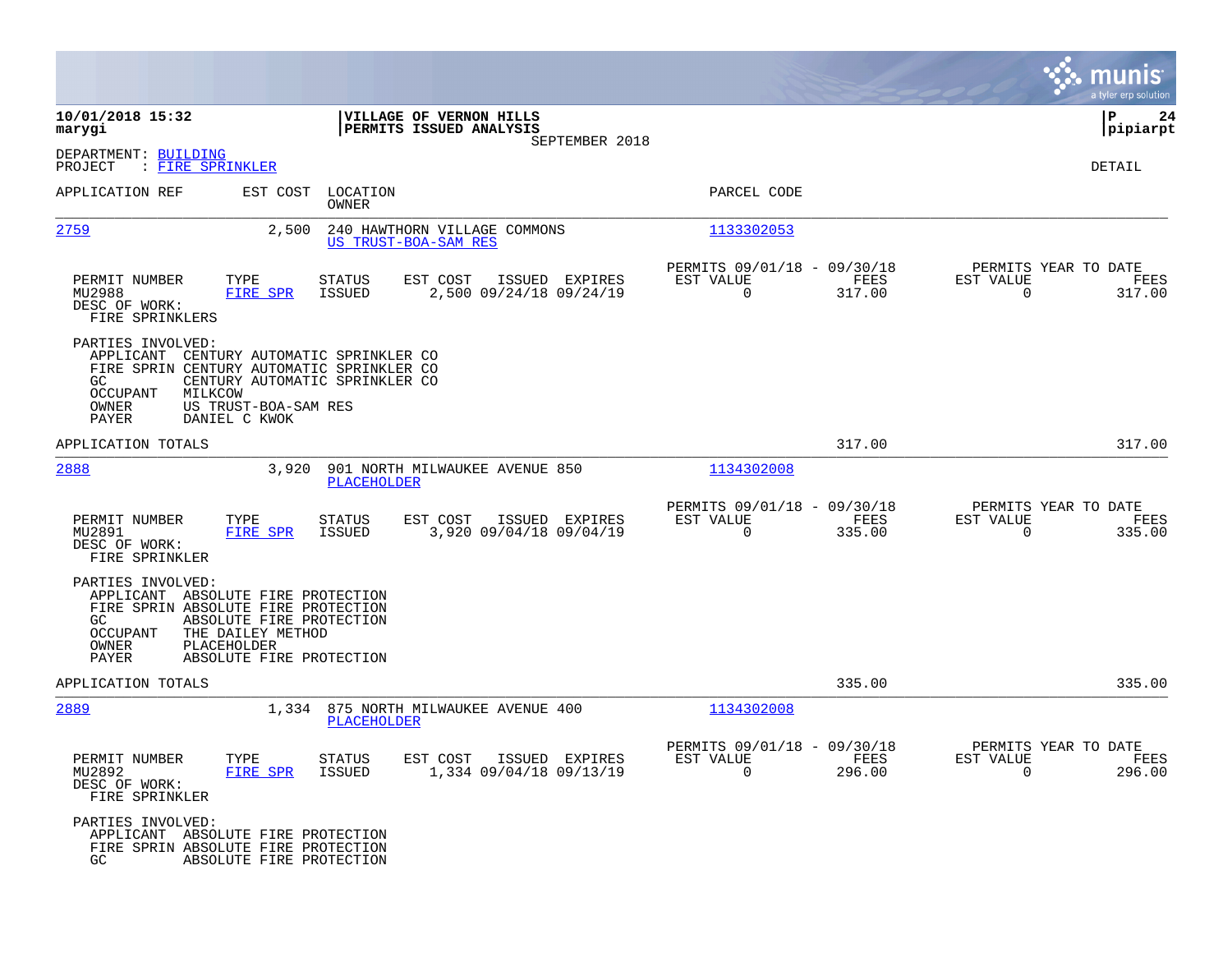|                                                                                                                                                                                                                                                  |                                                                        | munis<br>a tyler erp solution                                   |
|--------------------------------------------------------------------------------------------------------------------------------------------------------------------------------------------------------------------------------------------------|------------------------------------------------------------------------|-----------------------------------------------------------------|
| 10/01/2018 15:32<br>VILLAGE OF VERNON HILLS<br>PERMITS ISSUED ANALYSIS<br>marygi<br>SEPTEMBER 2018                                                                                                                                               |                                                                        | l P<br>25<br> pipiarpt                                          |
| DEPARTMENT: BUILDING<br>: FIRE SPRINKLER<br>PROJECT                                                                                                                                                                                              |                                                                        | <b>DETAIL</b>                                                   |
| APPLICATION REF<br>EST COST<br>LOCATION                                                                                                                                                                                                          | PARCEL CODE                                                            |                                                                 |
| <b>OWNER</b><br>OCCUPANT<br>FLOYD'S 99 BARBERSHOP<br>OWNER<br>PLACEHOLDER<br><b>PAYER</b><br>ABSOLUTE FIRE PROTECTION                                                                                                                            |                                                                        |                                                                 |
| APPLICATION TOTALS                                                                                                                                                                                                                               | 296.00                                                                 | 296.00                                                          |
| 2936<br>15,000<br>295 CENTER DR<br>CENTENNIAL                                                                                                                                                                                                    | 1133302052                                                             |                                                                 |
| PERMIT NUMBER<br>TYPE<br><b>STATUS</b><br>EST COST<br>ISSUED EXPIRES<br>15,000 09/05/18 09/14/19<br><b>FIRE SPR</b><br>COMPLT<br>MU2904<br>DESC OF WORK:<br>FIRE SPRINKLER                                                                       | PERMITS 09/01/18 - 09/30/18<br>FEES<br>EST VALUE<br>$\Omega$<br>437.00 | PERMITS YEAR TO DATE<br>EST VALUE<br>FEES<br>$\Omega$<br>437.00 |
| PARTIES INVOLVED:<br>APPLICANT<br>SHAMROCK FIRE PROTECTION<br>FIRE SPRIN SHAMROCK FIRE PROTECTION<br>GC<br>SHAMROCK FIRE PROTECTION<br><b>OCCUPANT</b><br>PGA TOUR SUPERSTORE<br>OWNER<br>CENTENNIAL<br><b>PAYER</b><br>SHAMROCK FIRE PROTECTION |                                                                        |                                                                 |
| APPLICATION TOTALS                                                                                                                                                                                                                               | 437.00                                                                 | 437.00                                                          |
| 2938<br>669 INSULL DRIVE<br>10,430<br>PLACEHOLDER                                                                                                                                                                                                | 1133205090                                                             |                                                                 |
| PERMIT NUMBER<br>TYPE<br><b>STATUS</b><br>EST COST<br>ISSUED EXPIRES<br>MU2923<br><b>FIRE SPR</b><br><b>ISSUED</b><br>10,430 09/11/18 09/11/19<br>DESC OF WORK:<br>FIRE SPRINKLERS                                                               | PERMITS 09/01/18 - 09/30/18<br>EST VALUE<br>FEES<br>0<br>304.30        | PERMITS YEAR TO DATE<br>EST VALUE<br>FEES<br>$\Omega$<br>304.30 |
| PARTIES INVOLVED:<br>APPLICANT NOVA FIRE PROTECTION<br>FIRE SPRIN NOVA FIRE PROTECTION<br>NOVA FIRE PROTECTION<br>GC.<br>PLACEHOLDER<br>OWNER<br>PAYER<br>NOVA FIRE PROTECTION                                                                   |                                                                        |                                                                 |
| APPLICATION TOTALS                                                                                                                                                                                                                               | 304.30                                                                 | 304.30                                                          |
| <u>2967</u><br>6,975 875 NORTH MILWAUKEE AVENUE 600<br>PLACEHOLDER                                                                                                                                                                               | 1134302008                                                             |                                                                 |
| PERMIT NUMBER<br>TYPE<br>EST COST<br>ISSUED EXPIRES<br>STATUS<br>6,975 09/28/18 09/28/19<br>MU3017<br>FIRE SPR<br>ISSUED<br>DESC OF WORK:<br>FIRE SPRINKLERS                                                                                     | PERMITS 09/01/18 - 09/30/18<br>EST VALUE<br>FEES<br>$\Omega$<br>347.00 | PERMITS YEAR TO DATE<br>EST VALUE<br>FEES<br>347.00<br>0        |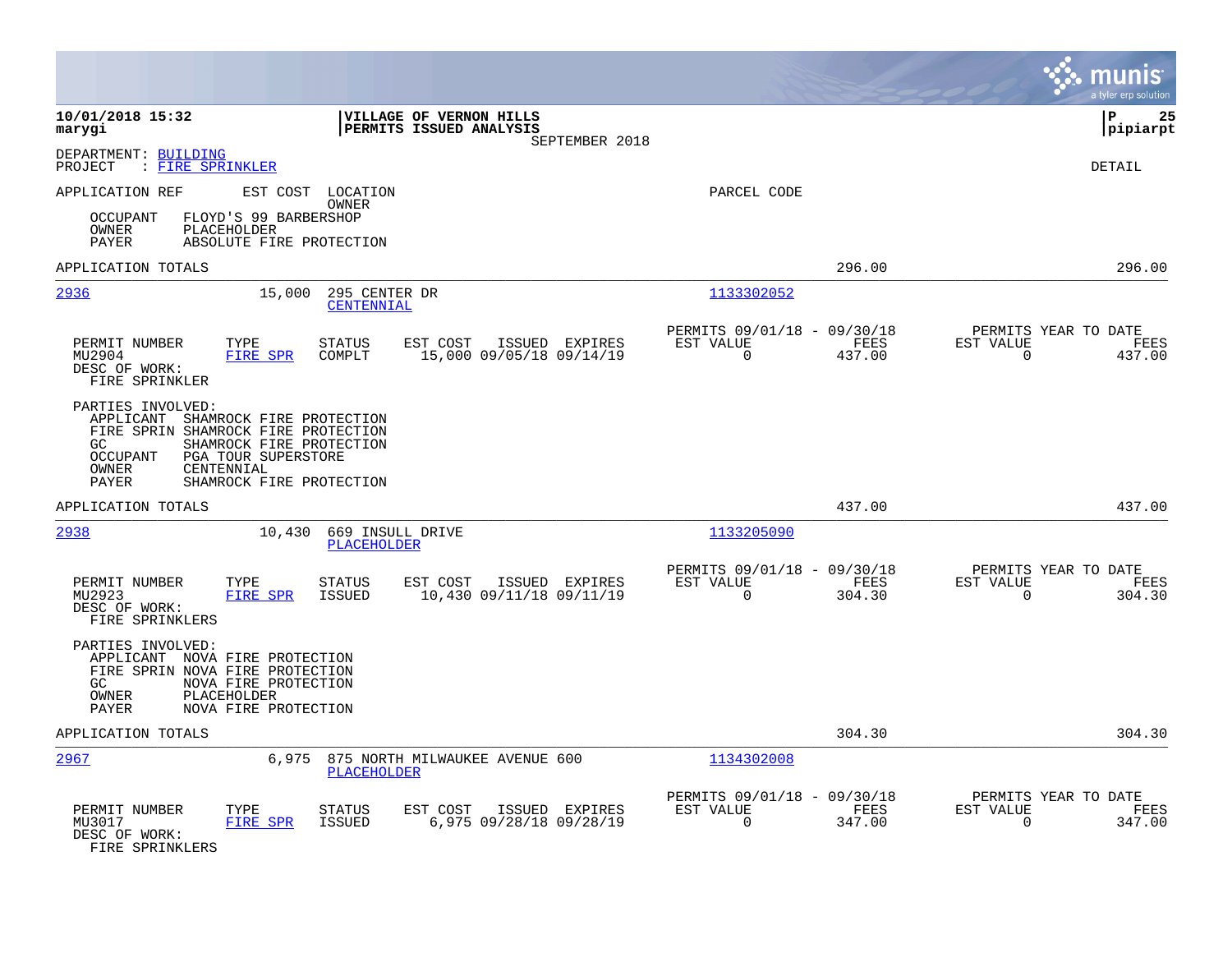|                                                                                                                                                                                                                                                                                                         |                                                                           | munis<br>a tyler erp solution                                      |
|---------------------------------------------------------------------------------------------------------------------------------------------------------------------------------------------------------------------------------------------------------------------------------------------------------|---------------------------------------------------------------------------|--------------------------------------------------------------------|
| 10/01/2018 15:32<br><b>VILLAGE OF VERNON HILLS</b><br>marygi<br><b>PERMITS ISSUED ANALYSIS</b><br>SEPTEMBER 2018                                                                                                                                                                                        |                                                                           | l P<br>26<br> pipiarpt                                             |
| DEPARTMENT: BUILDING<br>: <u>FIRE SPRINKLER</u><br>PROJECT                                                                                                                                                                                                                                              |                                                                           | DETAIL                                                             |
| EST COST<br>APPLICATION REF<br>LOCATION<br>OWNER<br>PARTIES INVOLVED:<br>APPLICANT ABSOLUTE FIRE PROTECTION<br>FIRE SPRIN ABSOLUTE FIRE PROTECTION<br>GC<br>ABSOLUTE FIRE PROTECTION<br>OCCUPANT<br>ROTI MODERN MEDITERRANEAN<br>PLACEHOLDER<br>OWNER<br>PAYER<br>ABSOLUTE FIRE PROTECTION              | PARCEL CODE                                                               |                                                                    |
| APPLICATION TOTALS                                                                                                                                                                                                                                                                                      | 347.00                                                                    | 347.00                                                             |
| 2968<br>9,253<br>998 FOREST EDGE DR<br>MK INDUSTRIES, INC                                                                                                                                                                                                                                               | 1515101039                                                                |                                                                    |
| PERMIT NUMBER<br>TYPE<br><b>STATUS</b><br>EST COST<br>ISSUED EXPIRES<br>9,253 09/27/18 09/27/19<br>MU3016<br><b>FIRE SPR</b><br><b>ISSUED</b><br>DESC OF WORK:<br>FIRE SPRINKLERS                                                                                                                       | PERMITS 09/01/18 - 09/30/18<br>EST VALUE<br>FEES<br>$\mathbf 0$<br>679.53 | PERMITS YEAR TO DATE<br>EST VALUE<br>FEES<br>679.53<br>$\mathbf 0$ |
| PARTIES INVOLVED:<br>APPLICANT UNITED STATES ALLIANCE FIRE PROTECTION<br>FIRE SPRIN UNITED STATES ALLIANCE FIRE PROTECTION<br>UNITED STATES ALLIANCE FIRE PROTECTION<br>GC.<br>OCCUPANT<br>MK INDUSTRIES<br>, INC<br>MK INDUSTRIES<br>OWNER<br>, INC<br>UNITED STATES ALLIANCE FIRE PROTECTION<br>PAYER |                                                                           |                                                                    |
| APPLICATION TOTALS                                                                                                                                                                                                                                                                                      | 679.53                                                                    | 679.53                                                             |
| 6,259<br>3026<br>901 NORTH MILWAUKEE AVENUE 700<br><b>PLACEHOLDER</b>                                                                                                                                                                                                                                   | 1134302008                                                                |                                                                    |
| PERMIT NUMBER<br>TYPE<br><b>STATUS</b><br>EST COST<br>ISSUED EXPIRES<br>MU3019<br>FIRE SPR<br>ISSUED<br>6,259 09/28/18 09/28/19<br>DESC OF WORK:<br>FIRE SPINKLER                                                                                                                                       | PERMITS 09/01/18 - 09/30/18<br>EST VALUE<br>FEES<br>$\Omega$<br>332.00    | PERMITS YEAR TO DATE<br>EST VALUE<br>FEES<br>$\mathbf 0$<br>332.00 |
| PARTIES INVOLVED:<br>APPLICANT DWC RESTORATION<br>FIRE SPRIN ABSOLUTE FIRE PROTECTION<br>GC<br>ABSOLUTE FIRE PROTECTION<br>EUROPEAN WAX CENTER<br>OCCUPANT<br>OWNER<br>PLACEHOLDER<br>PAYER<br>ABSOLUTE FIRE PROTECTION                                                                                 |                                                                           |                                                                    |
| APPLICATION TOTALS<br>PROJECT TOTALS                                                                                                                                                                                                                                                                    | 332.00<br>$\Omega$<br>3,047.83                                            | 332.00<br>$\Omega$<br>3,047.83                                     |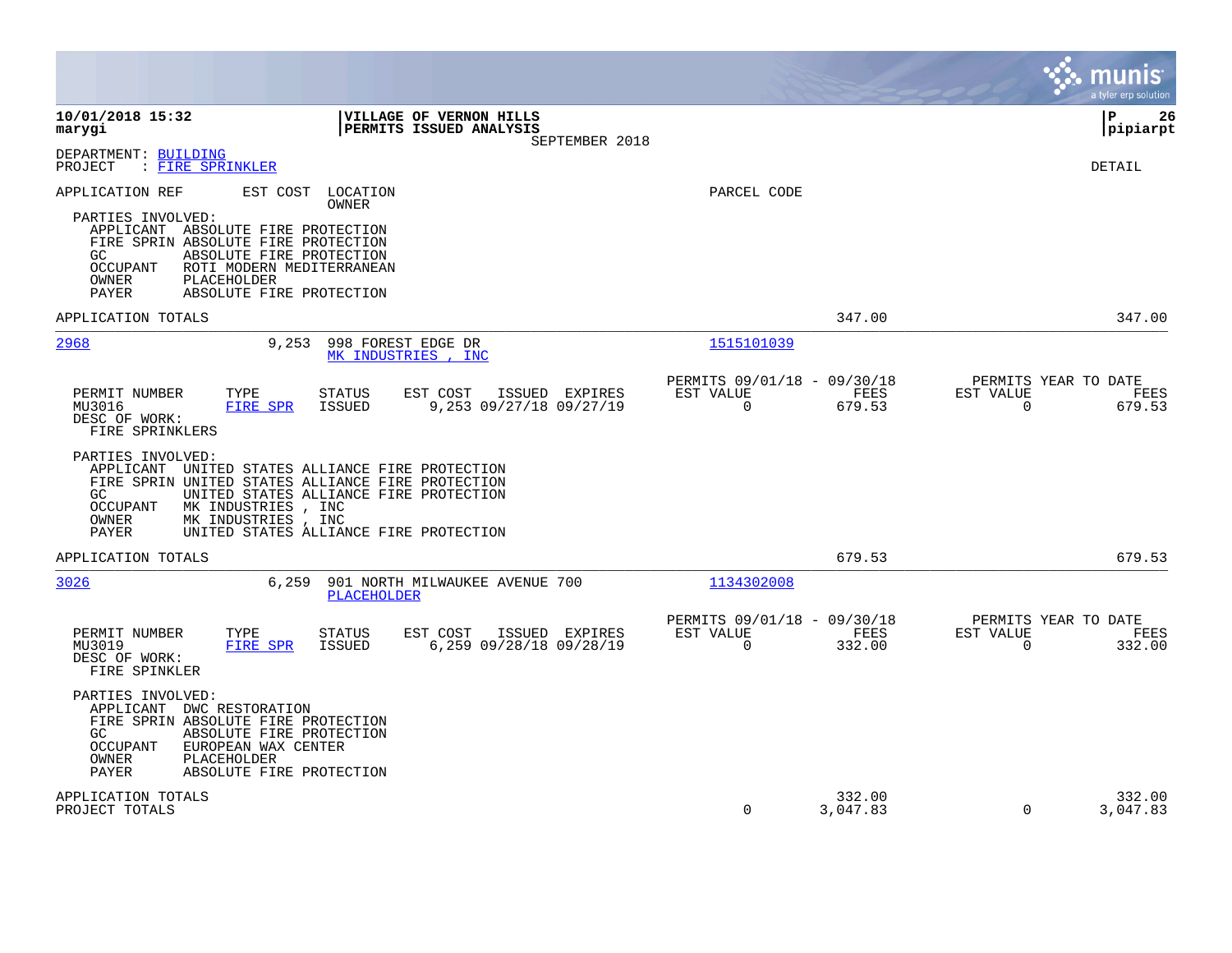|                                                                                                                                                                                                                                                  |                                                                                 | munis<br>a tyler erp solution                                     |
|--------------------------------------------------------------------------------------------------------------------------------------------------------------------------------------------------------------------------------------------------|---------------------------------------------------------------------------------|-------------------------------------------------------------------|
| 10/01/2018 15:32<br>VILLAGE OF VERNON HILLS<br>PERMITS ISSUED ANALYSIS<br>marygi<br>SEPTEMBER 2018                                                                                                                                               |                                                                                 | ΙP<br>27<br> pipiarpt                                             |
| DEPARTMENT: BUILDING<br>: MECHANICAL HOOD<br>PROJECT                                                                                                                                                                                             |                                                                                 | <b>DETAIL</b>                                                     |
| LOCATION<br>APPLICATION REF<br>EST COST<br><b>OWNER</b>                                                                                                                                                                                          | PARCEL CODE                                                                     |                                                                   |
| 2918<br>25,000<br>875 NORTH MILWAUKEE AVENUE 700<br><b>PLACEHOLDER</b>                                                                                                                                                                           | 1134302008                                                                      |                                                                   |
| PERMIT NUMBER<br>TYPE<br><b>STATUS</b><br>EST COST<br>ISSUED EXPIRES<br>25,000 09/25/18 09/25/19<br>MU2996<br>ISSUED<br>MECH HOOD<br>DESC OF WORK:<br>MECHANICAL HOOD                                                                            | PERMITS 09/01/18 - 09/30/18<br>EST VALUE<br>FEES<br>0<br>2,295.00               | PERMITS YEAR TO DATE<br>EST VALUE<br>FEES<br>2,295.00<br>$\Omega$ |
| PARTIES INVOLVED:<br>APPLICANT<br>CAPITOL CONSTRUCTION SOLUTIONS<br>GC<br>CAPITOL CONSTRUCTION SOLUTIONS<br><b>HVAC</b><br>VP MECHANICAL<br>B GOOD<br>OCCUPANT<br>PLACEHOLDER<br>OWNER<br><b>PAYER</b><br>CAPITOL CONSTRUCTION SOLUTIONS         |                                                                                 |                                                                   |
| APPLICATION TOTALS                                                                                                                                                                                                                               | 2,295.00                                                                        | 2,295.00                                                          |
| 2919<br>887 NORTH MILWAUKEE AVENUE 400<br>35,000<br><b>PLACEHOLDER</b>                                                                                                                                                                           | 1134302008                                                                      |                                                                   |
| PERMIT NUMBER<br>EST COST<br><b>ISSUED</b><br>TYPE<br><b>STATUS</b><br>EXPIRES<br>35,000 09/21/18 09/27/19<br>MU2983<br>MECH HOOD<br>COMPLT<br>DESC OF WORK:<br>MECHANICAL HOOD                                                                  | PERMITS 09/01/18 - 09/30/18<br>EST VALUE<br><b>FEES</b><br>$\Omega$<br>3,195.00 | PERMITS YEAR TO DATE<br>EST VALUE<br>FEES<br>$\Omega$<br>3,195.00 |
| PARTIES INVOLVED:<br>APPLICANT<br>CAPITOL CONSTRUCTION SOLUTIONS<br>GC.<br>CAPITOL CONSTRUCTION SOLUTIONS<br><b>HVAC</b><br>SYSTEMS MECHANICAL<br>OCCUPANT<br>CITY BBO<br>OWNER<br>PLACEHOLDER<br><b>PAYER</b><br>CAPITOL CONSTRUCTION SOLUTIONS |                                                                                 |                                                                   |
| APPLICATION TOTALS<br>PROJECT TOTALS                                                                                                                                                                                                             | 3,195.00<br>0<br>5,490.00                                                       | 3,195.00<br>5,490.00<br>$\Omega$                                  |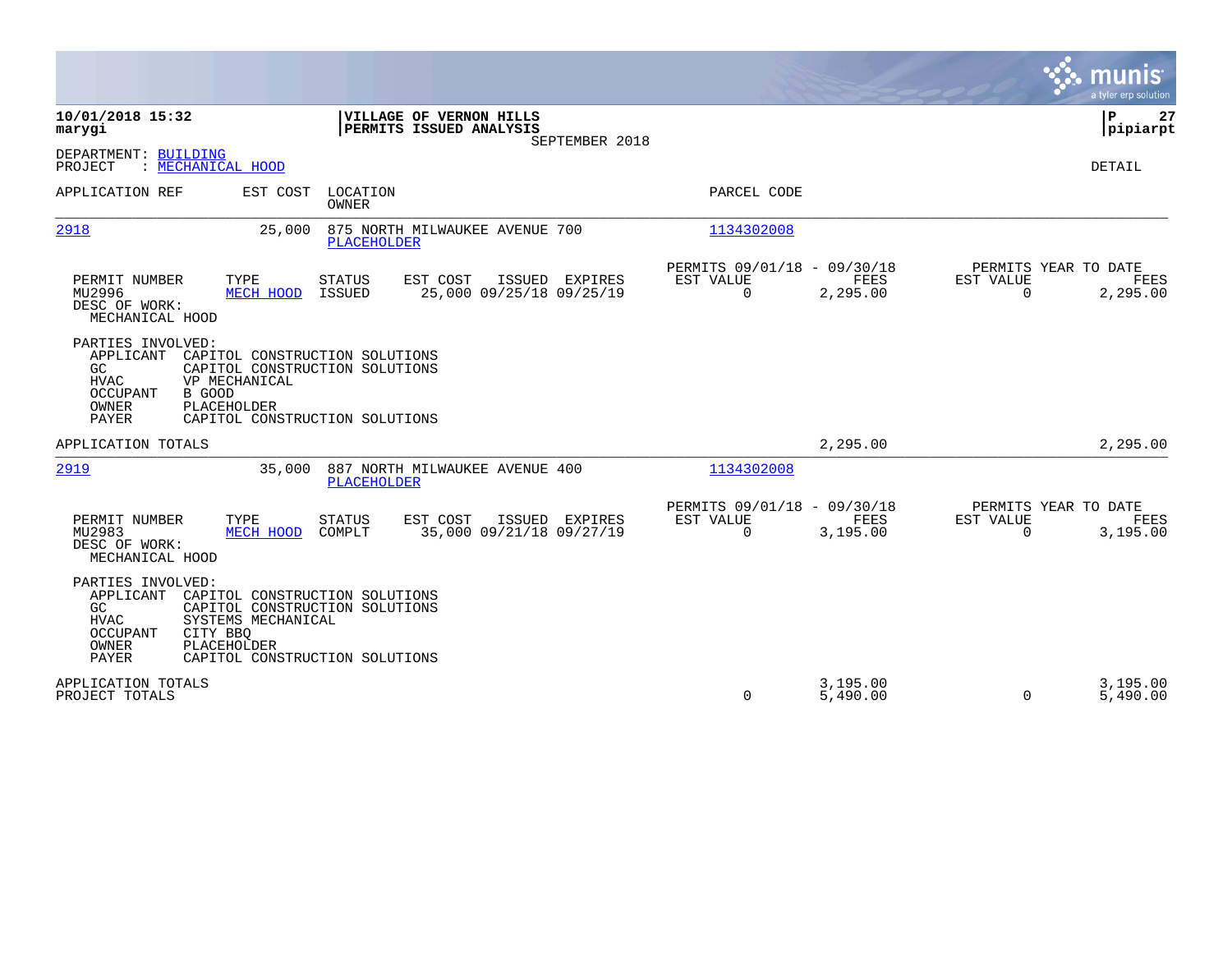|                                                                                                                                                       |                                                                                                           |                         |                                                                      |                                                         |                |                                               | munis<br>a tyler erp solution |
|-------------------------------------------------------------------------------------------------------------------------------------------------------|-----------------------------------------------------------------------------------------------------------|-------------------------|----------------------------------------------------------------------|---------------------------------------------------------|----------------|-----------------------------------------------|-------------------------------|
| 10/01/2018 15:32<br>marygi                                                                                                                            |                                                                                                           |                         | VILLAGE OF VERNON HILLS<br>PERMITS ISSUED ANALYSIS<br>SEPTEMBER 2018 |                                                         |                |                                               | 28<br>ΙP<br> pipiarpt         |
| DEPARTMENT: BUILDING<br>: MISC COMMERCIAL<br>PROJECT                                                                                                  |                                                                                                           |                         |                                                                      |                                                         |                |                                               | DETAIL                        |
| APPLICATION REF                                                                                                                                       | EST COST                                                                                                  | LOCATION<br>OWNER       |                                                                      | PARCEL CODE                                             |                |                                               |                               |
| 2827                                                                                                                                                  | 3,700                                                                                                     |                         | 701 NORTH MILWAUKEE AVE 354<br>RIVERTREE AT VERNON HILLS PARTNERSHIP | 1503102005                                              |                |                                               |                               |
| PERMIT NUMBER<br>MU3003<br>DESC OF WORK:<br>R&R CONCRETE SECTIONS / PRE CORE<br>OUTLOT SIDEWALKS<br>PARTIES INVOLVED:<br>APPLICANT<br>CONCRETE<br>GC. | TYPE<br>MISC COMM<br>RIOS CONCRETE<br>RIOS CONCRETE<br>RIOS CONCRETE                                      | STATUS<br>ISSUED        | EST COST<br>ISSUED EXPIRES<br>3,700 09/26/18 09/26/19                | PERMITS 09/01/18 - 09/30/18<br>EST VALUE<br>$\Omega$    | FEES<br>75.00  | PERMITS YEAR TO DATE<br>EST VALUE<br>$\Omega$ | FEES<br>75.00                 |
| OWNER<br>PAYER                                                                                                                                        | RIVERTREE AT VERNON HILLS PARTNERSHIP<br>RIOS CONCRETE                                                    |                         |                                                                      |                                                         |                |                                               |                               |
| APPLICATION TOTALS                                                                                                                                    |                                                                                                           |                         |                                                                      |                                                         | 75.00          |                                               | 75.00                         |
| 2828                                                                                                                                                  | 11,450                                                                                                    |                         | 701 NORTH MILWAUKEE AVE 362<br>RIVERTREE AT VERNON HILLS PARTNERSHIP | 1503102003                                              |                |                                               |                               |
| PERMIT NUMBER<br>MU3004<br>DESC OF WORK:                                                                                                              | TYPE<br>MISC COMM                                                                                         | <b>STATUS</b><br>ISSUED | EST COST<br>ISSUED EXPIRES<br>11,450 09/26/18 09/26/19               | PERMITS 09/01/18 - 09/30/18<br>EST VALUE<br>$\mathbf 0$ | FEES<br>114.50 | PERMITS YEAR TO DATE<br>EST VALUE<br>$\Omega$ | FEES<br>114.50                |
| R&R CONCRETE SECTIONS FRONT ENTRANCE SDWLK<br>DXL/MOD PIZZA<br>PARTIES INVOLVED:<br>APPLICANT<br>CONCRETE<br>GC.<br>OWNER<br>PAYER                    | RIOS CONCRETE<br>RIOS CONCRETE<br>RIOS CONCRETE<br>RIVERTREE AT VERNON HILLS PARTNERSHIP<br>RIOS CONCRETE |                         |                                                                      |                                                         |                |                                               |                               |
| APPLICATION TOTALS                                                                                                                                    |                                                                                                           |                         |                                                                      |                                                         | 114.50         |                                               | 114.50                        |
| 2907                                                                                                                                                  | 16,000                                                                                                    |                         | 101 CORPORATE WOODS PARKWAY<br>VAN VLISSINGEN & CO                   | 1516205001                                              |                |                                               |                               |
| PERMIT NUMBER<br>MU2944<br>DESC OF WORK:<br>NEW OVEN IN WAREHOUSE                                                                                     | TYPE<br>MISC COMM                                                                                         | STATUS<br>ISSUED        | ISSUED EXPIRES<br>EST COST<br>16,000 09/14/18 09/14/19               | PERMITS 09/01/18 - 09/30/18<br>EST VALUE<br>0           | FEES<br>160.00 | PERMITS YEAR TO DATE<br>EST VALUE<br>0        | FEES<br>160.00                |
| PARTIES INVOLVED:<br>APPLICANT ALI GROUP/SCOTSMAN ICE SYSTEMS<br>ELECTRICIA GTS ELECTRIC<br>GC<br>GC<br>OCCUPANT ALI GROUP/SCOTSMAN ICE SYSTEMS       | EHMS MECHANICAL SERVICES<br>ALI GROUP/SCOTSMAN ICE SYSTEMS                                                |                         |                                                                      |                                                         |                |                                               |                               |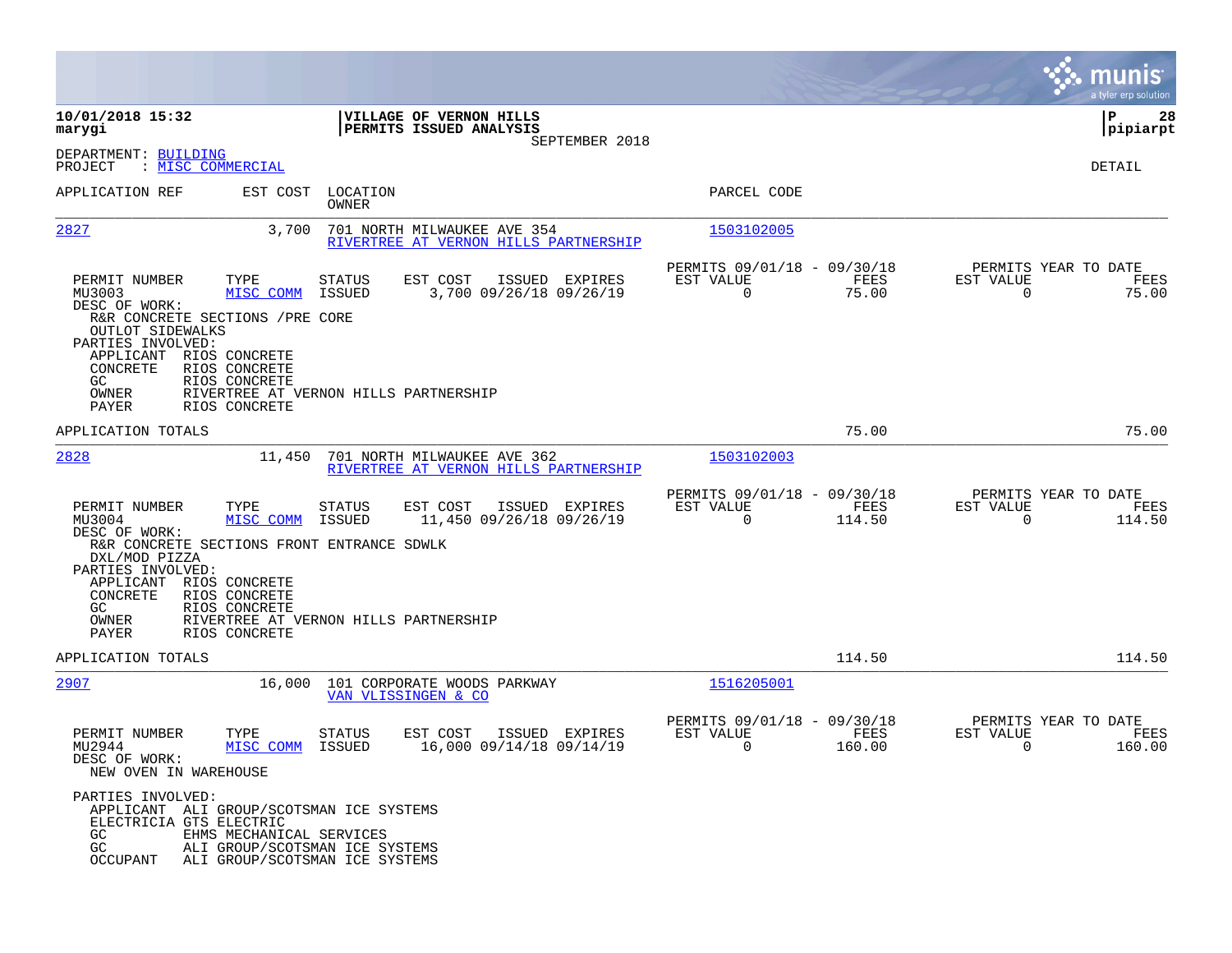|                                                                                                                                                                                                                                                                   |                                               | <b>munis</b><br>a tyler erp solution                                       |
|-------------------------------------------------------------------------------------------------------------------------------------------------------------------------------------------------------------------------------------------------------------------|-----------------------------------------------|----------------------------------------------------------------------------|
| 10/01/2018 15:32<br>VILLAGE OF VERNON HILLS<br>PERMITS ISSUED ANALYSIS<br>marygi<br>SEPTEMBER 2018                                                                                                                                                                |                                               | l P<br>29<br> pipiarpt                                                     |
| DEPARTMENT: BUILDING<br>: MISC COMMERCIAL<br>PROJECT                                                                                                                                                                                                              |                                               | DETAIL                                                                     |
| APPLICATION REF<br>EST COST<br>LOCATION<br>OWNER<br>OWNER<br>VAN VLISSINGEN & CO<br>PLUMBER<br>LAKESIDE PLUMBING<br>PAYER<br>ALI GROUP/SCOTSMAN ICE SYSTEMS                                                                                                       | PARCEL CODE                                   |                                                                            |
| APPLICATION TOTALS                                                                                                                                                                                                                                                | 160.00                                        | 160.00                                                                     |
| 2949<br>35,000<br>103 OAK LEAF LN<br>RHR OAKS VERNON HILLS LLC                                                                                                                                                                                                    | 1516205004                                    |                                                                            |
| PERMIT NUMBER<br>EST COST<br>TYPE<br>STATUS<br>ISSUED<br>EXPIRES<br>MU2957<br><b>ISSUED</b><br>35,000 09/18/18 09/18/19<br>MISC COMM<br>DESC OF WORK:<br>ADD ROOF AND GARAGE DOOR TO DUMPSTER ENCLOSURE                                                           | PERMITS 09/01/18 - 09/30/18<br>EST VALUE<br>0 | PERMITS YEAR TO DATE<br>FEES<br>EST VALUE<br>FEES<br>350.00<br>0<br>350.00 |
| PARTIES INVOLVED:<br>APPLICANT<br>ASH RENOVATIONS<br>CARPENTER<br>ASH RENOVATIONS<br>ELECTRICIA N POWER LLC<br>ASH RENOVATIONS<br>GC<br>MASON<br>ASH RENOVATIONS<br>OWNER<br>RHR OAKS VERNON HILLS LLC<br>PAYER<br>ASH RENOVATIONS<br><b>ROOFER</b><br>GL ROOFING |                                               |                                                                            |
| APPLICATION TOTALS<br>PROJECT TOTALS                                                                                                                                                                                                                              | 350.00<br>699.50<br>0                         | 350.00<br>699.50<br>$\Omega$                                               |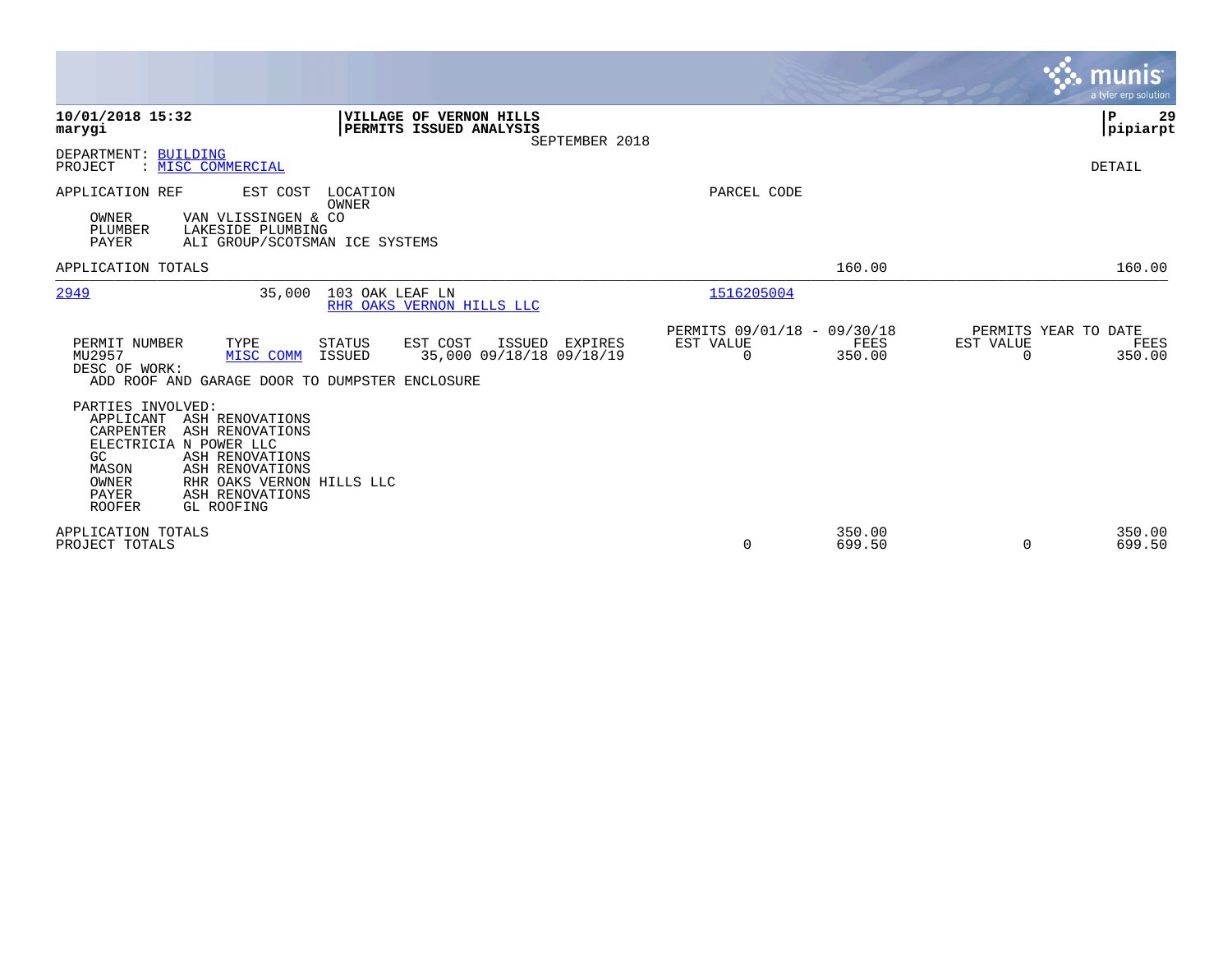|                                                                      |                                                                                                                                        |                                |                                                           |                |                                                      |                  |                                   | <b>munis</b><br>a tyler erp solution |
|----------------------------------------------------------------------|----------------------------------------------------------------------------------------------------------------------------------------|--------------------------------|-----------------------------------------------------------|----------------|------------------------------------------------------|------------------|-----------------------------------|--------------------------------------|
| 10/01/2018 15:32<br>marygi                                           |                                                                                                                                        |                                | <b>VILLAGE OF VERNON HILLS</b><br>PERMITS ISSUED ANALYSIS | SEPTEMBER 2018 |                                                      |                  |                                   | ∣P<br>30<br> pipiarpt                |
| DEPARTMENT: BUILDING<br>PROJECT                                      | : MISC ELECTRIC COMM                                                                                                                   |                                |                                                           |                |                                                      |                  |                                   | DETAIL                               |
| APPLICATION REF                                                      | EST COST                                                                                                                               | LOCATION<br>OWNER              |                                                           |                | PARCEL CODE                                          |                  |                                   |                                      |
| 2852                                                                 | 50,000                                                                                                                                 | 101 HAWTHORN CTR<br>CENTENNIAL |                                                           |                | 1133401086                                           |                  |                                   |                                      |
| PERMIT NUMBER<br>MU2962<br>DESC OF WORK:<br>4-CHARGING STATIONS      | TYPE<br>MISC ELEC                                                                                                                      | STATUS<br>ISSUED               | EST COST<br>ISSUED<br>50,000 09/18/18 09/18/19            | EXPIRES        | PERMITS 09/01/18 - 09/30/18<br>EST VALUE<br>$\Omega$ | FEES<br>500.00   | PERMITS YEAR TO DATE<br>EST VALUE | FEES<br>500.00                       |
| PARTIES INVOLVED:<br>APPLICANT<br>ELECTRICIA<br>GC<br>OWNER<br>PAYER | BLACK & VEATCH FOR VOLTA INDUSTRIES<br>UMBDENSTOCK ELECTRIC<br>BLACK & VEATCH FOR VOLTA INDUSTRIES<br>CENTENNIAL<br>DAVID J. DAUGHERTY |                                |                                                           |                |                                                      |                  |                                   |                                      |
| APPLICATION TOTALS<br>PROJECT TOTALS                                 |                                                                                                                                        |                                |                                                           |                | 0                                                    | 500.00<br>500.00 |                                   | 500.00<br>500.00                     |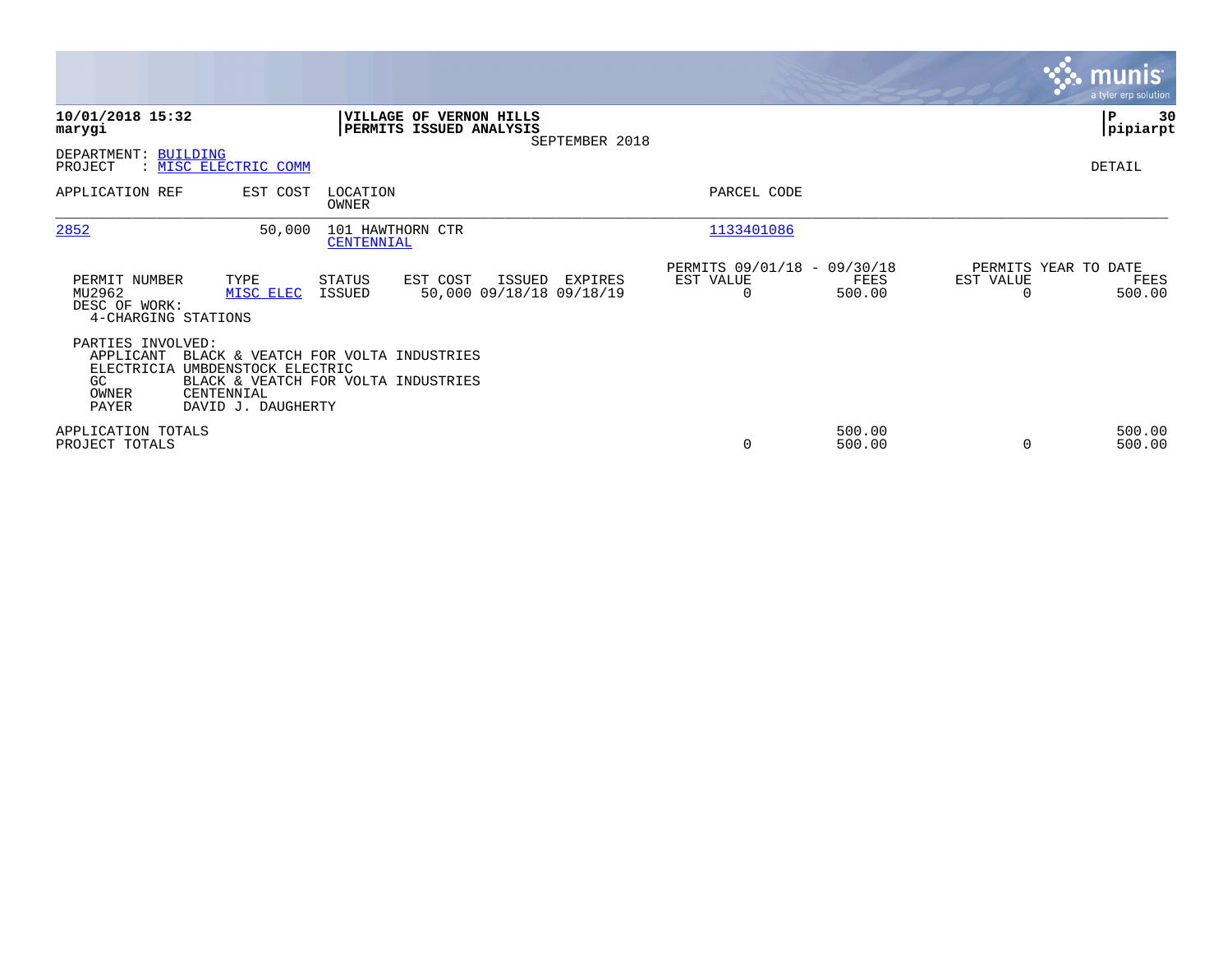|                                                                                                                                                                                                                                               |                                                                                                                                          |                                                                               | munis<br>a tyler erp solution                                     |
|-----------------------------------------------------------------------------------------------------------------------------------------------------------------------------------------------------------------------------------------------|------------------------------------------------------------------------------------------------------------------------------------------|-------------------------------------------------------------------------------|-------------------------------------------------------------------|
| 10/01/2018 15:32<br>marygi                                                                                                                                                                                                                    | VILLAGE OF VERNON HILLS<br>PERMITS ISSUED ANALYSIS                                                                                       |                                                                               | ΙP<br>31<br>pipiarpt                                              |
| DEPARTMENT: BUILDING<br>: MISC RESIDENTIAL<br>PROJECT                                                                                                                                                                                         | SEPTEMBER 2018                                                                                                                           |                                                                               | DETAIL                                                            |
| APPLICATION REF<br>EST COST                                                                                                                                                                                                                   | LOCATION<br><b>OWNER</b>                                                                                                                 | PARCEL CODE                                                                   |                                                                   |
| 2906<br>4,455                                                                                                                                                                                                                                 | 732 NORTH LAKESIDE DR<br>LYNN HEPLER, TRUSTEE                                                                                            | 1507201001                                                                    |                                                                   |
| PERMIT NUMBER<br>TYPE<br>MU2902<br>MISC RES<br>DESC OF WORK:<br>BATHROOM UPDATE, NO ADDT'L FIXTURES                                                                                                                                           | <b>STATUS</b><br>EST COST<br>ISSUED EXPIRES<br><b>ISSUED</b><br>4,455 09/05/18 09/05/19                                                  | PERMITS 09/01/18 - 09/30/18<br>EST VALUE<br>FEES<br>50.00<br>$\Omega$         | PERMITS YEAR TO DATE<br>EST VALUE<br>FEES<br>$\mathbf 0$<br>50.00 |
| PARTIES INVOLVED:<br>APPLICANT<br>SCHAFER BROTHERS REMODELING<br>ELECTRICIA VOLTAGE ONE<br>GC<br>SCHAFER BROTHERS REMODELING<br>OWNER<br>LYNN HEPLER, TRUSTEE<br>HTP MECHANICAL INC<br>PLUMBER<br><b>PAYER</b><br>SCHAFER BROTHERS REMODELING |                                                                                                                                          |                                                                               |                                                                   |
| APPLICATION TOTALS                                                                                                                                                                                                                            |                                                                                                                                          | 50.00                                                                         | 50.00                                                             |
| 2978<br>32,000                                                                                                                                                                                                                                | 22 MONTAUK LN<br>GREGORY K & LONA J HOUGH                                                                                                | 1508204022                                                                    |                                                                   |
| PERMIT NUMBER<br>TYPE<br>MU2971<br>MISC RES<br>DESC OF WORK:<br>REMODEL MASTER & HALL BATHROOM                                                                                                                                                | STATUS<br>EST COST<br>ISSUED EXPIRES<br><b>ISSUED</b><br>32,000 09/20/18 09/20/19                                                        | PERMITS 09/01/18 - 09/30/18<br>EST VALUE<br><b>FEES</b><br>$\Omega$<br>320.00 | PERMITS YEAR TO DATE<br>EST VALUE<br>FEES<br>$\Omega$<br>320.00   |
| PARTIES INVOLVED:<br>APPLICANT MODERN CONTRACTORS<br>ELECTRICIA FDR ELECTRIC<br>GC.<br>MODERN CONTRACTORS<br>OWNER<br>GREGORY K & LONA J HOUGH<br>PLUMBER<br>WATER BENDERS ENTERPRISES LLC<br>PAYER<br>MODERN CONTRACTORS                     |                                                                                                                                          |                                                                               |                                                                   |
| APPLICATION TOTALS                                                                                                                                                                                                                            |                                                                                                                                          | 320.00                                                                        | 320.00                                                            |
| 2981<br>400                                                                                                                                                                                                                                   | 956 VERNON CT<br>SERJI TERPAY                                                                                                            | 1132413032                                                                    |                                                                   |
| PERMIT NUMBER<br>TYPE<br>MISC RES<br>MU2973<br>DESC OF WORK:                                                                                                                                                                                  | STATUS<br>EST COST<br>ISSUED EXPIRES<br><b>ISSUED</b><br>400 09/20/18 10/01/19<br>ADD CAN LIGHT 5 S, REMOVE TUB ADD SHOWER, RMVE SOFFITS | PERMITS 09/01/18 - 09/30/18<br>EST VALUE<br>FEES<br>$\mathbf 0$<br>30.00      | PERMITS YEAR TO DATE<br>EST VALUE<br>FEES<br>$\mathbf 0$<br>30.00 |
| PARTIES INVOLVED:<br>APPLICANT<br>SERJI TERPAY<br>ELECTRICIA SERJI TERPAY<br>GC.<br>SERJI TERPAY                                                                                                                                              |                                                                                                                                          |                                                                               |                                                                   |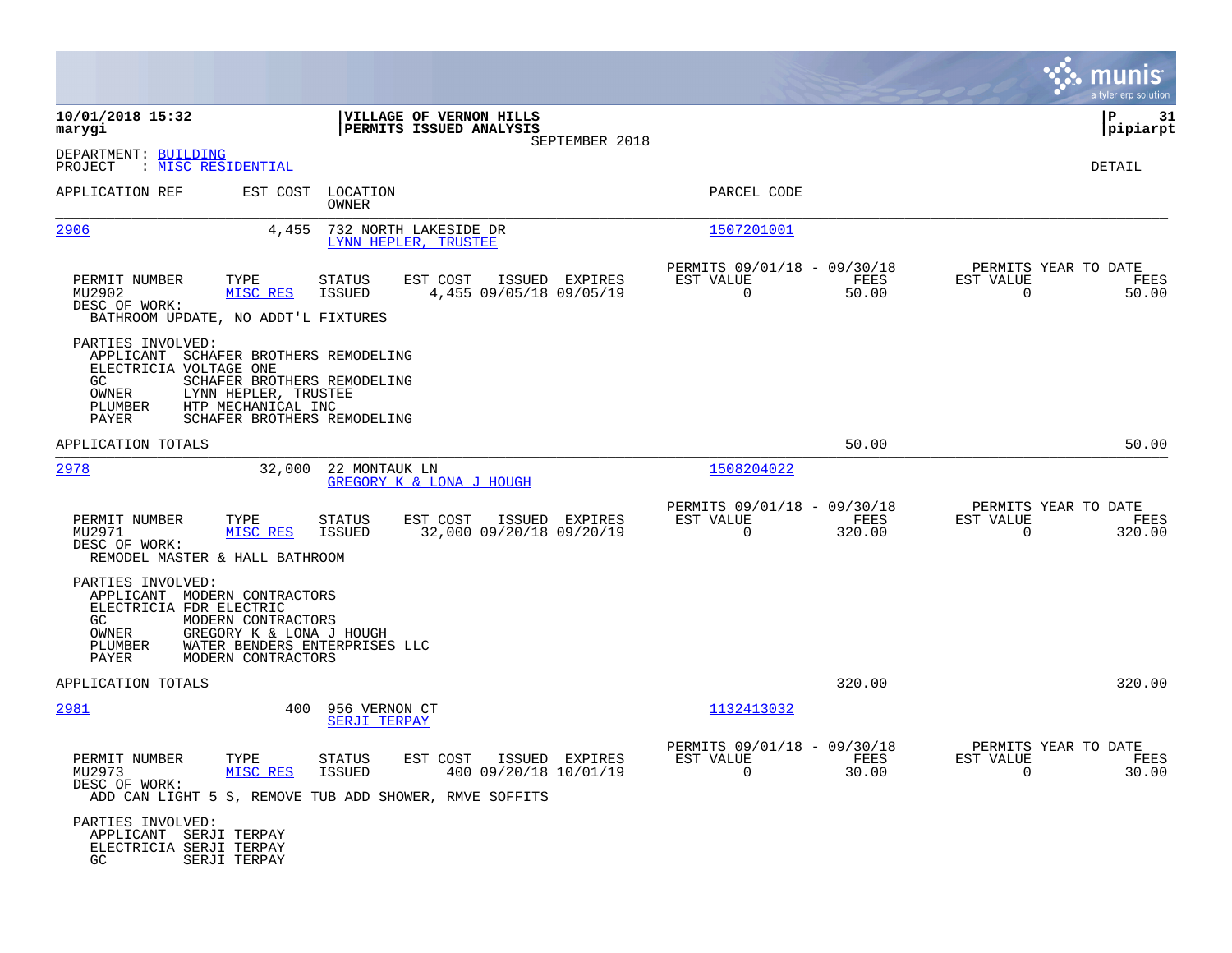|                                                                                                                                                                                                                  |                                                                                                                                              |                                                                           | munis<br>a tyler erp solution                            |
|------------------------------------------------------------------------------------------------------------------------------------------------------------------------------------------------------------------|----------------------------------------------------------------------------------------------------------------------------------------------|---------------------------------------------------------------------------|----------------------------------------------------------|
| 10/01/2018 15:32<br>marygi                                                                                                                                                                                       | VILLAGE OF VERNON HILLS<br>PERMITS ISSUED ANALYSIS<br>SEPTEMBER 2018                                                                         |                                                                           | ΙP<br>32<br> pipiarpt                                    |
| DEPARTMENT: BUILDING<br>: MISC RESIDENTIAL<br>PROJECT                                                                                                                                                            |                                                                                                                                              |                                                                           | DETAIL                                                   |
| APPLICATION REF<br>EST COST                                                                                                                                                                                      | LOCATION<br>OWNER                                                                                                                            | PARCEL CODE                                                               |                                                          |
| SERJI TERPAY<br>OWNER<br>SERJI TERPAY<br>PLUMBER                                                                                                                                                                 |                                                                                                                                              |                                                                           |                                                          |
| APPLICATION TOTALS                                                                                                                                                                                               |                                                                                                                                              | 30.00                                                                     | 30.00                                                    |
| 2987<br>60,000                                                                                                                                                                                                   | 4 SAINT IVES LN<br>ELAN Y & DANIELLE R MOUSTAKIS                                                                                             | 1504312006                                                                |                                                          |
| PERMIT NUMBER<br>TYPE<br>MU3015<br>MISC RES<br>DESC OF WORK:<br>KITCHEN REMODEL                                                                                                                                  | STATUS<br>EST COST<br>ISSUED EXPIRES<br>60,000 09/27/18 09/27/19<br><b>ISSUED</b>                                                            | PERMITS 09/01/18 - 09/30/18<br>EST VALUE<br>FEES<br>$\mathbf 0$<br>600.00 | PERMITS YEAR TO DATE<br>EST VALUE<br>FEES<br>600.00<br>0 |
| PARTIES INVOLVED:<br>APPLICANT<br>THRIVE DESIGN GROUP<br>ELECTRICIA E SHADY INC<br>GC<br>THRIVE DESIGN GROUP<br>OWNER<br>ELAN Y & DANIELLE R MOUSTAKIS<br>PLUMBER<br>MK PLUMBING<br>THRIVE DESIGN GROUP<br>PAYER |                                                                                                                                              |                                                                           |                                                          |
| APPLICATION TOTALS                                                                                                                                                                                               |                                                                                                                                              | 600.00                                                                    | 600.00                                                   |
| 3020<br>1,400                                                                                                                                                                                                    | 607 GROSSE POINTE CIR<br><b>SARAH SNYDER</b>                                                                                                 | 1506206097                                                                |                                                          |
| PERMIT NUMBER<br>TYPE<br>MISC RES<br>MU3020<br>DESC OF WORK:                                                                                                                                                     | EST COST<br>STATUS<br>ISSUED EXPIRES<br>1,400 09/28/18 09/28/19<br><b>ISSUED</b><br>KITCHEN REMODEL: REMOVE PARTITION WALLS AND ADD ELECTRIC | PERMITS 09/01/18 - 09/30/18<br>EST VALUE<br>FEES<br>$\mathbf 0$<br>30.00  | PERMITS YEAR TO DATE<br>EST VALUE<br>FEES<br>30.00<br>0  |
| PARTIES INVOLVED:<br>SARAH SNYDER<br>APPLICANT<br>ELECTRICIA CURRENT ELECTRIC<br>GC.<br>CURRENT ELECTRIC<br>OWNER<br>SARAH SNYDER                                                                                |                                                                                                                                              |                                                                           |                                                          |
| APPLICATION TOTALS                                                                                                                                                                                               |                                                                                                                                              | 30.00                                                                     | 30.00                                                    |
| 3059<br>6,000                                                                                                                                                                                                    | 5 BIRMINGHAM PL<br>YVES G BORBE                                                                                                              | 1504303081                                                                |                                                          |
| PERMIT NUMBER<br>TYPE<br>MISC RES<br>MU3021<br>DESC OF WORK:<br>25' X 3' BRICK RETAINING WALL                                                                                                                    | <b>STATUS</b><br>EST COST<br>ISSUED EXPIRES<br><b>ISSUED</b><br>6,000 09/28/18 09/28/19                                                      | PERMITS 09/01/18 - 09/30/18<br>FEES<br>EST VALUE<br>0<br>60.00            | PERMITS YEAR TO DATE<br>EST VALUE<br>FEES<br>60.00<br>0  |
| PARTIES INVOLVED:<br>APPLICANT GT LANDSCAPING                                                                                                                                                                    |                                                                                                                                              |                                                                           |                                                          |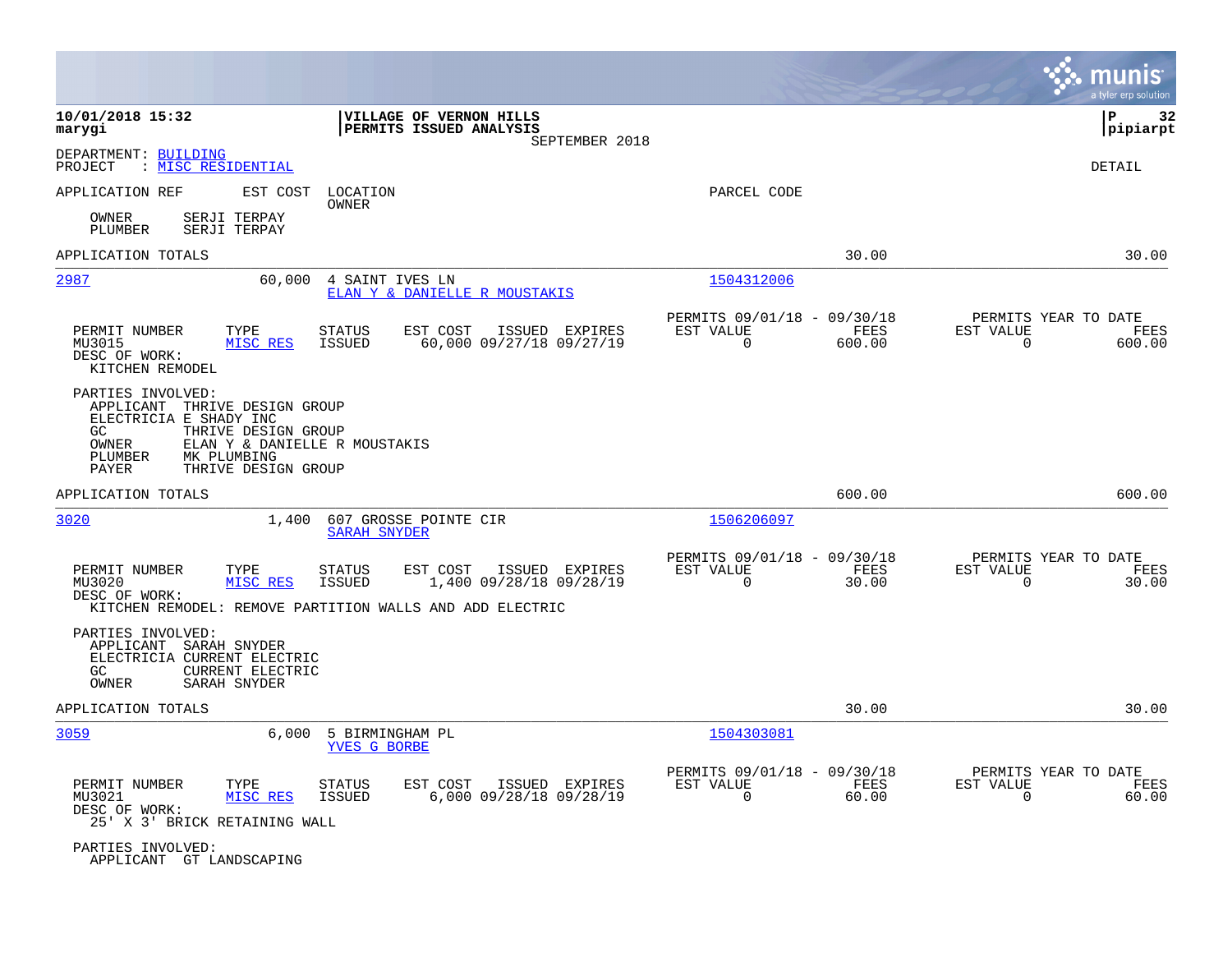|                                                                          |                                                                                    |             |                   |          | munis<br>a tyler erp solution |
|--------------------------------------------------------------------------|------------------------------------------------------------------------------------|-------------|-------------------|----------|-------------------------------|
| 10/01/2018 15:32<br>marygi                                               | <b>VILLAGE OF VERNON HILLS</b><br><b>PERMITS ISSUED ANALYSIS</b><br>SEPTEMBER 2018 |             |                   |          | 33<br>P<br> pipiarpt          |
| DEPARTMENT: BUILDING<br>PROJECT<br>: MISC RESIDENTIAL                    |                                                                                    |             |                   |          | DETAIL                        |
| APPLICATION REF<br>EST COST                                              | LOCATION<br>OWNER                                                                  | PARCEL CODE |                   |          |                               |
| GC<br>GT LANDSCAPING<br>OWNER<br>YVES G BORBE<br>PAYER<br>GT LANDSCAPING |                                                                                    |             |                   |          |                               |
| APPLICATION TOTALS<br>PROJECT TOTALS                                     |                                                                                    | 0           | 60.00<br>1,090.00 | $\Omega$ | 60.00<br>1,090.00             |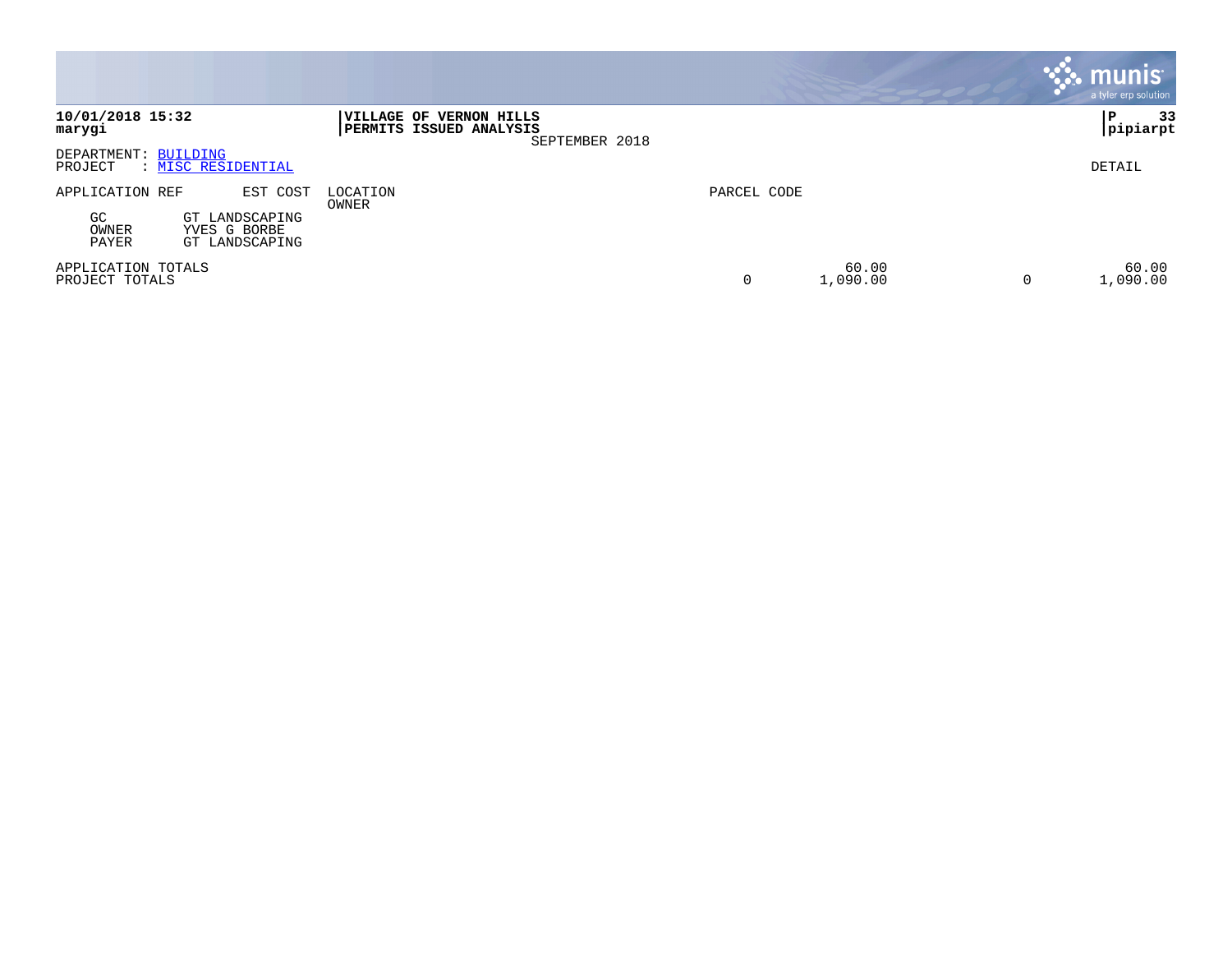|                                                                                                                                                                                                                                  |                                                                                                                                              |                                                         |                 | munis<br>a tyler erp solution                                      |
|----------------------------------------------------------------------------------------------------------------------------------------------------------------------------------------------------------------------------------|----------------------------------------------------------------------------------------------------------------------------------------------|---------------------------------------------------------|-----------------|--------------------------------------------------------------------|
| 10/01/2018 15:32<br>marygi                                                                                                                                                                                                       | VILLAGE OF VERNON HILLS<br>PERMITS ISSUED ANALYSIS                                                                                           |                                                         |                 | IΡ<br>34<br> pipiarpt                                              |
| DEPARTMENT: BUILDING<br>: PARKING LOT<br>PROJECT                                                                                                                                                                                 | SEPTEMBER 2018                                                                                                                               |                                                         |                 | DETAIL                                                             |
| APPLICATION REF                                                                                                                                                                                                                  | EST COST LOCATION<br><b>OWNER</b>                                                                                                            | PARCEL CODE                                             |                 |                                                                    |
| 2933<br>24,068                                                                                                                                                                                                                   | 625 BUNKER CT<br>WARADY & DAVIS LLP VISTA PROPERTIES L.P.                                                                                    | 1504401091                                              |                 |                                                                    |
| PERMIT NUMBER<br>TYPE<br>MU2915<br>PKG LOT<br>DESC OF WORK:                                                                                                                                                                      | EST COST<br>STATUS<br>ISSUED EXPIRES<br><b>ISSUED</b><br>24,068 09/07/18 09/07/19<br>7 STORM DRAINS; CONCRETE MAIN ENTRANCE, SIDEWALK, CURBS | PERMITS 09/01/18 - 09/30/18<br>EST VALUE<br>$\Omega$    | FEES<br>963.00  | PERMITS YEAR TO DATE<br>EST VALUE<br>FEES<br>$\Omega$<br>963.00    |
| PARTIES INVOLVED:<br>APPLICANT ASPHALT CONTRACTORS<br>ASPHALT CONTRACTORS<br>GC.<br><b>COLE PARMER</b><br>OCCUPANT<br>OWNER                                                                                                      | WARADY & DAVIS LLP VISTA PROPERTIES L.P.                                                                                                     |                                                         |                 |                                                                    |
| APPLICATION TOTALS                                                                                                                                                                                                               |                                                                                                                                              |                                                         | 963.00          | 963.00                                                             |
| <u>2955</u>                                                                                                                                                                                                                      | 10,705 155 EAST TOWNLINE RD<br>DAVID I WEISS                                                                                                 | 1504109005                                              |                 |                                                                    |
| PERMIT NUMBER<br>TYPE<br>MU3001<br>PKG LOT<br>DESC OF WORK:<br>PARKING LOT                                                                                                                                                       | EST COST<br><b>STATUS</b><br>ISSUED EXPIRES<br>10,705 09/26/18 09/26/19<br>ISSUED                                                            | PERMITS 09/01/18 - 09/30/18<br>EST VALUE<br>$\mathbf 0$ | FEES<br>328.00  | PERMITS YEAR TO DATE<br>EST VALUE<br>FEES<br>$\mathbf 0$<br>328.00 |
| PARTIES INVOLVED:<br>APPLICANT<br>VERNON HILLS LLC<br>BRASCO INC<br>GC.<br><b>OCCUPANT</b><br>BEARS FIT<br><b>OWNER</b><br>DAVID I WEISS<br>BRASCO INC<br>PAYER                                                                  |                                                                                                                                              |                                                         |                 |                                                                    |
| APPLICATION TOTALS                                                                                                                                                                                                               |                                                                                                                                              |                                                         | 328.00          | 328.00                                                             |
| 2979<br>54,406                                                                                                                                                                                                                   | 1660 NORTH MILWAUKEE AVE<br>LOWES HOME CENTERS INC                                                                                           | 1128411005                                              |                 |                                                                    |
| PERMIT NUMBER<br>TYPE<br>MU2911<br>PKG LOT<br>DESC OF WORK:<br>SEALCOATING/STRIPING<br>(COAL TAR PROHIBITED)<br>PARTIES INVOLVED:<br>GC.<br>ROSE PAVING<br>OCCUPANT<br>LOWES HOME CENTERS INC<br>OWNER<br>LOWES HOME CENTERS INC | EST COST<br>ISSUED EXPIRES<br>STATUS<br>54,406 09/06/18 09/06/19<br>ISSUED                                                                   | PERMITS 09/01/18 - 09/30/18<br>EST VALUE<br>$\Omega$    | FEES<br>.00     | PERMITS YEAR TO DATE<br>EST VALUE<br>FEES<br>$\mathbf 0$<br>.00    |
| APPLICATION TOTALS<br>PROJECT TOTALS                                                                                                                                                                                             |                                                                                                                                              | $\overline{0}$                                          | .00<br>1,291.00 | .00<br>1,291.00<br>$\overline{0}$                                  |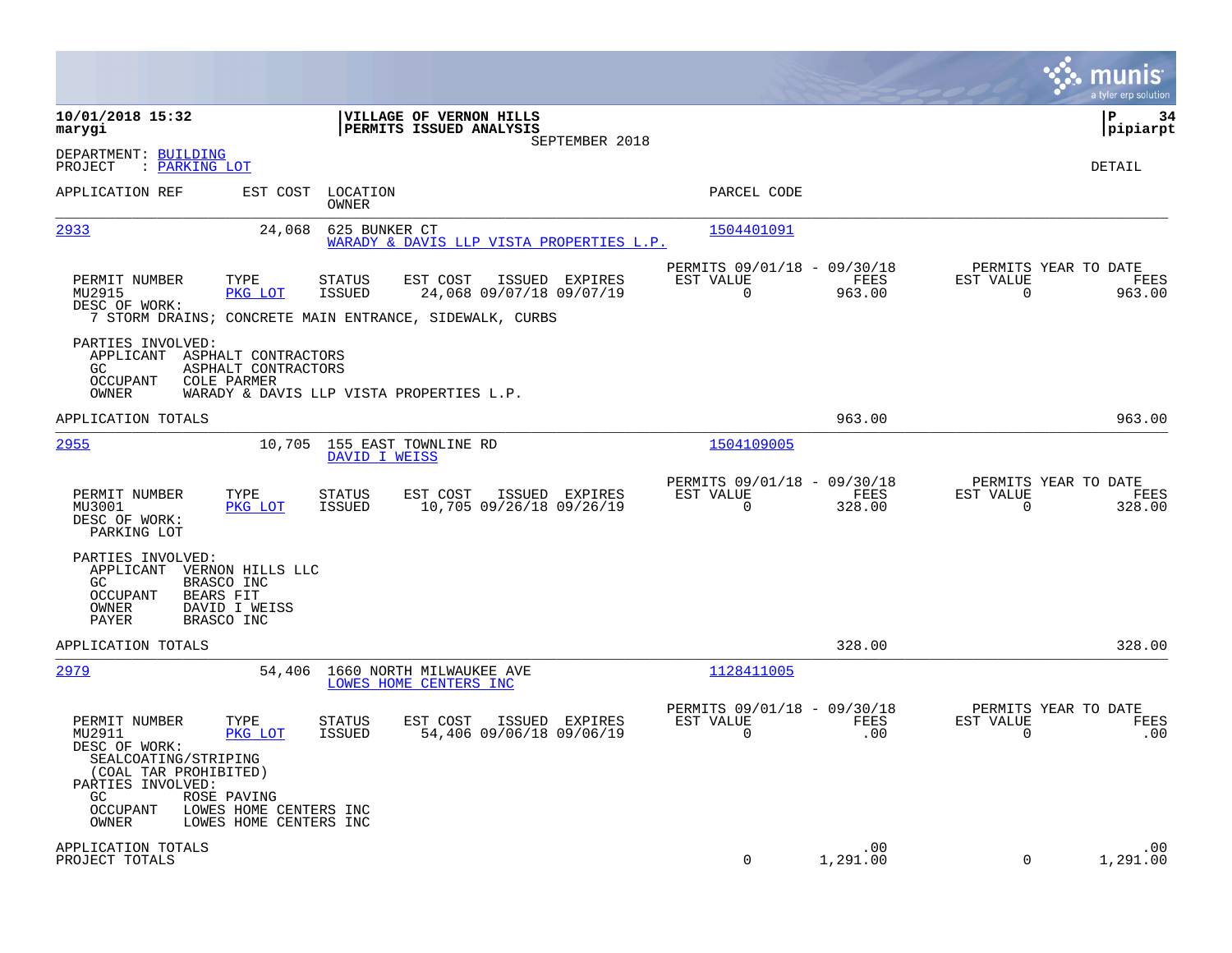**10/01/2018 15:32 |VILLAGE OF VERNON HILLS |P 35 marygi |PERMITS ISSUED ANALYSIS |pipiarpt**

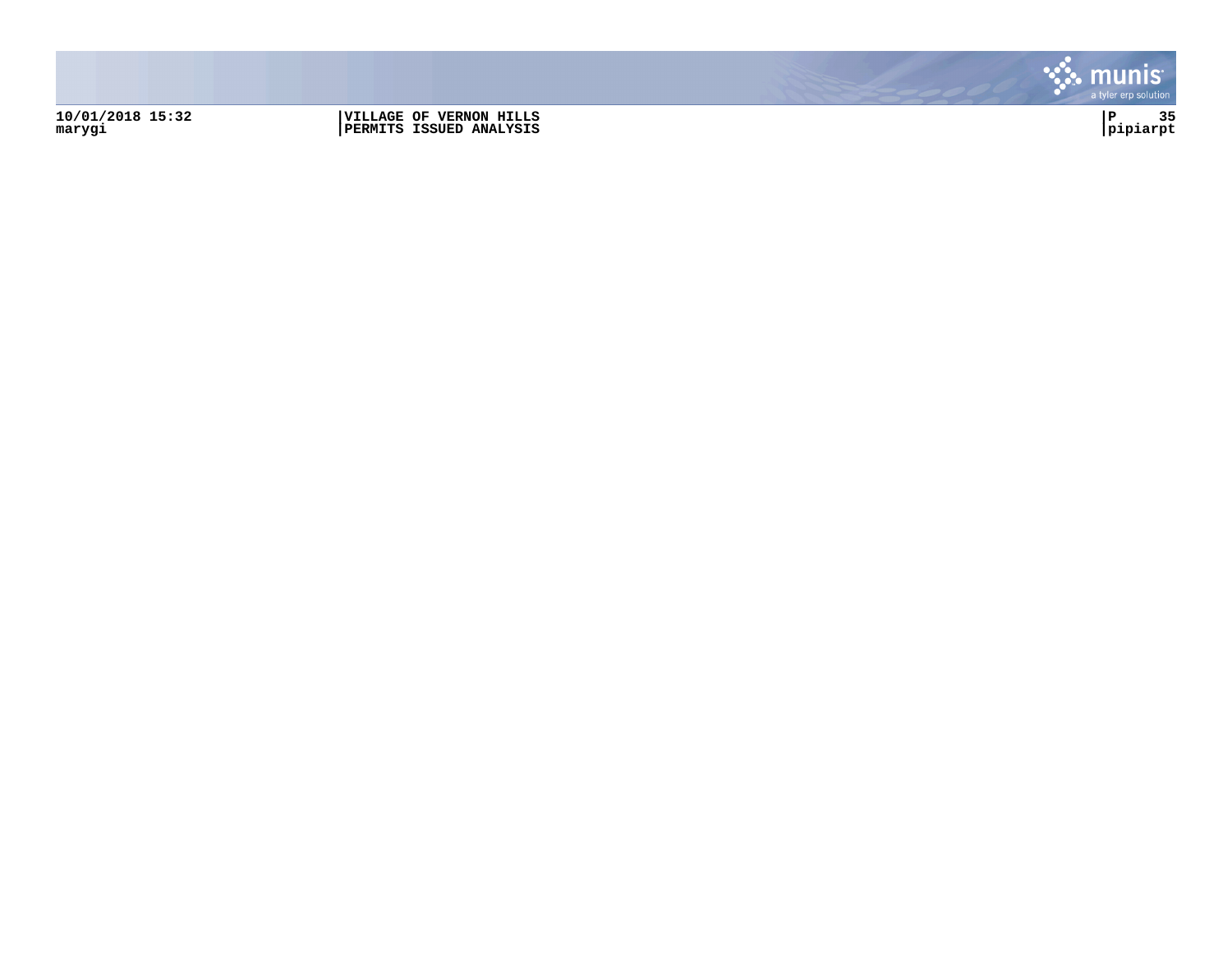|                                                                                 |                                                                                     |                                          |                                                    |                                            |                                                         |                 |                          | munis<br>a tyler erp solution          |
|---------------------------------------------------------------------------------|-------------------------------------------------------------------------------------|------------------------------------------|----------------------------------------------------|--------------------------------------------|---------------------------------------------------------|-----------------|--------------------------|----------------------------------------|
| 10/01/2018 15:32<br>marygi                                                      |                                                                                     |                                          | VILLAGE OF VERNON HILLS<br>PERMITS ISSUED ANALYSIS | SEPTEMBER 2018                             |                                                         |                 |                          | P<br>36<br> pipiarpt                   |
| DEPARTMENT: BUILDING<br>PROJECT<br>: <u>PATIO</u>                               |                                                                                     |                                          |                                                    |                                            |                                                         |                 |                          | <b>DETAIL</b>                          |
| APPLICATION REF                                                                 | EST COST                                                                            | LOCATION<br>OWNER                        |                                                    |                                            | PARCEL CODE                                             |                 |                          |                                        |
| 2826                                                                            | 16,000                                                                              | 665 SYCAMORE ST<br>UWA & LINDA KALU      |                                                    |                                            | 1132104037                                              |                 |                          |                                        |
| PERMIT NUMBER<br>MU2894<br>DESC OF WORK:<br>PATIO AND WALKWAY                   | TYPE<br><b>PATIO</b>                                                                | STATUS<br><b>ISSUED</b>                  | EST COST                                           | ISSUED EXPIRES<br>16,000 09/04/18 09/26/19 | PERMITS 09/01/18 - 09/30/18<br>EST VALUE<br>$\mathbf 0$ | FEES<br>160.00  | EST VALUE<br>$\Omega$    | PERMITS YEAR TO DATE<br>FEES<br>160.00 |
| PARTIES INVOLVED:<br>APPLICANT<br>GC.<br>OWNER                                  | BLADE RUNNERS SERVICES<br>BLADE RUNNERS SERVICES<br>UWA & LINDA KALU                |                                          |                                                    |                                            |                                                         |                 |                          |                                        |
| APPLICATION TOTALS                                                              |                                                                                     |                                          |                                                    |                                            |                                                         | 160.00          |                          | 160.00                                 |
| 2873                                                                            | 3,200                                                                               | 260S SOUTHGATE DR<br><b>NEJIB AMMAR</b>  |                                                    |                                            | 1508218006                                              |                 |                          |                                        |
| PERMIT NUMBER<br>MU2901<br>DESC OF WORK:<br>PAVER PATIO                         | TYPE<br><b>PATIO</b>                                                                | STATUS<br><b>ISSUED</b>                  | EST COST                                           | ISSUED EXPIRES<br>3,200 09/05/18 09/14/19  | PERMITS 09/01/18 - 09/30/18<br>EST VALUE<br>$\mathbf 0$ | FEES<br>50.00   | EST VALUE<br>$\Omega$    | PERMITS YEAR TO DATE<br>FEES<br>50.00  |
| PARTIES INVOLVED:<br>APPLICANT<br>NEJIB AMMAR<br>GC.<br>MASON<br>OWNER<br>PAYER | NEJIB AMMAR<br>NEJIB AMMAR<br>NEJIB AMMAR<br>NEJIB AMMAR                            |                                          |                                                    |                                            |                                                         |                 |                          |                                        |
| APPLICATION TOTALS                                                              |                                                                                     |                                          |                                                    |                                            |                                                         | 50.00           |                          | 50.00                                  |
| 3016                                                                            | 9,698                                                                               | 2316 SARAZEN DR<br><b>JAMAL FAROOOUI</b> |                                                    |                                            | 1129201038                                              |                 |                          |                                        |
| PERMIT NUMBER<br>MU3022<br>DESC OF WORK:<br>PATIO                               | TYPE<br>PATIO                                                                       | STATUS<br>ISSUED                         | EST COST                                           | ISSUED EXPIRES<br>9,698 09/28/18 10/01/19  | PERMITS 09/01/18 - 09/30/18<br>EST VALUE<br>$\mathbf 0$ | FEES<br>96.98   | EST VALUE<br>$\mathbf 0$ | PERMITS YEAR TO DATE<br>FEES<br>96.98  |
| PARTIES INVOLVED:<br>APPLICANT<br>GC.<br>OWNER<br>PAYER                         | ALDO'S BRICK PAVING<br>ALDO'S BRICK PAVING<br>JAMAL FAROOQUI<br>ALDO'S BRICK PAVING |                                          |                                                    |                                            |                                                         |                 |                          |                                        |
| APPLICATION TOTALS<br>PROJECT TOTALS                                            |                                                                                     |                                          |                                                    |                                            | 0                                                       | 96.98<br>306.98 | 0                        | 96.98<br>306.98                        |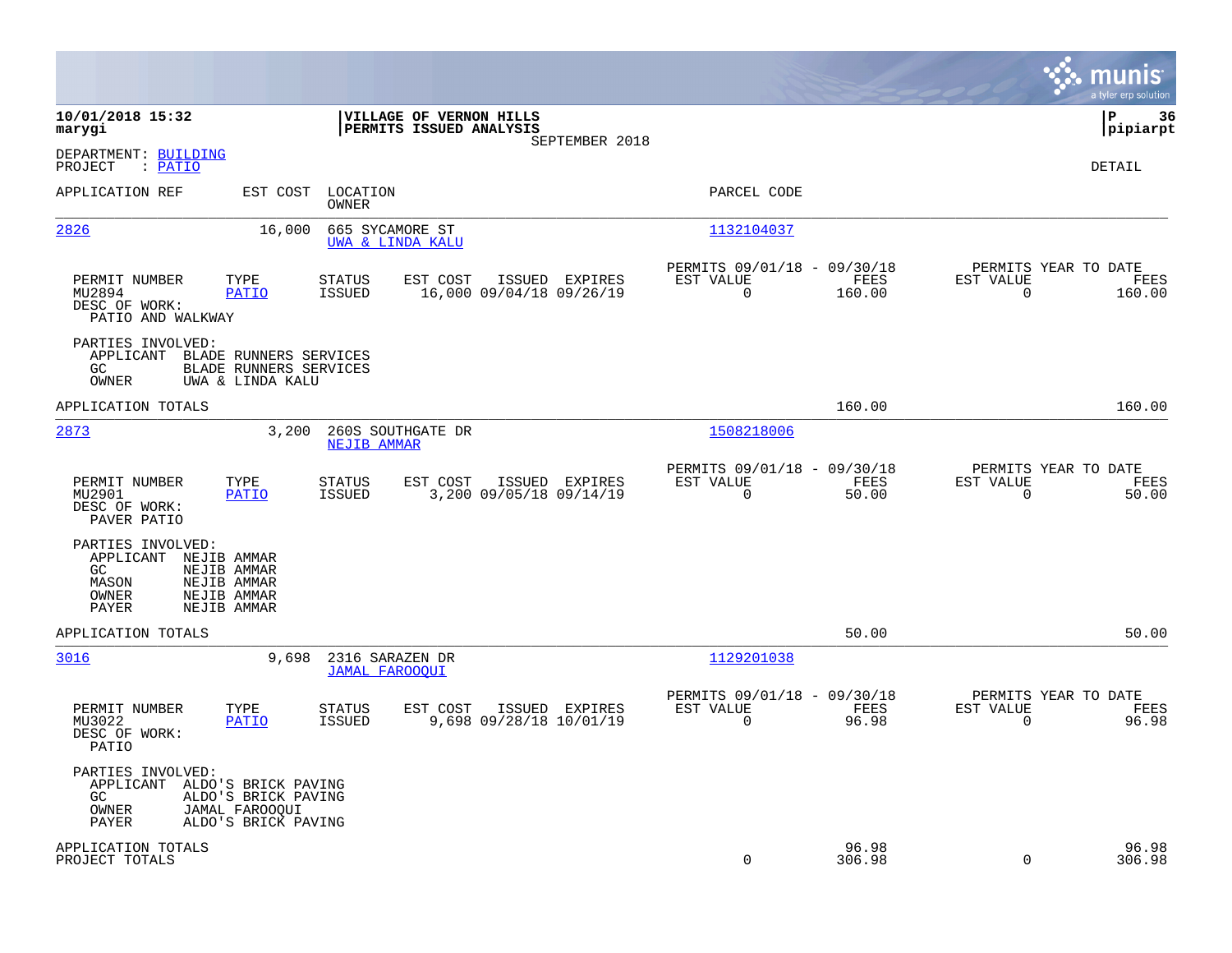**10/01/2018 15:32 |VILLAGE OF VERNON HILLS |P 37 marygi |PERMITS ISSUED ANALYSIS |pipiarpt**

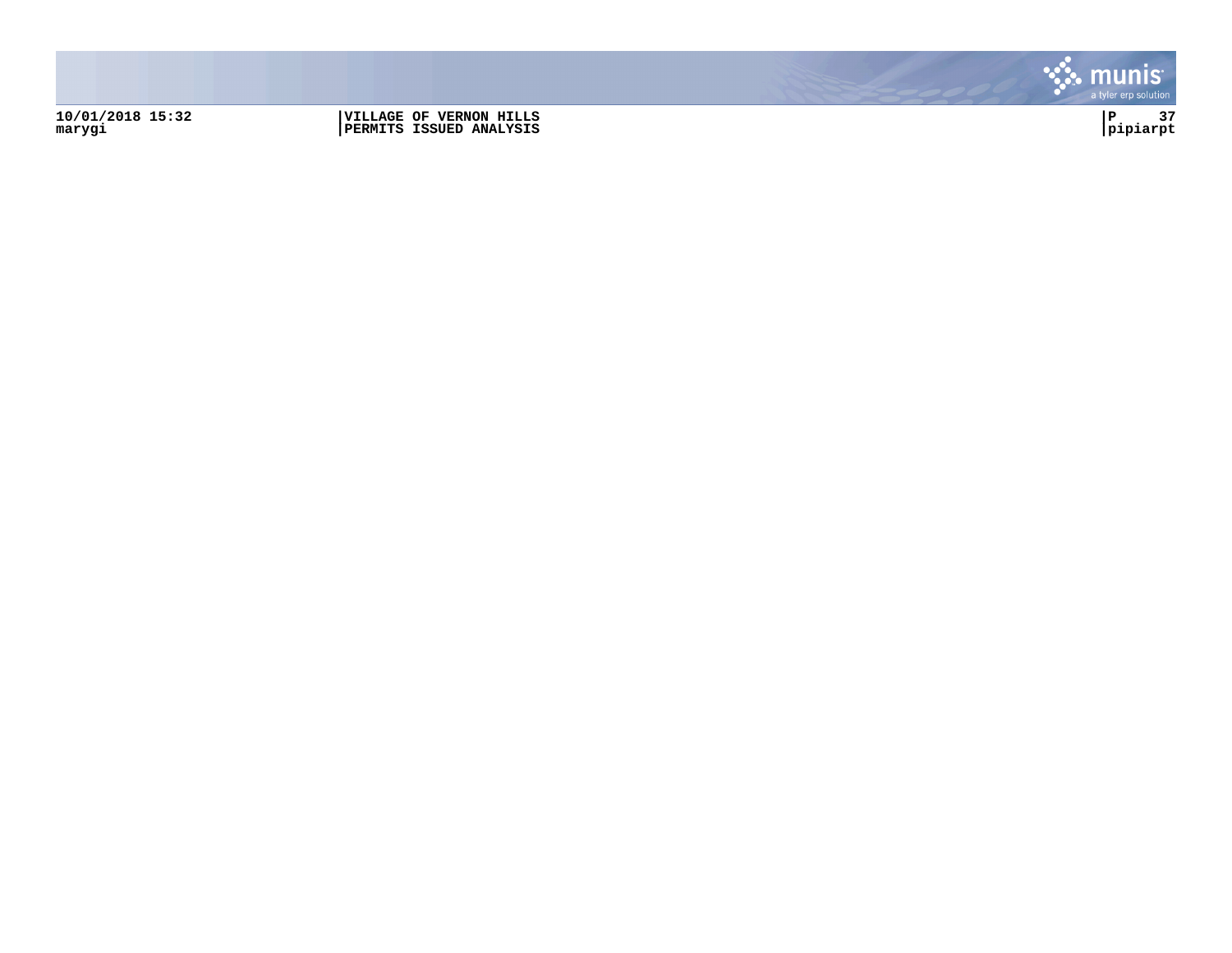|                                                                            |                                                                                                                      |                   |                                                           |                |                                               |                  |                                   | <b>munis</b><br>a tyler erp solution |
|----------------------------------------------------------------------------|----------------------------------------------------------------------------------------------------------------------|-------------------|-----------------------------------------------------------|----------------|-----------------------------------------------|------------------|-----------------------------------|--------------------------------------|
| 10/01/2018 15:32<br>marygi                                                 |                                                                                                                      |                   | <b>VILLAGE OF VERNON HILLS</b><br>PERMITS ISSUED ANALYSIS | SEPTEMBER 2018 |                                               |                  |                                   | l P<br>38<br> pipiarpt               |
| DEPARTMENT: BUILDING<br>PROJECT                                            | : SIDEWALK                                                                                                           |                   |                                                           |                |                                               |                  |                                   | DETAIL                               |
| APPLICATION REF                                                            | EST COST                                                                                                             | LOCATION<br>OWNER |                                                           |                | PARCEL CODE                                   |                  |                                   |                                      |
| 2965                                                                       | 11,250                                                                                                               |                   | 730 LAKEVIEW PKY<br>CHICAGO TITLE LAND TRUST CO           |                | 1504111016                                    |                  |                                   |                                      |
| PERMIT NUMBER<br>MU2945<br>DESC OF WORK:<br>SIDEWALK REPAIR                | TYPE<br><b>SIDEWALK</b>                                                                                              | STATUS<br>ISSUED  | EST COST<br>ISSUED<br>11,250 09/14/18 09/26/19            | EXPIRES        | PERMITS 09/01/18 - 09/30/18<br>EST VALUE<br>0 | FEES<br>112.50   | PERMITS YEAR TO DATE<br>EST VALUE | FEES<br>112.50                       |
| PARTIES INVOLVED:<br>APPLICANT<br>GC.<br>OCCUPANT<br>OWNER<br><b>PAYER</b> | HARDROCK DESIGN INC<br>HARDROCK DESIGN INC<br>REMKE INDUSTRIES<br>CHICAGO TITLE LAND TRUST CO<br>HARDROCK DESIGN INC |                   |                                                           |                |                                               |                  |                                   |                                      |
| APPLICATION TOTALS<br>PROJECT TOTALS                                       |                                                                                                                      |                   |                                                           |                | $\mathbf 0$                                   | 112.50<br>112.50 |                                   | 112.50<br>112.50                     |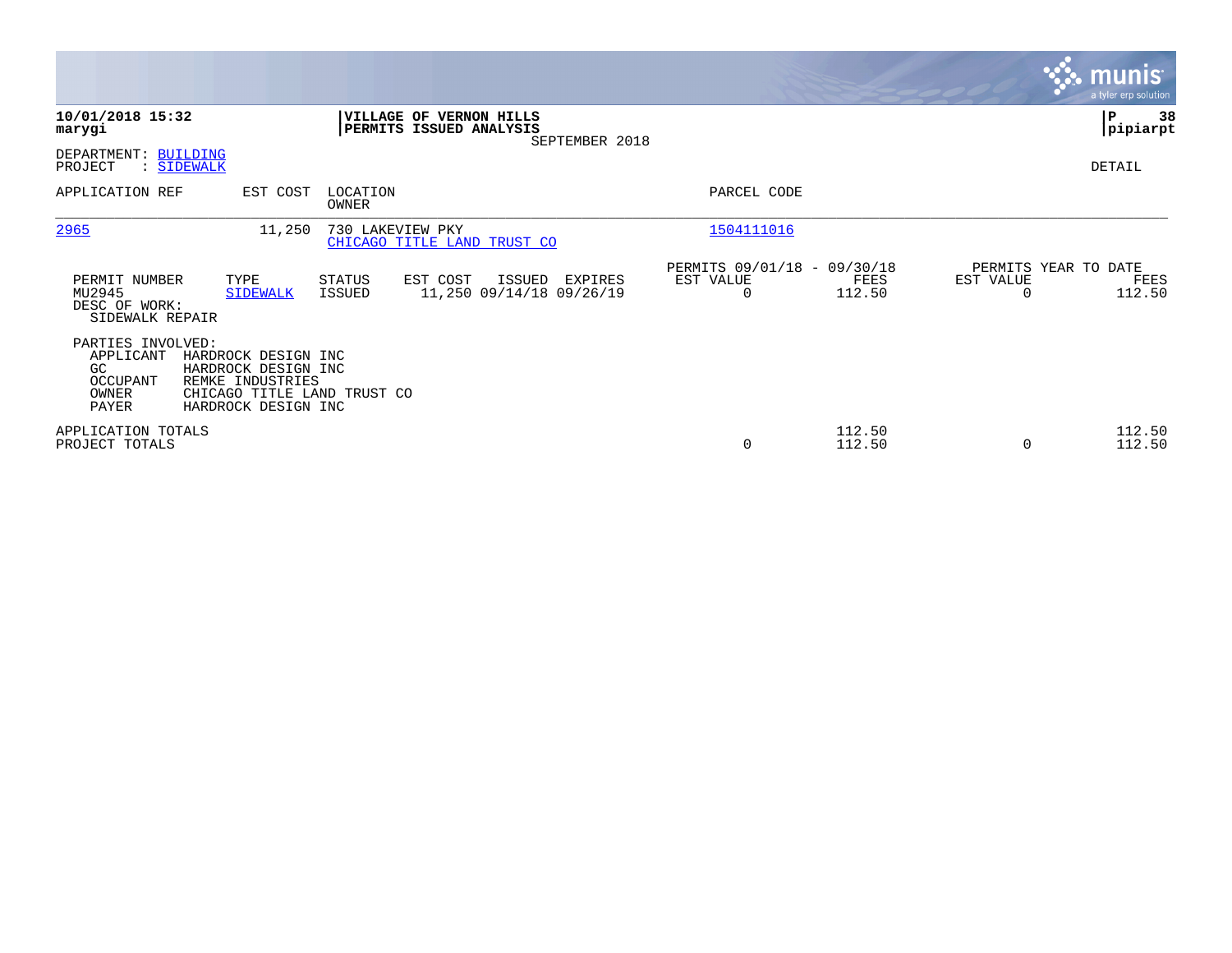|                                                                                                            |                                                                                                                       |                                              |                                                    |                                            |                                                      |                |                                                  | munis<br>a tyler erp solution |
|------------------------------------------------------------------------------------------------------------|-----------------------------------------------------------------------------------------------------------------------|----------------------------------------------|----------------------------------------------------|--------------------------------------------|------------------------------------------------------|----------------|--------------------------------------------------|-------------------------------|
| 10/01/2018 15:32<br>marygi                                                                                 |                                                                                                                       |                                              | VILLAGE OF VERNON HILLS<br>PERMITS ISSUED ANALYSIS | SEPTEMBER 2018                             |                                                      |                |                                                  | ΙP<br>-39<br> pipiarpt        |
| DEPARTMENT: BUILDING<br>: <u>REROOF</u><br>PROJECT                                                         |                                                                                                                       |                                              |                                                    |                                            |                                                      |                |                                                  | DETAIL                        |
| APPLICATION REF                                                                                            | EST COST                                                                                                              | LOCATION<br>OWNER                            |                                                    |                                            | PARCEL CODE                                          |                |                                                  |                               |
| 2972                                                                                                       | 23,269                                                                                                                | 267 COLONIAL DR<br><b>GANG WANG</b>          |                                                    |                                            | 1128303009                                           |                |                                                  |                               |
| PERMIT NUMBER<br>MU2900<br>DESC OF WORK:<br>REROOF                                                         | TYPE<br><b>REROOF</b>                                                                                                 | STATUS<br><b>ISSUED</b>                      | EST COST                                           | ISSUED EXPIRES<br>23,269 09/05/18 09/05/19 | PERMITS 09/01/18 - 09/30/18<br>EST VALUE<br>$\Omega$ | FEES<br>232.69 | PERMITS YEAR TO DATE<br>EST VALUE<br>$\Omega$    | FEES<br>232.69                |
| PARTIES INVOLVED:<br>APPLICANT AFH CONSTRUCTION INC<br>GC.<br>OWNER<br>GANG WANG<br>PAYER<br><b>ROOFER</b> | AFH CONSTRUCTION INC<br>AFH CONSTRUCTION INC<br>AFH CONSTRUCTION INC                                                  |                                              |                                                    |                                            |                                                      |                |                                                  |                               |
| APPLICATION TOTALS                                                                                         |                                                                                                                       |                                              |                                                    |                                            |                                                      | 232.69         |                                                  | 232.69                        |
| 2977                                                                                                       | 7,477                                                                                                                 | 6 SAINT IVES LN<br>HOWARD L & CHERYL L CRAIG |                                                    |                                            | 1504312007                                           |                |                                                  |                               |
| PERMIT NUMBER<br>MU2908<br>DESC OF WORK:<br><b>REROOF</b>                                                  | TYPE<br><b>REROOF</b>                                                                                                 | STATUS<br><b>ISSUED</b>                      | EST COST                                           | ISSUED EXPIRES<br>7,477 09/06/18 10/01/19  | PERMITS 09/01/18 - 09/30/18<br>EST VALUE<br>$\Omega$ | FEES<br>74.77  | PERMITS YEAR TO DATE<br>EST VALUE<br>$\mathbf 0$ | FEES<br>74.77                 |
| PARTIES INVOLVED:<br>APPLICANT<br>GC<br>OWNER<br>PAYER<br>ROOFER                                           | KM CONSTRUCTION INC<br>KM CONSTRUCTION INC<br>HOWARD L & CHERYL L CRAIG<br>KM CONSTRUCTION INC<br>KM CONSTRUCTION INC |                                              |                                                    |                                            |                                                      |                |                                                  |                               |
| APPLICATION TOTALS                                                                                         |                                                                                                                       |                                              |                                                    |                                            |                                                      | 74.77          |                                                  | 74.77                         |
| 2982                                                                                                       | 6,700                                                                                                                 | 2311 HAZELTIME DR<br>DMITRY & ALLA HAHAM     |                                                    |                                            | 1129201064                                           |                |                                                  |                               |
| PERMIT NUMBER<br>MU2912<br>DESC OF WORK:<br><b>REROOF</b>                                                  | TYPE<br><b>REROOF</b>                                                                                                 | STATUS<br><b>ISSUED</b>                      | EST COST                                           | ISSUED EXPIRES<br>6,700 09/06/18 09/06/19  | PERMITS 09/01/18 - 09/30/18<br>EST VALUE<br>$\Omega$ | FEES<br>67.00  | PERMITS YEAR TO DATE<br>EST VALUE<br>0           | FEES<br>67.00                 |
| PARTIES INVOLVED:<br>GC.<br>OWNER<br><b>ROOFER</b>                                                         | UNITED ROOFING INC<br>DMITRY & ALLA HAHAM<br>UNITED ROOFING INC                                                       |                                              |                                                    |                                            |                                                      |                |                                                  |                               |
| APPLICATION TOTALS                                                                                         |                                                                                                                       |                                              |                                                    |                                            |                                                      | 67.00          |                                                  | 67.00                         |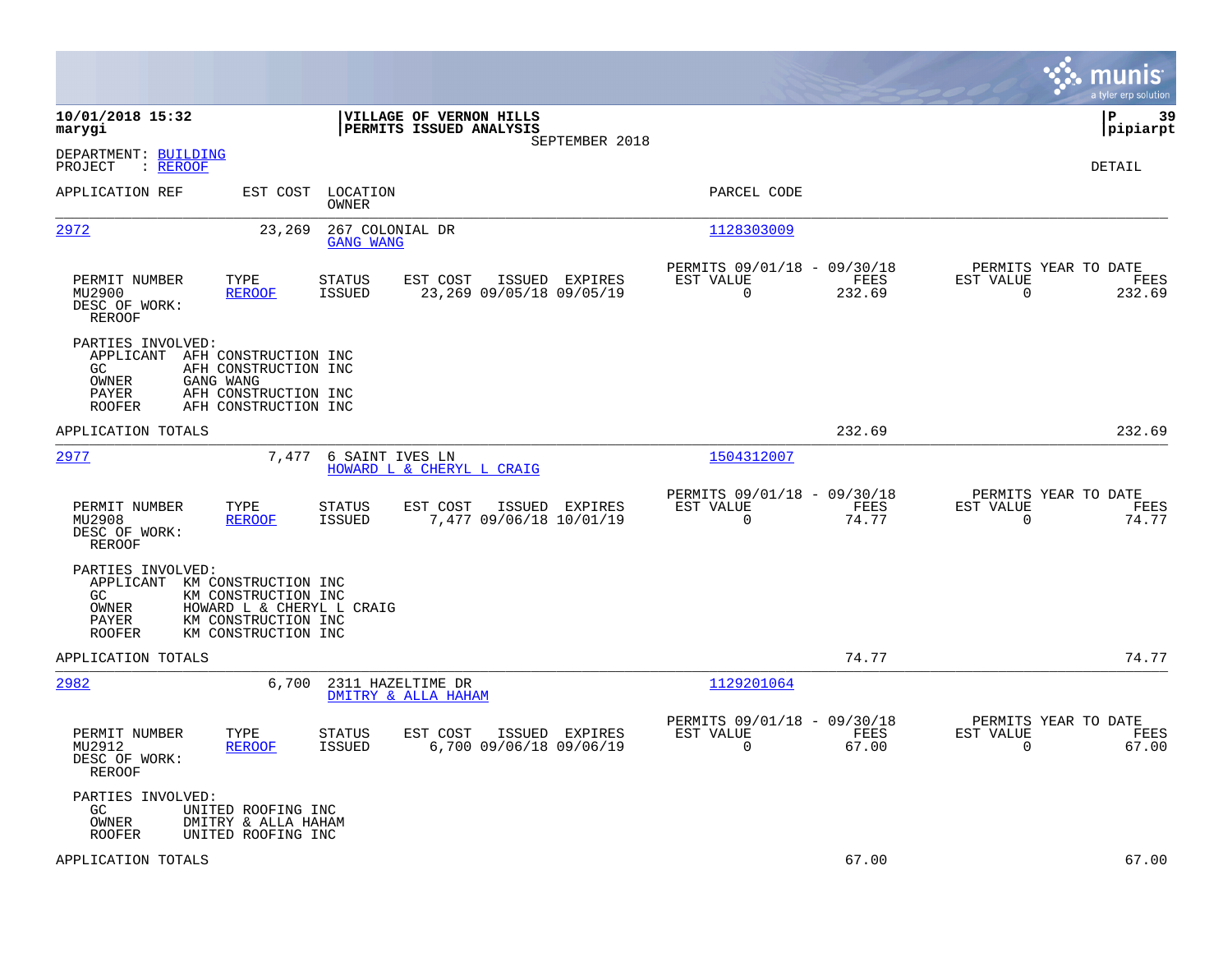|                                                                                          |                                                                                                            |                                                     |                                                    |                                            |                                                      |                       |                                               | munis<br>a tyler erp solution |
|------------------------------------------------------------------------------------------|------------------------------------------------------------------------------------------------------------|-----------------------------------------------------|----------------------------------------------------|--------------------------------------------|------------------------------------------------------|-----------------------|-----------------------------------------------|-------------------------------|
| 10/01/2018 15:32<br>marygi                                                               |                                                                                                            |                                                     | VILLAGE OF VERNON HILLS<br>PERMITS ISSUED ANALYSIS |                                            |                                                      |                       |                                               | 40<br>IΡ<br> pipiarpt         |
| DEPARTMENT: BUILDING<br>PROJECT<br>: REROOF                                              |                                                                                                            |                                                     |                                                    | SEPTEMBER 2018                             |                                                      |                       |                                               | DETAIL                        |
| APPLICATION REF                                                                          |                                                                                                            | EST COST LOCATION<br>OWNER                          |                                                    |                                            | PARCEL CODE                                          |                       |                                               |                               |
| 2989                                                                                     | 13,118                                                                                                     | 380 COLONIAL DR<br>ROMA ROY                         |                                                    |                                            | 1128111001                                           |                       |                                               |                               |
| PERMIT NUMBER<br>MU2920<br>DESC OF WORK:<br><b>REROOF</b>                                | TYPE<br><b>REROOF</b>                                                                                      | STATUS<br><b>ISSUED</b>                             | EST COST                                           | ISSUED EXPIRES<br>13,118 09/10/18 09/10/19 | PERMITS 09/01/18 - 09/30/18<br>EST VALUE<br>$\Omega$ | FEES<br>131.18        | PERMITS YEAR TO DATE<br>EST VALUE<br>$\Omega$ | FEES<br>131.18                |
| PARTIES INVOLVED:<br>APPLICANT<br>GC.<br>OWNER                                           | INNOVATIVE HOME CONCEPTS<br>INNOVATIVE HOME CONCEPTS<br>ROMA ROY                                           |                                                     |                                                    |                                            |                                                      |                       |                                               |                               |
| PAYER<br><b>ROOFER</b>                                                                   | INNOVATIVE HOME CONCEPTS<br>INNOVATIVE HOME CONCEPTS                                                       |                                                     |                                                    |                                            |                                                      |                       |                                               |                               |
| APPLICATION TOTALS                                                                       |                                                                                                            |                                                     |                                                    |                                            |                                                      | 131.18                |                                               | 131.18                        |
| 2996                                                                                     | 9,600                                                                                                      | 453S TORREY PINES WAY<br>ABHISHEK & DEE D CHOUDHARY |                                                    |                                            | 1132104020                                           |                       |                                               |                               |
| PERMIT NUMBER<br>MU2921<br>DESC OF WORK:<br><b>REROOF</b>                                | TYPE<br><b>REROOF</b>                                                                                      | <b>STATUS</b><br><b>ISSUED</b>                      | EST COST                                           | ISSUED EXPIRES<br>9,600 09/11/18 09/27/19  | PERMITS 09/01/18 - 09/30/18<br>EST VALUE<br>$\Omega$ | FEES<br>96.00         | PERMITS YEAR TO DATE<br>EST VALUE<br>$\Omega$ | FEES<br>96.00                 |
| PARTIES INVOLVED:<br>APPLICANT<br>GC<br>OWNER<br>PAYER<br><b>ROOFER</b>                  | LTJ CONSTRUCTION<br>LTJ CONSTRUCTION<br>ABHISHEK & DEE D CHOUDHARY<br>LTJ CONSTRUCTION<br>LTJ CONSTRUCTION |                                                     |                                                    |                                            |                                                      |                       |                                               |                               |
| APPLICATION TOTALS                                                                       |                                                                                                            |                                                     |                                                    |                                            |                                                      | 96.00                 |                                               | 96.00                         |
| 2997                                                                                     |                                                                                                            | 11,460 1709 SAINT ANDREW DR<br>R VARSHNEY           |                                                    |                                            | 1129312008                                           |                       |                                               |                               |
| PERMIT NUMBER<br>MU2922<br>DESC OF WORK:<br><b>REROOF</b>                                | TYPE<br><b>REROOF</b>                                                                                      | <b>STATUS</b><br>ISSUED                             | EST COST                                           | ISSUED EXPIRES<br>11,460 09/11/18 09/27/19 | PERMITS 09/01/18 - 09/30/18<br>EST VALUE<br>0        | <b>FEES</b><br>114.60 | PERMITS YEAR TO DATE<br>EST VALUE<br>0        | FEES<br>114.60                |
| PARTIES INVOLVED:<br>APPLICANT LTJ CONSTRUCTION<br>GC<br>OWNER<br>PAYER<br><b>ROOFER</b> | LTJ CONSTRUCTION<br>R VARSHNEY<br>LTJ CONSTRUCTION<br>LTJ CONSTRUCTION                                     |                                                     |                                                    |                                            |                                                      |                       |                                               |                               |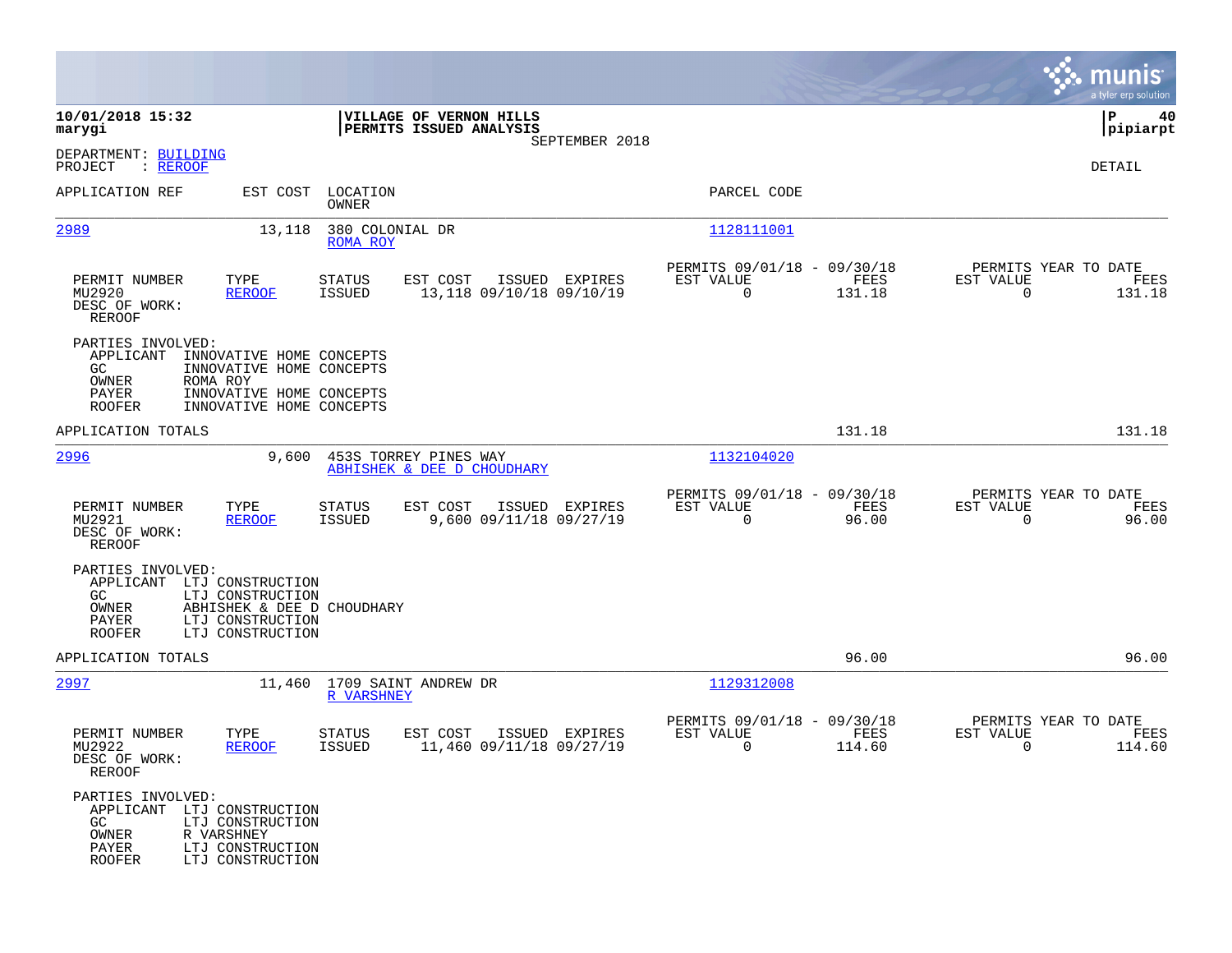|                                                                                    |                                                                                                                                                                             |                                |                                                    |                                            |                                                         |                |                                                  | munis<br>a tyler erp solution |
|------------------------------------------------------------------------------------|-----------------------------------------------------------------------------------------------------------------------------------------------------------------------------|--------------------------------|----------------------------------------------------|--------------------------------------------|---------------------------------------------------------|----------------|--------------------------------------------------|-------------------------------|
| 10/01/2018 15:32<br>marygi                                                         |                                                                                                                                                                             |                                | VILLAGE OF VERNON HILLS<br>PERMITS ISSUED ANALYSIS | SEPTEMBER 2018                             |                                                         |                |                                                  | 41<br>IΡ<br> pipiarpt         |
| DEPARTMENT: BUILDING<br>PROJECT<br>: REROOF                                        |                                                                                                                                                                             |                                |                                                    |                                            |                                                         |                |                                                  | DETAIL                        |
| APPLICATION REF                                                                    | EST COST                                                                                                                                                                    | LOCATION<br>OWNER              |                                                    |                                            | PARCEL CODE                                             |                |                                                  |                               |
| APPLICATION TOTALS                                                                 |                                                                                                                                                                             |                                |                                                    |                                            |                                                         | 114.60         |                                                  | 114.60                        |
| <u>3001</u>                                                                        | 10,500                                                                                                                                                                      | 2376 SARAZEN DR                | ALLEN & JANICE VAYSBERG                            |                                            | 1129201055                                              |                |                                                  |                               |
| PERMIT NUMBER<br>MU2924<br>DESC OF WORK:<br><b>REROOF</b>                          | TYPE<br><b>REROOF</b>                                                                                                                                                       | <b>STATUS</b><br>ISSUED        | EST COST                                           | ISSUED EXPIRES<br>10,500 09/11/18 09/20/19 | PERMITS 09/01/18 - 09/30/18<br>EST VALUE<br>$\mathbf 0$ | FEES<br>105.00 | PERMITS YEAR TO DATE<br>EST VALUE<br>$\mathbf 0$ | FEES<br>105.00                |
| PARTIES INVOLVED:<br>APPLICANT<br>GC.<br>OWNER<br>PAYER<br><b>ROOFER</b>           | US HOME RESTORATION AUTORITY, INC<br>US HOME RESTORATION AUTORITY, INC<br>ALLEN & JANICE VAYSBERG<br>US HOME RESTORATION AUTORITY, INC<br>US HOME RESTORATION AUTORITY, INC |                                |                                                    |                                            |                                                         |                |                                                  |                               |
| APPLICATION TOTALS                                                                 |                                                                                                                                                                             |                                |                                                    |                                            |                                                         | 105.00         |                                                  | 105.00                        |
| 3004                                                                               | 8,850                                                                                                                                                                       | 288 LASALLE ST                 | DAVID L & HILARY D SCHWARTZ                        |                                            | 1509310007                                              |                |                                                  |                               |
| PERMIT NUMBER<br>MU2925<br>DESC OF WORK:                                           | TYPE<br><b>REROOF</b>                                                                                                                                                       | <b>STATUS</b><br><b>ISSUED</b> | EST COST                                           | ISSUED EXPIRES<br>8,850 09/11/18 09/11/19  | PERMITS 09/01/18 - 09/30/18<br>EST VALUE<br>$\mathbf 0$ | FEES<br>88.50  | PERMITS YEAR TO DATE<br>EST VALUE<br>$\mathbf 0$ | FEES<br>88.50                 |
| REROOF<br>PARTIES INVOLVED:<br>APPLICANT<br>GC.<br>OWNER<br>PAYER<br><b>ROOFER</b> | E&L ROOFING & WINDOWS LLC<br>E&L ROOFING & WINDOWS LLC<br>DAVID L & HILARY D SCHWARTZ<br>E&L ROOFING & WINDOWS LLC<br>E&L ROOFING & WINDOWS LLC                             |                                |                                                    |                                            |                                                         |                |                                                  |                               |
| APPLICATION TOTALS                                                                 |                                                                                                                                                                             |                                |                                                    |                                            |                                                         | 88.50          |                                                  | 88.50                         |
| 3022                                                                               | 13,520                                                                                                                                                                      | 716 NOBLE CIR<br>TAE B LEE     |                                                    |                                            | 1508401060                                              |                |                                                  |                               |
| PERMIT NUMBER<br>MU2946<br>DESC OF WORK:<br>REROOF                                 | TYPE<br><u>REROOF</u>                                                                                                                                                       | STATUS<br>ISSUED               | EST COST ISSUED EXPIRES                            | 13,520 09/14/18 09/14/19                   | PERMITS 09/01/18 - 09/30/18<br>EST VALUE<br>$\Omega$    | FEES<br>135.20 | PERMITS YEAR TO DATE<br>EST VALUE<br>$\Omega$    | FEES<br>135.20                |
| PARTIES INVOLVED:<br>APPLICANT<br>GC<br>OWNER                                      | SM LOSS MANAGEMENT<br>SM LOSS MANAGEMENT<br>TAE B LEE                                                                                                                       |                                |                                                    |                                            |                                                         |                |                                                  |                               |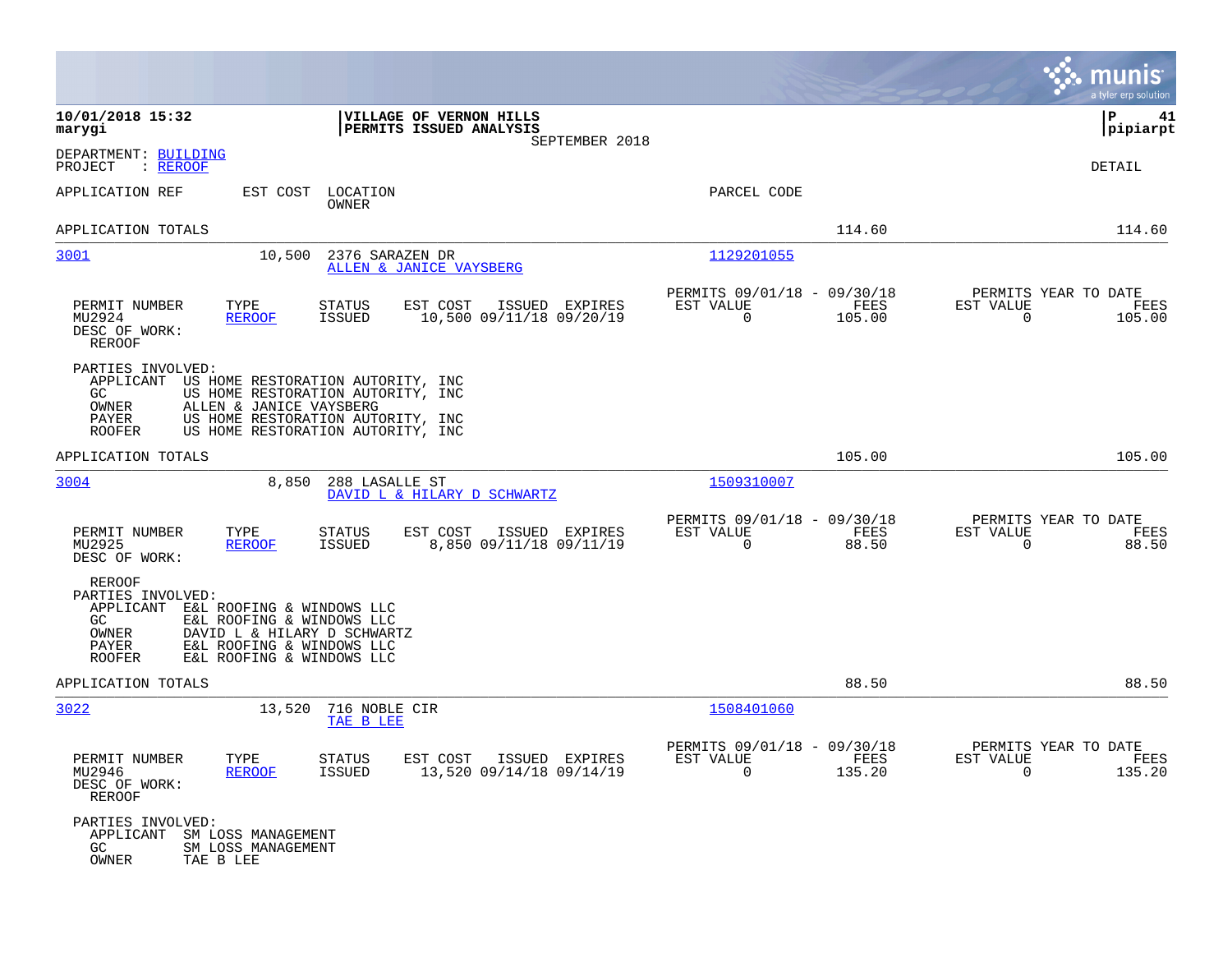|                                                                              |                                                                                                               |                                                    |                |                                                         |                       |                                                  | munis<br>a tyler erp solution |
|------------------------------------------------------------------------------|---------------------------------------------------------------------------------------------------------------|----------------------------------------------------|----------------|---------------------------------------------------------|-----------------------|--------------------------------------------------|-------------------------------|
| 10/01/2018 15:32<br>marygi                                                   |                                                                                                               | VILLAGE OF VERNON HILLS<br>PERMITS ISSUED ANALYSIS | SEPTEMBER 2018 |                                                         |                       |                                                  | lР<br>42<br> pipiarpt         |
| DEPARTMENT: BUILDING<br>PROJECT<br>: REROOF                                  |                                                                                                               |                                                    |                |                                                         |                       |                                                  | DETAIL                        |
| APPLICATION REF                                                              | EST COST LOCATION<br>OWNER                                                                                    |                                                    |                | PARCEL CODE                                             |                       |                                                  |                               |
| PAYER<br>PAYER                                                               | SM LOSS MANAGEMENT<br>SM LOSS MANAGEMENT                                                                      |                                                    |                |                                                         |                       |                                                  |                               |
| APPLICATION TOTALS                                                           |                                                                                                               |                                                    |                |                                                         | 135.20                |                                                  | 135.20                        |
| 3023                                                                         | 17,873<br>292 NOBLE CIR                                                                                       | CHUNG H & MYUNG S KIM                              |                | 1508401053                                              |                       |                                                  |                               |
| PERMIT NUMBER<br>MU2947<br>DESC OF WORK:<br>REROOF                           | TYPE<br>STATUS<br><b>ISSUED</b><br><b>REROOF</b>                                                              | EST COST<br>17,873 09/14/18 09/14/19               | ISSUED EXPIRES | PERMITS 09/01/18 - 09/30/18<br>EST VALUE<br>$\mathbf 0$ | FEES<br>178.73        | PERMITS YEAR TO DATE<br>EST VALUE<br>0           | FEES<br>178.73                |
| PARTIES INVOLVED:<br>APPLICANT<br>GC.<br>OWNER<br>PAYER<br><b>ROOFER</b>     | SM LOSS MANAGEMENT<br>SM LOSS MANAGEMENT<br>CHUNG H & MYUNG S KIM<br>SM LOSS MANAGEMENT<br>SM LOSS MANAGEMENT |                                                    |                |                                                         |                       |                                                  |                               |
| APPLICATION TOTALS                                                           |                                                                                                               |                                                    |                |                                                         | 178.73                |                                                  | 178.73                        |
| 3024                                                                         | 10,955 1105 WADSWORTH PL<br><b>MARY LEIDER</b>                                                                |                                                    |                | 1132403002                                              |                       |                                                  |                               |
| PERMIT NUMBER<br>MU2948<br>DESC OF WORK:<br><b>REROOF</b>                    | TYPE<br><b>STATUS</b><br><b>ISSUED</b><br><b>REROOF</b>                                                       | EST COST<br>10,955 09/14/18 09/14/19               | ISSUED EXPIRES | PERMITS 09/01/18 - 09/30/18<br>EST VALUE<br>$\mathbf 0$ | <b>FEES</b><br>109.55 | PERMITS YEAR TO DATE<br>EST VALUE<br>$\mathbf 0$ | FEES<br>109.55                |
| PARTIES INVOLVED:<br>APPLICANT<br>GC<br>OWNER<br>MARY LEIDER<br><b>PAYER</b> | PRATE ROOFING & INSTALLATIONS LLC<br>PRATE ROOFING & INSTALLATIONS LLC<br>PRATE ROOFING & INSTALLATIONS LLC   |                                                    |                |                                                         |                       |                                                  |                               |
| <b>ROOFER</b>                                                                | PRATE ROOFING & INSTALLATIONS LLC                                                                             |                                                    |                |                                                         |                       |                                                  |                               |
| APPLICATION TOTALS                                                           |                                                                                                               |                                                    |                |                                                         | 109.55                |                                                  | 109.55                        |
| 3032                                                                         | 8,300<br>112 MARIMAC LN                                                                                       | SCOTT W & LEIGH K BEISNER                          |                | 1508202035                                              |                       |                                                  |                               |
| PERMIT NUMBER<br>MU2955<br>DESC OF WORK:<br>REROOF                           | TYPE<br>STATUS<br><b>REROOF</b><br><b>ISSUED</b>                                                              | EST COST<br>8,300 09/18/18 09/18/19                | ISSUED EXPIRES | PERMITS 09/01/18 - 09/30/18<br>EST VALUE<br>$\mathbf 0$ | FEES<br>83.00         | PERMITS YEAR TO DATE<br>EST VALUE<br>$\mathbf 0$ | FEES<br>83.00                 |
| PARTIES INVOLVED:                                                            |                                                                                                               |                                                    |                |                                                         |                       |                                                  |                               |

APPLICANT C LOMBARDO INSTALLATIONS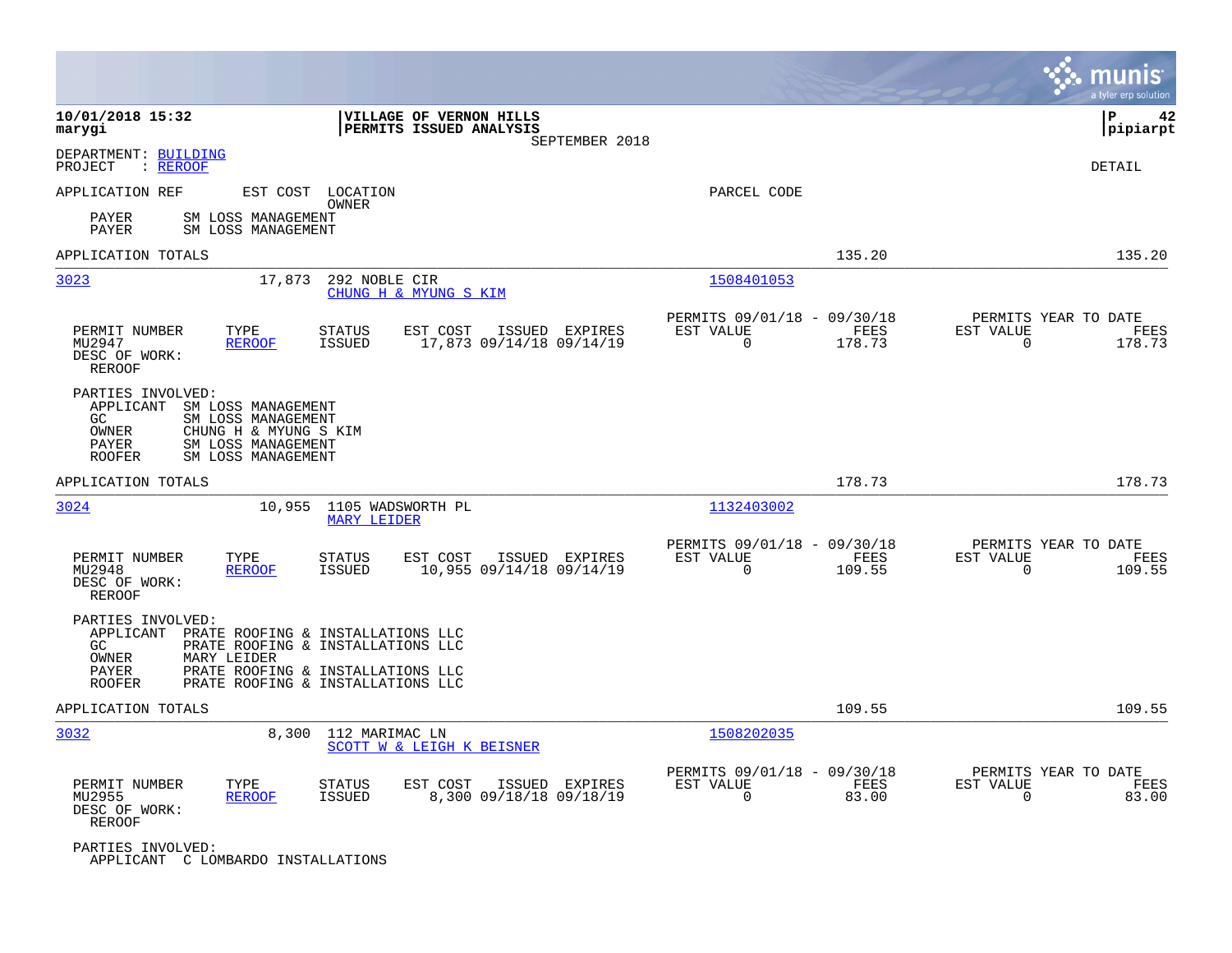|                                                                                                                                                                                                       |                                                                                          |                                                                           | munis<br>a tyler erp solution                                         |
|-------------------------------------------------------------------------------------------------------------------------------------------------------------------------------------------------------|------------------------------------------------------------------------------------------|---------------------------------------------------------------------------|-----------------------------------------------------------------------|
| 10/01/2018 15:32<br>marygi                                                                                                                                                                            | VILLAGE OF VERNON HILLS<br>PERMITS ISSUED ANALYSIS<br>SEPTEMBER 2018                     |                                                                           | l P<br>43<br> pipiarpt                                                |
| DEPARTMENT: BUILDING<br>PROJECT<br>: <u>REROOF</u>                                                                                                                                                    |                                                                                          |                                                                           | DETAIL                                                                |
| APPLICATION REF<br>GC.<br>C LOMBARDO INSTALLATIONS<br>OWNER<br>SCOTT W & LEIGH K BEISNER<br>PAYER<br>C LOMBARDO INSTALLATIONS<br><b>ROOFER</b><br>C LOMBARDO INSTALLATIONS                            | EST COST LOCATION<br>OWNER                                                               | PARCEL CODE                                                               |                                                                       |
| APPLICATION TOTALS                                                                                                                                                                                    |                                                                                          | 83.00                                                                     | 83.00                                                                 |
| 3044<br>15,525                                                                                                                                                                                        | 203 WEST USHY 45<br>JAMES M & PAMELA O JORGENSON                                         | 1508211021                                                                |                                                                       |
| TYPE<br>PERMIT NUMBER<br><b>REROOF</b><br>MU2968<br>DESC OF WORK:<br><b>REROOF</b>                                                                                                                    | <b>STATUS</b><br>EST COST<br>ISSUED EXPIRES<br><b>ISSUED</b><br>15,525 09/19/18 09/19/19 | PERMITS 09/01/18 - 09/30/18<br>EST VALUE<br>FEES<br>$\mathbf 0$<br>155.25 | PERMITS YEAR TO DATE<br>EST VALUE<br>FEES<br>$\overline{0}$<br>155.25 |
| PARTIES INVOLVED:<br>APPLICANT<br>CUSTOM ROOFING<br>GC.<br><b>CUSTOM ROOFING</b><br>OWNER<br>JAMES M & PAMELA O JORGENSON<br>PAYER<br><b>CUSTOM ROOFING</b><br><b>ROOFER</b><br><b>CUSTOM ROOFING</b> |                                                                                          |                                                                           |                                                                       |
| APPLICATION TOTALS                                                                                                                                                                                    |                                                                                          | 155.25                                                                    | 155.25                                                                |
| 3046<br>14,120                                                                                                                                                                                        | 223 CONGRESSIONAL CT<br>SABIR & PRITA WADHWANI                                           | 1132207021                                                                |                                                                       |
| PERMIT NUMBER<br>TYPE<br>MU2969<br><b>REROOF</b><br>DESC OF WORK:<br><b>REROOF</b>                                                                                                                    | <b>STATUS</b><br>EST COST<br>ISSUED EXPIRES<br><b>ISSUED</b><br>14,120 09/20/18 09/20/19 | PERMITS 09/01/18 - 09/30/18<br>EST VALUE<br>FEES<br>$\mathbf 0$<br>141.20 | PERMITS YEAR TO DATE<br>EST VALUE<br>FEES<br>$\mathbf 0$<br>141.20    |
| PARTIES INVOLVED:<br>APPLICANT SABIR & PRITA WADHWANI<br>GC.<br>PARAGON ROOFING<br>OWNER<br>SABIR & PRITA WADHWANI<br>PAYER<br>SABIR & PRITA WADHWANI<br><b>ROOFER</b><br>PARAGON ROOFING             |                                                                                          |                                                                           |                                                                       |
| APPLICATION TOTALS                                                                                                                                                                                    |                                                                                          | 141.20                                                                    | 141.20                                                                |
| 3050<br>92,540                                                                                                                                                                                        | 145 NORTH MILWAUKEE AVE<br>HCP HB2 PARK @ VERNON HILLS LLC                               | 1503301025                                                                |                                                                       |
| PERMIT NUMBER<br>TYPE<br>MU2975<br><b>REROOF</b><br>DESC OF WORK:<br>REROOF                                                                                                                           | <b>STATUS</b><br>EST COST<br>ISSUED EXPIRES<br>92,540 09/20/18 09/20/19<br><b>ISSUED</b> | PERMITS 09/01/18 - 09/30/18<br>EST VALUE<br>FEES<br>$\Omega$<br>925.40    | PERMITS YEAR TO DATE<br>EST VALUE<br>FEES<br>925.40<br>$\Omega$       |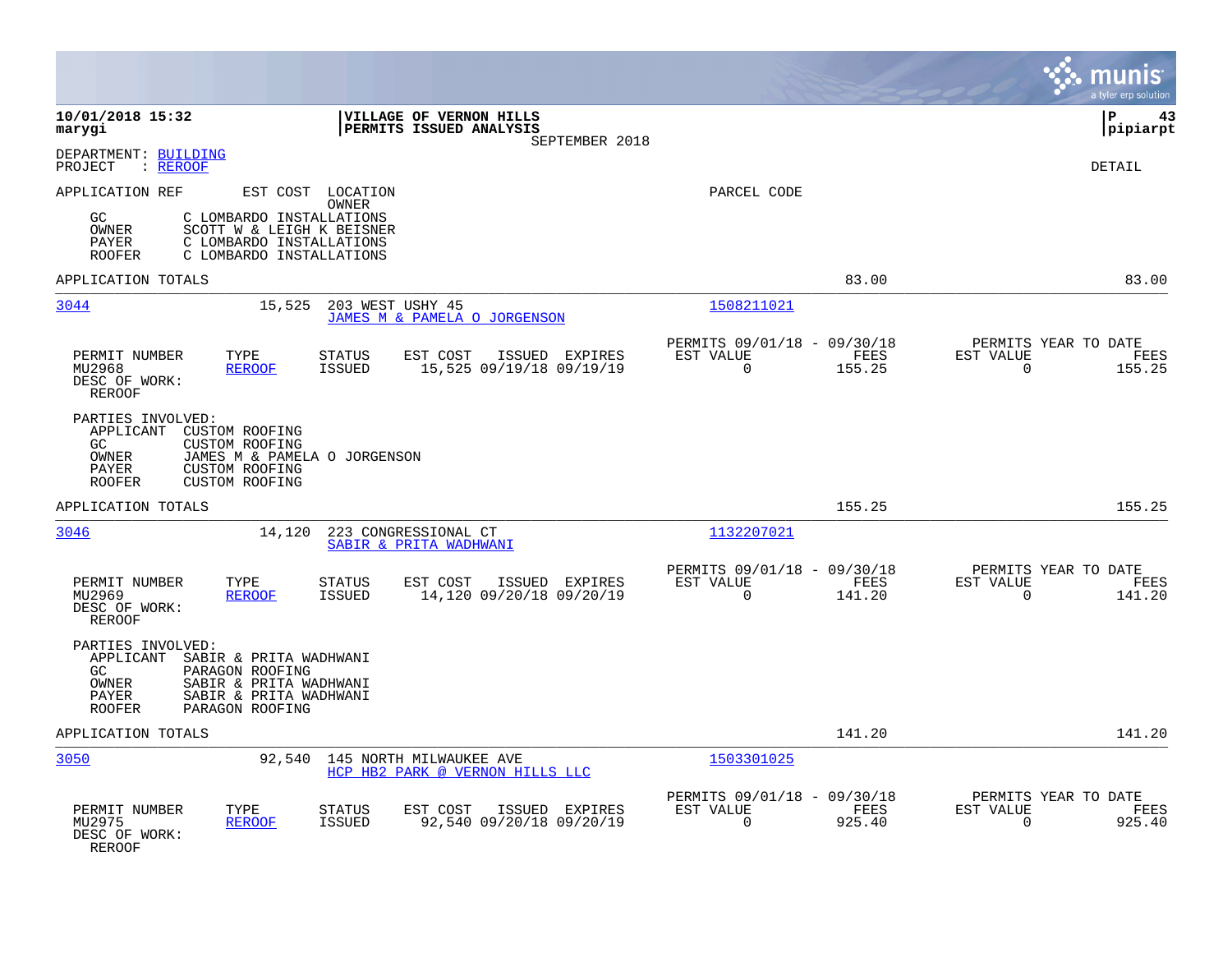|                                                                                                                                                                                                                                                                            |                                                                       | munis<br>a tyler erp solution                                     |
|----------------------------------------------------------------------------------------------------------------------------------------------------------------------------------------------------------------------------------------------------------------------------|-----------------------------------------------------------------------|-------------------------------------------------------------------|
| 10/01/2018 15:32<br><b>VILLAGE OF VERNON HILLS</b><br><b>PERMITS ISSUED ANALYSIS</b><br>marygi<br>SEPTEMBER 2018                                                                                                                                                           |                                                                       | l P<br>44<br> pipiarpt                                            |
| DEPARTMENT: BUILDING<br>: REROOF<br>PROJECT                                                                                                                                                                                                                                |                                                                       | <b>DETAIL</b>                                                     |
| APPLICATION REF<br>EST COST<br>LOCATION<br>OWNER                                                                                                                                                                                                                           | PARCEL CODE                                                           |                                                                   |
| PARTIES INVOLVED:<br>APPLICANT<br>CONSTRUCTION MANAGEMENT ASSOC<br>GC.<br>CONSTRUCTION MANAGEMENT ASSOC<br>OCCUPANT<br>BROOKDALE OF VERNON HILLS<br>OWNER<br>HCP HB2 PARK @ VERNON HILLS LLC<br>CONSTRUCTION MANAGEMENT ASSOC<br>PAYER<br><b>ROOFER</b><br>EXTREME ROOFING |                                                                       |                                                                   |
| APPLICATION TOTALS                                                                                                                                                                                                                                                         | 925.40                                                                | 925.40                                                            |
| 3055<br>8,750<br>522E SUPERIOR ST<br>JONATHAN A & KATHY T FORD                                                                                                                                                                                                             | 1509306002                                                            |                                                                   |
| PERMIT NUMBER<br>TYPE<br>EST COST<br>ISSUED EXPIRES<br>STATUS<br><b>ISSUED</b><br>8,750 09/21/18 09/21/19<br>MU2981<br><b>REROOF</b><br>DESC OF WORK:<br><b>REROOF</b>                                                                                                     | PERMITS 09/01/18 - 09/30/18<br>EST VALUE<br>FEES<br>$\Omega$<br>87.50 | PERMITS YEAR TO DATE<br>EST VALUE<br>FEES<br>$\Omega$<br>87.50    |
| PARTIES INVOLVED:<br>APPLICANT E&L ROOFING & WINDOWS LLC<br>GC.<br>E&L ROOFING & WINDOWS LLC<br>OWNER<br>JONATHAN A & KATHY T FORD<br>PAYER<br>E&L ROOFING & WINDOWS LLC<br>E&L ROOFING & WINDOWS LLC<br><b>ROOFER</b>                                                     |                                                                       |                                                                   |
| APPLICATION TOTALS                                                                                                                                                                                                                                                         | 87.50                                                                 | 87.50                                                             |
| 3056<br>9,300<br>291 LASALLE ST<br>KAREN & SCOTT POWDER, CO-TRUSTEES                                                                                                                                                                                                       | 1509308028                                                            |                                                                   |
| PERMIT NUMBER<br>TYPE<br>ISSUED EXPIRES<br>STATUS<br>EST COST<br>MU2982<br><b>REROOF</b><br><b>ISSUED</b><br>9,300 09/21/18 09/21/19<br>DESC OF WORK:<br>REROOF                                                                                                            | PERMITS 09/01/18 - 09/30/18<br>EST VALUE<br>FEES<br>0<br>93.00        | PERMITS YEAR TO DATE<br>EST VALUE<br>FEES<br>$\mathbf 0$<br>93.00 |
| PARTIES INVOLVED:<br>APPLICANT<br>E&L ROOFING & WINDOWS LLC<br>GC<br>E&L ROOFING & WINDOWS LLC<br>KAREN & SCOTT POWDER, CO-TRUSTEES<br>OWNER<br>PAYER<br>E&L ROOFING & WINDOWS LLC<br>E&L ROOFING & WINDOWS LLC<br><b>ROOFER</b>                                           |                                                                       |                                                                   |
| APPLICATION TOTALS                                                                                                                                                                                                                                                         | 93.00                                                                 | 93.00                                                             |
| 3057<br>12,000<br>1667 SAINT ANDREW DR<br>ALEX B & YANINA TARTAKOVSKY                                                                                                                                                                                                      | 1129312014                                                            |                                                                   |
| PERMIT NUMBER<br>TYPE<br>EST COST<br><b>STATUS</b><br>ISSUED EXPIRES<br>MU2985<br><b>REROOF</b><br><b>ISSUED</b><br>12,000 09/21/18 09/21/19                                                                                                                               | PERMITS 09/01/18 - 09/30/18<br>EST VALUE<br>FEES<br>0<br>120.00       | PERMITS YEAR TO DATE<br>EST VALUE<br>FEES<br>0<br>120.00          |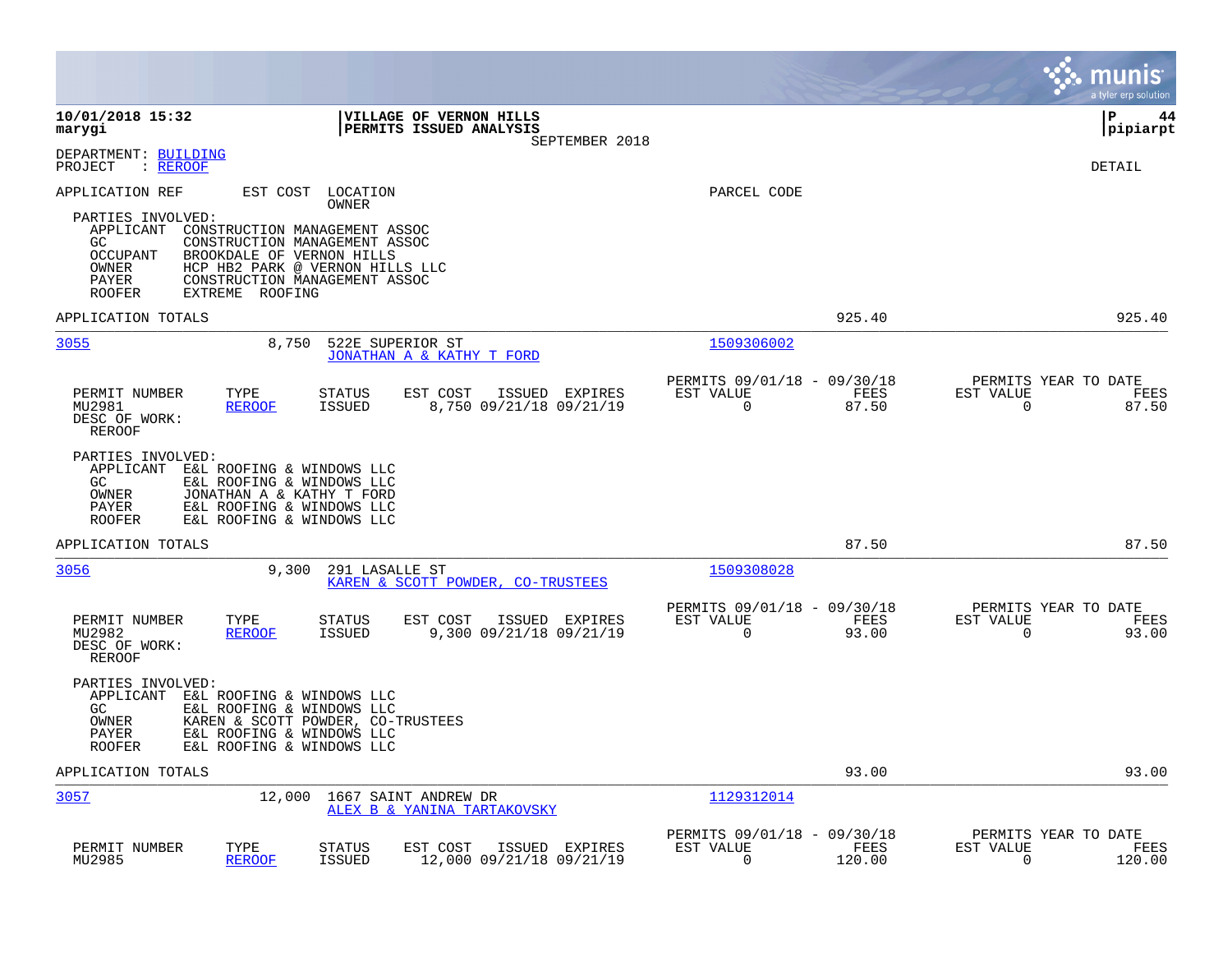|                                                                                                                                                                                                        |                                                                                          |                                                                           | munis<br>a tyler erp solution                                      |
|--------------------------------------------------------------------------------------------------------------------------------------------------------------------------------------------------------|------------------------------------------------------------------------------------------|---------------------------------------------------------------------------|--------------------------------------------------------------------|
| 10/01/2018 15:32<br>marygi                                                                                                                                                                             | <b>VILLAGE OF VERNON HILLS</b><br><b>PERMITS ISSUED ANALYSIS</b><br>SEPTEMBER 2018       |                                                                           | l P<br>45<br> pipiarpt                                             |
| DEPARTMENT: BUILDING<br>: REROOF<br>PROJECT                                                                                                                                                            |                                                                                          |                                                                           | <b>DETAIL</b>                                                      |
| APPLICATION REF<br>EST COST                                                                                                                                                                            | LOCATION<br>OWNER                                                                        | PARCEL CODE                                                               |                                                                    |
| DESC OF WORK:<br><b>REROOF</b>                                                                                                                                                                         |                                                                                          |                                                                           |                                                                    |
| PARTIES INVOLVED:<br>APPLICANT<br>MJK CONSTRUCTION INC<br>GC<br>MJK CONSTRUCTION INC<br>OWNER<br>ALEX B & YANINA TARTAKOVSKY<br>PAYER<br>MJK CONSTRUCTION INC<br>MJK CONSTRUCTION INC<br><b>ROOFER</b> |                                                                                          |                                                                           |                                                                    |
| APPLICATION TOTALS                                                                                                                                                                                     |                                                                                          | 120.00                                                                    | 120.00                                                             |
| 3070<br>13,253                                                                                                                                                                                         | 612 SYCAMORE ST<br>JERRY J & KATIE ZHANG                                                 | 1132107011                                                                |                                                                    |
| TYPE<br>PERMIT NUMBER<br>MU2997<br><b>REROOF</b><br>DESC OF WORK:<br><b>REROOF</b>                                                                                                                     | EST COST<br>ISSUED EXPIRES<br><b>STATUS</b><br><b>ISSUED</b><br>13,253 09/25/18 09/25/19 | PERMITS 09/01/18 - 09/30/18<br>EST VALUE<br>FEES<br>$\mathbf 0$<br>132.53 | PERMITS YEAR TO DATE<br>EST VALUE<br>FEES<br>$\mathbf 0$<br>132.53 |
| PARTIES INVOLVED:<br>APPLICANT GRAND EXTERIORS<br>GC.<br>GRAND EXTERIORS<br>OWNER<br>JERRY J & KATIE ZHANG                                                                                             |                                                                                          |                                                                           |                                                                    |
| APPLICATION TOTALS                                                                                                                                                                                     |                                                                                          | 132.53                                                                    | 132.53                                                             |
| 3071<br>11,800                                                                                                                                                                                         | 247 CONGRESSIONAL CT<br>RAJESH KUMAR ANEJA                                               | 1132207023                                                                |                                                                    |
| PERMIT NUMBER<br>TYPE<br>MU2998<br><b>REROOF</b><br>DESC OF WORK:<br><b>REROOF</b>                                                                                                                     | ISSUED EXPIRES<br><b>STATUS</b><br>EST COST<br>ISSUED<br>11,800 09/26/18 09/26/19        | PERMITS 09/01/18 - 09/30/18<br>EST VALUE<br>FEES<br>$\Omega$<br>118.00    | PERMITS YEAR TO DATE<br>EST VALUE<br>FEES<br>$\mathbf 0$<br>118.00 |
| PARTIES INVOLVED:<br>APPLICANT LTJ CONSTRUCTION<br>GC.<br>LTJ CONSTRUCTION<br>OWNER<br>RAJESH KUMAR ANEJA<br>PAYER<br>LTJ CONSTRUCTION<br><b>ROOFER</b><br>LTJ CONSTRUCTION                            |                                                                                          |                                                                           |                                                                    |
| APPLICATION TOTALS                                                                                                                                                                                     |                                                                                          | 118.00                                                                    | 118.00                                                             |
| 3072<br>9,200                                                                                                                                                                                          | 476 TORREY PINES WAY<br>LAURIE A NEWLAND, TRUSTEE                                        | 1132105008                                                                |                                                                    |
| PERMIT NUMBER<br>TYPE<br>MU2999<br><b>REROOF</b>                                                                                                                                                       | <b>STATUS</b><br>EST COST<br>ISSUED EXPIRES<br>9,200 09/26/18 09/26/19<br><b>ISSUED</b>  | PERMITS 09/01/18 - 09/30/18<br>EST VALUE<br>FEES<br>92.00<br>$\Omega$     | PERMITS YEAR TO DATE<br>EST VALUE<br>FEES<br>$\Omega$<br>92.00     |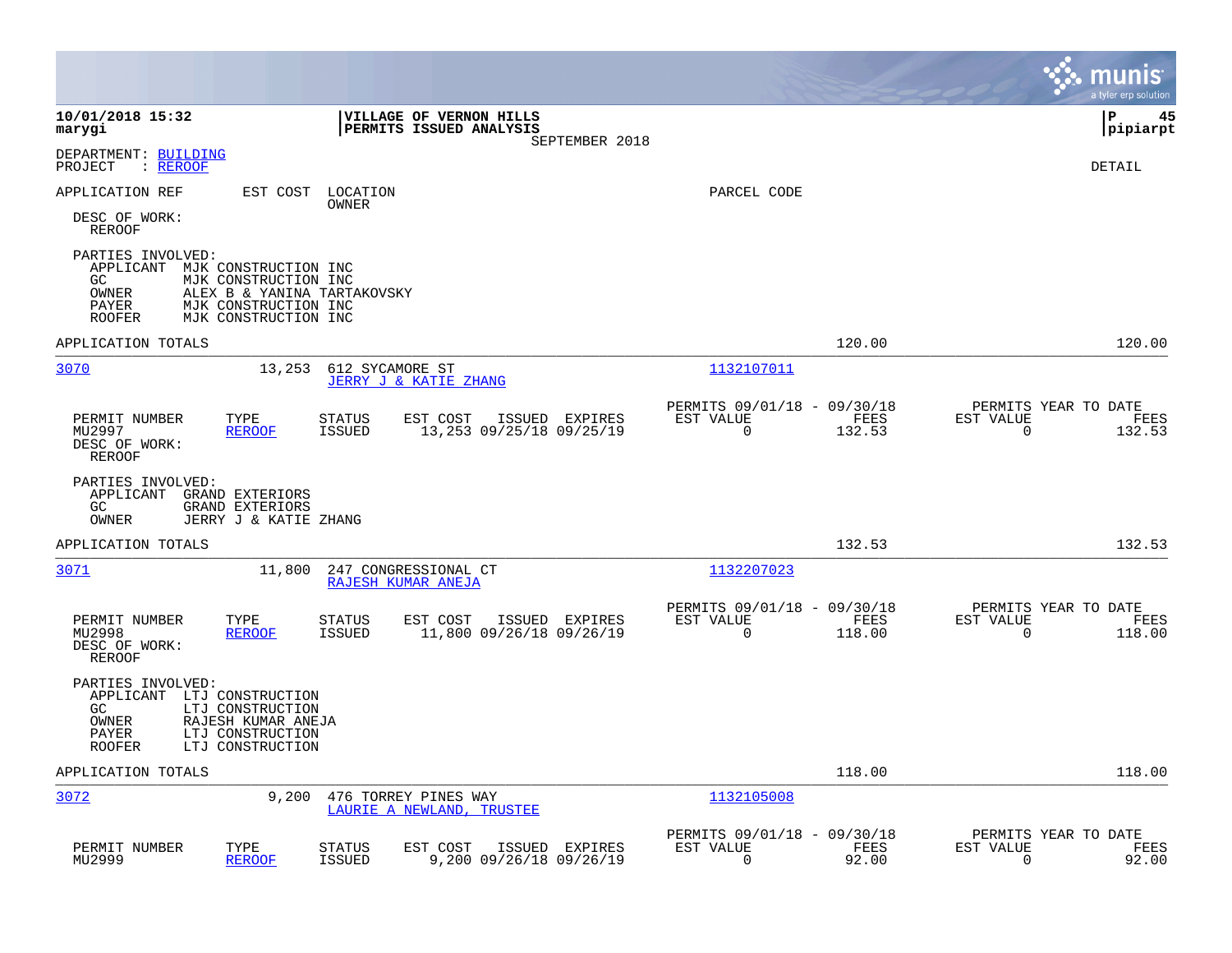|                                                                                                                                                                                                             |                                                                                                                  | munis<br>a tyler erp solution          |
|-------------------------------------------------------------------------------------------------------------------------------------------------------------------------------------------------------------|------------------------------------------------------------------------------------------------------------------|----------------------------------------|
| 10/01/2018 15:32<br>VILLAGE OF VERNON HILLS<br>PERMITS ISSUED ANALYSIS<br>marygi                                                                                                                            | SEPTEMBER 2018                                                                                                   | P<br>46<br> pipiarpt                   |
| DEPARTMENT: BUILDING<br>: REROOF<br>PROJECT                                                                                                                                                                 |                                                                                                                  | DETAIL                                 |
| APPLICATION REF<br>EST COST<br>LOCATION<br>OWNER                                                                                                                                                            | PARCEL CODE                                                                                                      |                                        |
| DESC OF WORK:<br><b>REROOF</b>                                                                                                                                                                              |                                                                                                                  |                                        |
| PARTIES INVOLVED:<br>APPLICANT<br>LTJ CONSTRUCTION<br>GC<br>LTJ CONSTRUCTION<br>OWNER<br>LAURIE A NEWLAND, TRUSTEE<br>PAYER<br>LTJ CONSTRUCTION<br><b>ROOFER</b><br>LTJ CONSTRUCTION                        |                                                                                                                  |                                        |
| APPLICATION TOTALS                                                                                                                                                                                          | 92.00                                                                                                            | 92.00                                  |
| 3074<br>13,990<br>277 BALTIMORE DR<br>ROBERT P & SANDRA L KLIVER                                                                                                                                            | 1132209017                                                                                                       |                                        |
| PERMIT NUMBER<br>TYPE<br>EST COST<br>ISSUED<br><b>STATUS</b><br>13,990 09/26/18 09/26/19<br>MU3000<br>ISSUED<br><b>REROOF</b><br>DESC OF WORK:<br><b>REROOF</b>                                             | PERMITS 09/01/18 - 09/30/18<br>EXPIRES<br>EST VALUE<br>FEES<br>EST VALUE<br>$\mathbf 0$<br>139.90<br>$\mathbf 0$ | PERMITS YEAR TO DATE<br>FEES<br>139.90 |
| PARTIES INVOLVED:<br>LTJ CONSTRUCTION<br>APPLICANT<br>GC.<br>LTJ CONSTRUCTION<br>OWNER<br>ROBERT P & SANDRA L KLIVER<br>PAYER<br>LTJ CONSTRUCTION<br><b>ROOFER</b><br>LTJ CONSTRUCTION                      |                                                                                                                  |                                        |
| APPLICATION TOTALS                                                                                                                                                                                          | 139.90                                                                                                           | 139.90                                 |
| 3076<br>6,200<br>1531N HAIG POINT LN<br>HENRY K & EWA KOCOJ                                                                                                                                                 | 1133116009                                                                                                       |                                        |
| PERMIT NUMBER<br>TYPE<br><b>STATUS</b><br>EST COST<br>ISSUED EXPIRES<br>MU3002<br>ISSUED<br>6,200 09/26/18 09/26/19<br><b>REROOF</b><br>DESC OF WORK:<br>REROOF                                             | PERMITS 09/01/18 - 09/30/18<br>EST VALUE<br>EST VALUE<br>FEES<br>$\mathbf 0$<br>$\mathbf 0$<br>62.00             | PERMITS YEAR TO DATE<br>FEES<br>62.00  |
| PARTIES INVOLVED:<br>APPLICANT<br>RELIANZ RESTORATIONS CO<br>GC.<br>RELIANZ RESTORATIONS CO<br>OWNER<br>HENRY K & EWA KOCOJ<br>PAYER<br>RELIANZ RESTORATIONS CO<br><b>ROOFER</b><br>RELIANZ RESTORATIONS CO |                                                                                                                  |                                        |
| APPLICATION TOTALS                                                                                                                                                                                          | 62.00                                                                                                            | 62.00                                  |
| 3078<br>8,000<br>443 SYCAMORE ST<br>SAEED A & PATRICIA A MAJEED                                                                                                                                             | 1132108009                                                                                                       |                                        |
|                                                                                                                                                                                                             | PERMITS 09/01/18 - 09/30/18                                                                                      | PERMITS YEAR TO DATE                   |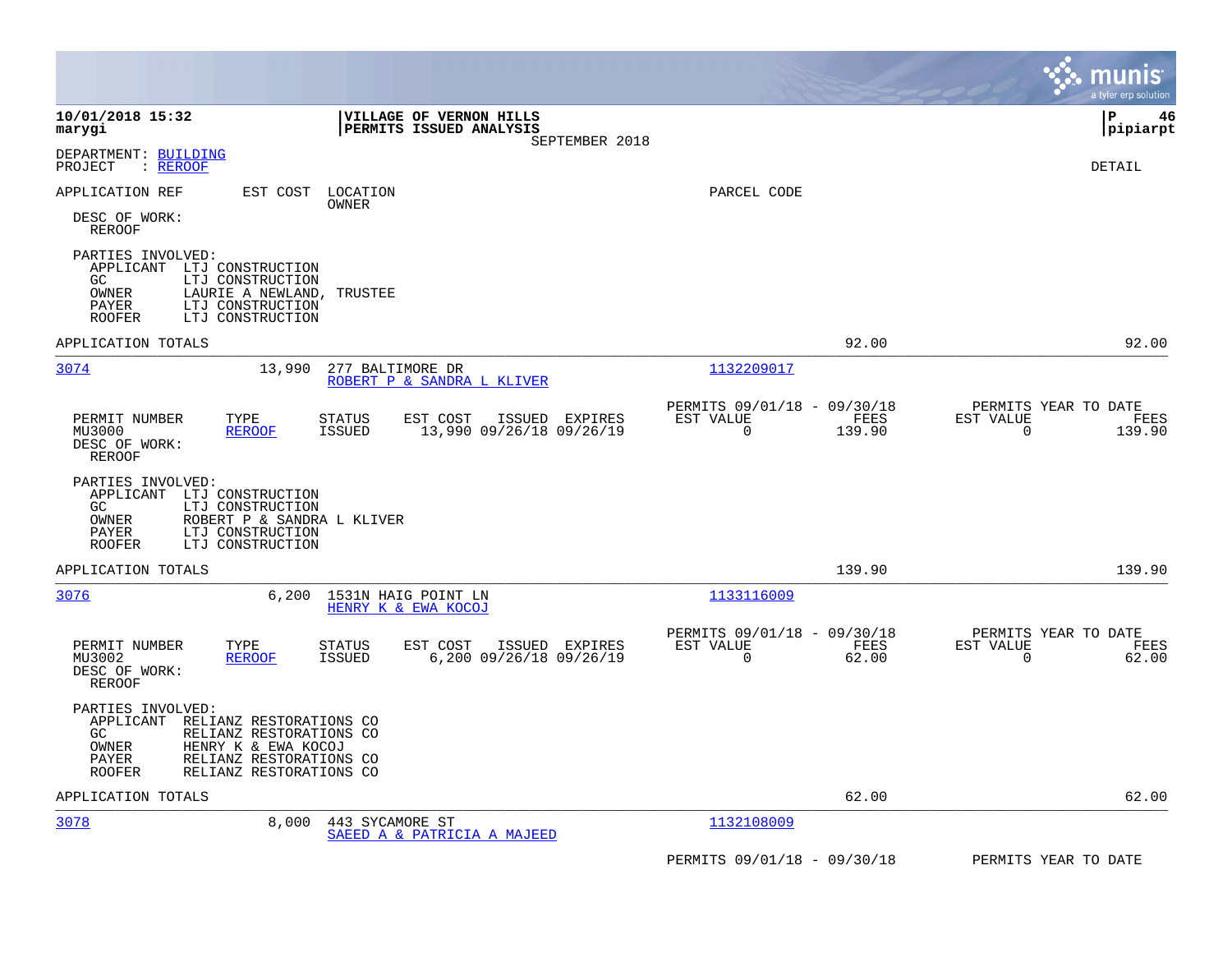|                                                                         |                                                                                                                                              |                                                        |                                                                |               |                                            |                                                         |                       |                       | munis<br>a tyler erp solution          |
|-------------------------------------------------------------------------|----------------------------------------------------------------------------------------------------------------------------------------------|--------------------------------------------------------|----------------------------------------------------------------|---------------|--------------------------------------------|---------------------------------------------------------|-----------------------|-----------------------|----------------------------------------|
| 10/01/2018 15:32<br>marygi<br>PERMIT NUMBER                             | TYPE                                                                                                                                         | <b>STATUS</b>                                          | VILLAGE OF VERNON HILLS<br>PERMITS ISSUED ANALYSIS<br>EST COST | <b>ISSUED</b> | EXPIRES<br>SEPTEMBER 2018                  | EST VALUE                                               | <b>FEES</b>           | EST VALUE             | ΙP<br>47<br> pipiarpt<br>FEES          |
| DEPARTMENT: BUILDING<br>PROJECT<br>: REROOF                             |                                                                                                                                              |                                                        |                                                                |               |                                            |                                                         |                       |                       | DETAIL                                 |
| APPLICATION REF                                                         | EST COST                                                                                                                                     | LOCATION<br>OWNER                                      |                                                                |               |                                            | PARCEL CODE                                             |                       |                       |                                        |
| MU3007<br>DESC OF WORK:<br><b>REROOF</b>                                | <b>REROOF</b>                                                                                                                                | <b>ISSUED</b>                                          |                                                                |               | 8,000 09/26/18 10/01/19                    | 0                                                       | 80.00                 | $\Omega$              | 80.00                                  |
| PARTIES INVOLVED:<br>APPLICANT<br>GC<br>OWNER<br>PAYER<br><b>ROOFER</b> | SAEED A & PATRICIA A MAJEED<br>SAEED A & PATRICIA A MAJEED<br>SAEED A & PATRICIA A MAJEED<br>SAEED A & PATRICIA A MAJEED<br>IRA CONSTRUCTION |                                                        |                                                                |               |                                            |                                                         |                       |                       |                                        |
| APPLICATION TOTALS                                                      |                                                                                                                                              |                                                        |                                                                |               |                                            |                                                         | 80.00                 |                       | 80.00                                  |
| 3080                                                                    | 34,750                                                                                                                                       | 940 CHERRY VALLEY RD<br><b>CARLA &amp; STEVEN SAWA</b> |                                                                |               |                                            | 1507200222                                              |                       |                       |                                        |
| PERMIT NUMBER<br>MU3008<br>DESC OF WORK:<br>REROOF BLDG 940-950         | TYPE<br><b>REROOF</b>                                                                                                                        | <b>STATUS</b><br><b>ISSUED</b>                         | EST COST                                                       | <b>ISSUED</b> | <b>EXPIRES</b><br>34,750 09/26/18 09/26/19 | PERMITS 09/01/18 - 09/30/18<br>EST VALUE<br>$\mathbf 0$ | <b>FEES</b><br>347.50 | EST VALUE<br>$\Omega$ | PERMITS YEAR TO DATE<br>FEES<br>347.50 |
| PARTIES INVOLVED:<br>APPLICANT<br>GC<br>OWNER<br>PAYER<br><b>ROOFER</b> | KOZIK GENERAL CONSTRUCTION<br>KOZIK GENERAL CONSTRUCTION<br>CARLA & STEVEN SAWA<br>KOZIK GENERAL CONSTRUCTION<br>KOZIK GENERAL CONSTRUCTION  |                                                        |                                                                |               |                                            |                                                         |                       |                       |                                        |
| APPLICATION TOTALS<br>PROJECT TOTALS                                    |                                                                                                                                              |                                                        |                                                                |               |                                            | 0                                                       | 347.50<br>3,910.50    | $\Omega$              | 347.50<br>3,910.50                     |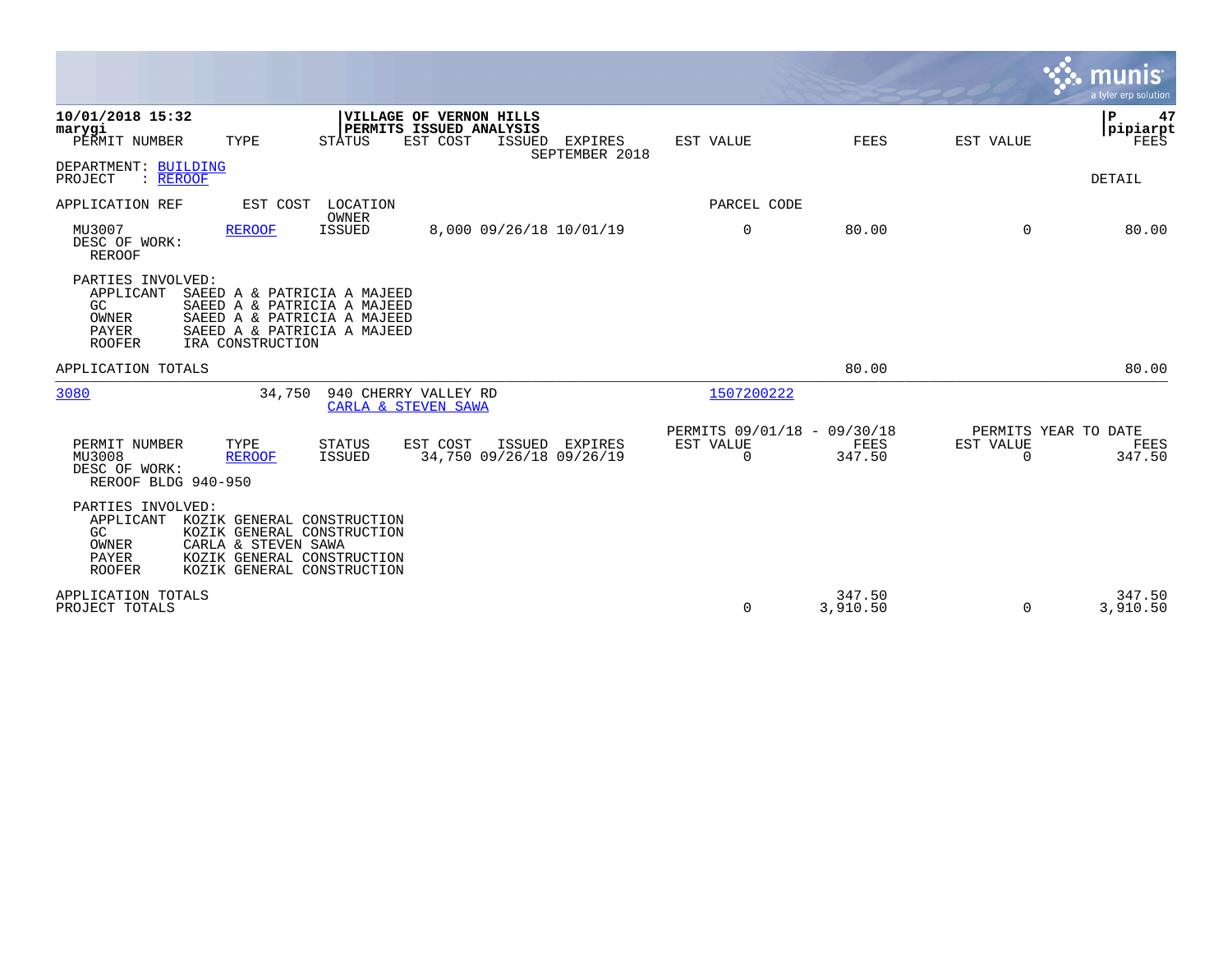|                                                                                                     |                                                                                                                   |                                                                                                                                                                              |                |                                                            |                |                                               | munis<br>a tyler erp solution |
|-----------------------------------------------------------------------------------------------------|-------------------------------------------------------------------------------------------------------------------|------------------------------------------------------------------------------------------------------------------------------------------------------------------------------|----------------|------------------------------------------------------------|----------------|-----------------------------------------------|-------------------------------|
| 10/01/2018 15:32<br>marygi                                                                          |                                                                                                                   | VILLAGE OF VERNON HILLS<br>PERMITS ISSUED ANALYSIS                                                                                                                           | SEPTEMBER 2018 |                                                            |                |                                               | P<br>48<br> pipiarpt          |
| DEPARTMENT: BUILDING<br>PROJECT<br>: SECURITY SYSTEM                                                |                                                                                                                   |                                                                                                                                                                              |                |                                                            |                |                                               | DETAIL                        |
| APPLICATION REF                                                                                     | EST COST<br>OWNER                                                                                                 | LOCATION                                                                                                                                                                     |                | PARCEL CODE                                                |                |                                               |                               |
| 2885                                                                                                | 49,973                                                                                                            | 901 NORTH MILWAUKEE AVENUE 600<br>PLACEHOLDER                                                                                                                                |                | 1134302008                                                 |                |                                               |                               |
| PERMIT NUMBER<br>MU2929<br>DESC OF WORK:<br>SECURITY SYSTEM                                         | TYPE<br>STATUS<br>SEC SYSTEM COMPLT                                                                               | EST COST<br>49,973 09/12/18 09/12/19                                                                                                                                         | ISSUED EXPIRES | PERMITS 09/01/18 - 09/30/18<br>EST VALUE<br>$\Omega$       | FEES<br>499.73 | PERMITS YEAR TO DATE<br>EST VALUE<br>$\Omega$ | FEES<br>499.73                |
| PARTIES INVOLVED:<br>ALARM<br>APPLICANT<br>GC.<br>OCCUPANT<br>OWNER<br>PAYER                        | NORDSTROM RACK<br>PLACEHOLDER                                                                                     | STANLEY CONVERGENT SECURITY SOLUTIONS IN<br>STANLEY CONVERGENT SECURITY SOLUTIONS IN<br>STANLEY CONVERGENT SECURITY SOLUTIONS IN<br>STANLEY CONVERGENT SECURITY SOLUTIONS IN |                |                                                            |                |                                               |                               |
| APPLICATION TOTALS                                                                                  |                                                                                                                   |                                                                                                                                                                              |                |                                                            | 499.73         |                                               | 499.73                        |
| 2976                                                                                                | 2,500                                                                                                             | 222 HAWTHORN CTR<br>CENTENNIAL                                                                                                                                               |                | 1133401086                                                 |                |                                               |                               |
| PERMIT NUMBER<br>MU2907<br>DESC OF WORK:                                                            | TYPE<br>STATUS<br>SEC SYSTEM ISSUED<br>LOW VOLTAGE SEC SYS- VICTORIA SECRET                                       | EST COST<br>2,500 09/06/18 09/06/19                                                                                                                                          | ISSUED EXPIRES | PERMITS 09/01/18 - 09/30/18<br>EST VALUE<br>$\Omega$       | FEES<br>75.00  | PERMITS YEAR TO DATE<br>EST VALUE<br>$\Omega$ | FEES<br>75.00                 |
| PARTIES INVOLVED:<br>GC.<br>OCCUPANT<br>OWNER<br>PAYER                                              | APPLICANT USA SECURITY SYSTEMS<br>USA SECURITY SYSTEMS<br>VICTORIA'S SECRET<br>CENTENNIAL<br>USA SECURITY SYSTEMS |                                                                                                                                                                              |                |                                                            |                |                                               |                               |
| APPLICATION TOTALS                                                                                  |                                                                                                                   |                                                                                                                                                                              |                |                                                            | 75.00          |                                               | 75.00                         |
| 3007                                                                                                | 6,000                                                                                                             | 887 NORTH MILWAUKEE AVENUE 400<br>PLACEHOLDER                                                                                                                                |                | 1134302008                                                 |                |                                               |                               |
| PERMIT NUMBER<br>MU2928<br>DESC OF WORK:<br>LOW VOLTAGE                                             | TYPE<br><b>STATUS</b><br>SEC SYSTEM COMPLT                                                                        | EST COST<br>6,000 09/12/18 09/26/19                                                                                                                                          | ISSUED EXPIRES | PERMITS 09/01/18 - 09/30/18<br>EST VALUE<br>$\overline{0}$ | FEES<br>75.00  | PERMITS YEAR TO DATE<br>EST VALUE<br>$\sim$ 0 | FEES<br>75.00                 |
| PARTIES INVOLVED:<br>APPLICANT NATIONAL TELCOM INC<br>GC<br>LOW VOLTAG NATIONAL TELCOM INC<br>OWNER | WILLIAM E & KELLY A MCNAMARA<br>PLACEHOLDER                                                                       |                                                                                                                                                                              |                |                                                            |                |                                               |                               |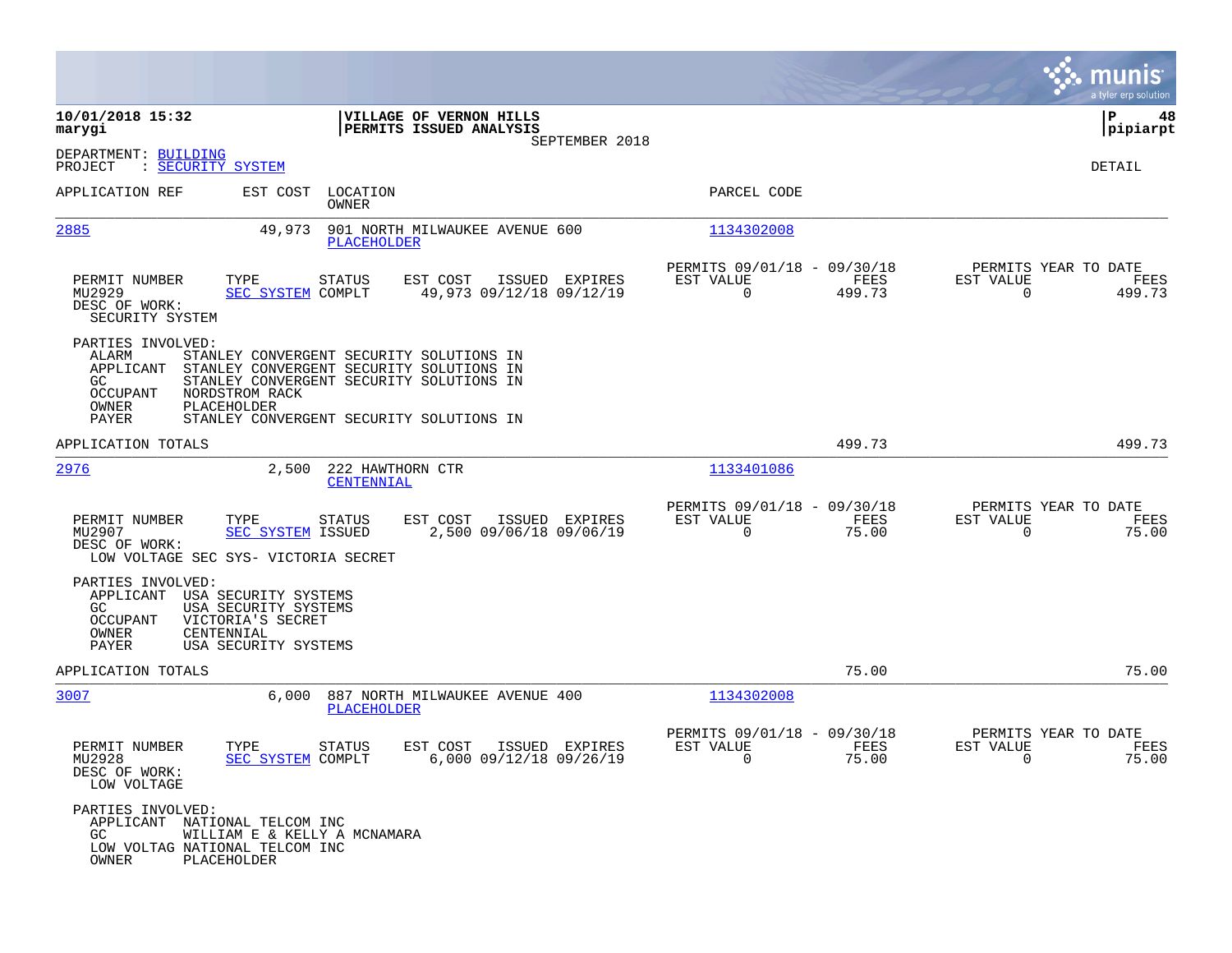|                                                      |                                                                      |             |                 | $\epsilon$ . munis i<br>a tyler erp solution |
|------------------------------------------------------|----------------------------------------------------------------------|-------------|-----------------|----------------------------------------------|
| 10/01/2018 15:32<br>marygi                           | VILLAGE OF VERNON HILLS<br>PERMITS ISSUED ANALYSIS<br>SEPTEMBER 2018 |             |                 | 49<br>ΙP<br> pipiarpt                        |
| DEPARTMENT: BUILDING<br>PROJECT<br>: SECURITY SYSTEM |                                                                      |             |                 | DETAIL                                       |
| APPLICATION REF<br>EST COST                          | LOCATION<br>OWNER                                                    | PARCEL CODE |                 |                                              |
| NATIONAL TELCOM INC<br>PAYER                         |                                                                      |             |                 |                                              |
| APPLICATION TOTALS<br>PROJECT TOTALS                 |                                                                      | 0           | 75.00<br>649.73 | 75.00<br>649.73                              |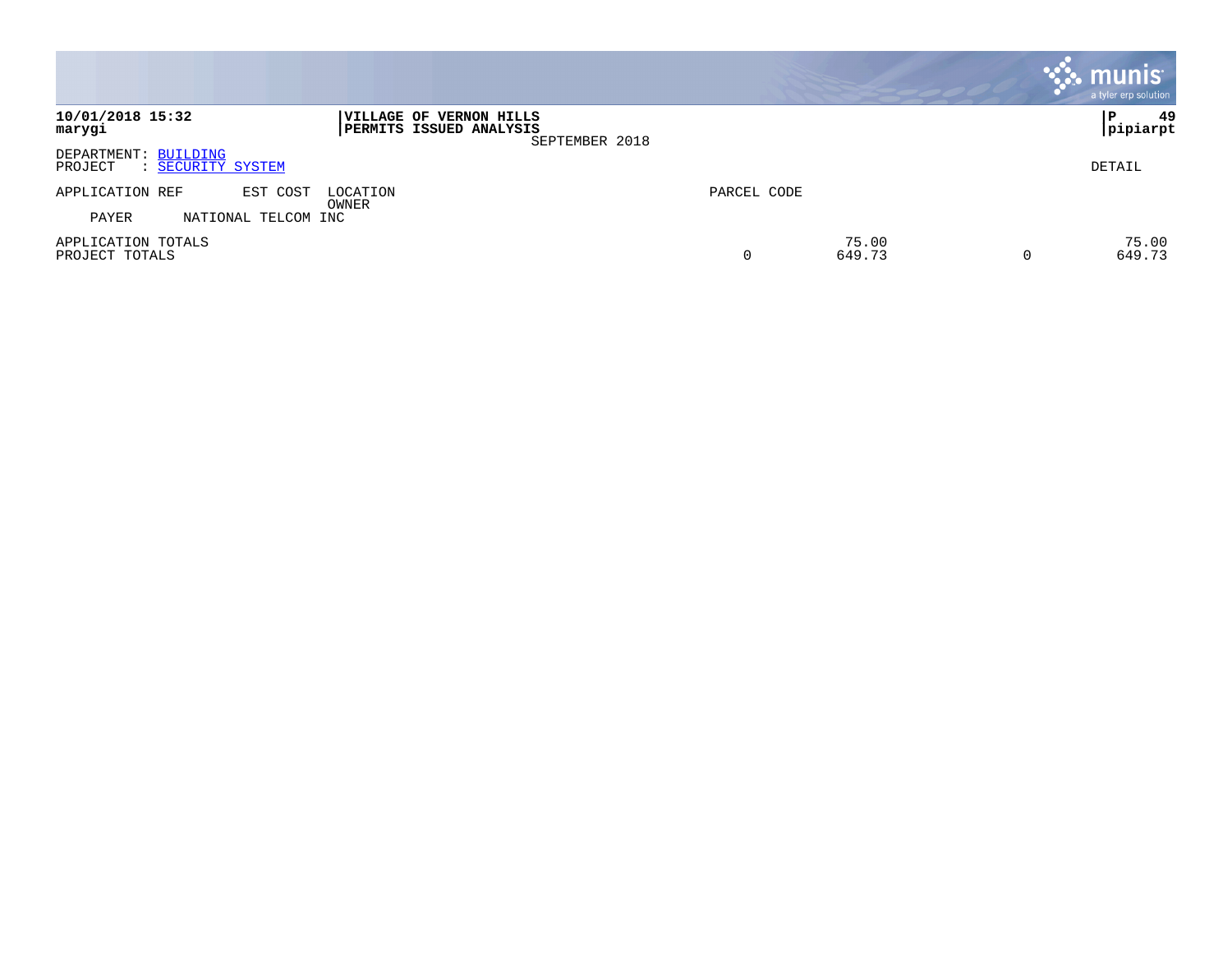|                                                                                                                                                                                      |                                                                                                                                  |                                                                       | munis<br>a tyler erp solution                                     |
|--------------------------------------------------------------------------------------------------------------------------------------------------------------------------------------|----------------------------------------------------------------------------------------------------------------------------------|-----------------------------------------------------------------------|-------------------------------------------------------------------|
| 10/01/2018 15:32<br>marygi                                                                                                                                                           | VILLAGE OF VERNON HILLS<br>PERMITS ISSUED ANALYSIS                                                                               |                                                                       | P<br>50<br> pipiarpt                                              |
| DEPARTMENT: BUILDING<br>: SEWER REPAIR<br>PROJECT                                                                                                                                    | SEPTEMBER 2018                                                                                                                   |                                                                       | DETAIL                                                            |
| APPLICATION REF<br>EST COST                                                                                                                                                          | LOCATION<br>OWNER                                                                                                                | PARCEL CODE                                                           |                                                                   |
| 2963<br>2,000                                                                                                                                                                        | 935 WESTMORELAND DR<br>PLACEHOLDER                                                                                               | 1507200034                                                            |                                                                   |
| PERMIT NUMBER<br>TYPE<br>MU2890<br><b>SEWER REP</b><br>DESC OF WORK:<br>REPAIR BROKEN WATER SERVICE                                                                                  | <b>STATUS</b><br>EST COST<br>ISSUED EXPIRES<br>2,000 09/04/18 09/04/19<br>ISSUED                                                 | PERMITS 09/01/18 - 09/30/18<br>EST VALUE<br>FEES<br>$\Omega$<br>50.00 | PERMITS YEAR TO DATE<br>EST VALUE<br>FEES<br>$\Omega$<br>50.00    |
| PARTIES INVOLVED:<br>APPLICANT ARROW PLUMBING INC<br>ARROW PLUMBING INC<br>GC.<br>PLACEHOLDER<br>OWNER<br>ARROW PLUMBING INC<br>PLUMBER<br>PAYER<br>ARROW PLUMBING INC               |                                                                                                                                  |                                                                       |                                                                   |
| APPLICATION TOTALS                                                                                                                                                                   |                                                                                                                                  | 50.00                                                                 | 50.00                                                             |
| 3027<br>2,300                                                                                                                                                                        | 136 WINDSOR DR<br><b>KAREN HASELTINE</b>                                                                                         | 1132416059                                                            |                                                                   |
| PERMIT NUMBER<br>TYPE<br>MU2949<br>SEWER REP<br>DESC OF WORK:<br>SEWER REPAIR                                                                                                        | <b>STATUS</b><br>EST COST<br>ISSUED EXPIRES<br>COMPLT<br>2,300 09/17/18 09/17/19                                                 | PERMITS 09/01/18 - 09/30/18<br>EST VALUE<br>FEES<br>$\Omega$<br>50.00 | PERMITS YEAR TO DATE<br>EST VALUE<br>FEES<br>$\mathbf 0$<br>50.00 |
| PARTIES INVOLVED:<br>APPLICANT ALL CLEAR PLUMBING & SEWER<br>GC.<br>KAREN HASELTINE<br>OWNER<br>KAREN HASELTINE<br>ALL CLEAR PLUMBING & SEWER<br>PLUMBER<br>PAYER<br>KAREN HASELTINE |                                                                                                                                  |                                                                       |                                                                   |
| APPLICATION TOTALS                                                                                                                                                                   |                                                                                                                                  | 50.00                                                                 | 50.00                                                             |
| 3048<br>7,806                                                                                                                                                                        | 125 MARIMAC LN<br><b>JASON &amp; SYBIL FOWLER</b>                                                                                | 1508209011                                                            |                                                                   |
| PERMIT NUMBER<br>TYPE<br>MU2970<br>SEWER REP<br>DESC OF WORK:<br><b>SEWER</b>                                                                                                        | <b>STATUS</b><br>EST COST<br>ISSUED EXPIRES<br>ISSUED<br>7,806 09/20/18 09/20/19                                                 | PERMITS 09/01/18 - 09/30/18<br>EST VALUE<br>FEES<br>$\Omega$<br>78.06 | PERMITS YEAR TO DATE<br>EST VALUE<br>FEES<br>$\Omega$<br>78.06    |
| PARTIES INVOLVED:<br>APPLICANT ABC PLUMBING, HEATING, COOLING, ELECTRIC<br>GC.<br>OWNER<br><b>JASON &amp; SYBIL FOWLER</b><br>PAYER<br><b>SEWER</b>                                  | ABC PLUMBING, HEATING, COOLING, ELECTRIC<br>ABC PLUMBING, HEATING, COOLING, ELECTRIC<br>ABC PLUMBING, HEATING, COOLING, ELECTRIC |                                                                       |                                                                   |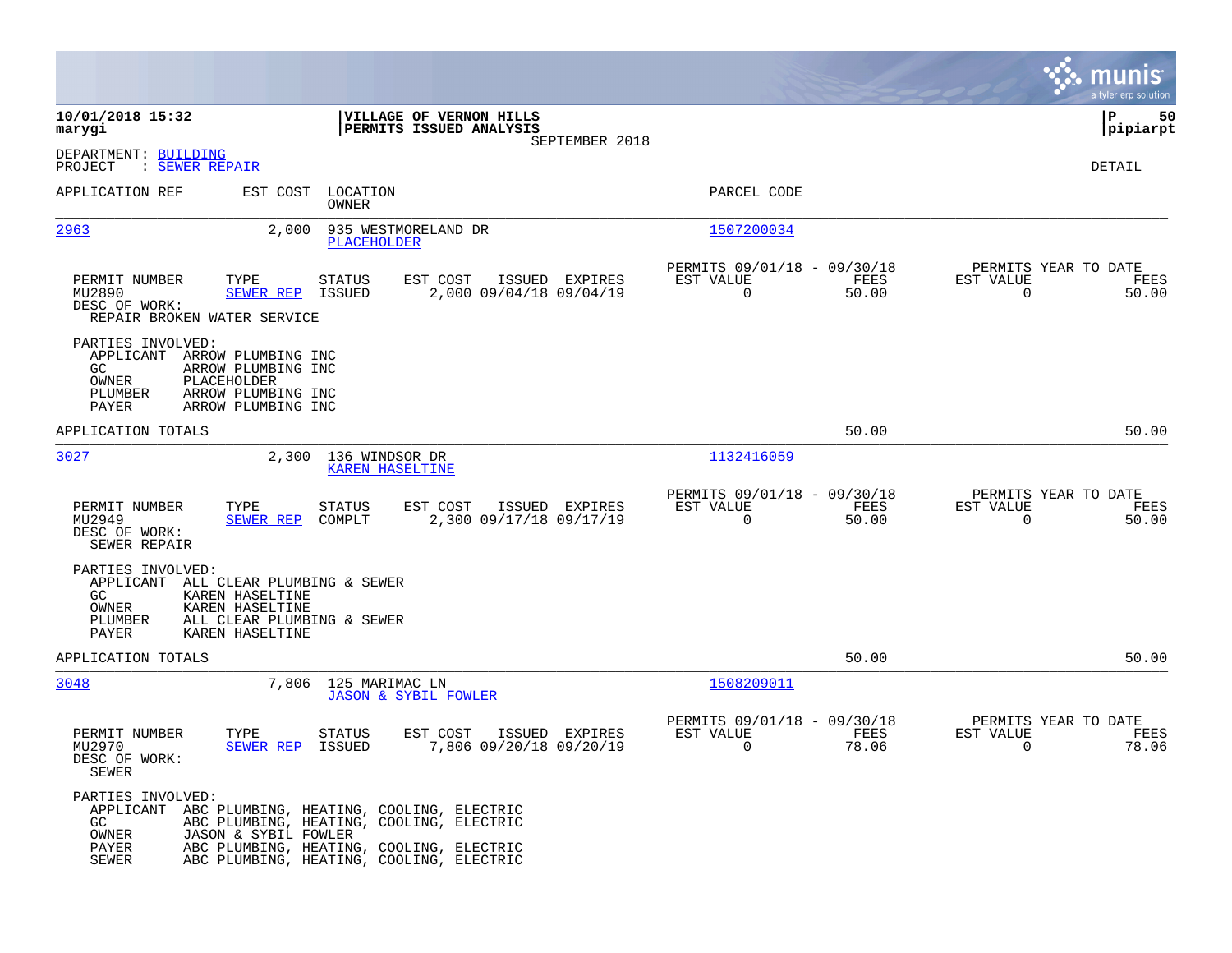|                                                                 |                                                                                                                        |                         |                                                                      |                                               |                 |                                               | <b>munis</b><br>a tyler erp solution |
|-----------------------------------------------------------------|------------------------------------------------------------------------------------------------------------------------|-------------------------|----------------------------------------------------------------------|-----------------------------------------------|-----------------|-----------------------------------------------|--------------------------------------|
| 10/01/2018 15:32<br>marygi                                      |                                                                                                                        |                         | VILLAGE OF VERNON HILLS<br>PERMITS ISSUED ANALYSIS<br>SEPTEMBER 2018 |                                               |                 |                                               | P<br>51<br> pipiarpt                 |
| DEPARTMENT: BUILDING<br>PROJECT                                 | : SEWER REPAIR                                                                                                         |                         |                                                                      |                                               |                 |                                               | DETAIL                               |
| APPLICATION REF                                                 | EST COST                                                                                                               | LOCATION<br>OWNER       |                                                                      | PARCEL CODE                                   |                 |                                               |                                      |
| APPLICATION TOTALS                                              |                                                                                                                        |                         |                                                                      |                                               | 78.06           |                                               | 78.06                                |
| 3051                                                            | 1,500                                                                                                                  | 114 HAMILTON PL         | KEITH ROBERTSON & NANCY ULRICH                                       | 1132201023                                    |                 |                                               |                                      |
| PERMIT NUMBER<br>MU2976<br>DESC OF WORK:<br>SEWER REPAIR        | TYPE<br>SEWER REP                                                                                                      | <b>STATUS</b><br>ISSUED | EST COST<br>ISSUED<br>EXPIRES<br>1,500 09/20/18 09/20/19             | PERMITS 09/01/18 - 09/30/18<br>EST VALUE<br>0 | FEES<br>30.00   | PERMITS YEAR TO DATE<br>EST VALUE<br>$\Omega$ | FEES<br>30.00                        |
| PARTIES INVOLVED:<br>APPLICANT<br>GC<br>OWNER<br>PAYER<br>SEWER | ARROW PLUMBING INC<br>ARROW PLUMBING INC<br>KEITH ROBERTSON & NANCY ULRICH<br>ARROW PLUMBING INC<br>ARROW PLUMBING INC |                         |                                                                      |                                               |                 |                                               |                                      |
| APPLICATION TOTALS<br>PROJECT TOTALS                            |                                                                                                                        |                         |                                                                      | 0                                             | 30.00<br>208.06 | $\Omega$                                      | 30.00<br>208.06                      |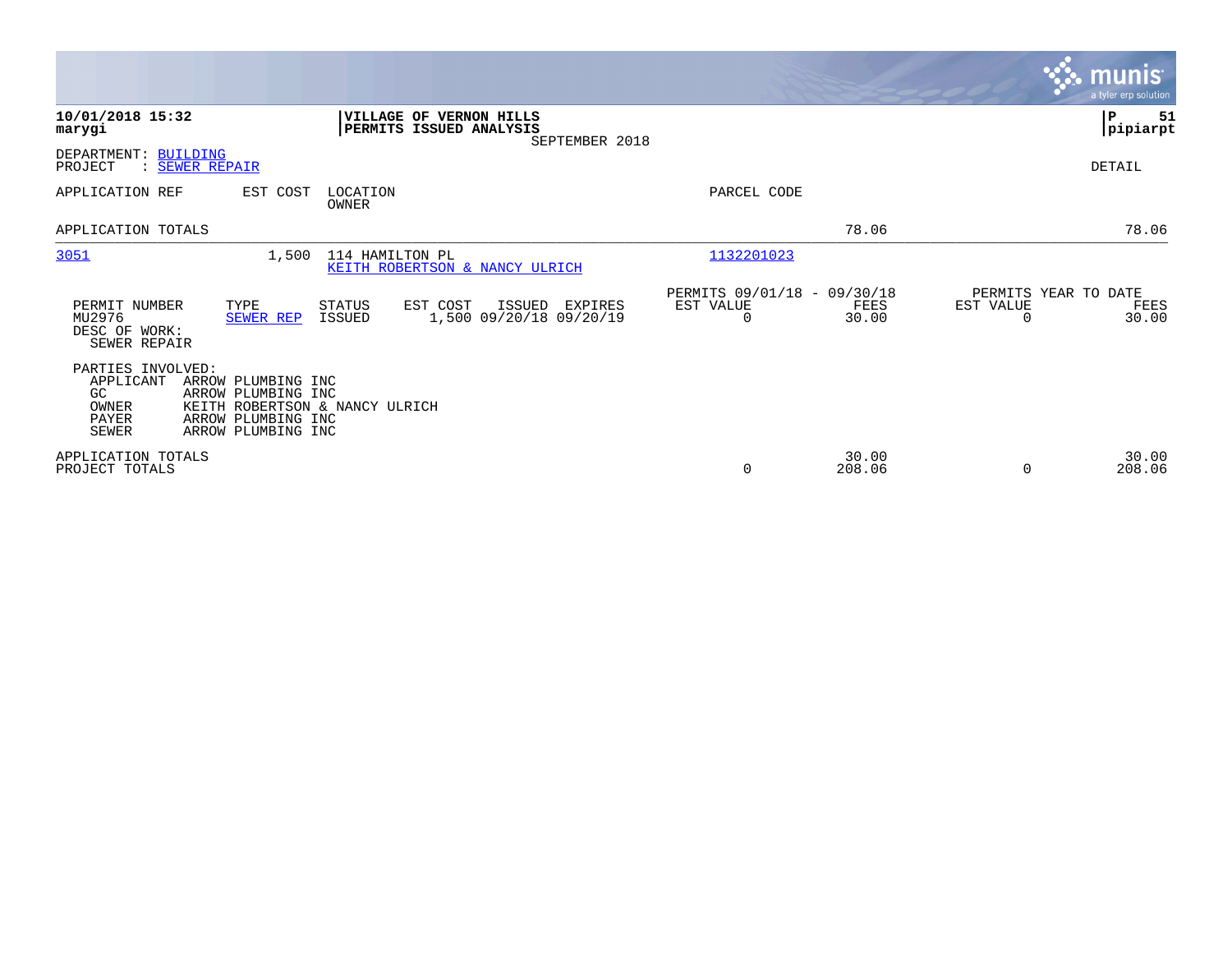|                                                                                                                                                                                            |                                                                       | <b>munis</b><br>a tyler erp solution                           |
|--------------------------------------------------------------------------------------------------------------------------------------------------------------------------------------------|-----------------------------------------------------------------------|----------------------------------------------------------------|
| 10/01/2018 15:32<br>VILLAGE OF VERNON HILLS<br>PERMITS ISSUED ANALYSIS<br>marygi<br>SEPTEMBER 2018                                                                                         |                                                                       | 52<br>∣P<br> pipiarpt                                          |
| DEPARTMENT: BUILDING<br>PROJECT<br>$:$ SHED                                                                                                                                                |                                                                       | DETAIL                                                         |
| APPLICATION REF<br>EST COST<br>LOCATION<br>OWNER                                                                                                                                           | PARCEL CODE                                                           |                                                                |
| 2924<br>489<br>211 AUGUSTA DR<br>JAMES M. LEDGER & WENSHENG WU                                                                                                                             | 1505405055                                                            |                                                                |
| PERMIT NUMBER<br>TYPE<br>STATUS<br>EST COST<br>ISSUED<br>EXPIRES<br>489 09/07/18 09/07/19<br>MU2916<br>ISSUED<br><b>SHED</b><br>DESC OF WORK:<br>SHED (KIT)                                | PERMITS 09/01/18 - 09/30/18<br>EST VALUE<br>FEES<br>30.00<br>$\Omega$ | PERMITS YEAR TO DATE<br>EST VALUE<br>FEES<br>30.00<br>$\Omega$ |
| PARTIES INVOLVED:<br>APPLICANT<br>JAMES M. LEDGER & WENSHENG WU<br>GC<br>JAMES M. LEDGER & WENSHENG WU<br>JAMES M. LEDGER & WENSHENG WU<br>OWNER<br>PAYER<br>JAMES M. LEDGER & WENSHENG WU |                                                                       |                                                                |
| APPLICATION TOTALS<br>PROJECT TOTALS                                                                                                                                                       | 30.00<br>30.00<br>0                                                   | 30.00<br>30.00<br>$\Omega$                                     |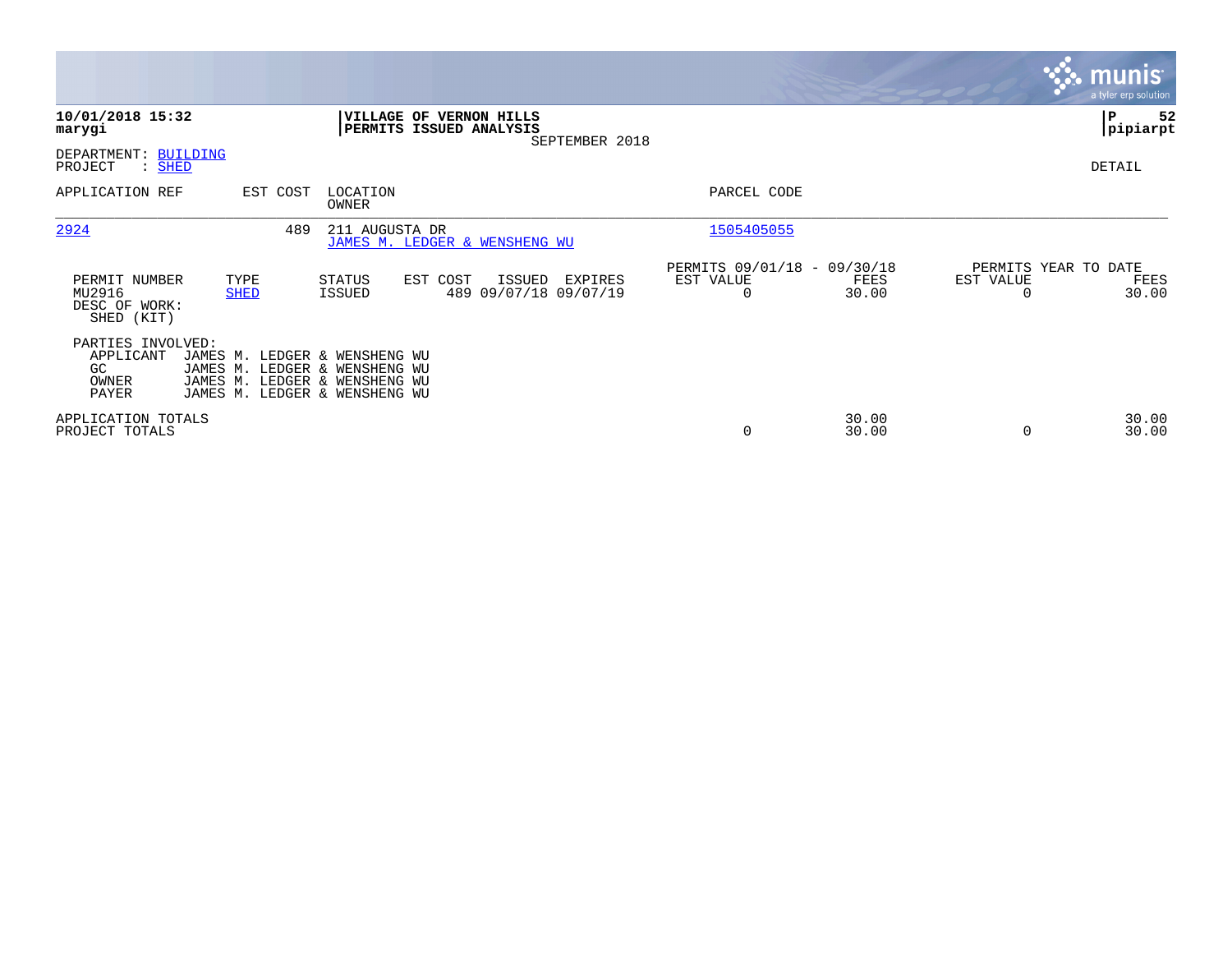|                                                                                                                                                               |                                                                      |                                                                           | munis<br>a tyler erp solution                                      |
|---------------------------------------------------------------------------------------------------------------------------------------------------------------|----------------------------------------------------------------------|---------------------------------------------------------------------------|--------------------------------------------------------------------|
| 10/01/2018 15:32<br>marygi                                                                                                                                    | VILLAGE OF VERNON HILLS<br>PERMITS ISSUED ANALYSIS<br>SEPTEMBER 2018 |                                                                           | l P<br>53<br> pipiarpt                                             |
| DEPARTMENT: BUILDING<br>: SIDING<br>PROJECT                                                                                                                   |                                                                      |                                                                           | DETAIL                                                             |
| APPLICATION REF<br>EST COST<br>LOCATION<br>OWNER                                                                                                              |                                                                      | PARCEL CODE                                                               |                                                                    |
| 3012<br>4,750                                                                                                                                                 | 67 SHELBY CT<br>GENE A & CAROL LAMBERTI                              | 1507212011                                                                |                                                                    |
| PERMIT NUMBER<br>TYPE<br>STATUS<br>MU2934<br>SIDING<br>ISSUED<br>DESC OF WORK:<br>SIDING                                                                      | EST COST<br>ISSUED EXPIRES<br>4,750 09/12/18 09/12/19                | PERMITS 09/01/18 - 09/30/18<br>FEES<br>EST VALUE<br>$\mathbf 0$<br>50.00  | PERMITS YEAR TO DATE<br>EST VALUE<br>FEES<br>$\mathbf 0$<br>50.00  |
| PARTIES INVOLVED:<br>APPLICANT<br>STERLING EXTERIORS<br>GC<br>STERLING EXTERIORS<br>OWNER<br>GENE A & CAROL LAMBERTI<br><b>PAYER</b><br>STERLING EXTERIORS    |                                                                      |                                                                           |                                                                    |
| APPLICATION TOTALS                                                                                                                                            |                                                                      | 50.00                                                                     | 50.00                                                              |
| 3034<br>22,000                                                                                                                                                | 105E ASHEVILLE CT<br>ALBERT M PROIA                                  | 1504310023                                                                |                                                                    |
| PERMIT NUMBER<br>STATUS<br>TYPE<br>MU2959<br><b>SIDING</b><br>ISSUED<br>DESC OF WORK:<br>SIDING                                                               | EST COST<br>ISSUED EXPIRES<br>22,000 09/18/18 09/18/19               | PERMITS 09/01/18 - 09/30/18<br>EST VALUE<br>FEES<br>$\Omega$<br>220.00    | PERMITS YEAR TO DATE<br>EST VALUE<br>FEES<br>$\Omega$<br>220.00    |
| PARTIES INVOLVED:<br>APPLICANT<br>FELDCO FACTORY DIRECT<br>GC.<br>FELDCO FACTORY DIRECT<br>OWNER<br>ALBERT M PROIA<br>PAYER<br>FELDCO FACTORY DIRECT          |                                                                      |                                                                           |                                                                    |
| APPLICATION TOTALS                                                                                                                                            |                                                                      | 220.00                                                                    | 220.00                                                             |
| 3053<br>10,800                                                                                                                                                | 53 MONTEREY DR<br>ANGELA M DEPIES                                    | 1508204013                                                                |                                                                    |
| PERMIT NUMBER<br>TYPE<br><b>STATUS</b><br>MU2978<br><b>SIDING</b><br>ISSUED<br>DESC OF WORK:<br>SIDING                                                        | EST COST<br>ISSUED EXPIRES<br>10,800 09/20/18 09/20/19               | PERMITS 09/01/18 - 09/30/18<br>EST VALUE<br>FEES<br>$\mathbf 0$<br>108.00 | PERMITS YEAR TO DATE<br>EST VALUE<br>FEES<br>$\mathbf 0$<br>108.00 |
| PARTIES INVOLVED:<br>APPLICANT<br>CONTRACTING SERVICES LLC<br>GC<br>CONTRACTING SERVICES LLC<br>OWNER<br>ANGELA M DEPIES<br>PAYER<br>CONTRACTING SERVICES LLC |                                                                      |                                                                           |                                                                    |
| APPLICATION TOTALS                                                                                                                                            |                                                                      | 108.00                                                                    | 108.00                                                             |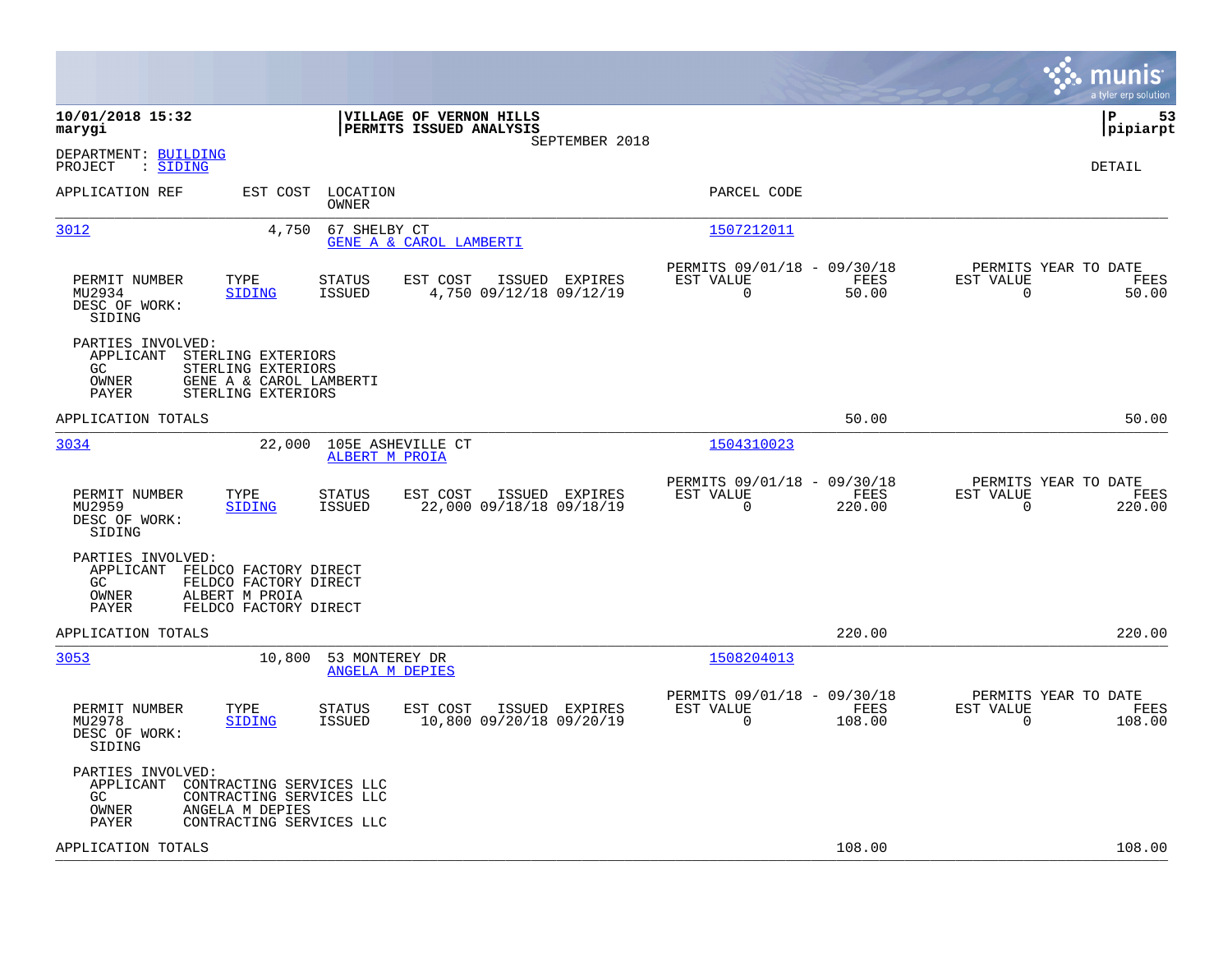|                                                              |                                                                                       |                             |                                                                                                             |                                     |                                          |                  |           | munis <sup>®</sup><br>a tyler erp solution |
|--------------------------------------------------------------|---------------------------------------------------------------------------------------|-----------------------------|-------------------------------------------------------------------------------------------------------------|-------------------------------------|------------------------------------------|------------------|-----------|--------------------------------------------|
| 10/01/2018 15:32<br>marygi<br>3096                           | 27,058                                                                                |                             | VILLAGE OF VERNON HILLS<br>PERMITS ISSUED ANALYSIS<br>383 CHESTERFIELD LN<br><b>WILLIAM &amp; AMY LEBER</b> |                                     | 1508216006                               |                  |           | ∣₽<br>54<br> pipiarpt                      |
| PERMIT NUMBER<br>DEPARTMENT: BUILDING<br>: SIDING<br>PROJECT | TYPE                                                                                  | STATUS                      | EST COST                                                                                                    | EXPIRES<br>ISSUED<br>SEPTEMBER 2018 | PERMITS 09/01/18 - 09/30/18<br>EST VALUE | FEES             | EST VALUE | PERMITS YEAR TO DATE<br>FEES<br>DETAIL     |
| APPLICATION REF<br>MU3014<br>DESC OF WORK:<br>SIDING         | EST COST<br>SIDING                                                                    | LOCATION<br>OWNER<br>ISSUED |                                                                                                             | 27,058 09/27/18 09/27/19            | PARCEL CODE<br>0                         | 270.58           | $\Omega$  | 270.58                                     |
| PARTIES INVOLVED:<br>APPLICANT<br>GC<br>OWNER<br>PAYER       | LANDMARK EXTERIORS<br>LANDMARK EXTERIORS<br>WILLIAM & AMY LEBER<br>LANDMARK EXTERIORS |                             |                                                                                                             |                                     |                                          |                  |           |                                            |
| APPLICATION TOTALS<br>PROJECT TOTALS                         |                                                                                       |                             |                                                                                                             |                                     | $\mathbf 0$                              | 270.58<br>648.58 | $\Omega$  | 270.58<br>648.58                           |

**Tara**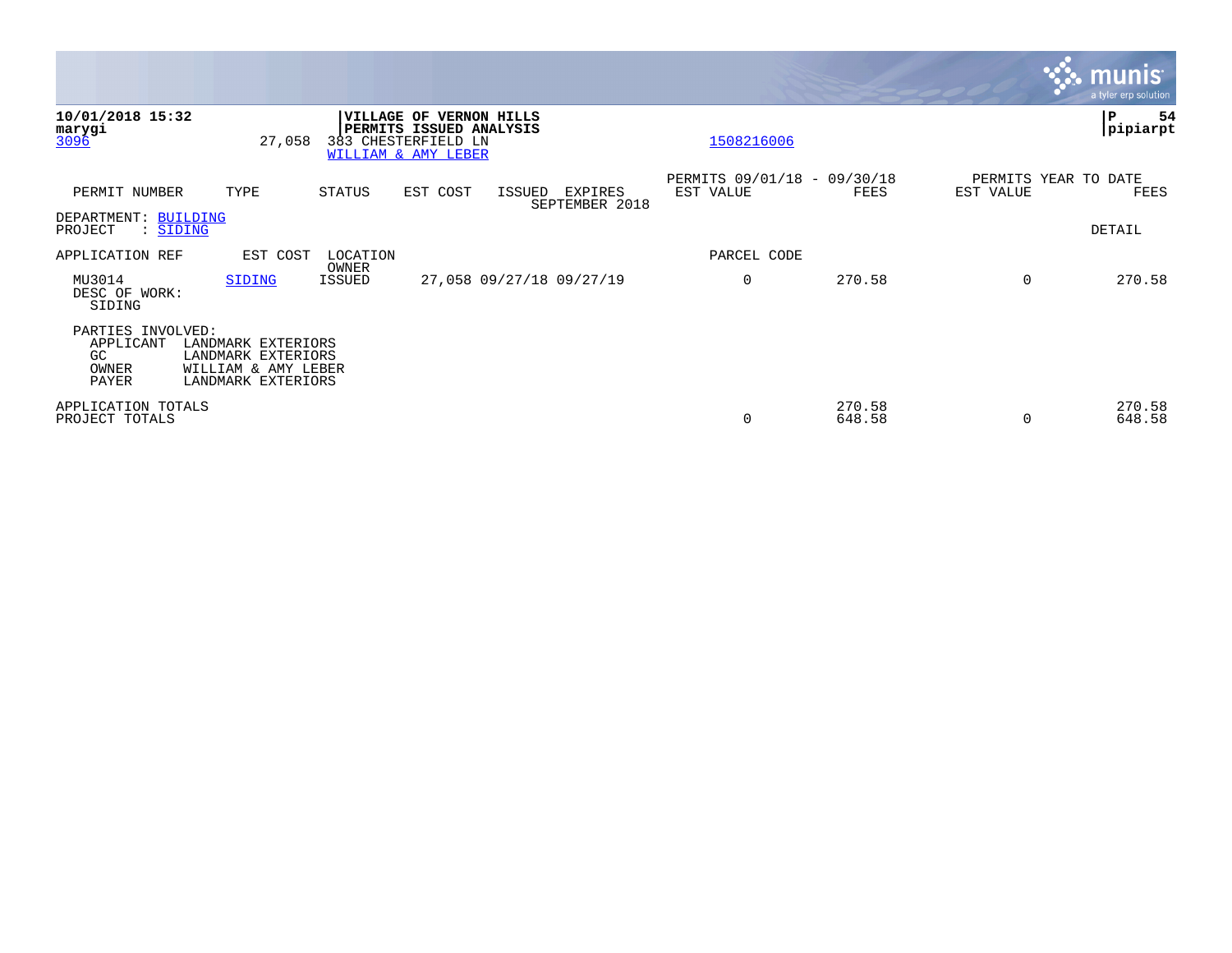|                                                                                                                                                                                                          |                                                                                  | munis<br>a tyler erp solution                                             |
|----------------------------------------------------------------------------------------------------------------------------------------------------------------------------------------------------------|----------------------------------------------------------------------------------|---------------------------------------------------------------------------|
| VILLAGE OF VERNON HILLS<br>10/01/2018 15:32<br>PERMITS ISSUED ANALYSIS<br>marygi                                                                                                                         |                                                                                  | ΙP<br>55<br> pipiarpt                                                     |
| SEPTEMBER 2018<br>DEPARTMENT: BUILDING<br>: SWIMMING POOL/HOT TUB<br>PROJECT                                                                                                                             |                                                                                  | DETAIL                                                                    |
| EST COST<br>APPLICATION REF<br>LOCATION<br><b>OWNER</b>                                                                                                                                                  | PARCEL CODE                                                                      |                                                                           |
| 2914<br>17,004<br>334 TALLY HO DR<br>LEONARD & LINDA DIGATI                                                                                                                                              | 1508218018                                                                       |                                                                           |
| EST COST<br>PERMIT NUMBER<br>TYPE<br><b>STATUS</b><br>ISSUED EXPIRES<br>MU2914<br><b>ISSUED</b><br>17,004 09/07/18 09/07/19<br>POOL/HOT<br>DESC OF WORK:<br>POOL AND DECK REPLACEMENT                    | PERMITS 09/01/18 - 09/30/18<br><b>FEES</b><br>EST VALUE<br>$\mathbf 0$<br>170.04 | PERMITS YEAR TO DATE<br><b>EST VALUE</b><br>FEES<br>$\mathbf 0$<br>170.04 |
| PARTIES INVOLVED:<br>APPLICANT LEONARD & LINDA DIGATI<br>GC<br><b>GM BUILDERS</b><br>GC<br>LEONARD & LINDA DIGATI<br>OWNER<br>LEONARD & LINDA DIGATI<br><b>PAYER</b><br>LEONARD & LINDA DIGATI           |                                                                                  |                                                                           |
| APPLICATION TOTALS                                                                                                                                                                                       | 170.04                                                                           | 170.04                                                                    |
| 3028<br>2086 BROADMOOR LN<br>11,300<br><b>JERMON BUSHROD</b>                                                                                                                                             | 1129204028                                                                       |                                                                           |
| TYPE<br><b>STATUS</b><br>EST COST<br>PERMIT NUMBER<br>ISSUED EXPIRES<br>11,300 09/17/18 09/17/19<br>MU2950<br>POOL/HOT<br>ISSUED<br>DESC OF WORK:<br>POOL REMOVAL                                        | PERMITS 09/01/18 - 09/30/18<br>EST VALUE<br>FEES<br>$\Omega$<br>113.00           | PERMITS YEAR TO DATE<br>EST VALUE<br>FEES<br>$\Omega$<br>113.00           |
| PARTIES INVOLVED:<br>APPLICANT<br>MCHENRY EXCAVATING, INC<br>EXCAVATOR<br>MCHENRY EXCAVATING, INC<br>GC<br>MCHENRY EXCAVATING, INC<br>JERMON BUSHROD<br>OWNER<br><b>PAYER</b><br>MCHENRY EXCAVATING, INC |                                                                                  |                                                                           |
| APPLICATION TOTALS<br>PROJECT TOTALS                                                                                                                                                                     | 113.00<br>0<br>283.04                                                            | 113.00<br>$\Omega$<br>283.04                                              |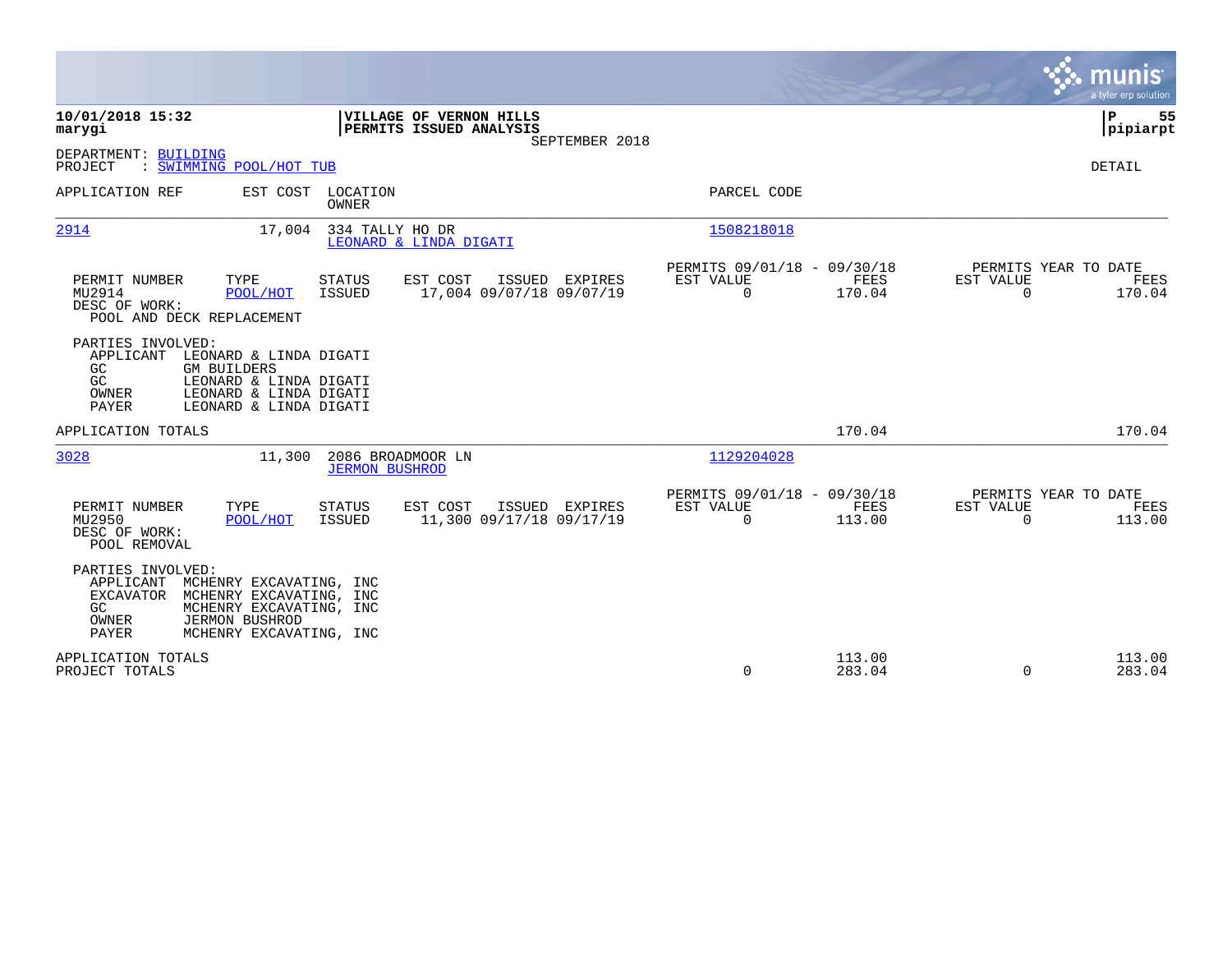|                                                                                                                                                                           |                                                                                       |                                                      |                                   | munis<br>a tyler erp solution                      |
|---------------------------------------------------------------------------------------------------------------------------------------------------------------------------|---------------------------------------------------------------------------------------|------------------------------------------------------|-----------------------------------|----------------------------------------------------|
| 10/01/2018 15:32<br>marygi                                                                                                                                                | VILLAGE OF VERNON HILLS<br>PERMITS ISSUED ANALYSIS<br>SEPTEMBER 2018                  |                                                      |                                   | l P<br>56<br> pipiarpt                             |
| DEPARTMENT: BUILDING<br>PROJECT<br>$\colon$ TENT                                                                                                                          |                                                                                       |                                                      |                                   | DETAIL                                             |
| APPLICATION REF<br>EST COST LOCATION                                                                                                                                      | <b>OWNER</b>                                                                          | PARCEL CODE                                          |                                   |                                                    |
| 2966<br>$\Omega$                                                                                                                                                          | 75 EAST USHY 45<br><b>VILLAGE OF VERNON HILLS</b>                                     | 1509300005                                           |                                   |                                                    |
| PERMIT NUMBER<br>TYPE<br>MU2896<br><b>TENT</b><br>DESC OF WORK:<br><b>TENT</b>                                                                                            | <b>STATUS</b><br>EST COST<br>ISSUED EXPIRES<br>$0$ 09/04/18 09/04/19<br><b>ISSUED</b> | PERMITS 09/01/18 - 09/30/18<br>EST VALUE<br>$\Omega$ | <b>EST VALUE</b><br>FEES<br>.00   | PERMITS YEAR TO DATE<br>FEES<br>$\mathbf 0$<br>.00 |
| PARTIES INVOLVED:<br>APPLICANT<br>VILLAGE OF VERNON HILLS<br>MAROUEE EVENT RENTAL<br>GC<br>VILLAGE OF VERNON HILLS<br>OCCUPANT<br><b>OWNER</b><br>VILLAGE OF VERNON HILLS |                                                                                       |                                                      |                                   |                                                    |
| APPLICATION TOTALS                                                                                                                                                        |                                                                                       |                                                      | .00                               | .00                                                |
| 3013                                                                                                                                                                      | 0 WOODLAND CHASE<br>PLACEHOLDER                                                       | 1516106017                                           |                                   |                                                    |
| PERMIT NUMBER<br>TYPE<br>MU2937<br><b>TENT</b><br>DESC OF WORK:<br>TENT                                                                                                   | EST COST<br><b>STATUS</b><br>ISSUED EXPIRES<br><b>ISSUED</b><br>$0$ 09/12/18 09/12/19 | PERMITS 09/01/18 - 09/30/18<br>EST VALUE<br>$\Omega$ | FEES<br><b>EST VALUE</b><br>75.00 | PERMITS YEAR TO DATE<br>FEES<br>$\Omega$<br>75.00  |
| PARTIES INVOLVED:<br>APPLICANT<br>PREMIER REALTY GROUP<br>GC<br>TAYLOR RENTAL OF MUNDELEIN<br>OWNER<br>PLACEHOLDER<br>PAYER<br>PREMIER REALTY GROUP                       |                                                                                       |                                                      |                                   |                                                    |
| APPLICATION TOTALS<br>PROJECT TOTALS                                                                                                                                      |                                                                                       | 0                                                    | 75.00<br>75.00                    | 75.00<br>$\Omega$<br>75.00                         |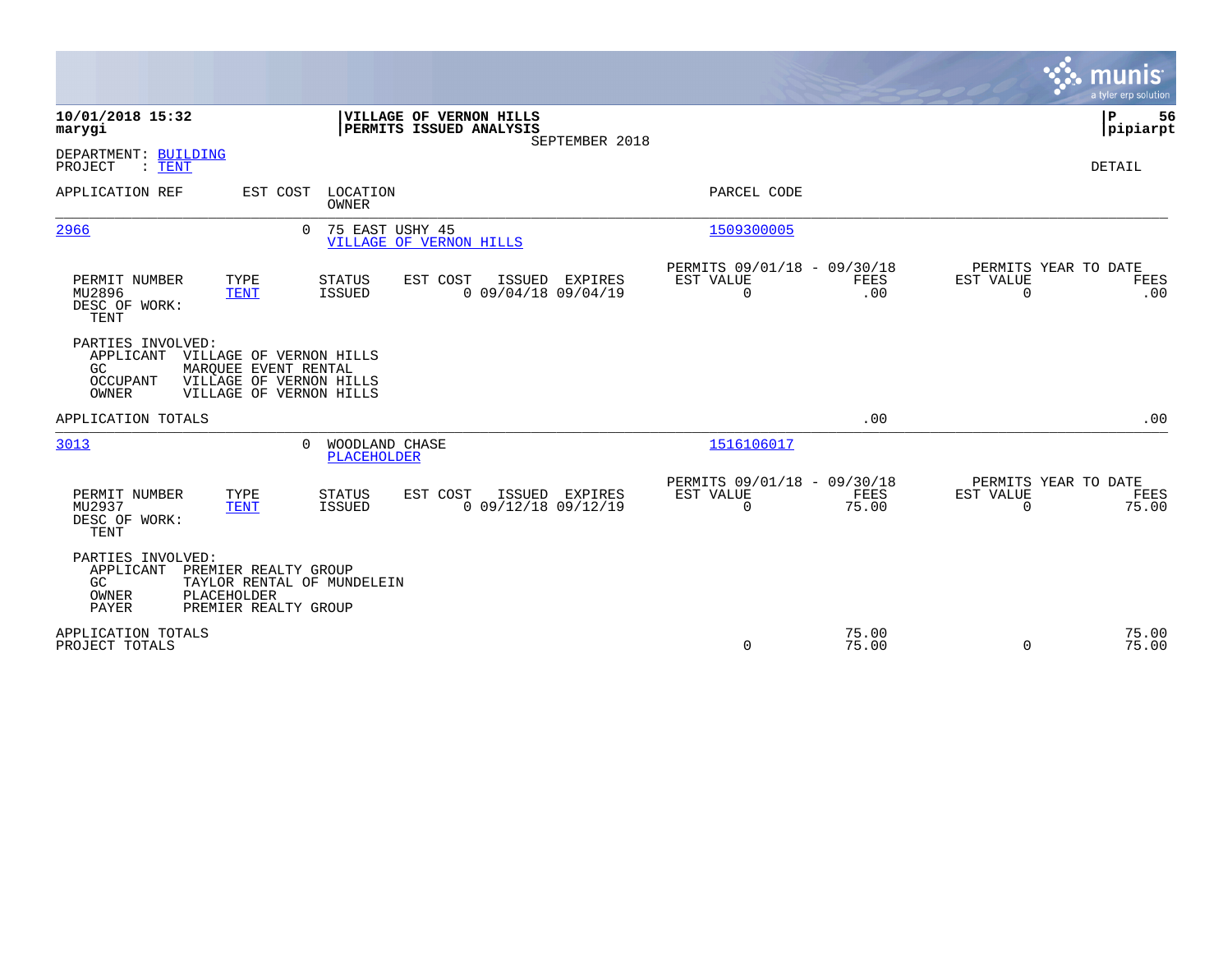|                                                                                                                                      |                                                                                           |                                |                                                               |                |                                                         |                |                                               | munis<br>a tyler erp solution |
|--------------------------------------------------------------------------------------------------------------------------------------|-------------------------------------------------------------------------------------------|--------------------------------|---------------------------------------------------------------|----------------|---------------------------------------------------------|----------------|-----------------------------------------------|-------------------------------|
| 10/01/2018 15:32<br>marygi                                                                                                           |                                                                                           |                                | VILLAGE OF VERNON HILLS<br>PERMITS ISSUED ANALYSIS            |                |                                                         |                |                                               | 57<br>P<br> pipiarpt          |
| DEPARTMENT: BUILDING<br>: VOICE/DATA<br>PROJECT                                                                                      |                                                                                           |                                |                                                               | SEPTEMBER 2018 |                                                         |                |                                               | DETAIL                        |
| APPLICATION REF                                                                                                                      | EST COST                                                                                  | LOCATION<br><b>OWNER</b>       |                                                               |                | PARCEL CODE                                             |                |                                               |                               |
| 2986                                                                                                                                 | 3,000                                                                                     | <b>PLACEHOLDER</b>             | 875 NORTH MILWAUKEE AVENUE 600                                |                | 1134302008                                              |                |                                               |                               |
| PERMIT NUMBER<br>MU2918<br>DESC OF WORK:<br>VOICE/DATA                                                                               | TYPE<br><b>VOICE/DATA ISSUED</b>                                                          | STATUS                         | EST COST<br>3,000 09/10/18 09/10/19                           | ISSUED EXPIRES | PERMITS 09/01/18 - 09/30/18<br>EST VALUE<br>$\mathbf 0$ | FEES<br>75.00  | PERMITS YEAR TO DATE<br>EST VALUE<br>$\Omega$ | FEES<br>75.00                 |
| PARTIES INVOLVED:<br>ELECTRICIA GTS ELECTRIC<br>GC.<br>OCCUPANT<br>OWNER<br>PAYER                                                    | STASICA CONSTRUCTON<br>ROTI MODERN MEDITERRANEAN<br>PLACEHOLDER<br>STASICA CONSTRUCTON    |                                |                                                               |                |                                                         |                |                                               |                               |
| APPLICATION TOTALS                                                                                                                   |                                                                                           |                                |                                                               |                |                                                         | 75.00          |                                               | 75.00                         |
| 3049                                                                                                                                 | 16,754                                                                                    |                                | 700 NORTH MILWAUKEE AVE 138<br>HAWTHORN HILLS SQUARE 1687 LLC |                | 1504201051                                              |                |                                               |                               |
| PERMIT NUMBER<br>MU2974<br>DESC OF WORK:<br>V/D & SOUND                                                                              | TYPE<br><b>VOICE/DATA ISSUED</b>                                                          | <b>STATUS</b>                  | EST COST<br>16,754 09/20/18 09/20/19                          | ISSUED EXPIRES | PERMITS 09/01/18 - 09/30/18<br>EST VALUE<br>$\Omega$    | FEES<br>167.54 | PERMITS YEAR TO DATE<br>EST VALUE<br>$\Omega$ | FEES<br>167.54                |
| PARTIES INVOLVED:<br>APPLICANT<br>GC.<br>OWNER<br>PAYER                                                                              | EMZO AV, LLC<br>EMZO AV, LLC<br>HAWTHORN HILLS SQUARE 1687 LLC<br>EMZO AV, LLC            |                                |                                                               |                |                                                         |                |                                               |                               |
| APPLICATION TOTALS                                                                                                                   |                                                                                           |                                |                                                               |                |                                                         | 167.54         |                                               | 167.54                        |
| 3052                                                                                                                                 | 950                                                                                       | 222 HAWTHORN CTR<br>CENTENNIAL |                                                               |                | 1133401086                                              |                |                                               |                               |
| PERMIT NUMBER<br>MU2977<br>DESC OF WORK:<br>Sec Syst                                                                                 | TYPE<br><b>VOICE/DATA ISSUED</b>                                                          | STATUS                         | EST COST<br>950 09/20/18 09/20/19                             | ISSUED EXPIRES | PERMITS 09/01/18 - 09/30/18<br>EST VALUE<br>0           | FEES<br>75.00  | PERMITS YEAR TO DATE<br>EST VALUE<br>$\Omega$ | FEES<br>75.00                 |
| PARTIES INVOLVED:<br>APPLICANT ADVANCED WIRING SOLUTIONS<br>GC<br>LOW VOLTAG ADVANCED WIRING SOLUTIONS<br>OCCUPANT<br>OWNER<br>PAYER | ADVANCED WIRING SOLUTIONS<br>VICTORIA'S SECRET<br>CENTENNIAL<br>ADVANCED WIRING SOLUTIONS |                                |                                                               |                |                                                         |                |                                               |                               |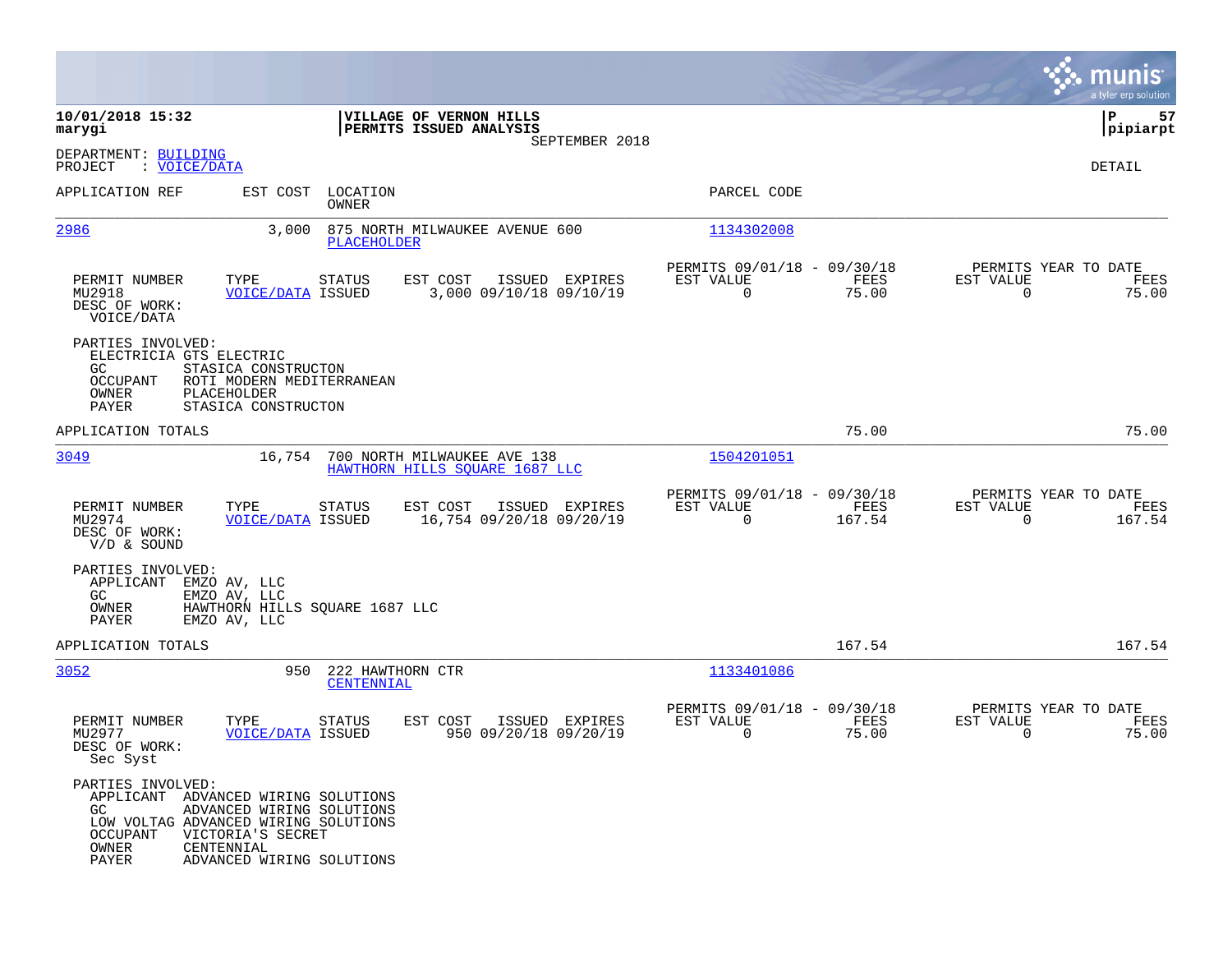|                                                                                              |                                                             |                    |                                                    |                |                                                         |               |                                                  | munis<br>a tyler erp solution |
|----------------------------------------------------------------------------------------------|-------------------------------------------------------------|--------------------|----------------------------------------------------|----------------|---------------------------------------------------------|---------------|--------------------------------------------------|-------------------------------|
| 10/01/2018 15:32<br>marygi                                                                   |                                                             |                    | VILLAGE OF VERNON HILLS<br>PERMITS ISSUED ANALYSIS | SEPTEMBER 2018 |                                                         |               |                                                  | P<br>58<br> pipiarpt          |
| DEPARTMENT: BUILDING<br>PROJECT<br>: VOICE/DATA                                              |                                                             |                    |                                                    |                |                                                         |               |                                                  | DETAIL                        |
| APPLICATION REF                                                                              | EST COST                                                    | LOCATION<br>OWNER  |                                                    |                | PARCEL CODE                                             |               |                                                  |                               |
| APPLICATION TOTALS                                                                           |                                                             |                    |                                                    |                |                                                         | 75.00         |                                                  | 75.00                         |
| <u>3061</u>                                                                                  | 3,000                                                       | <b>PLACEHOLDER</b> | 875 NORTH MILWAUKEE AVENUE 700                     |                | 1134302008                                              |               |                                                  |                               |
| PERMIT NUMBER<br>MU2989<br>DESC OF WORK:<br>VOICE & DATA                                     | TYPE<br><b>VOICE/DATA ISSUED</b>                            | STATUS             | EST COST<br>3,000 09/25/18 09/25/19                | ISSUED EXPIRES | PERMITS 09/01/18 - 09/30/18<br>EST VALUE<br>$\mathbf 0$ | FEES<br>75.00 | PERMITS YEAR TO DATE<br>EST VALUE<br>$\mathbf 0$ | FEES<br>75.00                 |
| PARTIES INVOLVED:<br>APPLICANT<br>GC.<br>LOW VOLTAG GTS ELECTRIC<br>OWNER<br>PAYER           | GTS ELECTRIC<br>GTS ELECTRIC<br>PLACEHOLDER<br>GTS ELECTRIC |                    |                                                    |                |                                                         |               |                                                  |                               |
| APPLICATION TOTALS                                                                           |                                                             |                    |                                                    |                |                                                         | 75.00         |                                                  | 75.00                         |
| 3062                                                                                         | 3,000                                                       | PLACEHOLDER        | 875 NORTH MILWAUKEE AVENUE 600                     |                | 1134302008                                              |               |                                                  |                               |
| PERMIT NUMBER<br>MU2990<br>DESC OF WORK:<br>LOW VOLTAGE                                      | TYPE<br><b>VOICE/DATA ISSUED</b>                            | <b>STATUS</b>      | EST COST<br>3,000 09/25/18 09/25/19                | ISSUED EXPIRES | PERMITS 09/01/18 - 09/30/18<br>EST VALUE<br>$\mathbf 0$ | FEES<br>75.00 | PERMITS YEAR TO DATE<br>EST VALUE<br>$\mathbf 0$ | FEES<br>75.00                 |
| PARTIES INVOLVED:<br>APPLICANT<br>GC.<br>LOW VOLTAG GTS ELECTRIC<br>OWNER<br>PAYER           | GTS ELECTRIC<br>GTS ELECTRIC<br>PLACEHOLDER<br>GTS ELECTRIC |                    |                                                    |                |                                                         |               |                                                  |                               |
| APPLICATION TOTALS                                                                           |                                                             |                    |                                                    |                |                                                         | 75.00         |                                                  | 75.00                         |
| 3105                                                                                         | 5,800                                                       | PLACEHOLDER        | 901 NORTH MILWAUKEE AVENUE 700                     |                | 1134302008                                              |               |                                                  |                               |
| PERMIT NUMBER<br>MU3023<br>DESC OF WORK:<br>VOICE, DATA, SOUND, PHONE, TEMP CONTROL          | TYPE STATUS<br><b>VOICE/DATA ISSUED</b>                     |                    | EST COST ISSUED EXPIRES<br>5,800 09/28/18 09/28/19 |                | PERMITS 09/01/18 - 09/30/18<br>EST VALUE<br>$\Omega$    | FEES<br>75.00 | PERMITS YEAR TO DATE<br>EST VALUE<br>$\Omega$    | FEES<br>75.00                 |
| PARTIES INVOLVED:<br>APPLICANT THE GIACOPELLI GROUP<br>GC<br>LOW VOLTAG THE GIACOPELLI GROUP | THE GIACOPELLI GROUP                                        |                    |                                                    |                |                                                         |               |                                                  |                               |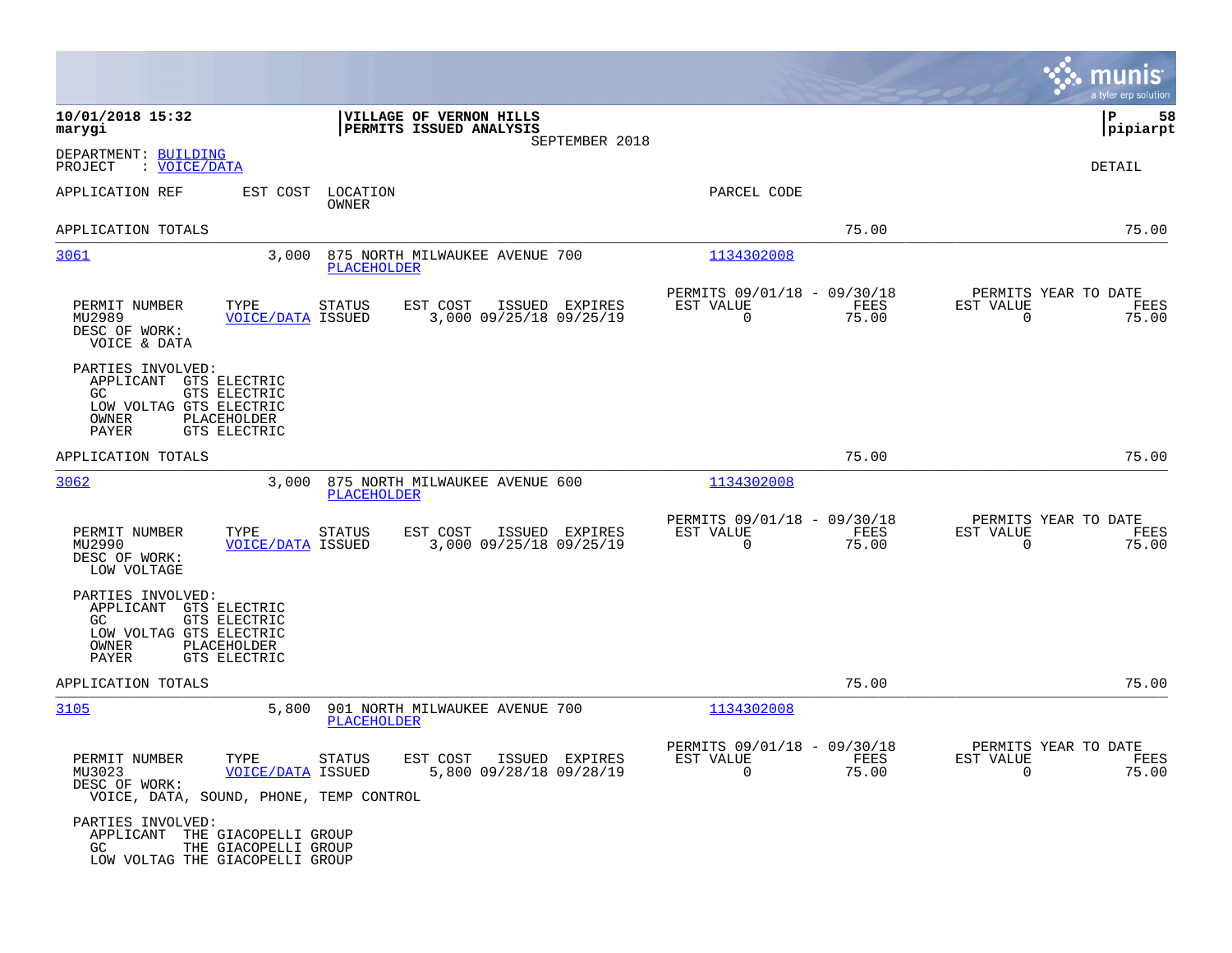|                                                                                                                                  |                                                                      |             |                 |          | <b>munis</b><br>a tyler erp solution |
|----------------------------------------------------------------------------------------------------------------------------------|----------------------------------------------------------------------|-------------|-----------------|----------|--------------------------------------|
| 10/01/2018 15:32<br>marygi                                                                                                       | VILLAGE OF VERNON HILLS<br>PERMITS ISSUED ANALYSIS<br>SEPTEMBER 2018 |             |                 |          | 59<br>P<br> pipiarpt                 |
| DEPARTMENT: BUILDING<br>: VOICE/DATA<br>PROJECT                                                                                  |                                                                      |             |                 |          | DETAIL                               |
| APPLICATION REF<br>EST COST<br>OWNER<br>OCCUPANT<br>EUROPEAN WAX CENTER<br>OWNER<br>PLACEHOLDER<br>PAYER<br>THE GIACOPELLI GROUP | LOCATION                                                             | PARCEL CODE |                 |          |                                      |
| APPLICATION TOTALS<br>PROJECT TOTALS                                                                                             |                                                                      | 0           | 75.00<br>542.54 | $\Omega$ | 75.00<br>542.54                      |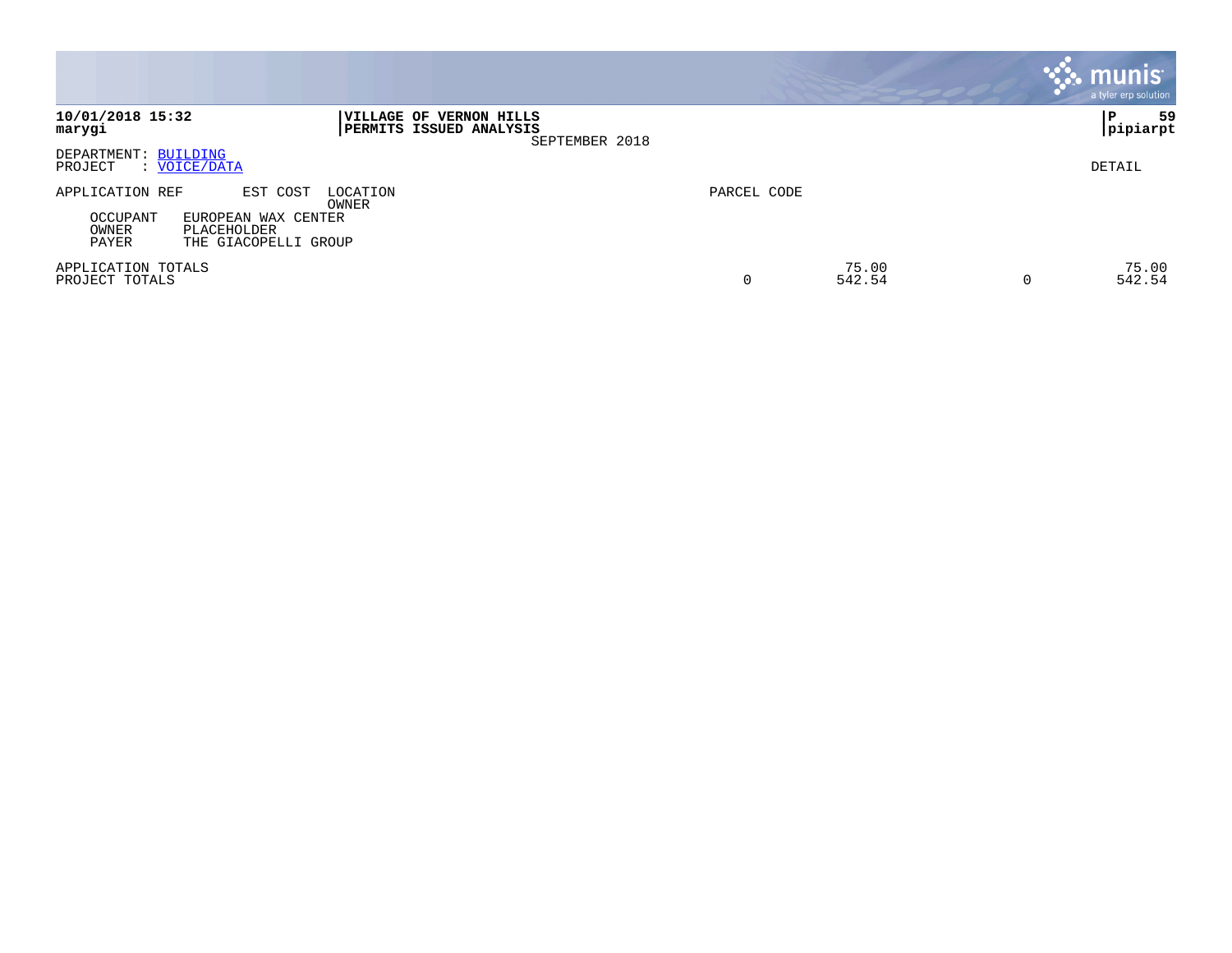|                                                                                                                                                                                                 |                                                                 |                                                                           | munis<br>a tyler erp solution                                      |
|-------------------------------------------------------------------------------------------------------------------------------------------------------------------------------------------------|-----------------------------------------------------------------|---------------------------------------------------------------------------|--------------------------------------------------------------------|
| 10/01/2018 15:32<br>marygi                                                                                                                                                                      | VILLAGE OF VERNON HILLS<br>PERMITS ISSUED ANALYSIS              |                                                                           | P<br>60<br> pipiarpt                                               |
| DEPARTMENT: BUILDING<br>PROJECT<br>: WATER HEATER                                                                                                                                               | SEPTEMBER 2018                                                  |                                                                           | DETAIL                                                             |
| APPLICATION REF                                                                                                                                                                                 | EST COST LOCATION<br><b>OWNER</b>                               | PARCEL CODE                                                               |                                                                    |
| 2964                                                                                                                                                                                            | 1,515 1429 PINEHURST DR<br>NORBERT ALVEREZ SANTIAGO             | 1133112043                                                                |                                                                    |
| PERMIT NUMBER<br>TYPE<br>MU2893<br>WATER HEAT COMPLT<br>DESC OF WORK:<br>WATER HEATER                                                                                                           | EST COST<br>ISSUED EXPIRES<br>STATUS<br>1,515 09/04/18 09/04/19 | PERMITS 09/01/18 - 09/30/18<br>EST VALUE<br>FEES<br>$\overline{0}$<br>.00 | PERMITS YEAR TO DATE<br>EST VALUE<br>FEES<br>$\overline{0}$<br>.00 |
| PARTIES INVOLVED:<br>APPLICANT<br>NORBERT ALVEREZ SANTIAGO<br>GC<br>NORBERT ALVEREZ SANTIAGO<br>NORBERT ALVEREZ SANTIAGO<br>OWNER<br>PLUMBER<br><b>DRF</b><br>PAYER<br>NORBERT ALVEREZ SANTIAGO |                                                                 |                                                                           |                                                                    |
| APPLICATION TOTALS                                                                                                                                                                              |                                                                 | .00                                                                       | .00                                                                |
| 3005<br>519                                                                                                                                                                                     | 881 MARQUETTE CT<br>KAMALJIT & JASBIR BANSAL                    | 1506410023                                                                |                                                                    |
| PERMIT NUMBER<br>TYPE<br>MU2926<br>WATER HEAT ISSUED<br>DESC OF WORK:<br>WATER HEATER                                                                                                           | STATUS<br>EST COST<br>ISSUED EXPIRES<br>519 09/11/18 09/17/19   | PERMITS 09/01/18 - 09/30/18<br>EST VALUE<br>FEES<br>$\mathbf 0$<br>.00    | PERMITS YEAR TO DATE<br>EST VALUE<br>FEES<br>$\mathbf 0$<br>.00    |
| PARTIES INVOLVED:<br>APPLICANT<br>KAMALJIT & JASBIR BANSAL<br>GC<br>KAMALJIT & JASBIR BANSAL<br>OWNER<br>KAMALJIT & JASBIR BANSAL<br>PLUMBER<br>ABT<br>PAYER<br>KAMALJIT & JASBIR BANSAL        |                                                                 |                                                                           |                                                                    |
| APPLICATION TOTALS                                                                                                                                                                              |                                                                 | .00                                                                       | .00                                                                |
| 3011<br>800                                                                                                                                                                                     | 239 ALEXANDRIA DR<br>WILLIAM G KILLINGER                        | 1505406001                                                                |                                                                    |
| PERMIT NUMBER<br>TYPE<br>MU2933<br>WATER HEAT ISSUED<br>DESC OF WORK:<br>WATER HEATER                                                                                                           | ISSUED EXPIRES<br>STATUS<br>EST COST<br>800 09/12/18 09/18/19   | PERMITS 09/01/18 - 09/30/18<br>EST VALUE<br>FEES<br>0<br>.00              | PERMITS YEAR TO DATE<br>EST VALUE<br>FEES<br>0<br>.00              |
| PARTIES INVOLVED:<br>APPLICANT<br>WILLIAM G KILLINGER<br>GC<br>ABT<br>OWNER<br>WILLIAM G KILLINGER<br>PLUMBER<br>ABT<br>PAYER<br>WILLIAM G KILLINGER                                            |                                                                 |                                                                           |                                                                    |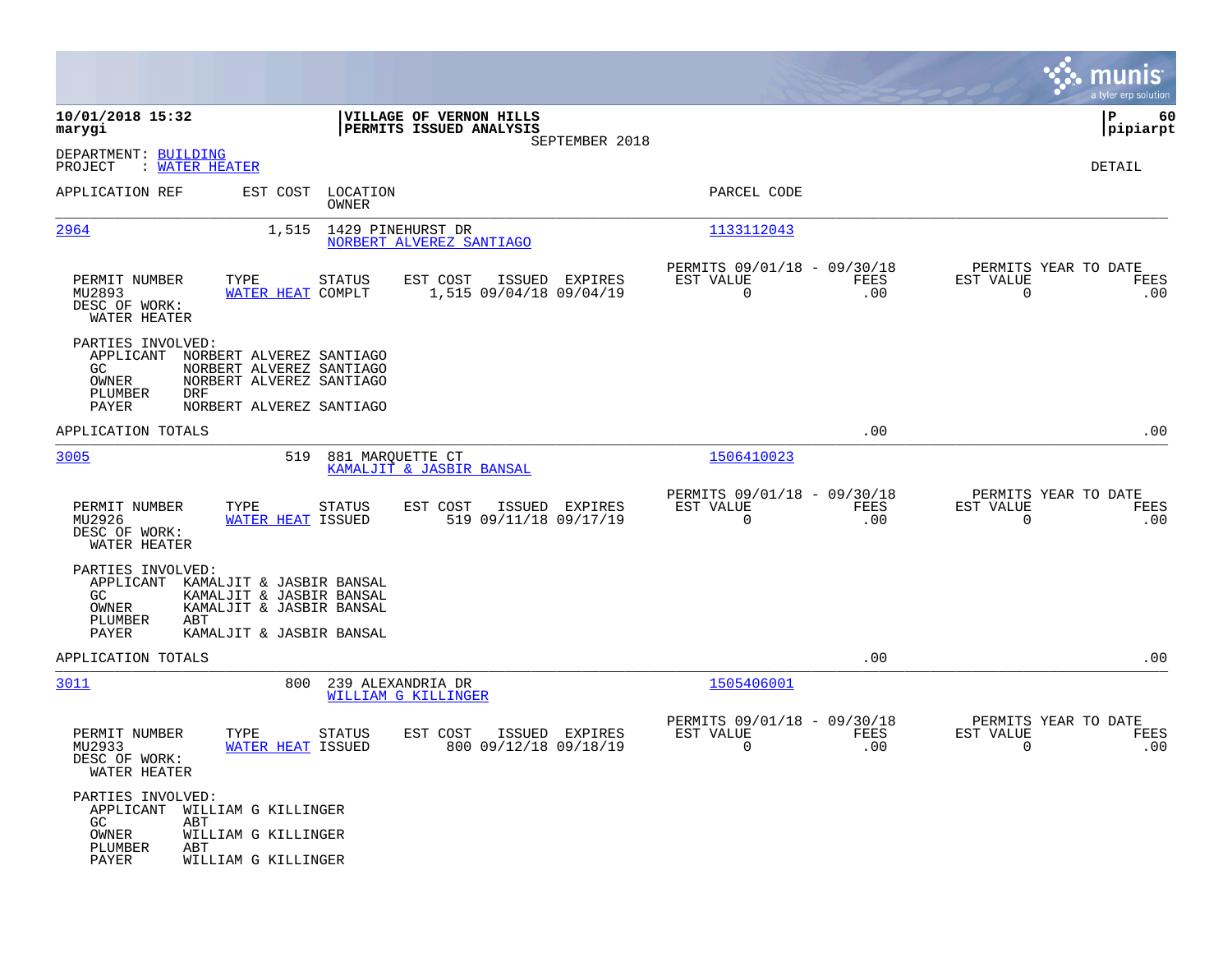|                                                                           |                                                                                                                               |                                          |                                                    |                |                                                            |                    |                                                  | munis<br>a tyler erp solution |
|---------------------------------------------------------------------------|-------------------------------------------------------------------------------------------------------------------------------|------------------------------------------|----------------------------------------------------|----------------|------------------------------------------------------------|--------------------|--------------------------------------------------|-------------------------------|
| 10/01/2018 15:32<br>marygi                                                |                                                                                                                               |                                          | VILLAGE OF VERNON HILLS<br>PERMITS ISSUED ANALYSIS | SEPTEMBER 2018 |                                                            |                    |                                                  | l P<br>61<br> pipiarpt        |
| DEPARTMENT: BUILDING<br>PROJECT                                           | : WATER HEATER                                                                                                                |                                          |                                                    |                |                                                            |                    |                                                  | DETAIL                        |
| APPLICATION REF                                                           | EST COST                                                                                                                      | LOCATION<br>OWNER                        |                                                    |                | PARCEL CODE                                                |                    |                                                  |                               |
| APPLICATION TOTALS                                                        |                                                                                                                               |                                          |                                                    |                |                                                            | .00                |                                                  | .00                           |
| <u>3017</u>                                                               | 978                                                                                                                           | 462 HARVEY LAKE DR<br><b>PLACEHOLDER</b> |                                                    |                | 1133402036                                                 |                    |                                                  |                               |
| PERMIT NUMBER<br>MU2941<br>DESC OF WORK:<br>WATER HEATER                  | TYPE<br><b>WATER HEAT ISSUED</b>                                                                                              | <b>STATUS</b>                            | EST COST<br>978 09/13/18 10/01/19                  | ISSUED EXPIRES | PERMITS 09/01/18 - 09/30/18<br>EST VALUE<br>$\Omega$       | <b>FEES</b><br>.00 | PERMITS YEAR TO DATE<br>EST VALUE<br>$\Omega$    | FEES<br>.00                   |
| PARTIES INVOLVED:<br>APPLICANT<br>GC.<br>OWNER<br>PLUMBER<br>PAYER        | EVOLUTION PLUMBING<br>EVOLUTION PLUMBING<br>PLACEHOLDER<br>EVOLUTION PLUMBING<br>EVOLUTION PLUMBING                           |                                          |                                                    |                |                                                            |                    |                                                  |                               |
| APPLICATION TOTALS                                                        |                                                                                                                               |                                          |                                                    |                |                                                            | .00                |                                                  | .00                           |
| 3018                                                                      | 1,100                                                                                                                         | 302 MEREDITH PL                          | MONTSIC & JANET L TATEVOSIAN                       |                | 1132301010                                                 |                    |                                                  |                               |
| PERMIT NUMBER<br>MU2942<br>DESC OF WORK:<br>WATRE HEATER                  | TYPE<br>WATER HEAT COMPLT                                                                                                     | <b>STATUS</b>                            | EST COST<br>1,100 09/13/18 09/17/19                | ISSUED EXPIRES | PERMITS 09/01/18 - 09/30/18<br>EST VALUE<br>$\overline{0}$ | <b>FEES</b><br>.00 | PERMITS YEAR TO DATE<br>EST VALUE<br>$\mathbf 0$ | FEES<br>.00                   |
| PARTIES INVOLVED:<br>APPLICANT<br>GC.<br>OWNER<br>PLUMBER<br>ABT<br>PAYER | MONTSIC & JANET L TATEVOSIAN<br>MONTSIC & JANET L TATEVOSIAN<br>MONTSIC & JANET L TATEVOSIAN<br>MONTSIC & JANET L TATEVOSIAN  |                                          |                                                    |                |                                                            |                    |                                                  |                               |
| APPLICATION TOTALS                                                        |                                                                                                                               |                                          |                                                    |                |                                                            | .00                |                                                  | .00                           |
| 3036                                                                      | 1,474                                                                                                                         | 265S TALLY HO DR                         | MARC SENDER SHIRA SENDER & IRA L SENDER            |                | 1508220016                                                 |                    |                                                  |                               |
| PERMIT NUMBER<br>MU2960<br>DESC OF WORK:<br>WATER HEATER                  | TYPE<br>WATER HEAT ISSUED                                                                                                     | STATUS                                   | EST COST<br>1,474 09/18/18 09/18/19                | ISSUED EXPIRES | PERMITS 09/01/18 - 09/30/18<br>EST VALUE<br>0              | FEES<br>.00        | PERMITS YEAR TO DATE<br>EST VALUE<br>$\mathbf 0$ | FEES<br>.00                   |
| PARTIES INVOLVED:<br>APPLICANT<br>GC.<br>OWNER                            | MARC SENDER SHIRA SENDER & IRA L SENDER<br>MARC SENDER SHIRA SENDER & IRA L SENDER<br>MARC SENDER SHIRA SENDER & IRA L SENDER |                                          |                                                    |                |                                                            |                    |                                                  |                               |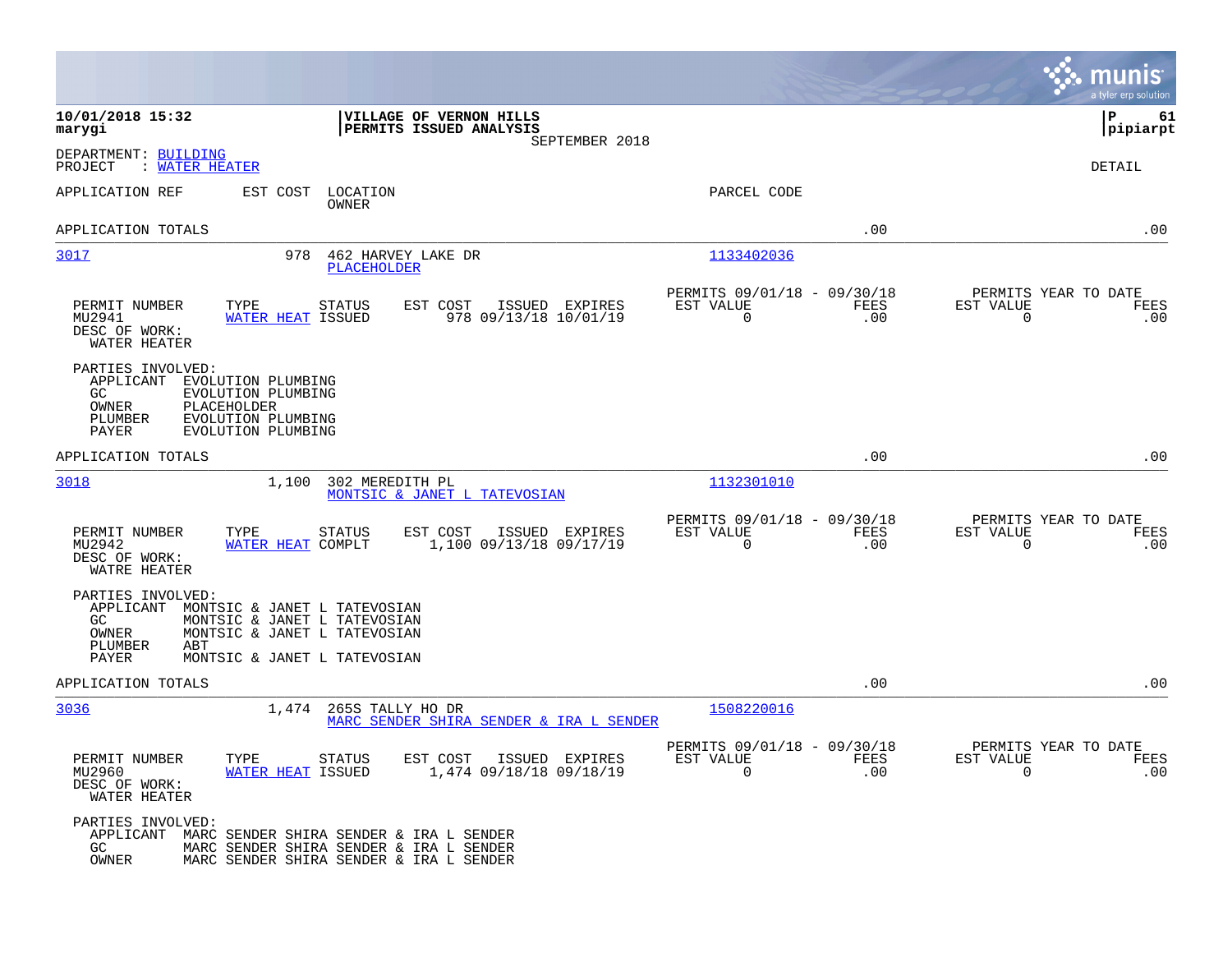|                                                                                 |                                                                                                                                     |                                                         |             | munis<br>a tyler erp solution                                   |
|---------------------------------------------------------------------------------|-------------------------------------------------------------------------------------------------------------------------------------|---------------------------------------------------------|-------------|-----------------------------------------------------------------|
| 10/01/2018 15:32<br>marygi                                                      | VILLAGE OF VERNON HILLS<br>PERMITS ISSUED ANALYSIS<br>SEPTEMBER 2018                                                                |                                                         |             | ΙP<br>62<br> pipiarpt                                           |
| DEPARTMENT: BUILDING<br>: WATER HEATER<br>PROJECT                               |                                                                                                                                     |                                                         |             | DETAIL                                                          |
| APPLICATION REF                                                                 | EST COST LOCATION                                                                                                                   | PARCEL CODE                                             |             |                                                                 |
| PLUMBER<br>PAYER                                                                | OWNER<br>KWIK SERVICE PLUMBING<br>MARC SENDER SHIRA SENDER & IRA L SENDER                                                           |                                                         |             |                                                                 |
| APPLICATION TOTALS                                                              |                                                                                                                                     |                                                         | .00         | .00                                                             |
| 3039                                                                            | 1,221 139 SOUTHFIELD DR<br>JOHN E & KATHLEEN M VANDERMEULEN                                                                         | 1506404034                                              |             |                                                                 |
| PERMIT NUMBER<br>MU2965<br>DESC OF WORK:<br>WATER HEATER                        | EST COST<br>ISSUED EXPIRES<br>TYPE<br>STATUS<br>WATER HEAT ISSUED<br>1,221 09/19/18 09/19/19                                        | PERMITS 09/01/18 - 09/30/18<br>EST VALUE<br>$\mathbf 0$ | FEES<br>.00 | PERMITS YEAR TO DATE<br>EST VALUE<br>FEES<br>.00<br>0           |
| PARTIES INVOLVED:<br>APPLICANT<br>GC<br>ABT<br>OWNER<br>PLUMBER<br>ABT<br>PAYER | JOHN VANDERMEULEN<br>JOHN E & KATHLEEN M VANDERMEULEN<br>JOHN E & KATHLEEN M VANDERMEULEN                                           |                                                         |             |                                                                 |
| APPLICATION TOTALS                                                              |                                                                                                                                     |                                                         | .00         | .00                                                             |
| 3054                                                                            | 1,575<br>302 SPRING LN<br>LISA LUDWIG                                                                                               | 1504303004                                              |             |                                                                 |
| PERMIT NUMBER<br>MU2980<br>DESC OF WORK:<br>WATER HEATER                        | EST COST<br>ISSUED EXPIRES<br>TYPE<br><b>STATUS</b><br><b>WATER HEAT ISSUED</b><br>1,575 09/21/18 09/21/19                          | PERMITS 09/01/18 - 09/30/18<br>EST VALUE<br>$\Omega$    | FEES<br>.00 | PERMITS YEAR TO DATE<br>EST VALUE<br>FEES<br>0<br>.00           |
| PARTIES INVOLVED:<br>APPLICANT<br>GC.<br>OWNER<br>PLUMBER<br>PAYER              | RAVINIA PLUMBING & HEATING<br>RAVINIA PLUMBING & HEATING<br>LISA LUDWIG<br>RAVINIA PLUMBING & HEATING<br>RAVINIA PLUMBING & HEATING |                                                         |             |                                                                 |
| APPLICATION TOTALS                                                              |                                                                                                                                     |                                                         | .00         | .00                                                             |
| 3058                                                                            | 1,085<br>1975 CRENSHAW CIR<br>PLACEHOLDER                                                                                           | 1128412010                                              |             |                                                                 |
| PERMIT NUMBER<br>MU2987<br>DESC OF WORK:<br>WATER HEATER                        | TYPE<br><b>STATUS</b><br>EST COST<br>ISSUED EXPIRES<br>WATER HEAT ISSUED<br>1,085 09/24/18 09/24/19                                 | PERMITS 09/01/18 - 09/30/18<br>EST VALUE<br>$\mathbf 0$ | FEES<br>.00 | PERMITS YEAR TO DATE<br>EST VALUE<br>FEES<br>$\mathbf 0$<br>.00 |
| PARTIES INVOLVED:<br>GC                                                         | YOUNG HYOUNG LIM                                                                                                                    |                                                         |             |                                                                 |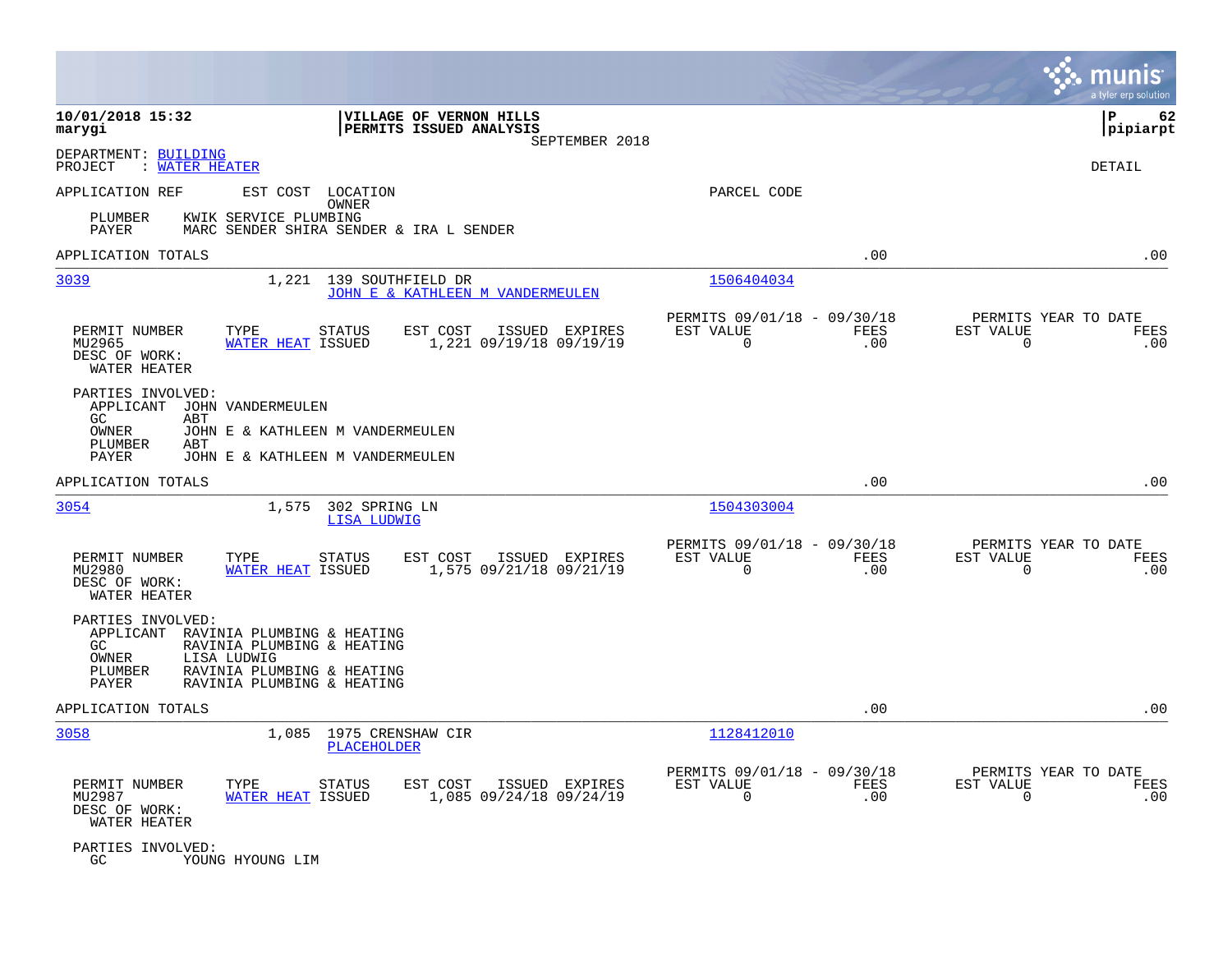|                                                                                                                                                                                       |                                                                        |                                                         |                    | munis<br>a tyler erp solution                                   |
|---------------------------------------------------------------------------------------------------------------------------------------------------------------------------------------|------------------------------------------------------------------------|---------------------------------------------------------|--------------------|-----------------------------------------------------------------|
| 10/01/2018 15:32<br>marygi                                                                                                                                                            | VILLAGE OF VERNON HILLS<br>PERMITS ISSUED ANALYSIS<br>SEPTEMBER 2018   |                                                         |                    | ΙP<br>63<br> pipiarpt                                           |
| DEPARTMENT: BUILDING<br>PROJECT<br>: WATER HEATER                                                                                                                                     |                                                                        |                                                         |                    | DETAIL                                                          |
| APPLICATION REF<br>EST COST LOCATION<br>PLACEHOLDER<br>OWNER<br>OWNER<br>YOUNG HYOUNG LIM<br>PLUMBER<br>ABT<br><b>PAYER</b><br>YOUNG HYOUNG LIM                                       | OWNER                                                                  | PARCEL CODE                                             |                    |                                                                 |
| APPLICATION TOTALS                                                                                                                                                                    |                                                                        |                                                         | .00                | .00                                                             |
| 3064                                                                                                                                                                                  | 1,100 1862 CRENSHAW CIR<br><b>PLACEHOLDER</b>                          | 1128303079                                              |                    |                                                                 |
| PERMIT NUMBER<br>TYPE<br><b>WATER HEAT ISSUED</b><br>MU2994<br>DESC OF WORK:<br>WATER HEATER                                                                                          | EST COST<br>ISSUED EXPIRES<br><b>STATUS</b><br>1,100 09/25/18 10/01/19 | PERMITS 09/01/18 - 09/30/18<br>EST VALUE<br>$\mathbf 0$ | <b>FEES</b><br>.00 | PERMITS YEAR TO DATE<br>EST VALUE<br>FEES<br>$\mathbf 0$<br>.00 |
| PARTIES INVOLVED:<br>APPLICANT<br>CRAIG EADON<br>GC<br>CRAIG EADON<br>OWNER<br>PLACEHOLDER<br>OWNER<br>CRAIG EADON<br>PLUMBER<br>ABT<br>CRAIG EADON<br>PAYER                          |                                                                        |                                                         |                    |                                                                 |
| APPLICATION TOTALS                                                                                                                                                                    |                                                                        |                                                         | .00                | .00                                                             |
| 3084<br>1,828                                                                                                                                                                         | 872N CREEK BEND DR<br>ZUHAIR A & NADA E LATIF                          | 1516101011                                              |                    |                                                                 |
| PERMIT NUMBER<br>TYPE<br>MU3012<br>WATER HEAT ISSUED<br>DESC OF WORK:<br>WATER HEATER                                                                                                 | EST COST<br>ISSUED EXPIRES<br><b>STATUS</b><br>1,828 09/27/18 09/27/19 | PERMITS 09/01/18 - 09/30/18<br>EST VALUE<br>0           | FEES<br>.00        | PERMITS YEAR TO DATE<br>EST VALUE<br>FEES<br>$\mathbf 0$<br>.00 |
| PARTIES INVOLVED:<br>APPLICANT<br>ZUHAIR A & NADA E LATIF<br>GC.<br>ZUHAIR A & NADA E LATIF<br>OWNER<br>ZUHAIR A & NADA E LATIF<br>PLUMBER<br>ABT<br>PAYER<br>ZUHAIR A & NADA E LATIF |                                                                        |                                                         |                    |                                                                 |
| APPLICATION TOTALS<br>PROJECT TOTALS                                                                                                                                                  |                                                                        | 0                                                       | .00<br>.00         | .00<br>$\Omega$<br>.00                                          |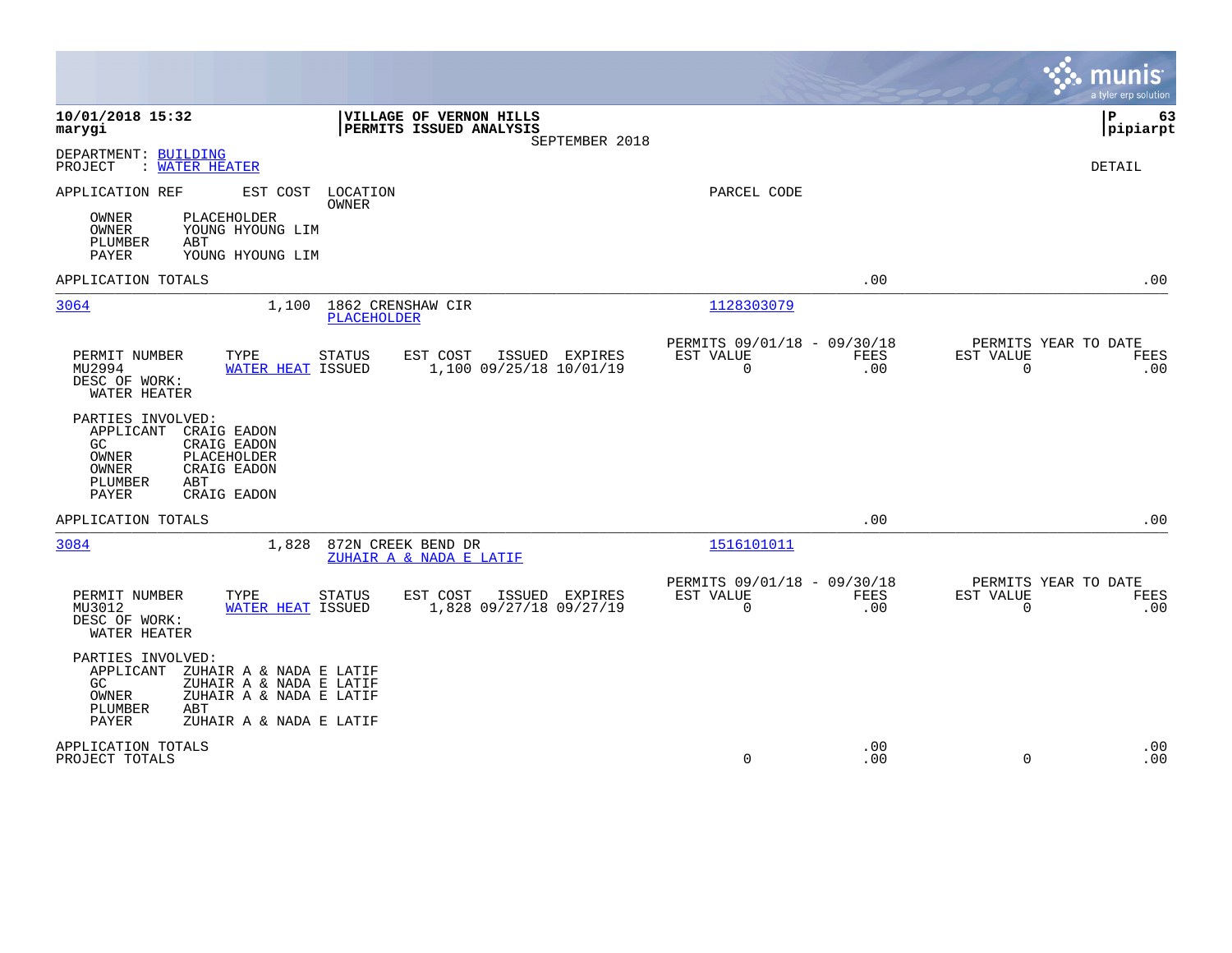|                                                                                                                                                                                                  |                                                                                          |                                                                           | munis<br>a tyler erp solution                                   |
|--------------------------------------------------------------------------------------------------------------------------------------------------------------------------------------------------|------------------------------------------------------------------------------------------|---------------------------------------------------------------------------|-----------------------------------------------------------------|
| 10/01/2018 15:32<br>marygi                                                                                                                                                                       | VILLAGE OF VERNON HILLS<br>PERMITS ISSUED ANALYSIS                                       |                                                                           | IΡ<br>64<br> pipiarpt                                           |
| DEPARTMENT: BUILDING<br>PROJECT<br>$\mathrel{\mathop:} \mathsf{SIGN}$                                                                                                                            | SEPTEMBER 2018                                                                           |                                                                           | DETAIL                                                          |
| APPLICATION REF<br>EST COST                                                                                                                                                                      | LOCATION<br>OWNER                                                                        | PARCEL CODE                                                               |                                                                 |
| 2666                                                                                                                                                                                             | 15,000<br>1800 NORTH MILWAUKEE AVENUE<br>USTRUST BOA CUNEO TRUST                         | 1128413070                                                                |                                                                 |
| PERMIT NUMBER<br>TYPE<br>MU2993<br><b>SIGN</b><br>DESC OF WORK:<br>4 WALL SIGNS - LUMINATED                                                                                                      | <b>STATUS</b><br>EST COST<br>ISSUED EXPIRES<br>15,000 09/25/18 09/25/19<br><b>ISSUED</b> | PERMITS 09/01/18 - 09/30/18<br>FEES<br>EST VALUE<br>$\mathbf 0$<br>585.00 | PERMITS YEAR TO DATE<br>EST VALUE<br>FEES<br>$\Omega$<br>585.00 |
| PARTIES INVOLVED:<br>APPLICANT DOYLE SIGNS<br>ELECTRICIA DOYLE SIGNS<br>GC<br>DOYLE SIGNS<br>USTRUST BOA CUNEO TRUST<br>OWNER<br>PAYER<br>DOYLE SIGNS<br>DOYLE SIGNS<br>SIGN                     |                                                                                          |                                                                           |                                                                 |
| APPLICATION TOTALS                                                                                                                                                                               |                                                                                          | 585.00                                                                    | 585.00                                                          |
| 2860                                                                                                                                                                                             | 800<br>413 NORTH MILWAUKEE AVE 100<br>MID-AMERICA ASSET MANAGEMENT INC                   | 1503102020                                                                |                                                                 |
| PERMIT NUMBER<br>TYPE<br>MU2895<br><b>SIGN</b><br>DESC OF WORK:<br>SIGN                                                                                                                          | STATUS<br>EST COST<br>ISSUED EXPIRES<br>800 09/04/18 09/04/19<br><b>ISSUED</b>           | PERMITS 09/01/18 - 09/30/18<br>EST VALUE<br>FEES<br>$\Omega$<br>75.00     | PERMITS YEAR TO DATE<br>EST VALUE<br>FEES<br>0<br>75.00         |
| PARTIES INVOLVED:<br>APPLICANT FLAMINGO KID SIGNS<br>GC.<br>FLAMINGO KID SIGNS<br><b>OCCUPANT</b><br>HALLOWEEN CITY<br>OWNER<br><b>PAYER</b><br>FLAMINGO KID SIGNS<br>SIGN<br>FLAMINGO KID SIGNS | MID-AMERICA ASSET MANAGEMENT INC                                                         |                                                                           |                                                                 |
| APPLICATION TOTALS                                                                                                                                                                               |                                                                                          | 75.00                                                                     | 75.00                                                           |
| 2881                                                                                                                                                                                             | 3,000<br>899 NORTH MILWAUKEE AVENUE 100<br>PLACEHOLDER                                   | 1134302008                                                                |                                                                 |
| PERMIT NUMBER<br>TYPE<br>MU2940<br><b>SIGN</b><br>DESC OF WORK:<br>SIGNS: NEXT DOOR                                                                                                              | STATUS<br>EST COST ISSUED EXPIRES<br>3,000 09/13/18 09/13/19<br>ISSUED                   | PERMITS 09/01/18 - 09/30/18<br>EST VALUE<br>FEES<br>$\Omega$<br>196.00    | PERMITS YEAR TO DATE<br>EST VALUE<br>FEES<br>$\Omega$<br>196.00 |
| PARTIES INVOLVED:<br>APPLICANT NORTH SHORE SIGN<br>ELECTRICIA NORTH SHORE SIGN<br>GC.<br>NORTH SHORE SIGN                                                                                        |                                                                                          |                                                                           |                                                                 |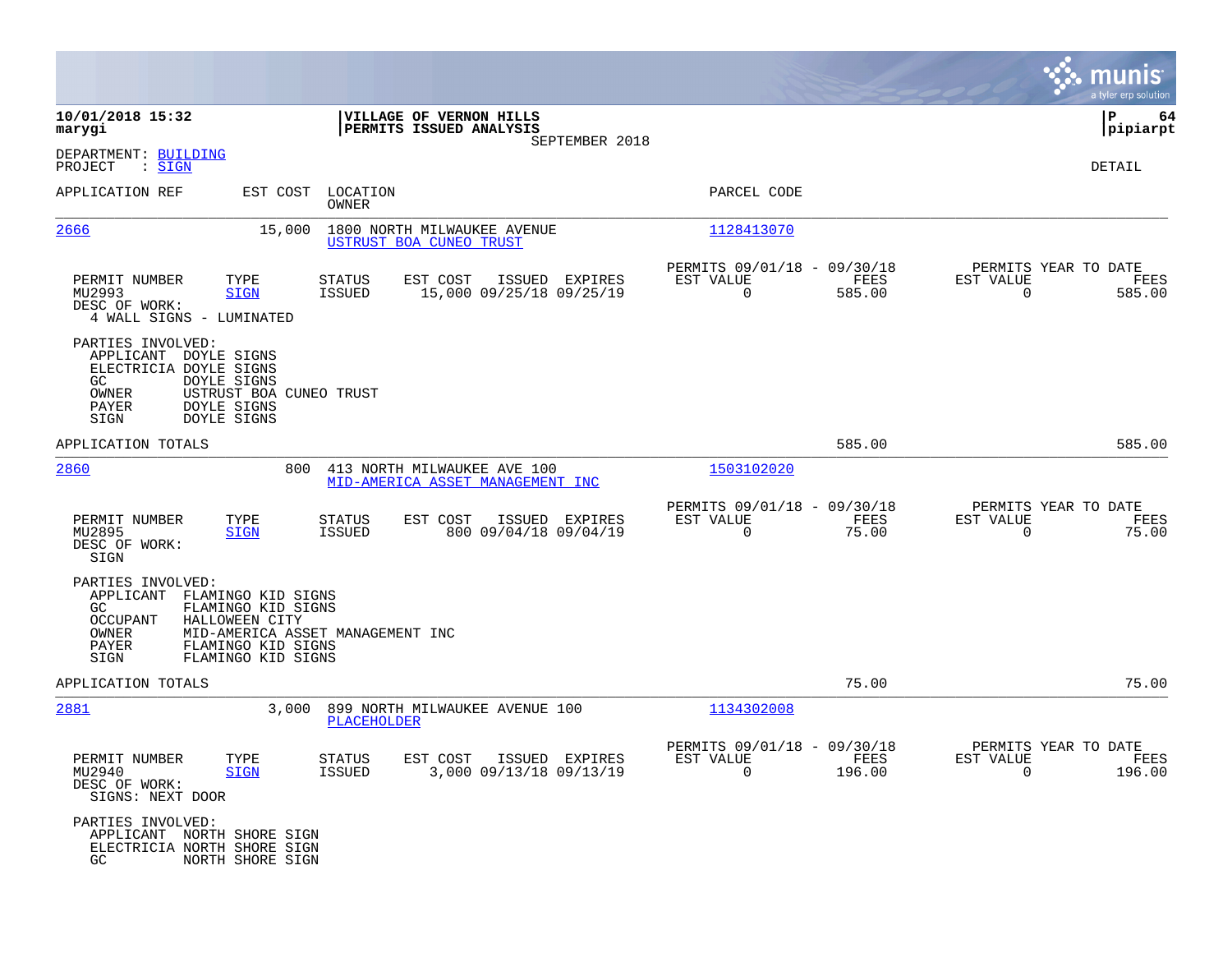|                                                                                                                                                                                |                                                                                                    |                                                           |                |                                                         |                | munis<br>a tyler erp solution                                      |
|--------------------------------------------------------------------------------------------------------------------------------------------------------------------------------|----------------------------------------------------------------------------------------------------|-----------------------------------------------------------|----------------|---------------------------------------------------------|----------------|--------------------------------------------------------------------|
| 10/01/2018 15:32<br>marygi                                                                                                                                                     |                                                                                                    | VILLAGE OF VERNON HILLS<br><b>PERMITS ISSUED ANALYSIS</b> | SEPTEMBER 2018 |                                                         |                | l P<br>65<br> pipiarpt                                             |
| DEPARTMENT: BUILDING<br>PROJECT<br>: <u>SIGN</u>                                                                                                                               |                                                                                                    |                                                           |                |                                                         |                | DETAIL                                                             |
| APPLICATION REF<br>OCCUPANT<br>OWNER<br>PLACEHOLDER<br>PAYER<br>SIGN                                                                                                           | EST COST<br>LOCATION<br>OWNER<br>NEXT DOOR AMERICAN EATERY<br>NORTH SHORE SIGN<br>NORTH SHORE SIGN |                                                           |                | PARCEL CODE                                             |                |                                                                    |
| APPLICATION TOTALS                                                                                                                                                             |                                                                                                    |                                                           |                |                                                         | 196.00         | 196.00                                                             |
| 2891                                                                                                                                                                           | 20,000<br>PLACEHOLDER                                                                              | 1115 NORTH MILWAUKEE AVENUE                               |                | 1134302003                                              |                |                                                                    |
| PERMIT NUMBER<br>TYPE<br>MU2938<br><b>SIGN</b><br>DESC OF WORK:<br>VARIOUS SIGNS: LAZY DOG                                                                                     | <b>STATUS</b><br><b>ISSUED</b>                                                                     | EST COST<br>20,000 09/13/18 09/13/19                      | ISSUED EXPIRES | PERMITS 09/01/18 - 09/30/18<br>EST VALUE<br>$\mathbf 0$ | FEES<br>535.00 | PERMITS YEAR TO DATE<br>EST VALUE<br>FEES<br>535.00<br>0           |
| PARTIES INVOLVED:<br>APPLICANT MODERN SIGNS INC<br>ELECTRICIA MODERN SIGNS INC<br>GC.<br>OCCUPANT<br>OWNER<br>PLACEHOLDER<br>PAYER<br>SIGN                                     | MODERN SIGNS INC<br>LAZY DOG RESTAURANTS, LLC<br>MODERN SIGNS INC<br>MODERN SIGNS INC              |                                                           |                |                                                         |                |                                                                    |
| APPLICATION TOTALS                                                                                                                                                             |                                                                                                    |                                                           |                |                                                         | 535.00         | 535.00                                                             |
| 2925                                                                                                                                                                           | 10,000<br>PLACEHOLDER                                                                              | 875 NORTH MILWAUKEE AVENUE 600                            |                | 1134302008                                              |                |                                                                    |
| PERMIT NUMBER<br>TYPE<br>MU2932<br><b>SIGN</b><br>DESC OF WORK:<br>SIGNS: ROTI                                                                                                 | <b>STATUS</b><br><b>ISSUED</b>                                                                     | EST COST<br>10,000 09/12/18 09/12/19                      | ISSUED EXPIRES | PERMITS 09/01/18 - 09/30/18<br>EST VALUE<br>0           | FEES<br>252.00 | PERMITS YEAR TO DATE<br>EST VALUE<br>FEES<br>$\mathbf 0$<br>252.00 |
| PARTIES INVOLVED:<br>APPLICANT COMET NEON<br>ELECTRICIA COMET NEON<br>GC<br>COMET NEON<br><b>OCCUPANT</b><br>OWNER<br>PLACEHOLDER<br>PAYER<br>COMET NEON<br>COMET NEON<br>SIGN | ROTI MODERN MEDITERRANEAN                                                                          |                                                           |                |                                                         |                |                                                                    |
| APPLICATION TOTALS                                                                                                                                                             |                                                                                                    |                                                           |                |                                                         | 252.00         | 252.00                                                             |
| 2969                                                                                                                                                                           | 11,700<br>PLACEHOLDER                                                                              | 851 NORTH MILWAUKEE AVENUE                                |                | 1134302008                                              |                |                                                                    |
| TYPE<br>PERMIT NUMBER                                                                                                                                                          | STATUS                                                                                             | EST COST                                                  | ISSUED EXPIRES | PERMITS 09/01/18 - 09/30/18<br>EST VALUE                | FEES           | PERMITS YEAR TO DATE<br>EST VALUE<br>FEES                          |